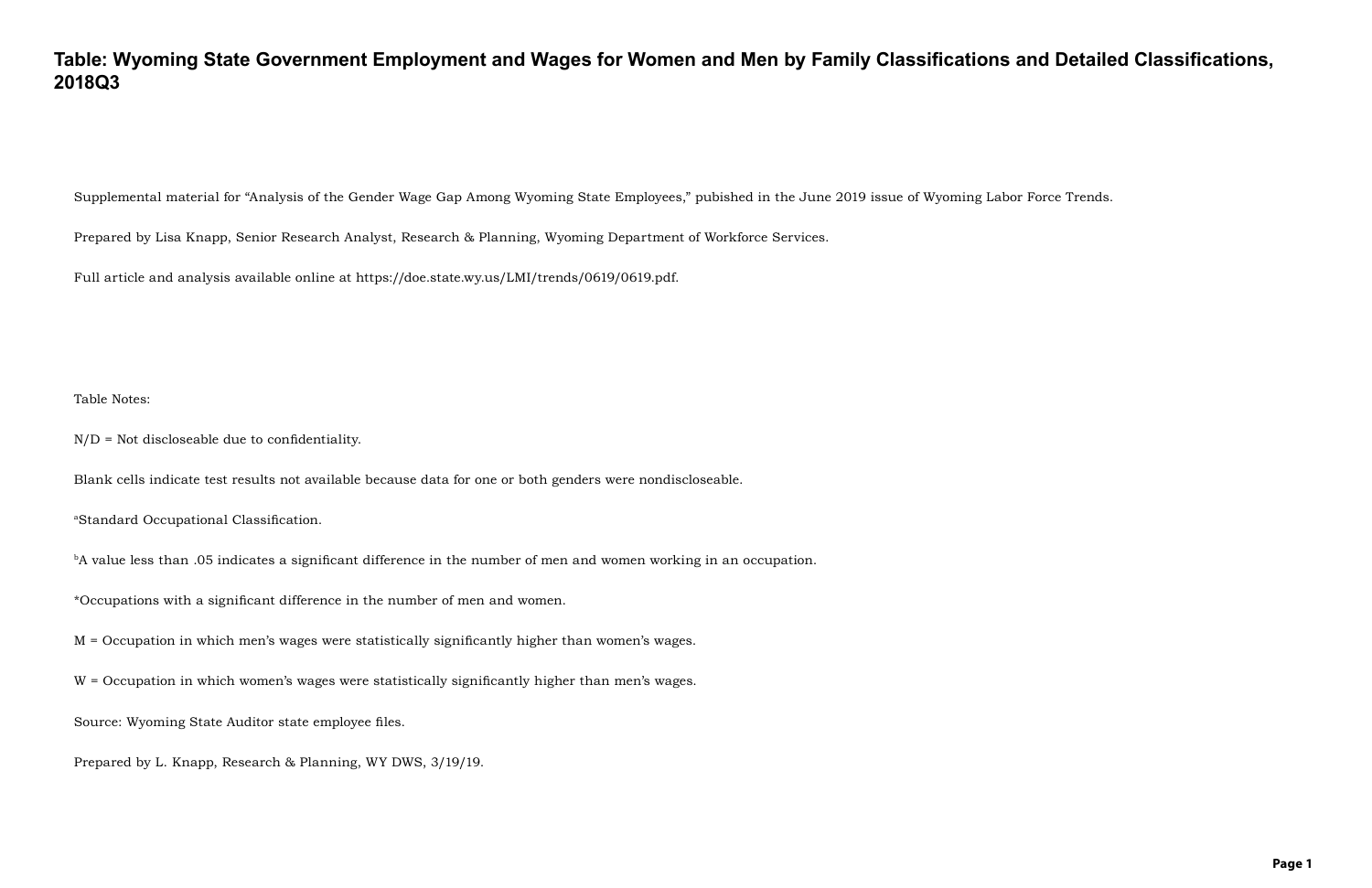|                                                                                                                                                                                 | Table: Wyoming State Government Employment and Wages for Women and Men by Family Classifications and Detailed Classifications, 2018Q3<br><b>Women</b> |                |                    |                                          |                      |                                |                       |                  |                                         |                |                                  |                         |         |                    |        |        |                                    |                          |                         |                                        |                 |                                                          |                       |                                                       |                                   |                                |                                        |
|---------------------------------------------------------------------------------------------------------------------------------------------------------------------------------|-------------------------------------------------------------------------------------------------------------------------------------------------------|----------------|--------------------|------------------------------------------|----------------------|--------------------------------|-----------------------|------------------|-----------------------------------------|----------------|----------------------------------|-------------------------|---------|--------------------|--------|--------|------------------------------------|--------------------------|-------------------------|----------------------------------------|-----------------|----------------------------------------------------------|-----------------------|-------------------------------------------------------|-----------------------------------|--------------------------------|----------------------------------------|
|                                                                                                                                                                                 |                                                                                                                                                       |                | <b>Hourly Wage</b> |                                          |                      |                                |                       |                  | <b>Men</b><br><b>Hourly Wage</b>        |                |                                  |                         |         | <b>Ttest</b>       |        |        | <b>Mann Whitney U test</b>         |                          |                         | <b>Dollar Difference</b>               |                 |                                                          |                       | <b>Binomial Proportion Test</b>                       |                                   |                                |                                        |
| <b>Classification Family Code (Bold),</b><br><b>Detailed Classification Code, and</b><br>SOC <sup>ª</sup> Title                                                                 | N.                                                                                                                                                    | Mean           |                    | Max                                      | Std<br>Dev<br>(Ttest | <b>Std</b><br>Error<br>(Ttest) | N.                    | Mean             | Min                                     | Max            | Std<br>Dev<br>(Ttest)            | Std<br>Error<br>(Ttest) | t Value | DF                 |        |        | T Prob Statistic Z Score Sided Pr. | Mann<br>Whitney<br>U Two | Diff<br>Mean<br>$(M-F)$ | <b>Cents on Est</b><br>Dollar<br>(F/M) | Annual<br>Diff. | Propor-<br>tion                                          | Lower<br>Con-<br>Int. | <b>Upper</b><br>Con-<br>fidence fidence<br>Int.       | <b>ASE</b><br><b>Under</b><br>HO. | <b>Z</b> Score                 | Two<br><b>Sided</b><br>Pr <sup>b</sup> |
| <b>ATHE (Hearing Examiner)</b>                                                                                                                                                  | N/D                                                                                                                                                   | N/D            | Min<br>N/D         | N/D                                      | N/D                  | N/D                            | 3                     | \$46.53          | \$45.75                                 | \$47.85        |                                  | 1.1516 0.66488          |         |                    |        |        |                                    |                          |                         |                                        |                 |                                                          |                       |                                                       |                                   |                                |                                        |
| ATHE04-Senior Hearing Examiner<br>(Paralegals & Legal Assistants)                                                                                                               | N/D                                                                                                                                                   | N/D            | N/D                | N/D                                      | N/D                  | N/D                            | $\overline{3}$        | \$46.53          | \$45.75                                 | \$47.85        | 1.1516                           | 0.6649                  |         |                    |        |        |                                    |                          |                         |                                        |                 |                                                          |                       |                                                       |                                   |                                |                                        |
| <b>ATLA (Practicing Attorney)</b><br>ATLA12-Legal Review Administrator                                                                                                          | N/D<br>N/D                                                                                                                                            | N/D<br>N/D     | N/D<br>N/D         | N/D<br>N/D                               | N/D<br>N/D           | N/D<br>N/D                     | N/D<br>N/D            | N/D<br>N/D       | N/D<br>N/D                              | N/D<br>N/D     | N/D<br>N/D                       | N/D<br>N/D              |         |                    |        |        |                                    |                          |                         |                                        |                 |                                                          |                       |                                                       |                                   |                                |                                        |
| (Paralegals & Legal Assistants)<br><b>ATMA (Managing Attorney)</b>                                                                                                              |                                                                                                                                                       | \$84.29        |                    | \$41.93 \$302.89 96.5127 36.4784         |                      |                                | 21                    | \$46.92          | \$33.49                                 | \$53.31        | 4.1663 0.90917                   |                         | 1.02    | 6.008              | 0.3452 |        | 112.5 0.58377 0.55937              |                          |                         |                                        |                 |                                                          |                       | 0.25 0.08961 0.41039 0.09449 -2.6458 0.00815          |                                   |                                |                                        |
| ATMA01-Managing Attorney 1<br>(Lawyers)                                                                                                                                         | N/D                                                                                                                                                   | N/D            | N/D                | N/D                                      | N/D                  | N/D                            |                       | 13 \$44.84       | \$33.49                                 | \$48.13        | 3.7851                           | 1.0498                  |         |                    |        |        |                                    |                          |                         |                                        |                 |                                                          |                       |                                                       |                                   |                                |                                        |
| ATMA02-Managing Attorney 2<br>(Lawyers)                                                                                                                                         | N/D                                                                                                                                                   | N/D            | N/D                | N/D                                      | N/D                  | N/D                            | 8                     | S50.29           | \$47.25                                 | \$53.31 1.9957 |                                  | 0.7056                  |         |                    |        |        |                                    |                          |                         |                                        |                 |                                                          |                       |                                                       |                                   |                                |                                        |
| <b>ATPA (Practicing Attorney)</b>                                                                                                                                               | 40                                                                                                                                                    | S52.52         |                    | \$19.43 \$249.54 54.5724                 |                      | 8.6287                         |                       | 65 \$41.67       |                                         |                | \$12.74 \$284.62 31.8059 3.94503 |                         | 1.14    | 55.53              | 0.2575 |        | 2185 0.42906 0.66788               |                          |                         |                                        |                 |                                                          |                       | 0.38095 0.28807 0.47384                               |                                   | 0.0488 -2.4398                 | 0.0147                                 |
| ATPA01-Practicing Attorney 1<br>(Lawvers)                                                                                                                                       | N/D                                                                                                                                                   | N/D            | N/D                | N/D                                      | N/D                  | N/D                            |                       | 5 \$31.14        | \$28.17                                 |                | \$32.37 1.8648                   | 0.834                   |         |                    |        |        |                                    |                          |                         |                                        |                 |                                                          |                       |                                                       |                                   |                                |                                        |
| ATPA02-Practicing Attorney 2<br>(Lawyers)                                                                                                                                       | 14                                                                                                                                                    | S63.23         |                    | \$19.43 \$249.54                         |                      | 79.044 21.1255                 |                       | 21 \$33.87       | \$31.59                                 | \$37.80        | 1.7358                           | 0.3788                  | 1.39    | 13.008             | 0.1879 |        | 261.5 0.32267 0.74694              |                          |                         |                                        |                 | $0.4^{\circ}$                                            | 0.2377                |                                                       |                                   | 0.5623 0.08452 -1.1832 0.23672 |                                        |
| W ATPA03-Practicing Attorney 3<br>(Lawyers)                                                                                                                                     |                                                                                                                                                       | 10 \$39.06     | S21.92             | \$43.69                                  | 6.204                | 1.9619                         |                       | 16 \$35.68       | \$12.74                                 |                | \$46.24 7.3042                   | 1.8261                  |         | 1.26 21.615        | 0.2204 |        | 186 2.6884 0.00718                 |                          | $-53.38$                | \$1.09                                 |                 | -\$7,036 0.38462 0.19761 0.57162 0.09806 -1.1767 0.23932 |                       |                                                       |                                   |                                |                                        |
| ATPA04-Practicing Attorney 4<br>(Lawyers)                                                                                                                                       |                                                                                                                                                       | 8 \$46.66      | \$41.15            | \$57.33                                  | 5.521                | 1.9521                         |                       | 19 \$54.34       | \$29.61                                 |                | \$284.62 55.9928 12.8456         |                         | -0.59   | 18.815             | 0.5612 |        | 139 1.4339                         | 0.1516                   |                         |                                        |                 |                                                          |                       | 0.2963 0.12406 0.46853 0.09623                        |                                   | $-2.117$ 0.03426               |                                        |
| ATPA05-Practicing Attorney 5<br>(Lawyers)                                                                                                                                       | N/D                                                                                                                                                   | N/D            | N/D                | N/D                                      | N/D                  | N/D                            |                       | 4 S59.51         | \$46.90                                 |                | \$79.54 15.3193                  | 7.6596                  |         |                    |        |        |                                    |                          |                         |                                        |                 | 0.2                                                      |                       | 0 0.55061 0.22361 -1.3416 0.17971                     |                                   |                                |                                        |
| <b>BAAS (Administrative Support)</b>                                                                                                                                            | 391                                                                                                                                                   | \$18.30        | \$8.90             | \$32.63                                  | 3.6975               | 0.187                          |                       | 18 \$18.75       | S13.94                                  | \$31.21        | 4.3166 1.01742                   |                         |         | $-0.43$ 18.167     | 0.6715 |        | 3749.5 0.12134 0.90342             |                          |                         |                                        |                 |                                                          |                       | 0.95599 0.93611 0.97587 0.02472 18.4437 <0.0001       |                                   |                                |                                        |
| BAAS03-Office Assistant I (Office                                                                                                                                               | 44                                                                                                                                                    | \$12.99        | \$9.60             | \$17.34                                  | 1.653                | 0.2491                         | N/D                   | N/D              | N/D                                     | N/D            | N/D                              | N/D                     |         |                    |        |        |                                    |                          |                         |                                        |                 |                                                          |                       |                                                       |                                   |                                |                                        |
| Clerks, General)<br><b>BAAS04-Office Assistant II (Office</b><br>Clerks, General)                                                                                               |                                                                                                                                                       | 5 \$15.17      | \$13.04            | \$16.49                                  | 1.359                | $\Omega$                       | N/D                   | N/D              | N/D                                     | N/D            | N/D                              | N/D                     |         |                    |        |        |                                    |                          |                         |                                        |                 |                                                          |                       |                                                       |                                   |                                |                                        |
| BAAS05-Office Support Specialist I<br>(Secretaries, Except Legal, Medical,                                                                                                      |                                                                                                                                                       | 123 \$16.03    | \$8.90             | \$24.40                                  | 1.82                 | 0.1641                         |                       | 8 \$15.60        | \$13.94                                 | \$17.35        | 1.1819                           | 0.4179                  | 0.96    | 9.314              | 0.3599 |        | 433.5 -0.90872                     | 0.3635                   |                         |                                        |                 |                                                          |                       | 0.93893  0.89793  0.97994  0.04369  10.0476  < 0.0001 |                                   |                                |                                        |
| & Executive)<br><b>BAAS06-Office Support Specialist</b><br>II (Executive Secretaries &                                                                                          |                                                                                                                                                       | 142 \$19.64    | \$11.89            | \$31.68                                  |                      | 2.065 0.1733                   |                       | 3 \$18.97        | \$17.32                                 |                | \$21.12 1.9449                   | 1.1229                  | 0.58    | 2.0964             | 0.6161 |        | 176.5 -0.59064 0.55476             |                          |                         |                                        |                 | 0.97931 0.95614                                          |                       |                                                       |                                   | 1 0.04152 11.5433 <0.0001      |                                        |
| <b>Administrative Assistants)</b><br><b>BAAS07-Senior Office Support</b><br>Specialist (Executive Secretaries &                                                                 |                                                                                                                                                       | 77 \$22.70     | \$14.76            | \$32.63                                  | 2.654                | 0.3024                         |                       | 6 S23.44         | \$21.25                                 |                |                                  |                         |         | $-0.46$ 5.3724     | 0.6658 |        | 229.5 -0.3957 0.69233              |                          |                         |                                        |                 | 0.92771                                                  |                       | 0.872 0.98342 0.05488 7.7933 <0.0001                  |                                   |                                |                                        |
| <b>Administrative Assistants)</b><br><b>BABO</b> (Business Operations)                                                                                                          |                                                                                                                                                       | S33.50         |                    | \$17.08 \$225.65                         | 28.845 4.1634        |                                |                       | 11 \$33.98       | \$25.25                                 | \$53.02        | 8.8146                           | 2.6577                  |         | $-0.1$ 52.296      | 0.9224 |        | 409.5 1.54729 0.12179              |                          |                         |                                        |                 |                                                          |                       | 0.81356 0.71418 0.91294 0.06509                       |                                   | 4.817                          | < 0.0001                               |
| <b>BABO08-Business Office</b><br>Coordinator I (First-Line<br>Supervisors/Managers of Office &<br><b>Administrative Support Workers)</b>                                        | 20                                                                                                                                                    | \$25.46        | \$17.08            | \$33.24                                  | 3.423                | 0 I                            | $\mathbf{0}$          | \$0.00           | \$0.00                                  | \$0.00         | $\Omega$                         |                         | 0       | $\Omega$           |        | $\sim$ | $\blacksquare$                     |                          |                         |                                        |                 |                                                          | $\sim$                | $\sim$                                                | $\sim$                            | $\sim$                         |                                        |
| <b>BABO09-Business Office</b><br>Coordinator II (First-Line<br>Supervisors/Managers of Office &<br>Administrative Support Workers)                                              |                                                                                                                                                       |                |                    | 6 \$27.64 \$24.72 \$31.04 2.425 0.9902   |                      |                                |                       |                  | 3 \$26.19 \$25.25 \$27.15 0.9488 0.5478 |                |                                  |                         |         | 1.29 6.9106 0.2401 |        |        | 12 -0.7746 0.43858                 |                          |                         |                                        |                 |                                                          |                       | 0.66667 0.35869 0.97465 0.16667                       |                                   |                                | 1 0.31731                              |
| BABO10-Business Office Supervisor<br>I (First-Line Supervisors/Managers<br>of Office & Administrative Support                                                                   |                                                                                                                                                       |                |                    | 12 \$30.86 \$27.11 \$34.27               | 2.373                | 0.685                          | N/D                   | N/D              | N/D                                     | N/D            | N/D                              | N/D                     |         |                    |        |        |                                    |                          |                         |                                        |                 |                                                          |                       |                                                       |                                   |                                |                                        |
| Workers)<br><b>BABO11-Business Office Supervisor</b><br>II (First-Line Supervisors/Managers<br>of Office & Administrative Support                                               |                                                                                                                                                       |                |                    | 6 \$66.14 \$31.89 \$225.65 78.171 31.913 |                      |                                | N/D                   | N/D              | N/D                                     | N/D            | N/D                              | N/D                     |         |                    |        |        |                                    |                          |                         |                                        |                 |                                                          |                       |                                                       |                                   |                                |                                        |
| Workers)                                                                                                                                                                        |                                                                                                                                                       |                |                    |                                          |                      |                                |                       |                  |                                         |                |                                  |                         |         |                    |        |        |                                    |                          |                         |                                        |                 |                                                          |                       |                                                       |                                   |                                |                                        |
| <b>BABO12-Business Office Manager I</b><br>(Administrative Services Managers)                                                                                                   | N/D                                                                                                                                                   | N/D            | N/D                | N/D                                      | N/D                  | N/D                            | N/D                   | N/D              | N/D                                     | N/D            | N/D                              | N/D                     |         |                    |        |        |                                    |                          |                         |                                        |                 |                                                          |                       |                                                       |                                   |                                |                                        |
| <b>BABO13-Business Office Manager II</b><br>(Administrative Services Managers)                                                                                                  | N/D                                                                                                                                                   | N/D            | N/D                | N/D                                      | N/D                  | N/D                            |                       | $3\quad$ \$44.37 | \$36.06                                 | \$53.02        | 8.486                            | 4.8994                  |         |                    |        |        |                                    |                          |                         |                                        |                 |                                                          |                       |                                                       |                                   |                                |                                        |
| <b>BACA (Consumer Affairs)</b><br><b>BACA07-Consumer Affairs Specialist</b><br>(Compliance Officers, Except<br>Agriculture, Construction, Health &<br>Safety, & Transportation) | 4<br>N/D                                                                                                                                              | \$28.33<br>N/D | \$19.93<br>N/D     | \$44.53<br>N/D                           | 11.05<br>N/D         | 5.525<br>N/D                   | N/D<br>$\overline{0}$ | N/D<br>\$0.00    | N/D<br>\$0.00                           | N/D<br>\$0.00  | N/D<br>$\Omega$                  | N/D                     |         |                    |        |        |                                    |                          |                         |                                        |                 |                                                          |                       |                                                       |                                   |                                |                                        |
|                                                                                                                                                                                 |                                                                                                                                                       |                |                    |                                          |                      |                                |                       |                  |                                         |                |                                  |                         |         |                    |        |        |                                    |                          |                         |                                        |                 |                                                          |                       |                                                       |                                   |                                |                                        |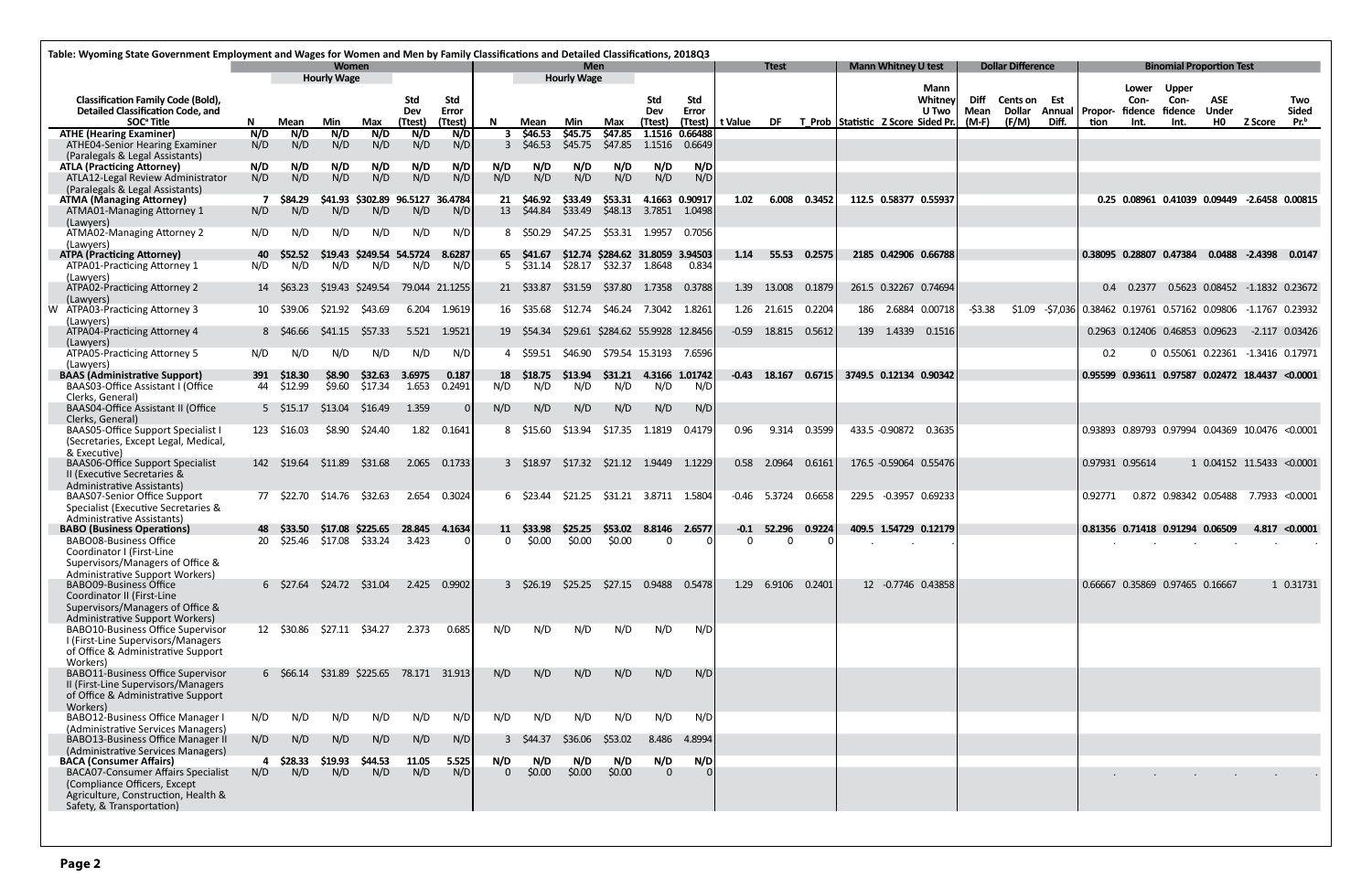| Table: Wyoming State Government Employment and Wages for Women and Men by Family Classifications and Detailed Classifications, 2018Q3 |              |                  |                                    |                            |               |               |                 |                  |                                         |         |                         |          |         |                       |        |                                    |                            |                        |       |                          |       |      |                                |                                                        |              |                         |                  |
|---------------------------------------------------------------------------------------------------------------------------------------|--------------|------------------|------------------------------------|----------------------------|---------------|---------------|-----------------|------------------|-----------------------------------------|---------|-------------------------|----------|---------|-----------------------|--------|------------------------------------|----------------------------|------------------------|-------|--------------------------|-------|------|--------------------------------|--------------------------------------------------------|--------------|-------------------------|------------------|
|                                                                                                                                       |              |                  | <b>Women</b><br><b>Hourly Wage</b> |                            |               |               |                 |                  | <b>Men</b><br><b>Hourly Wage</b>        |         |                         |          |         | <b>Ttest</b>          |        |                                    | <b>Mann Whitney U test</b> |                        |       | <b>Dollar Difference</b> |       |      |                                | <b>Binomial Proportion Test</b>                        |              |                         |                  |
| <b>Classification Family Code (Bold),</b>                                                                                             |              |                  |                                    |                            | Std           | <b>Std</b>    |                 |                  |                                         |         | Std                     | Std      |         |                       |        |                                    |                            | <b>Mann</b><br>Whitney | Diff  | Cents on Est             |       |      | Lower<br>Con-                  | <b>Upper</b><br>Con-                                   | ASE          |                         | Two              |
| <b>Detailed Classification Code, and</b>                                                                                              |              |                  |                                    |                            | Dev           | Error         |                 |                  |                                         |         | Dev                     | Error    |         |                       |        |                                    |                            | <b>U</b> Two           | Mean  | <b>Dollar</b>            |       |      | Annual Propor- fidence fidence |                                                        | <b>Under</b> |                         | <b>Sided</b>     |
| SOC <sup>ª</sup> Title                                                                                                                | N.           | Mean             | Min                                | Max                        | (Ttest)       | (Ttest)       | N.              | Mean             | Min                                     | Max     | (Ttest)                 | (Ttest)  | t Value | <b>DF</b>             |        | T Prob Statistic Z Score Sided Pr. |                            |                        | (M-F) | (F/M)                    | Diff. | tion | Int.                           | Int.                                                   | <b>HO</b>    | <b>Z Score</b>          | Pr. <sup>b</sup> |
| <b>BACA08-Senior Consumer Affairs</b><br>Specialist (Compliance Officers,                                                             | N/D          | N/D              | N/D                                | N/D                        | N/D           | N/D           | N/D             | N/D              | N/D                                     | N/D     | N/D                     | N/D      |         |                       |        |                                    |                            |                        |       |                          |       |      |                                |                                                        |              |                         |                  |
| Except Agriculture, Construction,                                                                                                     |              |                  |                                    |                            |               |               |                 |                  |                                         |         |                         |          |         |                       |        |                                    |                            |                        |       |                          |       |      |                                |                                                        |              |                         |                  |
| Health & Safety, & Transportation)                                                                                                    |              |                  |                                    |                            |               |               |                 |                  |                                         |         |                         |          |         |                       |        |                                    |                            |                        |       |                          |       |      |                                |                                                        |              |                         |                  |
| <b>BACA11-Consumer Affairs Program</b>                                                                                                | N/D          | N/D              | N/D                                | N/D                        | N/D           | N/D           | $\Omega$        | \$0.00           | \$0.00                                  | \$0.00  | $\mathbf 0$             | 0        |         |                       |        |                                    |                            |                        |       |                          |       |      |                                |                                                        |              |                         |                  |
| Manager (General & Operations<br>Managers)                                                                                            |              |                  |                                    |                            |               |               |                 |                  |                                         |         |                         |          |         |                       |        |                                    |                            |                        |       |                          |       |      |                                |                                                        |              |                         |                  |
| <b>BADC</b> (Drivers License)                                                                                                         |              | $3\quad$ \$18.51 | \$17.31                            | \$20.16                    | 1.4806        | 0.8548        | N/D             | N/D              | N/D                                     | N/D     | N/D                     | N/D      |         |                       |        |                                    |                            |                        |       |                          |       |      |                                |                                                        |              |                         |                  |
| <b>BADC06-Drivers License CDL</b>                                                                                                     |              | $3\quad $18.51$  | \$17.31                            | \$20.16                    | 1.481         | 0.8548        | N/D             | N/D              | N/D                                     | N/D     | N/D                     | N/D      |         |                       |        |                                    |                            |                        |       |                          |       |      |                                |                                                        |              |                         |                  |
| Examiner (Compliance Officers,<br>Except Agriculture, Construction,                                                                   |              |                  |                                    |                            |               |               |                 |                  |                                         |         |                         |          |         |                       |        |                                    |                            |                        |       |                          |       |      |                                |                                                        |              |                         |                  |
| Health & Safety, & Transportation)                                                                                                    |              |                  |                                    |                            |               |               |                 |                  |                                         |         |                         |          |         |                       |        |                                    |                            |                        |       |                          |       |      |                                |                                                        |              |                         |                  |
| <b>BADL (Drivers License)</b>                                                                                                         |              | 41 \$19.86       | \$12.48                            | \$41.69                    | 4.7685 0.7447 |               |                 | 8 \$20.35        | \$17.17                                 |         | \$26.71 3.3258 1.17583  |          |         | $-0.35$ 13.366 0.7283 |        |                                    | 230 0.81163 0.41701        |                        |       |                          |       |      |                                | 0.83673  0.73325  0.94022  0.07143  4.7143  <0.0001    |              |                         |                  |
| <b>BADL06-Drivers License Field</b>                                                                                                   |              |                  |                                    | 26 \$17.72 \$12.48 \$20.50 | 1.735 0.3403  |               |                 |                  | 4 \$17.76 \$17.17 \$18.69 0.6744 0.3372 |         |                         |          | $-0.08$ | 10.869                | 0.941  |                                    | 61 -0.06105 0.95132        |                        |       |                          |       |      |                                | 0.86667 0.74502 0.98831 0.09129 4.0166 0.00006         |              |                         |                  |
| Office Supervisor (First-Line<br>Supervisors/Managers of Office &                                                                     |              |                  |                                    |                            |               |               |                 |                  |                                         |         |                         |          |         |                       |        |                                    |                            |                        |       |                          |       |      |                                |                                                        |              |                         |                  |
| Administrative Support Workers)                                                                                                       |              |                  |                                    |                            |               |               |                 |                  |                                         |         |                         |          |         |                       |        |                                    |                            |                        |       |                          |       |      |                                |                                                        |              |                         |                  |
| <b>BADL07-Drivers License Quality</b>                                                                                                 |              |                  | 12 \$21.39 \$19.24                 | \$26.39                    | 1.859         | 0.5366        | N/D             | N/D              | N/D                                     | N/D     | N/D                     | N/D      |         |                       |        |                                    |                            |                        |       |                          |       |      |                                |                                                        |              |                         |                  |
| Control Supervisor (First-Line<br>Supervisors/Managers of Office &                                                                    |              |                  |                                    |                            |               |               |                 |                  |                                         |         |                         |          |         |                       |        |                                    |                            |                        |       |                          |       |      |                                |                                                        |              |                         |                  |
| Administrative Support Workers)                                                                                                       |              |                  |                                    |                            |               |               |                 |                  |                                         |         |                         |          |         |                       |        |                                    |                            |                        |       |                          |       |      |                                |                                                        |              |                         |                  |
| <b>BADL08-Drivers License Supervisor</b>                                                                                              | N/D          | N/D              | N/D                                | N/D                        | N/D           | N/D           |                 | $3\quad$ \$23.86 | \$22.34                                 |         | \$26.71 2.4711 1.4267   |          |         |                       |        |                                    |                            |                        |       |                          |       |      |                                |                                                        |              |                         |                  |
| (First-Line Supervisors/Managers                                                                                                      |              |                  |                                    |                            |               |               |                 |                  |                                         |         |                         |          |         |                       |        |                                    |                            |                        |       |                          |       |      |                                |                                                        |              |                         |                  |
| of Office & Administrative Support<br>Workers)                                                                                        |              |                  |                                    |                            |               |               |                 |                  |                                         |         |                         |          |         |                       |        |                                    |                            |                        |       |                          |       |      |                                |                                                        |              |                         |                  |
| BADL11-Drivers License Program                                                                                                        | N/D          | N/D              | N/D                                | N/D                        | N/D           | N/D           | N/D             | N/D              | N/D                                     | N/D     | N/D                     | N/D      |         |                       |        |                                    |                            |                        |       |                          |       |      |                                |                                                        |              |                         |                  |
| <b>Supervisor (Business Operations</b>                                                                                                |              |                  |                                    |                            |               |               |                 |                  |                                         |         |                         |          |         |                       |        |                                    |                            |                        |       |                          |       |      |                                |                                                        |              |                         |                  |
| Specialists, All Other)<br>BADL13-Drivers License Program                                                                             | N/D          | N/D              | N/D                                | N/D                        | N/D           | N/D           |                 | $0$ \$0.00       | \$0.00                                  | \$0.00  | $\Omega$                | $\Omega$ |         |                       |        |                                    |                            |                        |       |                          |       |      |                                |                                                        |              |                         |                  |
| Manager (Managers, All Other)                                                                                                         |              |                  |                                    |                            |               |               |                 |                  |                                         |         |                         |          |         |                       |        |                                    |                            |                        |       |                          |       |      |                                |                                                        |              |                         |                  |
| <b>BADS (Drivers License)</b>                                                                                                         | 12           | \$18.81          | \$15.19                            | \$22.90                    | 2.5013        | 0.7221        |                 | 8 \$17.43        | \$16.28                                 | \$18.78 | 1.0126 0.35802          |          |         | 1.7 15.593            | 0.1082 |                                    | 69.5 -1.11912 0.26309      |                        |       |                          |       | 0.6  | 0.3853                         | 0.8147                                                 |              | 0.1118  0.8944  0.37109 |                  |
| <b>BADS05-Drivers Services</b><br>Specialist (Executive Secretaries &                                                                 |              | $6\quad $16.74$  | \$15.19                            | \$18.22                    | 0.972         | 0.397         |                 | $6\quad$ \$17.22 | \$16.28                                 |         | \$18.71  1.0078  0.4114 |          |         | $-0.83$ 9.9872 0.4246 |        |                                    | 41.5 0.40102 0.6884        |                        |       |                          |       | 0.5  | 0.2171                         | 0.7829 0.14434                                         |              | 0                       | 1                |
| Administrative Assistants)                                                                                                            |              |                  |                                    |                            |               |               |                 |                  |                                         |         |                         |          |         |                       |        |                                    |                            |                        |       |                          |       |      |                                |                                                        |              |                         |                  |
| <b>BADS06-Drivers Services Helpdesk</b>                                                                                               | N/D          | N/D              | N/D                                | N/D                        | N/D           | N/D           | N/D             | N/D              | N/D                                     | N/D     | N/D                     | N/D      |         |                       |        |                                    |                            |                        |       |                          |       |      |                                |                                                        |              |                         |                  |
| Specialist (Compliance Officers,<br>Except Agriculture, Construction,                                                                 |              |                  |                                    |                            |               |               |                 |                  |                                         |         |                         |          |         |                       |        |                                    |                            |                        |       |                          |       |      |                                |                                                        |              |                         |                  |
| Health & Safety, & Transportation)                                                                                                    |              |                  |                                    |                            |               |               |                 |                  |                                         |         |                         |          |         |                       |        |                                    |                            |                        |       |                          |       |      |                                |                                                        |              |                         |                  |
| <b>BADS07-Drivers Services Supervisor</b>                                                                                             |              | 4 \$21.05        | \$20.08                            | \$22.90                    | 1.268         |               |                 | \$0.00           | \$0.00                                  | \$0.00  | $\Omega$                |          |         | $\Omega$              |        |                                    |                            |                        |       |                          |       |      |                                |                                                        |              |                         |                  |
| I (First-Line Supervisors/Managers<br>of Office & Administrative Support                                                              |              |                  |                                    |                            |               |               |                 |                  |                                         |         |                         |          |         |                       |        |                                    |                            |                        |       |                          |       |      |                                |                                                        |              |                         |                  |
| Workers)                                                                                                                              |              |                  |                                    |                            |               |               |                 |                  |                                         |         |                         |          |         |                       |        |                                    |                            |                        |       |                          |       |      |                                |                                                        |              |                         |                  |
| <b>BADS08-Drivers Services Supervisor</b>                                                                                             | N/D          | N/D              | N/D                                | N/D                        | N/D           | N/D           | N/D             | N/D              | N/D                                     | N/D     | N/D                     | N/D      |         |                       |        |                                    |                            |                        |       |                          |       |      |                                |                                                        |              |                         |                  |
| II (Business Operations Specialists,<br>All Other)                                                                                    |              |                  |                                    |                            |               |               |                 |                  |                                         |         |                         |          |         |                       |        |                                    |                            |                        |       |                          |       |      |                                |                                                        |              |                         |                  |
| <b>BADT</b> (Drivers License)                                                                                                         |              | <b>SO.00</b>     | \$0.00                             | \$0.00                     | $\bf{0}$      | 0             | N/D             | N/D              | N/D                                     | N/D     | N/D                     | N/D      |         |                       |        |                                    |                            |                        |       |                          |       |      |                                |                                                        |              |                         |                  |
| <b>BADT07-Drivers Services Trainer</b>                                                                                                | $\mathbf{0}$ | \$0.00           | \$0.00                             | \$0.00                     | $\bf{0}$      |               | N/D             | N/D              | N/D                                     | N/D     | N/D                     | N/D      |         |                       |        |                                    |                            |                        |       |                          |       |      |                                |                                                        |              |                         |                  |
| Analyst (Training & Development<br>Specialist)                                                                                        |              |                  |                                    |                            |               |               |                 |                  |                                         |         |                         |          |         |                       |        |                                    |                            |                        |       |                          |       |      |                                |                                                        |              |                         |                  |
| <b>BAED (Policy/Strategic Operations)</b>                                                                                             |              | $0$ \$0.00       | \$0.00                             | \$0.00                     | $\mathbf 0$   | 0             | N/D             | N/D              | N/D                                     | N/D     | N/D                     | N/D      |         |                       |        |                                    |                            |                        |       |                          |       |      |                                |                                                        |              |                         |                  |
| <b>BAED12-Elections Director</b>                                                                                                      | $\Omega$     | \$0.00           | \$0.00                             | \$0.00                     | $\mathbf 0$   |               | N/D             | N/D              | N/D                                     | N/D     | N/D                     | N/D      |         |                       |        |                                    |                            |                        |       |                          |       |      |                                |                                                        |              |                         |                  |
| (Management Analysts)<br><b>BAGC (Grants &amp; Contract</b>                                                                           | 44           | S27.88           | <b>S21.32</b>                      | S38.33                     | 4.0892        | 0.6165        | 10 <sup>1</sup> | \$29.99          | \$23.93                                 | \$38.07 | 4.9195 1.55569          |          |         | $-1.26$ 11.987        | 0.2307 |                                    | 331 1.24704 0.21238        |                        |       |                          |       |      |                                | $\vert$ 0.81481 0.71121 0.91842 0.06804 4.6268 <0.0001 |              |                         |                  |
| Administration)                                                                                                                       |              |                  |                                    |                            |               |               |                 |                  |                                         |         |                         |          |         |                       |        |                                    |                            |                        |       |                          |       |      |                                |                                                        |              |                         |                  |
| <b>BAGC07-Grants &amp; Contract</b>                                                                                                   |              |                  | 4 \$22.18 \$21.32                  | \$23.10                    |               | $0.73$ 0.3648 | N/D             | N/D              | N/D                                     | N/D     | N/D                     | N/D      |         |                       |        |                                    |                            |                        |       |                          |       |      |                                |                                                        |              |                         |                  |
| <b>Administration Specialist I (Business</b><br>Operations Specialists, All Other)                                                    |              |                  |                                    |                            |               |               |                 |                  |                                         |         |                         |          |         |                       |        |                                    |                            |                        |       |                          |       |      |                                |                                                        |              |                         |                  |
| <b>BAGC08-Grants &amp; Contract</b>                                                                                                   |              | 7 \$24.17        | \$21.92 \$27.59                    |                            |               | 1.76  0.6651  | N/D             | N/D              | N/D                                     | N/D     | N/D                     | N/D      |         |                       |        |                                    |                            |                        |       |                          |       |      |                                |                                                        |              |                         |                  |
| Administration Specialist II                                                                                                          |              |                  |                                    |                            |               |               |                 |                  |                                         |         |                         |          |         |                       |        |                                    |                            |                        |       |                          |       |      |                                |                                                        |              |                         |                  |
| (Business Operations Specialists, All<br>Other)                                                                                       |              |                  |                                    |                            |               |               |                 |                  |                                         |         |                         |          |         |                       |        |                                    |                            |                        |       |                          |       |      |                                |                                                        |              |                         |                  |
| BAGC09-Senior Grants & Contract                                                                                                       |              | 22 \$27.48       | \$23.82                            | \$32.44                    |               | 2.043 0.4355  |                 | 4 \$30.49        | \$27.19                                 | \$35.95 | 3.9563                  | 1.9782   | $-1.48$ | 3.2968                | 0.2263 |                                    | 76 1.56374 0.11788         |                        |       |                          |       |      |                                | 0.84615 0.70747 0.98484 0.09806 3.5301 0.00042         |              |                         |                  |
| <b>Administration Specialist (Business</b>                                                                                            |              |                  |                                    |                            |               |               |                 |                  |                                         |         |                         |          |         |                       |        |                                    |                            |                        |       |                          |       |      |                                |                                                        |              |                         |                  |
| Operations Specialists, All Other)                                                                                                    |              |                  |                                    |                            |               |               |                 |                  |                                         |         |                         |          |         |                       |        |                                    |                            |                        |       |                          |       |      |                                |                                                        |              |                         |                  |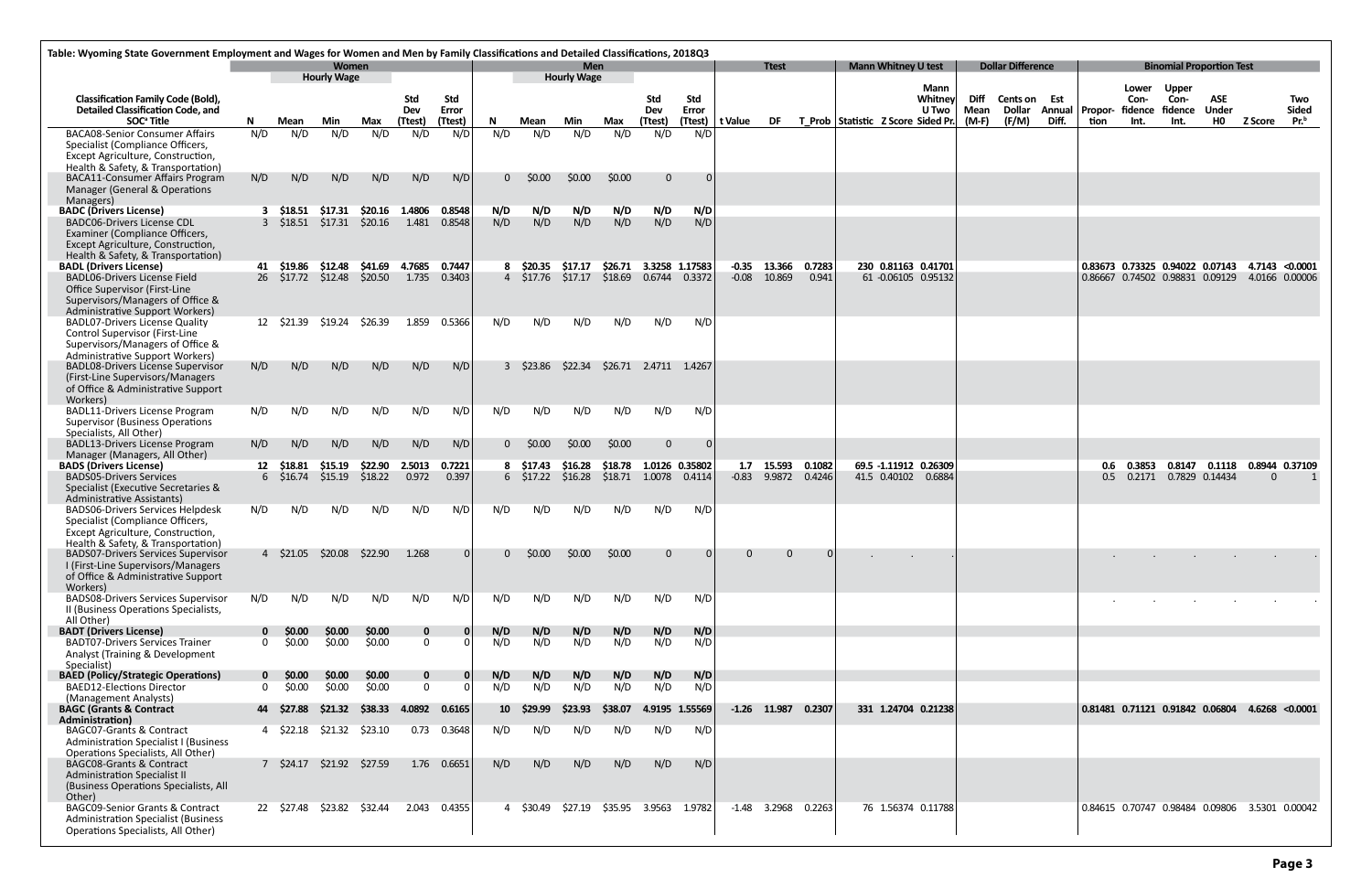|                                                                                       | Table: Wyoming State Government Employment and Wages for Women and Men by Family Classifications and Detailed Classifications, 2018Q3<br><b>Women</b> |                         |                         |                    |                 |              |                |                   |                                  |                        |                |                |                          |                       |                    |                                    |                            |                      |                     |                          |                  |                                                        |                 |                                 |                            |                              |                     |
|---------------------------------------------------------------------------------------|-------------------------------------------------------------------------------------------------------------------------------------------------------|-------------------------|-------------------------|--------------------|-----------------|--------------|----------------|-------------------|----------------------------------|------------------------|----------------|----------------|--------------------------|-----------------------|--------------------|------------------------------------|----------------------------|----------------------|---------------------|--------------------------|------------------|--------------------------------------------------------|-----------------|---------------------------------|----------------------------|------------------------------|---------------------|
|                                                                                       |                                                                                                                                                       |                         | <b>Hourly Wage</b>      |                    |                 |              |                |                   | <b>Men</b><br><b>Hourly Wage</b> |                        |                |                |                          | <b>Ttest</b>          |                    |                                    | <b>Mann Whitney U test</b> |                      |                     | <b>Dollar Difference</b> |                  |                                                        |                 | <b>Binomial Proportion Test</b> |                            |                              |                     |
|                                                                                       |                                                                                                                                                       |                         |                         |                    |                 |              |                |                   |                                  |                        |                |                |                          |                       |                    |                                    |                            | Mann                 |                     |                          |                  |                                                        | Lower           | <b>Upper</b>                    |                            |                              |                     |
| <b>Classification Family Code (Bold),</b><br><b>Detailed Classification Code, and</b> |                                                                                                                                                       |                         |                         |                    | Std<br>Dev      | Std<br>Error |                |                   |                                  |                        | Std<br>Dev     | Std<br>Error   |                          |                       |                    |                                    |                            | Whitney<br>U Two     | Diff<br><b>Mean</b> | Cents on Est<br>Dollar   | Annual           | Propor-                                                | Con-<br>fidence | Con-<br>fidence                 | <b>ASE</b><br><b>Under</b> |                              | Two<br><b>Sided</b> |
| SOC <sup>ª</sup> Title                                                                | N.                                                                                                                                                    | Mean                    | Min                     | Max                | (Ttest)         | (Ttest)      | N.             | Mean              | Min                              | Max                    | (Ttest)        | (Ttest)        | t Value                  | <b>DF</b>             |                    | T Prob Statistic Z Score Sided Pr. |                            |                      | (M-F)               | (F/M)                    | Diff.            | tion                                                   | Int.            | Int.                            | H <sub>0</sub>             | <b>Z Score</b>               | Pr. <sup>b</sup>    |
| <b>BAGC10-Grants &amp; Contract</b>                                                   |                                                                                                                                                       | $6\quad$ \$31.56        | \$29.71                 | \$33.88            | 1.391           | 0.5677       | N/D            | N/D               | N/D                              | N/D                    | N/D            | N/D            |                          |                       |                    |                                    |                            |                      |                     |                          |                  |                                                        |                 |                                 |                            |                              |                     |
| <b>Administration Manager I (Business</b><br>Operations Specialists, All Other)       |                                                                                                                                                       |                         |                         |                    |                 |              |                |                   |                                  |                        |                |                |                          |                       |                    |                                    |                            |                      |                     |                          |                  |                                                        |                 |                                 |                            |                              |                     |
| <b>BAGC11-Grants &amp; Contract</b>                                                   |                                                                                                                                                       | 5 \$35.00               | \$31.49                 | \$38.33            | 3.031           | 1.3556       | N/D            | N/D               | N/D                              | N/D                    | N/D            | N/D            |                          |                       |                    |                                    |                            |                      |                     |                          |                  |                                                        |                 |                                 |                            |                              |                     |
| <b>Administration Manager II (Business</b>                                            |                                                                                                                                                       |                         |                         |                    |                 |              |                |                   |                                  |                        |                |                |                          |                       |                    |                                    |                            |                      |                     |                          |                  |                                                        |                 |                                 |                            |                              |                     |
| Operations Specialists, All Other)<br><b>BALG (Legal Support)</b>                     |                                                                                                                                                       | 65 \$36.53              |                         | \$18.12 \$166.79   | 38.729          | 4.8037       |                | 4 \$29.79         | \$23.12                          | \$36.37                |                | 7.1722 3.58612 | 1.12                     | 20.353                | 0.2738             |                                    |                            | 163  0.5907  0.55472 |                     |                          |                  | $\vert$ 0.94203 0.88689 0.99717 0.06019 7.3435 <0.0001 |                 |                                 |                            |                              |                     |
| <b>BALG07-Legal Support Specialist</b>                                                |                                                                                                                                                       | 7 \$40.13               |                         | \$21.22 \$136.74   | 42.656          |              | $\Omega$       | \$0.00            | \$0.00                           | \$0.00                 | $\overline{0}$ | $\Omega$       | $\Omega$                 | $\Omega$              | $\Omega$           |                                    |                            |                      |                     |                          |                  |                                                        |                 |                                 |                            |                              |                     |
| (Legal Secretaries)                                                                   |                                                                                                                                                       | 55 \$36.66              |                         |                    | 39.588          | 5.3381       | N/D            | N/D               |                                  | N/D                    |                |                |                          |                       |                    |                                    |                            |                      |                     |                          |                  |                                                        |                 |                                 |                            |                              |                     |
| BALG08-Legal Assistant (Paralegals<br>& Legal Assistants)                             |                                                                                                                                                       |                         |                         | \$18.12 \$166.79   |                 |              |                |                   | N/D                              |                        | N/D            | N/D            |                          |                       |                    |                                    |                            |                      |                     |                          |                  |                                                        |                 |                                 |                            |                              |                     |
| BALG09-Hearing Officer                                                                |                                                                                                                                                       | 3 \$25.78               | \$24.05                 | \$28.12            |                 | 2.104 1.2148 | N/D            | N/D               | N/D                              | N/D                    | N/D            | N/D            |                          |                       |                    |                                    |                            |                      |                     |                          |                  |                                                        |                 |                                 |                            |                              |                     |
| (Administrative Law Judges,<br>Adjudicators, & Hearing Officers)                      |                                                                                                                                                       |                         |                         |                    |                 |              |                |                   |                                  |                        |                |                |                          |                       |                    |                                    |                            |                      |                     |                          |                  |                                                        |                 |                                 |                            |                              |                     |
| <b>BALG12-Hearing Supervisor</b>                                                      |                                                                                                                                                       | $0$ \$0.00              | \$0.00                  | \$0.00             | $\Omega$        |              | N/D            | N/D               | N/D                              | N/D                    | N/D            | N/D            |                          |                       |                    |                                    |                            |                      |                     |                          |                  |                                                        |                 |                                 |                            |                              |                     |
| (Administrative Law Judges,                                                           |                                                                                                                                                       |                         |                         |                    |                 |              |                |                   |                                  |                        |                |                |                          |                       |                    |                                    |                            |                      |                     |                          |                  |                                                        |                 |                                 |                            |                              |                     |
| Adjudicators, & Hearing Officers)<br><b>BALS (Business Operations)</b>                | N/D                                                                                                                                                   | N/D                     | N/D                     | N/D                | N/D             | N/D          | N/D            | N/D               | N/D                              | N/D                    | N/D            | N/D            |                          |                       |                    |                                    |                            |                      |                     |                          |                  |                                                        |                 |                                 |                            |                              |                     |
| <b>BALSO8-Licensing Specialist (First-</b>                                            | N/D                                                                                                                                                   | N/D                     | N/D                     | N/D                | N/D             | N/D          | N/D            | N/D               | N/D                              | N/D                    | N/D            | N/D            |                          |                       |                    |                                    |                            |                      |                     |                          |                  |                                                        |                 |                                 |                            |                              |                     |
| Line Supervisors/Managers of Office                                                   |                                                                                                                                                       |                         |                         |                    |                 |              |                |                   |                                  |                        |                |                |                          |                       |                    |                                    |                            |                      |                     |                          |                  |                                                        |                 |                                 |                            |                              |                     |
| & Administrative Support Workers)<br>W BAMR (Mail Room)                               |                                                                                                                                                       | 11 \$17.86              | \$13.00                 | \$27.30            | 4.6158 1.3917   |              |                | 9 \$14.07         | \$11.44                          | \$17.00 1.9132 0.63773 |                |                |                          | 2.48 13.876 0.0268    |                    |                                    |                            | 68 -2.0133 0.04408   | -\$3.79             |                          | \$1.27 - \$7,883 |                                                        |                 | 0.55 0.33197 0.76803            |                            | 0.1118  0.4472  0.65472      |                     |
| BAMR03-Mail Room Clerk I (Mail                                                        | N/D                                                                                                                                                   | N/D                     | N/D                     | N/D                | N/D             | N/D          |                | $5\quad$ \$12.98  | \$11.44                          | \$15.26 1.5389         |                | 0.6882         |                          |                       |                    |                                    |                            |                      |                     |                          |                  |                                                        |                 |                                 |                            |                              |                     |
| Clerks & Mail Machine Operators,                                                      |                                                                                                                                                       |                         |                         |                    |                 |              |                |                   |                                  |                        |                |                |                          |                       |                    |                                    |                            |                      |                     |                          |                  |                                                        |                 |                                 |                            |                              |                     |
| <b>Except Postal Service)</b><br>BAMR04-Mail Room Clerk II (Mail                      |                                                                                                                                                       | 5 \$14.51               | \$13.00                 | \$16.10            | 1.114           | 0.4983       |                | 4 S15.43          | \$13.60                          | \$17.00                | 1.4747         | 0.7374         |                          | $-1.03$ 5.5045 0.3449 |                    |                                    |                            | 25 1.22474 0.22067   |                     |                          |                  | 0.55556 0.23092 0.88019 0.16667                        |                 |                                 |                            | 0.3333 0.73888               |                     |
| Clerks & Mail Machine Operators,                                                      |                                                                                                                                                       |                         |                         |                    |                 |              |                |                   |                                  |                        |                |                |                          |                       |                    |                                    |                            |                      |                     |                          |                  |                                                        |                 |                                 |                            |                              |                     |
| <b>Except Postal Service)</b><br><b>BAMR05-Senior Mail Clerk -</b>                    | N/D                                                                                                                                                   | N/D                     | N/D                     | N/D                | N/D             | N/D          | $\Omega$       | \$0.00            | \$0.00                           | \$0.00                 | $\mathbf{0}$   | $\Omega$       |                          |                       |                    |                                    |                            |                      |                     |                          |                  |                                                        |                 |                                 |                            |                              |                     |
| <b>Correctional Institution (Mail Clerks</b>                                          |                                                                                                                                                       |                         |                         |                    |                 |              |                |                   |                                  |                        |                |                |                          |                       |                    |                                    |                            |                      |                     |                          |                  |                                                        |                 |                                 |                            |                              |                     |
| & Mail Machine Operators, Except                                                      |                                                                                                                                                       |                         |                         |                    |                 |              |                |                   |                                  |                        |                |                |                          |                       |                    |                                    |                            |                      |                     |                          |                  |                                                        |                 |                                 |                            |                              |                     |
| Postal Service)<br><b>BAMR07-Mail Services Supervisor</b>                             |                                                                                                                                                       | 3 \$24.30               | \$20.84                 | \$27.30            | 3.256           | 0            |                | \$0.00            | \$0.00                           | \$0.00                 | $\mathbf 0$    |                | $\Omega$                 | $\Omega$              |                    |                                    |                            |                      |                     |                          |                  |                                                        |                 |                                 |                            |                              |                     |
| (First-Line Supervisors/Managers                                                      |                                                                                                                                                       |                         |                         |                    |                 |              |                |                   |                                  |                        |                |                |                          |                       |                    |                                    |                            |                      |                     |                          |                  |                                                        |                 |                                 |                            |                              |                     |
| of Office & Administrative Support<br>Workers)                                        |                                                                                                                                                       |                         |                         |                    |                 |              |                |                   |                                  |                        |                |                |                          |                       |                    |                                    |                            |                      |                     |                          |                  |                                                        |                 |                                 |                            |                              |                     |
| <b>BAPM (Project Management)</b>                                                      |                                                                                                                                                       | 9 S31.65                | \$25.96                 | \$35.85            | 3.0945          | 1.0315       |                | \$29.12           | \$27.66                          | \$29.95                |                | 1.2736 0.73532 | 1.99                     | 8.951                 | 0.0778             |                                    |                            | 10 -1.75655 0.07899  |                     |                          |                  | 0.75                                                   | 0.505           |                                 |                            | 0.995 0.14434 1.7321 0.08326 |                     |
| <b>BAPM09-Project Management</b>                                                      |                                                                                                                                                       | 4 \$31.23               | \$25.96                 | \$35.49            | 4.211           | 2.1055       | N/D            | N/D               | N/D                              | N/D                    | N/D            | N/D            |                          |                       |                    |                                    |                            |                      |                     |                          |                  |                                                        |                 |                                 |                            |                              |                     |
| <b>Analyst (Management Analysts)</b><br><b>BAPM10-Senior Business Project</b>         | N/D                                                                                                                                                   | N/D                     | N/D                     | N/D                | N/D             | N/D          | N/D            | N/D               | N/D                              | N/D                    | N/D            | N/D            |                          |                       |                    |                                    |                            |                      |                     |                          |                  |                                                        |                 |                                 |                            |                              |                     |
| Management Analyst (Management                                                        |                                                                                                                                                       |                         |                         |                    |                 |              |                |                   |                                  |                        |                |                |                          |                       |                    |                                    |                            |                      |                     |                          |                  |                                                        |                 |                                 |                            |                              |                     |
| Analysts)<br><b>BAPM11-Project Management</b>                                         | N/D                                                                                                                                                   | N/D                     | N/D                     | N/D                | N/D             | N/D          | $\Omega$       | \$0.00            | \$0.00                           | \$0.00                 | $\mathbf 0$    | n              |                          |                       |                    |                                    |                            |                      |                     |                          |                  |                                                        |                 |                                 |                            |                              |                     |
| <b>Supervisor (Management Analysts)</b>                                               |                                                                                                                                                       |                         |                         |                    |                 |              |                |                   |                                  |                        |                |                |                          |                       |                    |                                    |                            |                      |                     |                          |                  |                                                        |                 |                                 |                            |                              |                     |
| <b>BAPP (Production &amp; Printing)</b>                                               | $\mathbf{0}$                                                                                                                                          | \$0.00                  | \$0.00                  | \$0.00             | 0               | 0            |                | $6\quad$ \$21.25  | \$17.99                          | \$28.49                | 4.123          |                |                          | $\bf{0}$              | - 0 I              |                                    |                            |                      |                     |                          |                  |                                                        |                 |                                 |                            |                              |                     |
| BAPP05-Production & Printing<br><b>Technician (Printing Press</b>                     | $\Omega$                                                                                                                                              | \$0.00                  | \$0.00                  | \$0.00             | $\mathbf 0$     |              |                | \$18.80           | \$17.99                          | \$19.54                | 0.804          |                | $\Omega$                 | $\Omega$              | - 0 I              |                                    |                            |                      |                     |                          |                  |                                                        |                 |                                 |                            |                              |                     |
| Operators)                                                                            |                                                                                                                                                       |                         |                         |                    |                 |              |                |                   |                                  |                        |                |                |                          |                       |                    |                                    |                            |                      |                     |                          |                  |                                                        |                 |                                 |                            |                              |                     |
| BAPP07-Production & Printing                                                          |                                                                                                                                                       | $0\quad$ \$0.00         | \$0.00                  | \$0.00             | $\mathbf{0}$    |              | N/D            | N/D               | N/D                              | N/D                    | N/D            | N/D            |                          |                       |                    |                                    |                            |                      |                     |                          |                  |                                                        |                 |                                 |                            |                              |                     |
| Supervisor (First-Line Supervisors/<br>Managers of Production &                       |                                                                                                                                                       |                         |                         |                    |                 |              |                |                   |                                  |                        |                |                |                          |                       |                    |                                    |                            |                      |                     |                          |                  |                                                        |                 |                                 |                            |                              |                     |
| <b>Operating Workers)</b>                                                             |                                                                                                                                                       |                         |                         |                    |                 |              |                |                   |                                  |                        |                |                |                          |                       |                    |                                    |                            |                      |                     |                          |                  |                                                        |                 |                                 |                            |                              |                     |
| <b>BAPP09-Production Manager</b><br>- License Plate Shop (First-                      | $\Omega$                                                                                                                                              | \$0.00                  | \$0.00                  | \$0.00             | $\Omega$        |              | N/D            | N/D               | N/D                              | N/D                    | N/D            | N/D            |                          |                       |                    |                                    |                            |                      |                     |                          |                  |                                                        |                 |                                 |                            |                              |                     |
| Line Supervisors/Managers of                                                          |                                                                                                                                                       |                         |                         |                    |                 |              |                |                   |                                  |                        |                |                |                          |                       |                    |                                    |                            |                      |                     |                          |                  |                                                        |                 |                                 |                            |                              |                     |
| Production & Operating Workers)                                                       |                                                                                                                                                       |                         |                         |                    |                 |              |                |                   |                                  |                        |                |                |                          |                       |                    |                                    |                            |                      |                     |                          |                  |                                                        |                 |                                 |                            |                              |                     |
| M BAPS (Policy/Strategic Operations)*<br>BAPS07-Policy & Planning Analyst I           |                                                                                                                                                       | 55 \$29.42<br>6 \$22.64 | <b>S8.92</b><br>\$19.56 | \$48.33<br>\$26.20 | 6.8874<br>2.291 | 0.9287<br>∩  | 29<br>$\Omega$ | \$31.60<br>\$0.00 | \$23.99<br>\$0.00                | \$39.85<br>\$0.00      | $\mathbf{0}$   | 4.176 0.77547  | $-1.8$<br>$\overline{0}$ | 80.283<br>$\Omega$    | 0.0753<br>$\Omega$ |                                    |                            | 1451 2.05569 0.03981 | \$2.18              | \$0.93                   |                  | \$4,535 0.65476 0.55309 0.75644 0.05455                |                 |                                 |                            | 2.8368 0.00456               |                     |
| (Business Operations Specialists, All                                                 |                                                                                                                                                       |                         |                         |                    |                 |              |                |                   |                                  |                        |                |                |                          |                       |                    |                                    |                            |                      |                     |                          |                  |                                                        |                 |                                 |                            |                              |                     |
| Other)                                                                                |                                                                                                                                                       |                         |                         |                    |                 |              |                |                   |                                  |                        |                |                |                          |                       |                    |                                    |                            |                      |                     |                          |                  |                                                        |                 |                                 |                            |                              |                     |
| BAPS08-Policy & Planning Analyst II<br>(Business Operations Specialists, All          |                                                                                                                                                       | 3 \$23.72               | \$22.98                 | \$25.04            | 1.143           | 0.6599       | N/D            | N/D               | N/D                              | N/D                    | N/D            | N/D            |                          |                       |                    |                                    |                            |                      |                     |                          |                  |                                                        |                 |                                 |                            |                              |                     |
| Other)                                                                                |                                                                                                                                                       |                         |                         |                    |                 |              |                |                   |                                  |                        |                |                |                          |                       |                    |                                    |                            |                      |                     |                          |                  |                                                        |                 |                                 |                            |                              |                     |
|                                                                                       |                                                                                                                                                       |                         |                         |                    |                 |              |                |                   |                                  |                        |                |                |                          |                       |                    |                                    |                            |                      |                     |                          |                  |                                                        |                 |                                 |                            |                              |                     |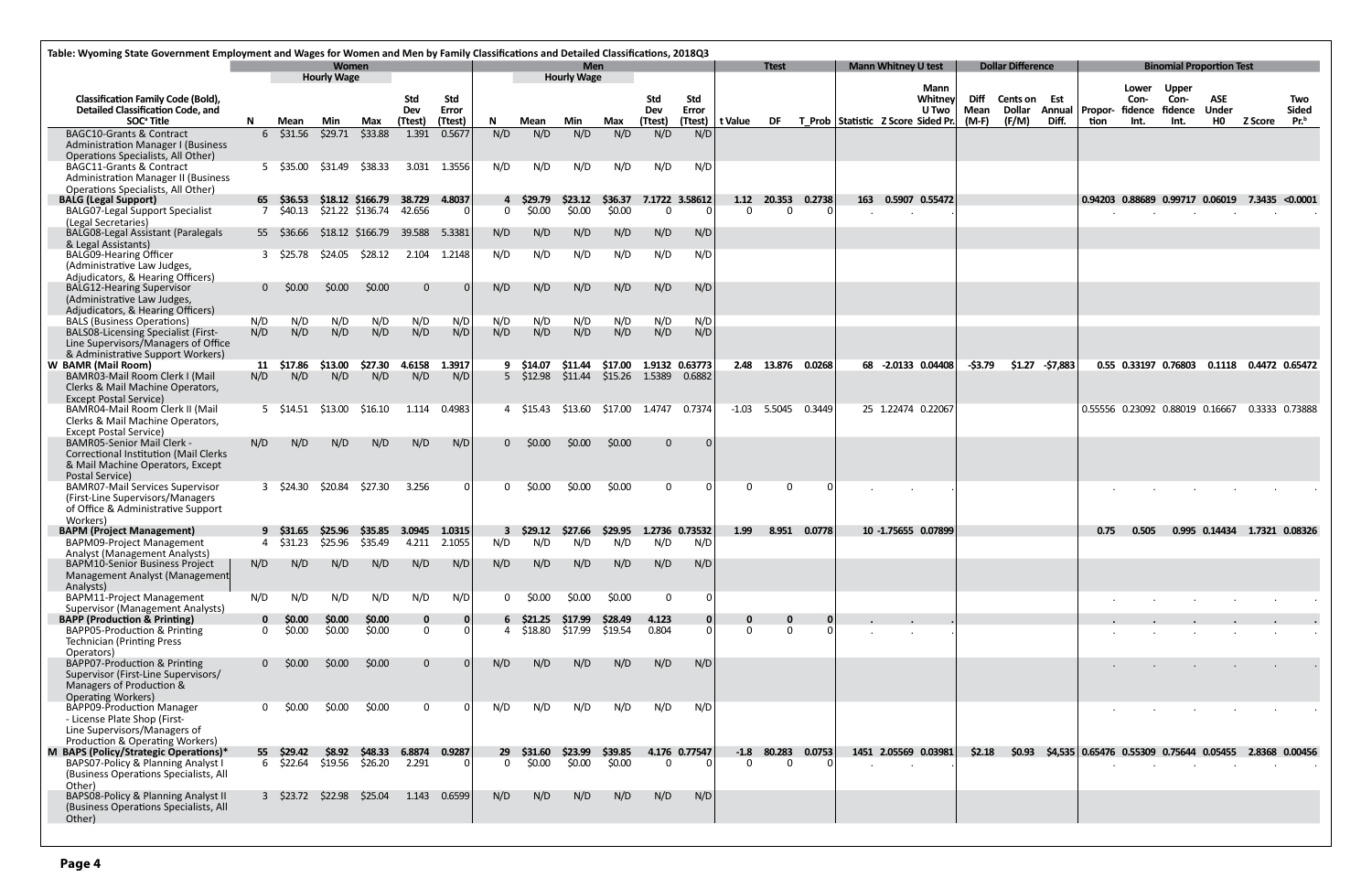| Table: Wyoming State Government Employment and Wages for Women and Men by Family Classifications and Detailed Classifications, 2018Q3 |           |                        |                             |                    |                          |                   |          |                   |                           |                |                       |                     |                    |                      |              |                                           |                            |                          |              |                          |       |                 |                                           |                                 |                                                     |                |                                                      |
|---------------------------------------------------------------------------------------------------------------------------------------|-----------|------------------------|-----------------------------|--------------------|--------------------------|-------------------|----------|-------------------|---------------------------|----------------|-----------------------|---------------------|--------------------|----------------------|--------------|-------------------------------------------|----------------------------|--------------------------|--------------|--------------------------|-------|-----------------|-------------------------------------------|---------------------------------|-----------------------------------------------------|----------------|------------------------------------------------------|
|                                                                                                                                       |           |                        | Women<br><b>Hourly Wage</b> |                    |                          |                   |          |                   | Men<br><b>Hourly Wage</b> |                |                       |                     |                    | <b>Ttest</b>         |              |                                           | <b>Mann Whitney U test</b> |                          |              | <b>Dollar Difference</b> |       |                 |                                           |                                 | <b>Binomial Proportion Test</b>                     |                |                                                      |
| <b>Classification Family Code (Bold),</b><br><b>Detailed Classification Code, and</b>                                                 |           |                        |                             |                    | <b>Std</b><br><b>Dev</b> | Std<br>Error      |          |                   |                           |                | Std<br>Dev            | <b>Std</b><br>Error |                    |                      |              |                                           |                            | Mann<br>Whitney<br>U Two | Diff<br>Mean | Cents on<br>Dollar       | Est   |                 | Lower<br>Con-<br>Annual   Propor- fidence | <b>Upper</b><br>Con-<br>fidence | <b>ASE</b><br><b>Under</b>                          |                | Two<br><b>Sided</b>                                  |
| SOC <sup>ª</sup> Title<br>BAPS09-Policy & Planning Analyst                                                                            | N<br>19   | Mean<br>\$27.59        | Min<br>\$8.92               | Max<br>\$31.21     | (Ttest)<br>4.692         | (Ttest)<br>1.0764 | N<br>9   | Mean<br>\$28.09   | Min<br>\$25.71            | Max<br>\$31.39 | (Ttest<br>1.7701      | (Ttest)<br>0.59     | t Value<br>$-0.41$ | DF.<br>25.302        | 0.6869       | T Prob Statistic Z Score Sided Pr.<br>111 | $-0.9595$                  | 0.3373                   | $(M-F)$      | (F/M)                    | Diff. | tion<br>0.67857 | Int.                                      | Int.<br>0.50559 0.85156 0.09449 | HO.                                                 | <b>Z</b> Score | $Pr.^b$<br>1.8898 0.05878                            |
| III (Business Operations Specialists,<br>All Other)                                                                                   |           |                        |                             |                    |                          |                   |          |                   |                           |                |                       |                     |                    |                      |              |                                           |                            |                          |              |                          |       |                 |                                           |                                 |                                                     |                |                                                      |
| BAPS10-Senior Policy & Planning<br><b>Analyst (Business Operations</b><br>Specialists, All Other)                                     |           | 17 \$30.55             | \$26.65                     | \$33.63            | 2.159                    | 0.5237            |          | 9 \$31.32 \$30.14 |                           | \$32.49        | 0.9671 0.3224         |                     | $-1.24$            | 23.636               | 0.2261       |                                           | 141 1.05099 0.29326        |                          |              |                          |       |                 |                                           |                                 | 0.65385 0.47098 0.83671 0.09806 1.5689 0.11666      |                |                                                      |
| BAPS11-Policy & Planning<br>Coordinator (Business Operations<br>Specialists, All Other)                                               | N/D       | N/D                    | N/D                         | N/D                | N/D                      | N/D               |          | 7 \$34.76         | \$28.68                   |                | \$38.97 3.7502 1.4174 |                     |                    |                      |              |                                           |                            |                          |              |                          |       |                 |                                           |                                 |                                                     |                |                                                      |
| BAPS12-Policy & Planning                                                                                                              |           | 7 S34.43               | S11.49                      | \$45.52            | 11.394                   | 4.3066            |          | 3 \$38.12         | \$37.13                   | \$39.85        | 1.5082                | 0.8708              | $-0.84$            | 6.4682 0.4315        |              |                                           | 18 0.34188 0.73244         |                          |              |                          |       |                 |                                           |                                 | 0.7 0.41597 0.98403 0.15811 1.2649                  |                | 0.2059                                               |
| Supervisor I (Managers, All Other)<br>BAPS13-Policy & Legislative Liason<br>(Business Operations Specialists, All                     | N/D       | N/D                    | N/D                         | N/D                | N/D                      | N/D               | N/D      | N/D               | N/D                       | N/D            | N/D                   | N/D                 |                    |                      |              |                                           |                            |                          |              |                          |       |                 |                                           |                                 |                                                     |                |                                                      |
| Other)<br><b>BARD (Records &amp; Data</b>                                                                                             | 114       | \$21.96                | S11.41                      | \$44.53            | 6.1024                   | 0.5715            |          | 32 \$23.70        | \$14.41                   | \$34.59        | 5.4002 0.95464        |                     |                    |                      |              |                                           |                            |                          |              |                          |       |                 |                                           |                                 | 0.78082 0.71372 0.84793 0.04138 6.7864 <0.0001      |                |                                                      |
| Management)<br>BARD03-Records & Data<br>Management Technician (Office                                                                 |           | 13 \$13.44             | \$11.41                     | \$14.84            | 0.99                     | 0.2746            | N/D      | N/D               | N/D                       | N/D            | N/D                   | N/D                 |                    |                      |              |                                           |                            |                          |              |                          |       |                 |                                           |                                 |                                                     |                |                                                      |
| Clerks, General)<br>BARD05-Records & Data<br>Management Clerk I (Office Clerks,                                                       | <b>25</b> | \$16.88                | \$15.40                     | \$20.91            | 1.187                    | 0.2375            |          | 3 \$15.68         | \$14.41                   | \$16.84        | 1.2176                | 0.703               |                    | 1.62 2.4798          | 0.2225       |                                           | 23 -1.52542 0.12715        |                          |              |                          |       |                 | 0.89286 0.77829                           |                                 | 1 0.09449 4.1576 0.00003                            |                |                                                      |
| General)<br>BARD06-Records & Data<br>Management Clerk II (Office Clerks,                                                              | N/D       | N/D                    | N/D                         | N/D                | N/D                      | N/D               | N/D      | N/D               | N/D                       | N/D            | N/D                   | N/D                 |                    |                      |              |                                           |                            |                          |              |                          |       |                 |                                           |                                 |                                                     |                |                                                      |
| General)<br>BARD07-Records & Data                                                                                                     | 34        | \$22.51                | \$15.56                     | \$28.85            | 2.583                    | 0.443             |          | 11 \$22.39        | \$18.77                   | \$24.84        | 1.7838                | 0.5378              | 0.18               | 24.721               | 0.8601       |                                           | 240 -0.34335 0.73134       |                          |              |                          |       |                 |                                           |                                 | 0.75556  0.62999  0.88112  0.07454  3.4286  0.00061 |                |                                                      |
| Management Specialist I (Archivists)<br>BARD08-Records & Data                                                                         |           | 17 \$26.29             | \$21.57                     | \$44.53            | 5.186                    | 1.2578            |          | 5 \$23.70         | \$22.24                   | \$26.40        |                       | 1.711  0.7652       |                    | 1.76  19.404  0.0935 |              |                                           | 41.5 -1.25425 0.20975      |                          |              |                          |       |                 |                                           |                                 | 0.77273  0.59761  0.94784  0.1066  2.5584  0.01052  |                |                                                      |
| Management Specialist II<br>(Archivists)                                                                                              |           |                        |                             |                    |                          |                   |          |                   |                           |                |                       |                     |                    |                      |              |                                           |                            |                          |              |                          |       |                 |                                           |                                 |                                                     |                |                                                      |
| BARD09-Records & Data<br>Management Analyst (Archivists)<br>BARD10-Records & Data                                                     |           | 12 \$29.12<br>7 S31.75 | \$25.10<br>S30.15           | \$35.04<br>\$34.66 | 2.81<br>1.506            | 0.811<br>0.5693   | N/D      | 7 \$28.30<br>N/D  | \$25.86<br>N/D            | \$30.93<br>N/D | 1.9257<br>N/D         | 0.7278<br>N/D       |                    | 0.76 16.378 0.4581   |              |                                           | 64.5 -0.46504 0.6419       |                          |              |                          |       |                 |                                           |                                 |                                                     |                | 0.63158 0.41468 0.84848 0.11471 1.1471 0.25135       |
| <b>Management Supervisor (Archivists)</b><br>BARD11-Records & Data                                                                    | N/D       | N/D                    | N/D                         | N/D                | N/D                      | N/D               | N/D      | N/D               | N/D                       | N/D            | N/D                   | N/D                 |                    |                      |              |                                           |                            |                          |              |                          |       |                 |                                           |                                 |                                                     |                |                                                      |
| Management Manager (Computer<br>& Information Systems Managers)<br><b>BARM (Risk Management)</b>                                      |           |                        | 3 \$25.51 \$21.52           | \$31.94            | 5.6234                   | 3.2467            | N/D      | N/D               | N/D                       | N/D            | N/D                   | N/D                 |                    |                      |              |                                           |                            |                          |              |                          |       |                 |                                           |                                 |                                                     |                |                                                      |
| <b>BARM08-Risk Analyst (Claims</b><br>Adjusters, Examiners, &<br>Investigators)                                                       | N/D       | N/D                    | N/D                         | N/D                | N/D                      | N/D               | N/D      | N/D               | N/D                       | N/D            | N/D                   | N/D                 |                    |                      |              |                                           |                            |                          |              |                          |       |                 |                                           |                                 |                                                     |                |                                                      |
| BARM10-Risk Manager (Claims<br>Adjusters, Examiners, &                                                                                | N/D       | N/D                    | N/D                         | N/D                | N/D                      | N/D               | N/D      | N/D               | N/D                       | N/D            | N/D                   | N/D                 |                    |                      |              |                                           |                            |                          |              |                          |       |                 |                                           |                                 |                                                     |                |                                                      |
| Investigators)<br><b>BEBP (Benefits Program)</b>                                                                                      | 138       | \$21.65                | \$8.85                      | \$37.87            | 5.0916 0.4334            |                   |          | 9 \$24.96         | \$17.09                   | \$35.77        | 6.6765 2.2255         |                     | $-1.46$            |                      | 8.618 0.1798 |                                           | 879.5 1.72808 0.08397      |                          |              |                          |       |                 |                                           |                                 |                                                     |                | 0.93878 0.90002 0.97753 0.04124 10.6397 <0.0001      |
| BEBP06-Benefits & Eligibility<br>Specialist I (Eligibility Interviewers,<br>Government Programs)                                      | 80        | \$18.22                | \$8.85                      | \$23.03            | 2.145                    | 0.2398            |          | 4 \$20.50         | \$17.09                   | \$22.49        | 2.3748 1.1874         |                     | $-1.88$            | 3.2495 0.1489        |              |                                           | 260.5 1.91902 0.05498      |                          |              |                          |       |                 |                                           |                                 |                                                     |                | 0.95238  0.90684  0.99792  0.05455  8.2923  < 0.0001 |
| BEBP07-Benefits & Eligibility<br>Specialist II (Eligibility Interviewers,                                                             | <b>20</b> | \$22.27                | \$18.79                     | \$31.11            | 2.451                    | 0.548             | N/D      | N/D               | N/D                       | N/D            | N/D                   | N/D                 |                    |                      |              |                                           |                            |                          |              |                          |       |                 |                                           |                                 |                                                     |                |                                                      |
| <b>Government Programs)</b><br>BEBP08-Senior Benefits & Eligibility<br>Specialist (Eligibility Interviewers,                          | N/D       | N/D                    | N/D                         | N/D                | N/D                      | N/D               | $\Omega$ | \$0.00            | \$0.00                    | \$0.00         | $\mathbf 0$           | 0                   |                    |                      |              |                                           |                            |                          |              |                          |       |                 |                                           |                                 |                                                     |                |                                                      |
| <b>Government Programs)</b><br>BEBP09-Benefits & Eligibility<br>Program Analyst (Eligibility<br>Interviewers, Government<br>Programs) |           | 27 \$27.38             | \$25.68                     | \$33.36            | 1.532                    | 0.2949            | N/D      | N/D               | N/D                       | N/D            | N/D                   | N/D                 |                    |                      |              |                                           |                            |                          |              |                          |       |                 |                                           |                                 |                                                     |                |                                                      |
| BEBP10-Benefits & Eligibility<br>Supervisor (First-Line Supervisors/<br>Managers of Office &<br>Administrative Support Workers)       |           |                        | 6 \$30.10 \$28.56 \$32.52   |                    | 1.735                    |                   | $\Omega$ | \$0.00            | \$0.00                    | \$0.00         | $\mathbf{0}$          | 0                   | $\Omega$           | $\Omega$             |              |                                           |                            |                          |              |                          |       |                 |                                           |                                 |                                                     |                |                                                      |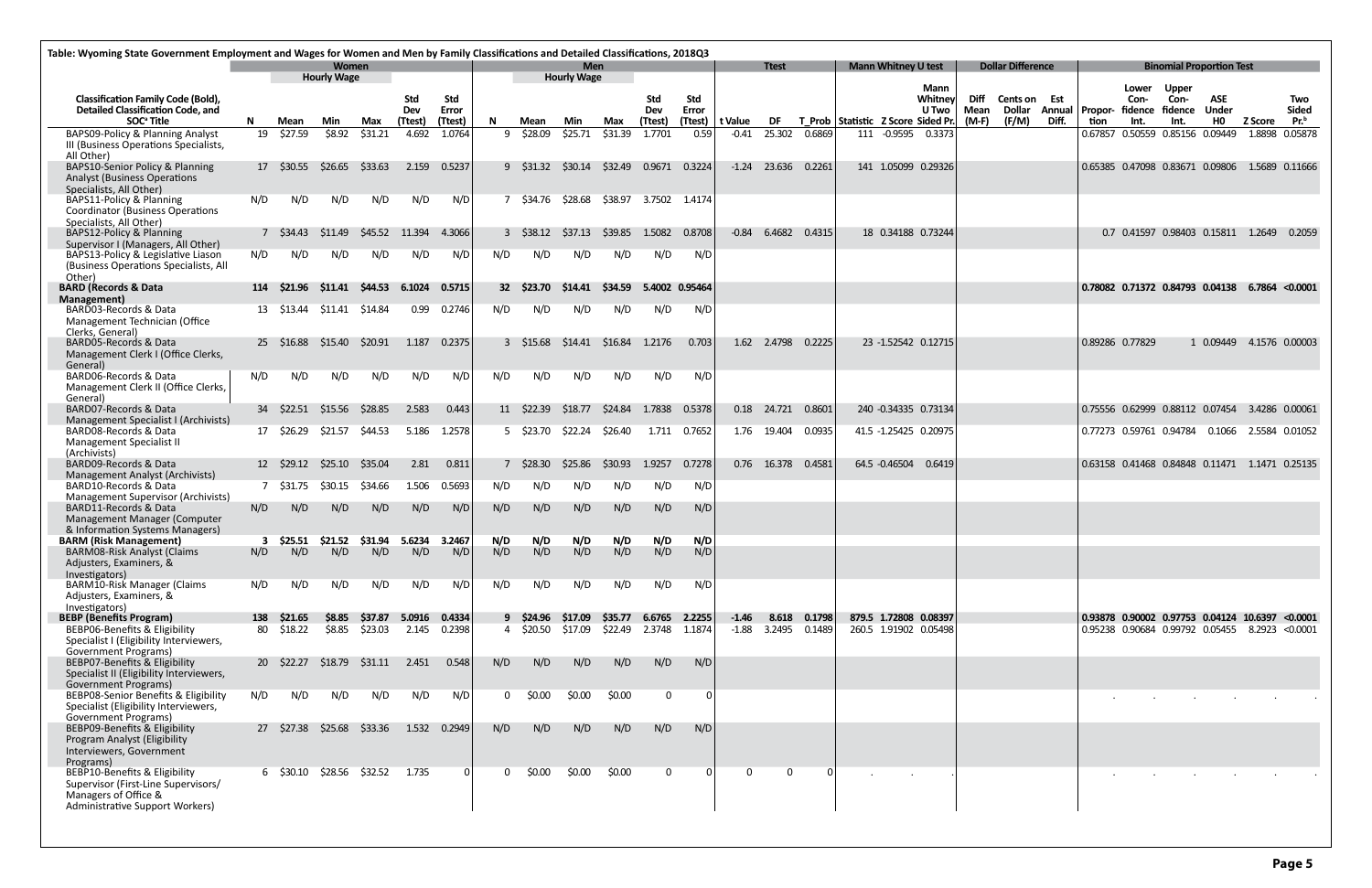| Table: Wyoming State Government Employment and Wages for Women and Men by Family Classifications and Detailed Classifications, 2018Q3 |             |                           | Women                     |                  |                         |              |            |                            | Men                |                         |              |                         |                 | <b>Ttest</b>        |              |                                    | <b>Mann Whitney U test</b> |                 |       | <b>Dollar Difference</b> |       |                                         |                 |                      | <b>Binomial Proportion Test</b>                                                           |         |                  |
|---------------------------------------------------------------------------------------------------------------------------------------|-------------|---------------------------|---------------------------|------------------|-------------------------|--------------|------------|----------------------------|--------------------|-------------------------|--------------|-------------------------|-----------------|---------------------|--------------|------------------------------------|----------------------------|-----------------|-------|--------------------------|-------|-----------------------------------------|-----------------|----------------------|-------------------------------------------------------------------------------------------|---------|------------------|
|                                                                                                                                       |             |                           | <b>Hourly Wage</b>        |                  |                         |              |            |                            | <b>Hourly Wage</b> |                         |              |                         |                 |                     |              |                                    |                            |                 |       |                          |       |                                         |                 |                      |                                                                                           |         |                  |
| <b>Classification Family Code (Bold),</b>                                                                                             |             |                           |                           |                  | <b>Std</b>              | Std          |            |                            |                    |                         | Std          | <b>Std</b>              |                 |                     |              |                                    |                            | Mann<br>Whitney | Diff  | Cents on Est             |       |                                         | Lower<br>Con-   | <b>Upper</b><br>Con- | ASE                                                                                       |         | Two              |
| <b>Detailed Classification Code, and</b>                                                                                              |             |                           |                           |                  | Dev                     | Error        |            |                            |                    |                         | Dev          | Error                   |                 |                     |              |                                    |                            | U Two           | Mean  | <b>Dollar</b>            |       | Annual   Propor-                        | fidence fidence |                      | Under                                                                                     |         | <b>Sided</b>     |
| SOC <sup>ª</sup> Title                                                                                                                | N.          | Mean                      | Min                       | Max              | (Ttest)                 | (Ttest)      | N.         | Mean                       | Min                | Max                     | (Ttest)      |                         | (Ttest) t Value | <b>DF</b>           |              | T Prob Statistic Z Score Sided Pr. |                            |                 | (M-F) | (F/M)                    | Diff. | tion                                    | Int.            | Int.                 | HO                                                                                        | Z Score | Pr. <sup>b</sup> |
| BEBP11-Benefits & Eligibility                                                                                                         | N/D         | N/D                       | N/D                       | N/D              | N/D                     | N/D          | $\Omega$   | \$0.00                     | \$0.00             | \$0.00                  | $\Omega$     |                         |                 |                     |              |                                    |                            |                 |       |                          |       |                                         |                 |                      |                                                                                           |         |                  |
| Manager I (General & Operations<br>Managers)                                                                                          |             |                           |                           |                  |                         |              |            |                            |                    |                         |              |                         |                 |                     |              |                                    |                            |                 |       |                          |       |                                         |                 |                      |                                                                                           |         |                  |
| BEBP12-Benefits & Eligibility                                                                                                         | N/D         | N/D                       | N/D                       | N/D              | N/D                     | N/D          | N/D        | N/D                        | N/D                | N/D                     | N/D          | N/D                     |                 |                     |              |                                    |                            |                 |       |                          |       |                                         |                 |                      |                                                                                           |         |                  |
| Manager II (General & Operations                                                                                                      |             |                           |                           |                  |                         |              |            |                            |                    |                         |              |                         |                 |                     |              |                                    |                            |                 |       |                          |       |                                         |                 |                      |                                                                                           |         |                  |
| Managers)<br><b>BEDD (Disability Determination)</b>                                                                                   |             | $6\quad$ \$27.67          | \$20.19                   | \$36.02          | 6.4106                  | 2.6171       | 3          | \$28.45                    | \$20.86            |                         |              | \$42.58 12.2497 7.07234 |                 | $-0.1$ 2.566 0.9257 |              |                                    | 15.5 0.12964 0.89685       |                 |       |                          |       | $\vert$ 0.66667 0.35869 0.97465 0.16667 |                 |                      |                                                                                           |         | 1 0.31731        |
| <b>BEDD07-Disability Determination</b>                                                                                                | N/D         | N/D                       | N/D                       | N/D              | N/D                     | N/D          | N/D        | N/D                        | N/D                | N/D                     | N/D          | N/D                     |                 |                     |              |                                    |                            |                 |       |                          |       |                                         |                 |                      |                                                                                           |         |                  |
| Specialist (Eligibility Interviewers,                                                                                                 |             |                           |                           |                  |                         |              |            |                            |                    |                         |              |                         |                 |                     |              |                                    |                            |                 |       |                          |       |                                         |                 |                      |                                                                                           |         |                  |
| <b>Government Programs)</b><br><b>BEDD08-Senior Disability</b>                                                                        | N/D         | N/D                       | N/D                       | N/D              | N/D                     | N/D          | N/D        | N/D                        | N/D                | N/D                     | N/D          | N/D                     |                 |                     |              |                                    |                            |                 |       |                          |       |                                         |                 |                      |                                                                                           |         |                  |
| Determination Specialist (Eligibility                                                                                                 |             |                           |                           |                  |                         |              |            |                            |                    |                         |              |                         |                 |                     |              |                                    |                            |                 |       |                          |       |                                         |                 |                      |                                                                                           |         |                  |
| Interviewers, Government                                                                                                              |             |                           |                           |                  |                         |              |            |                            |                    |                         |              |                         |                 |                     |              |                                    |                            |                 |       |                          |       |                                         |                 |                      |                                                                                           |         |                  |
| Programs)<br>BEDD09-Disability Determination                                                                                          |             | 3 \$29.66                 | \$27.35                   | \$33.41          | 3.278                   | ∩            | $\Omega$   | \$0.00                     | \$0.00             | \$0.00                  | $\Omega$     |                         |                 | $\Omega$            | $\Omega$     |                                    |                            |                 |       |                          |       |                                         |                 |                      |                                                                                           |         |                  |
| <b>Hearing Officer (Eligibility</b>                                                                                                   |             |                           |                           |                  |                         |              |            |                            |                    |                         |              |                         |                 |                     |              |                                    |                            |                 |       |                          |       |                                         |                 |                      |                                                                                           |         |                  |
| Interviewers, Government                                                                                                              |             |                           |                           |                  |                         |              |            |                            |                    |                         |              |                         |                 |                     |              |                                    |                            |                 |       |                          |       |                                         |                 |                      |                                                                                           |         |                  |
| Programs)<br><b>BEDD11-Disability Determination</b>                                                                                   |             |                           |                           |                  |                         | N/D          | $\Omega$   |                            | \$0.00             | \$0.00                  |              |                         |                 |                     |              |                                    |                            |                 |       |                          |       |                                         |                 |                      |                                                                                           |         |                  |
| Supervisor (First-Line Supervisors/                                                                                                   | N/D         | N/D                       | N/D                       | N/D              | N/D                     |              |            | \$0.00                     |                    |                         | $\mathbf{0}$ |                         |                 |                     |              |                                    |                            |                 |       |                          |       |                                         |                 |                      |                                                                                           |         |                  |
| Managers of Office &                                                                                                                  |             |                           |                           |                  |                         |              |            |                            |                    |                         |              |                         |                 |                     |              |                                    |                            |                 |       |                          |       |                                         |                 |                      |                                                                                           |         |                  |
| <b>Administrative Support Workers)</b>                                                                                                |             |                           |                           |                  | $\Omega$                |              |            |                            |                    |                         |              |                         |                 |                     |              |                                    |                            |                 |       |                          |       |                                         |                 |                      |                                                                                           |         |                  |
| BEDD13-Disability Determination<br>Program Manager (Social &                                                                          |             | $0\,$ \$0.00              | \$0.00                    | \$0.00           |                         |              | N/D        | N/D                        | N/D                | N/D                     | N/D          | N/D                     |                 |                     |              |                                    |                            |                 |       |                          |       |                                         |                 |                      |                                                                                           |         |                  |
| <b>Community Service Managers)</b>                                                                                                    |             |                           |                           |                  |                         |              |            |                            |                    |                         |              |                         |                 |                     |              |                                    |                            |                 |       |                          |       |                                         |                 |                      |                                                                                           |         |                  |
| <b>BEQA (Quality Assurance)</b>                                                                                                       | 27          | \$26.39                   | \$20.36                   | \$39.67          | 4.2371                  | 0.8154       | 4          | \$29.86                    | \$23.90            | \$34.62                 |              | 4.5943 2.29714          | $-1.42$         | 3.797               | 0.2318       |                                    | 87 1.35542 0.17528         |                 |       |                          |       | $\vert$ 0.87097 0.75296 0.98898         |                 |                      | 0.0898 4.1309 0.00004                                                                     |         |                  |
| <b>BEQA07-Quality Assurance</b><br>Specialist (Compliance Officers,                                                                   | 12          | \$23.48                   | \$20.36                   | \$26.95          | 2.185                   | 0.6307       | N/D        | N/D                        | N/D                | N/D                     | N/D          | N/D                     |                 |                     |              |                                    |                            |                 |       |                          |       |                                         |                 |                      |                                                                                           |         |                  |
| Except Agriculture, Construction,                                                                                                     |             |                           |                           |                  |                         |              |            |                            |                    |                         |              |                         |                 |                     |              |                                    |                            |                 |       |                          |       |                                         |                 |                      |                                                                                           |         |                  |
| Health & Safety, & Transportation)                                                                                                    |             |                           |                           |                  |                         |              |            |                            |                    |                         |              |                         |                 |                     |              |                                    |                            |                 |       |                          |       |                                         |                 |                      |                                                                                           |         |                  |
| <b>BEQA08-Senior Quality Assurance</b><br>Specialist (Compliance Officers,                                                            |             | $6\quad$ \$24.93          | $$23.51$ $$25.91$         |                  | 1.008                   | 0.4116       | N/D        | N/D                        | N/D                | N/D                     | N/D          | N/D                     |                 |                     |              |                                    |                            |                 |       |                          |       |                                         |                 |                      |                                                                                           |         |                  |
| Except Agriculture, Construction,                                                                                                     |             |                           |                           |                  |                         |              |            |                            |                    |                         |              |                         |                 |                     |              |                                    |                            |                 |       |                          |       |                                         |                 |                      |                                                                                           |         |                  |
| Health & Safety, & Transportation)                                                                                                    |             |                           |                           |                  |                         |              |            |                            |                    |                         |              |                         |                 |                     |              |                                    |                            |                 |       |                          |       |                                         |                 |                      |                                                                                           |         |                  |
| <b>BEQA10-Quality Assurance</b><br>Supervisor (Compliance Officers,                                                                   | N/D         | N/D                       | N/D                       | N/D              | N/D                     | N/D          | $\Omega$   | \$0.00                     | \$0.00             | \$0.00                  | $\Omega$     |                         |                 |                     |              |                                    |                            |                 |       |                          |       |                                         |                 |                      |                                                                                           |         |                  |
| Except Agriculture, Construction,                                                                                                     |             |                           |                           |                  |                         |              |            |                            |                    |                         |              |                         |                 |                     |              |                                    |                            |                 |       |                          |       |                                         |                 |                      |                                                                                           |         |                  |
| Health & Safety, & Transportation)                                                                                                    |             |                           |                           |                  |                         |              |            |                            |                    |                         |              |                         |                 |                     |              |                                    |                            |                 |       |                          |       |                                         |                 |                      |                                                                                           |         |                  |
| BEQA12-Quality Assurance &<br>Investigation Manager (Managers,                                                                        | N/D         | N/D                       | N/D                       | N/D              | N/D                     | N/D          | N/D        | N/D                        | N/D                | N/D                     | N/D          | N/D                     |                 |                     |              |                                    |                            |                 |       |                          |       |                                         |                 |                      |                                                                                           |         |                  |
| All Other)                                                                                                                            |             |                           |                           |                  |                         |              |            |                            |                    |                         |              |                         |                 |                     |              |                                    |                            |                 |       |                          |       |                                         |                 |                      |                                                                                           |         |                  |
| <b>BEWC (Workers Comp/UI)</b>                                                                                                         | 89          | \$23.85                   | \$18.54                   | \$40.33          | 4.9035                  | 0.5198       |            | 13 \$25.84                 | \$18.54            | \$39.62 7.1392 1.98007  |              |                         | $-0.97$         | 13.702 0.3489       |              |                                    | 716.5 0.47257 0.63652      |                 |       |                          |       |                                         |                 |                      | 0.87255 0.80783 0.93727 0.04951 7.5251 <0.0001                                            |         |                  |
| <b>BEWC07-Claims Specialist (Eligibility</b><br>Interviewers, Government                                                              |             | 72 \$22.03                | \$18.54 \$30.36           |                  | 2.667                   | 0.3143       |            | $7\frac{\text{ }520.31}{}$ | \$18.54            | \$21.17  1.0782  0.4075 |              |                         |                 | 3.36 14.819 0.0044  |              |                                    | 181 -1.7152 0.08631        |                 |       |                          |       |                                         |                 |                      | $\vert 0.91139 \vert 0.84873 \vert 0.97406 \vert 0.05625 \vert 7.3131 \vert 0.0001 \vert$ |         |                  |
| Programs)                                                                                                                             |             |                           |                           |                  |                         |              |            |                            |                    |                         |              |                         |                 |                     |              |                                    |                            |                 |       |                          |       |                                         |                 |                      |                                                                                           |         |                  |
| BEWC08-Senior Claims Specialist                                                                                                       |             |                           | 8 \$27.18 \$25.96         | \$30.15          |                         | 1.336 0.4725 | N/D        | N/D                        | N/D                | N/D                     | N/D          | N/D                     |                 |                     |              |                                    |                            |                 |       |                          |       |                                         |                 |                      |                                                                                           |         |                  |
| (Eligibility Interviewers,<br><b>Government Programs)</b>                                                                             |             |                           |                           |                  |                         |              |            |                            |                    |                         |              |                         |                 |                     |              |                                    |                            |                 |       |                          |       |                                         |                 |                      |                                                                                           |         |                  |
| BEWC10-Claims Supervisor (First-                                                                                                      |             |                           | 6 \$33.93 \$32.72 \$37.10 |                  |                         | 1.635 0.6673 |            | 4 \$35.38                  | \$32.72            | $$39.62$ 2.9643 1.4821  |              |                         | $-0.89$         |                     | 4.235 0.4229 |                                    | 26.5 0.96527 0.33441       |                 |       |                          |       |                                         |                 |                      | 0.6 0.29636 0.90364 0.15811 0.6325 0.52709                                                |         |                  |
| Line Supervisors/Managers of Office                                                                                                   |             |                           |                           |                  |                         |              |            |                            |                    |                         |              |                         |                 |                     |              |                                    |                            |                 |       |                          |       |                                         |                 |                      |                                                                                           |         |                  |
| & Administrative Support Workers)<br><b>BEWC12-Claims Manager (First-Line</b>                                                         |             |                           | 3 \$38.49 \$37.18 \$40.33 |                  | 1.64                    |              | N/D        | N/D                        | N/D                | N/D                     | N/D          | N/D                     |                 |                     |              |                                    |                            |                 |       |                          |       |                                         |                 |                      |                                                                                           |         |                  |
| Supervisors/Managers of Office &                                                                                                      |             |                           |                           |                  |                         |              |            |                            |                    |                         |              |                         |                 |                     |              |                                    |                            |                 |       |                          |       |                                         |                 |                      |                                                                                           |         |                  |
| <b>Administrative Support Workers)</b>                                                                                                |             |                           |                           |                  |                         |              |            |                            |                    |                         |              |                         |                 |                     |              |                                    |                            |                 |       |                          |       |                                         |                 |                      |                                                                                           |         |                  |
| <b>COAW (Prisons)</b><br>COAW12-Associate Warden (First-                                                                              | N/D<br>N/D  | N/D<br>N/D                | N/D<br>N/D                | N/D<br>N/D       | N/D<br>N/D              | N/D<br>N/D   | N/D<br>N/D | N/D<br>N/D                 | N/D<br>N/D         | N/D<br>N/D              | N/D<br>N/D   | N/D<br>N/D              |                 |                     |              |                                    |                            |                 |       |                          |       |                                         |                 |                      |                                                                                           |         |                  |
| Line Supervisors/Managers of                                                                                                          |             |                           |                           |                  |                         |              |            |                            |                    |                         |              |                         |                 |                     |              |                                    |                            |                 |       |                          |       |                                         |                 |                      |                                                                                           |         |                  |
| Correctional Officers)                                                                                                                |             |                           |                           |                  |                         |              |            |                            |                    |                         |              |                         |                 |                     |              |                                    |                            |                 |       |                          |       |                                         |                 |                      |                                                                                           |         |                  |
| <b>COCB</b> (Correctional Program)<br>COCB10-Community Based Program                                                                  | $\mathbf 0$ | \$0.00<br>$0 \quad 50.00$ | \$0.00<br>\$0.00          | \$0.00<br>\$0.00 | $\mathbf 0$<br>$\Omega$ |              | N/D<br>N/D | N/D<br>N/D                 | N/D<br>N/D         | N/D<br>N/D              | N/D<br>N/D   | N/D<br>N/D              |                 |                     |              |                                    |                            |                 |       |                          |       |                                         |                 |                      |                                                                                           |         |                  |
| <b>Supervisor (Social &amp; Community</b>                                                                                             |             |                           |                           |                  |                         |              |            |                            |                    |                         |              |                         |                 |                     |              |                                    |                            |                 |       |                          |       |                                         |                 |                      |                                                                                           |         |                  |
| Service Managers)                                                                                                                     |             |                           |                           |                  |                         |              |            |                            |                    |                         |              |                         |                 |                     |              |                                    |                            |                 |       |                          |       |                                         |                 |                      |                                                                                           |         |                  |
| <b>COCI</b> (Correctional Investigation)                                                                                              | N/D         | N/D                       | N/D                       | N/D              | N/D                     | N/D          |            | $6\quad$ \$31.15 \$28.55   |                    | \$34.07                 |              | 2.4636 1.00575          |                 |                     |              |                                    |                            |                 |       |                          |       |                                         |                 |                      |                                                                                           |         |                  |
|                                                                                                                                       |             |                           |                           |                  |                         |              |            |                            |                    |                         |              |                         |                 |                     |              |                                    |                            |                 |       |                          |       |                                         |                 |                      |                                                                                           |         |                  |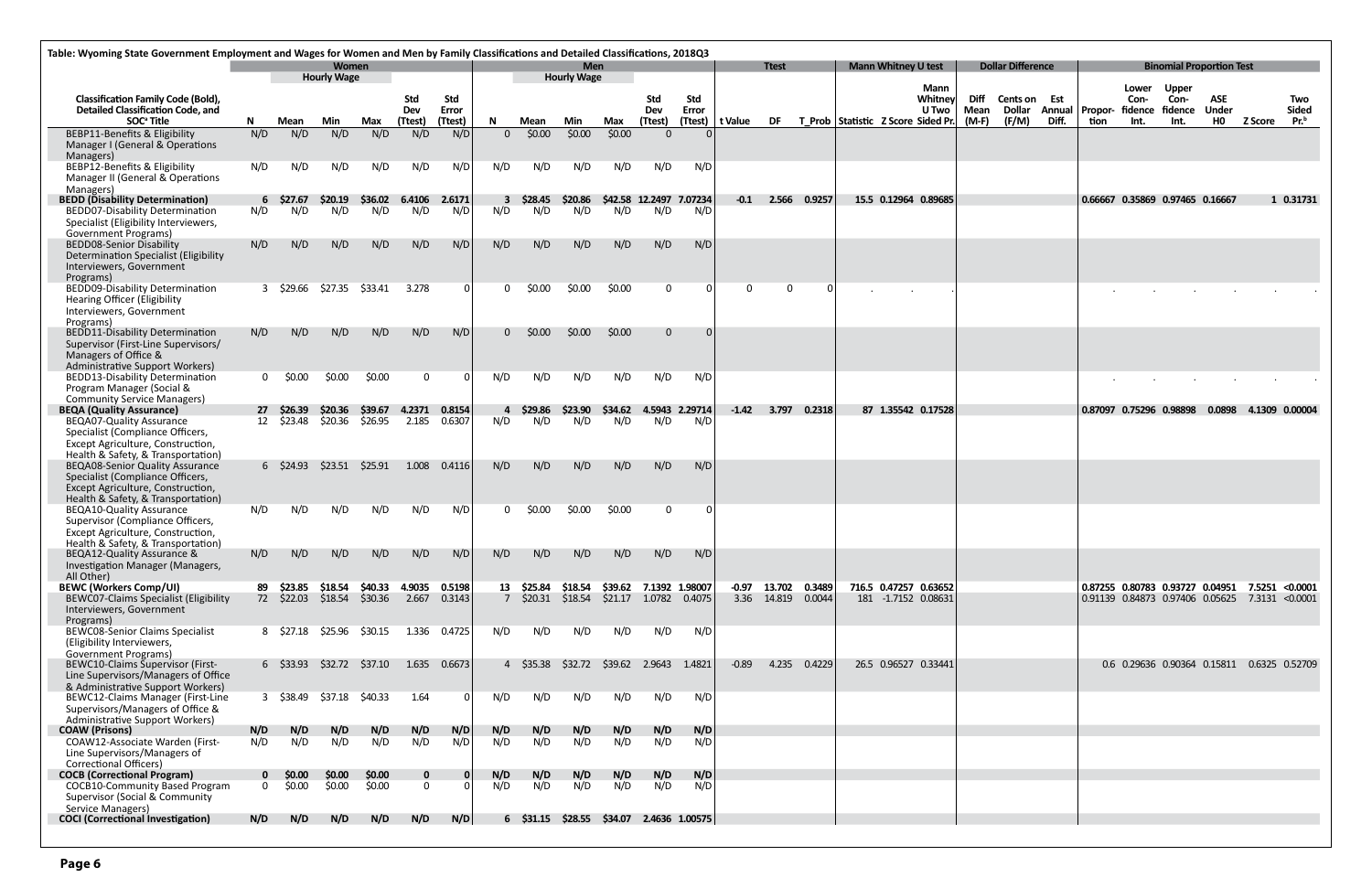| Table: Wyoming State Government Employment and Wages for Women and Men by Family Classifications and Detailed Classifications, 2018Q3 |              |                          |                             |                    |                 |                    |           |                             |                                  |                    |                          |                          |                     |                                        |                 |                                                 |                 |       |                          |       |                    |                 |                                                                                                       |              |                  |                  |
|---------------------------------------------------------------------------------------------------------------------------------------|--------------|--------------------------|-----------------------------|--------------------|-----------------|--------------------|-----------|-----------------------------|----------------------------------|--------------------|--------------------------|--------------------------|---------------------|----------------------------------------|-----------------|-------------------------------------------------|-----------------|-------|--------------------------|-------|--------------------|-----------------|-------------------------------------------------------------------------------------------------------|--------------|------------------|------------------|
|                                                                                                                                       |              |                          | Women<br><b>Hourly Wage</b> |                    |                 |                    |           |                             | <b>Men</b><br><b>Hourly Wage</b> |                    |                          |                          |                     | <b>Ttest</b>                           |                 | <b>Mann Whitney U test</b>                      |                 |       | <b>Dollar Difference</b> |       |                    |                 | <b>Binomial Proportion Test</b>                                                                       |              |                  |                  |
| <b>Classification Family Code (Bold),</b>                                                                                             |              |                          |                             |                    | <b>Std</b>      | Std                |           |                             |                                  |                    | Std                      | <b>Std</b>               |                     |                                        |                 |                                                 | Mann<br>Whitney | Diff  | Cents on                 | Est   |                    | Lower<br>Con-   | <b>Upper</b><br>Con-                                                                                  | ASE          |                  | Two              |
| <b>Detailed Classification Code, and</b>                                                                                              |              |                          |                             |                    | <b>Dev</b>      | Error              |           |                             |                                  |                    | Dev                      | Error                    |                     |                                        |                 |                                                 | <b>U</b> Two    | Mean  | Dollar                   |       | Annual   Propor-   | fidence fidence |                                                                                                       | <b>Under</b> |                  | Sided            |
| SOC <sup>ª</sup> Title                                                                                                                | N.           | Mean                     | Min<br>N/D                  | Max<br>N/D         | (Ttest)         | (Ttest)            | N.<br>N/D | Mean                        | Min<br>N/D                       | Max<br>N/D         | (Ttest)                  | (Ttest)                  | t Value             | DF                                     |                 | T Prob Statistic Z Score Sided Pr.              |                 | (M-F) | (F/M)                    | Diff. | tion               | Int.            | Int.                                                                                                  | HO           | <b>Z Score</b>   | Pr. <sup>b</sup> |
| COCI09-Correctional Investigative<br>Sergeant (Detectives & Criminal                                                                  | N/D          | N/D                      |                             |                    | N/D             | N/D                |           | N/D                         |                                  |                    | N/D                      | N/D                      |                     |                                        |                 |                                                 |                 |       |                          |       |                    |                 |                                                                                                       |              |                  |                  |
| Investigators)                                                                                                                        |              |                          |                             |                    |                 |                    |           |                             |                                  |                    |                          |                          |                     |                                        |                 |                                                 |                 |       |                          |       |                    |                 |                                                                                                       |              |                  |                  |
| COCI10-Correctional Investigative                                                                                                     | N/D          | N/D                      | N/D                         | N/D                | N/D             | N/D                |           | 3 \$31.59                   | \$29.06                          | \$34.07            | 2.5052                   | 1.4464                   |                     |                                        |                 |                                                 |                 |       |                          |       |                    |                 |                                                                                                       |              |                  |                  |
| Lieutenant (Detectives & Criminal                                                                                                     |              |                          |                             |                    |                 |                    |           |                             |                                  |                    |                          |                          |                     |                                        |                 |                                                 |                 |       |                          |       |                    |                 |                                                                                                       |              |                  |                  |
| Investigators)<br>COCI11-Correctional Investigative                                                                                   |              | $0 \quad \text{ } 50.00$ | \$0.00                      | \$0.00             | $\Omega$        |                    | N/D       | N/D                         | N/D                              | N/D                | N/D                      | N/D                      |                     |                                        |                 |                                                 |                 |       |                          |       |                    |                 |                                                                                                       |              |                  |                  |
| Program Captain (First-Line                                                                                                           |              |                          |                             |                    |                 |                    |           |                             |                                  |                    |                          |                          |                     |                                        |                 |                                                 |                 |       |                          |       |                    |                 |                                                                                                       |              |                  |                  |
| Supervisors/Managers of Police &                                                                                                      |              |                          |                             |                    |                 |                    |           |                             |                                  |                    |                          |                          |                     |                                        |                 |                                                 |                 |       |                          |       |                    |                 |                                                                                                       |              |                  |                  |
| Detectives)<br>COCI12-Correctional Investigative                                                                                      |              | $0\quad$ \$0.00          | \$0.00                      | \$0.00             | $\overline{0}$  |                    | N/D       | N/D                         | N/D                              | N/D                | N/D                      | N/D                      |                     |                                        |                 |                                                 |                 |       |                          |       |                    |                 |                                                                                                       |              |                  |                  |
| Major (First-Line Supervisors/                                                                                                        |              |                          |                             |                    |                 |                    |           |                             |                                  |                    |                          |                          |                     |                                        |                 |                                                 |                 |       |                          |       |                    |                 |                                                                                                       |              |                  |                  |
| Managers of Police & Detectives)                                                                                                      |              |                          |                             |                    |                 |                    |           |                             |                                  |                    |                          |                          |                     |                                        |                 |                                                 |                 |       |                          |       |                    |                 |                                                                                                       |              |                  |                  |
| <b>COCP</b> (Correctional Program)<br>COCP09-Correctional Program                                                                     | 18           | \$30.12<br>9 \$28.44     | \$24.52<br>\$24.52          | \$40.07<br>\$40.07 | 5.0305<br>5.03  | 1.1857<br>$\Omega$ |           | 8 \$33.29<br>\$0.00         | \$26.59<br>\$0.00                | \$45.16<br>\$0.00  | 6.5548 2.31748<br>-0     | $\Omega$                 | $-1.22$<br>$\Omega$ | 10.839<br>0                            | 0.2491          | 131.5 1.30578 0.19163                           |                 |       |                          |       | 0.69231            |                 | 0.5149  0.86971  0.09806  1.9612  0.04986                                                             |              |                  |                  |
| Supervisor (Probation Officers &                                                                                                      |              |                          |                             |                    |                 |                    |           |                             |                                  |                    |                          |                          |                     |                                        |                 |                                                 |                 |       |                          |       |                    |                 |                                                                                                       |              |                  |                  |
| <b>Correctional Treatment Specialists)</b>                                                                                            |              |                          |                             |                    |                 |                    |           |                             |                                  |                    |                          |                          |                     |                                        |                 |                                                 |                 |       |                          |       |                    |                 |                                                                                                       |              |                  |                  |
| COCP10-Correctional Unit                                                                                                              |              | 6 \$29.42 \$25.86        |                             | \$35.92            |                 | 3.709 1.5142       |           | 4 \$28.19                   | \$26.59                          | \$30.15            | 1.6107                   | 0.8054                   |                     | 0.72 7.2605                            | 0.4969          | 20.5 -0.32077 0.74838                           |                 |       |                          |       |                    |                 | 0.6 0.29636 0.90364 0.15811 0.6325 0.52709                                                            |              |                  |                  |
| Supervisor (Probation Officers &<br><b>Correctional Treatment Specialists)</b>                                                        |              |                          |                             |                    |                 |                    |           |                             |                                  |                    |                          |                          |                     |                                        |                 |                                                 |                 |       |                          |       |                    |                 |                                                                                                       |              |                  |                  |
| COCP11-Correctional Program                                                                                                           | N/D          | N/D                      | N/D                         | N/D                | N/D             | N/D                | N/D       | N/D                         | N/D                              | N/D                | N/D                      | N/D                      |                     |                                        |                 |                                                 |                 |       |                          |       |                    |                 |                                                                                                       |              |                  |                  |
| Manager I (Social & Community                                                                                                         |              |                          |                             |                    |                 |                    |           |                             |                                  |                    |                          |                          |                     |                                        |                 |                                                 |                 |       |                          |       |                    |                 |                                                                                                       |              |                  |                  |
| Service Managers)<br>COCP12-Correctional Program                                                                                      | N/D          | N/D                      | N/D                         | N/D                | N/D             | N/D                | N/D       | N/D                         | N/D                              | N/D                | N/D                      | N/D                      |                     |                                        |                 |                                                 |                 |       |                          |       |                    |                 |                                                                                                       |              |                  |                  |
| Manager II (Social & Community                                                                                                        |              |                          |                             |                    |                 |                    |           |                             |                                  |                    |                          |                          |                     |                                        |                 |                                                 |                 |       |                          |       |                    |                 |                                                                                                       |              |                  |                  |
| Service Managers)                                                                                                                     |              |                          |                             |                    |                 |                    |           |                             |                                  |                    |                          |                          |                     |                                        |                 |                                                 |                 |       |                          |       |                    |                 |                                                                                                       |              |                  |                  |
| <b>COPR (Prisons)</b><br><b>COPRO5-Correctional Officer</b>                                                                           | 49           | 71 \$26.84<br>\$24.21    | \$17.07<br>\$17.07          | \$45.41<br>\$32.31 | 5.9605<br>4.033 | 0.7074<br>0.5762   | 371       | \$27.73<br>238 \$24.89      | \$9.15<br>\$9.15                 | \$55.80<br>\$55.80 | 5.5953                   | 6.8867 0.35754<br>0.3627 |                     | $-1.12$ 108.99<br>$-1$ 90.695          | 0.266<br>0.3182 | 14971 -0.76614 0.44359<br>6830 -0.42719 0.66924 |                 |       |                          |       | 0.16063<br>0.17073 |                 | 0.1264 0.19487 0.02378 -14.2695 <0.0001<br>0.1272  0.21426  0.02951  -11.1563  <0.0001                |              |                  |                  |
| (Correctional Officers & Jailers)                                                                                                     |              |                          |                             |                    |                 |                    |           |                             |                                  |                    |                          |                          |                     |                                        |                 |                                                 |                 |       |                          |       |                    |                 |                                                                                                       |              |                  |                  |
| <b>COPR06-Correctional Corporal</b>                                                                                                   |              | 4 \$27.17                | \$24.03                     | S30.27             | 2.553           | 1.2766             |           | 43 \$30.70                  | S22.18                           | S51.07             | 6.1626                   | 0.9398                   | $-2.23$             | 6.9861                                 | 0.0615          | 67 -1.10561 0.26889                             |                 |       |                          |       |                    |                 | 0.08511  0.00533  0.16488  0.07293  -5.6887  <0.0001                                                  |              |                  |                  |
| (Correctional Officers & Jailers)<br><b>COPRO8-Correctional Sergeant</b>                                                              | 10           | \$34.84                  | \$28.74                     | \$40.64            | 4.332           | 1.3698             |           | 58 \$33.18                  | \$22.87                          | \$49.97            | 5.8093                   | 0.7628                   | 1.06                | 15.216                                 | 0.3052          | 411 1.14287 0.25309                             |                 |       |                          |       |                    |                 | 0.14706 0.06288 0.23124 0.06063 -5.8209 <0.0001                                                       |              |                  |                  |
| (Correctional Officers & Jailers)                                                                                                     |              |                          |                             |                    |                 |                    |           |                             |                                  |                    |                          |                          |                     |                                        |                 |                                                 |                 |       |                          |       |                    |                 |                                                                                                       |              |                  |                  |
| <b>COPR09-Correctional Lieutenant</b>                                                                                                 |              | 8 \$32.83                | \$27.09                     | \$45.41            | 5.98            | 2.1144             |           | 21 \$36.04                  | \$26.11                          | \$49.17            | 5.7506                   | 1.2549                   |                     | $-1.31$ 12.267                         | 0.2156          | 85 -1.70783 0.08767                             |                 |       |                          |       |                    |                 | 0.27586  0.11319  0.43853  0.09285                                                                    |              | $-2.414$ 0.01578 |                  |
| (First-Line Supervisors/Managers of<br><b>Correctional Officers)</b>                                                                  |              |                          |                             |                    |                 |                    |           |                             |                                  |                    |                          |                          |                     |                                        |                 |                                                 |                 |       |                          |       |                    |                 |                                                                                                       |              |                  |                  |
| <b>COPR11-Correctional Captain</b>                                                                                                    |              | \$0.00                   | \$0.00                      | \$0.00             | $\Omega$        |                    |           | 8 \$31.17                   | \$29.08                          | \$34.57            | 2.266                    | 0                        |                     | $\Omega$                               |                 |                                                 |                 |       |                          |       |                    |                 |                                                                                                       |              |                  |                  |
| (First-Line Supervisors/Managers of                                                                                                   |              |                          |                             |                    |                 |                    |           |                             |                                  |                    |                          |                          |                     |                                        |                 |                                                 |                 |       |                          |       |                    |                 |                                                                                                       |              |                  |                  |
| <b>Correctional Officers)</b><br><b>COPR12-Correctional Major (First-</b>                                                             |              | $0\,$ \$0.00             | \$0.00                      | \$0.00             | $\mathbf{0}$    |                    | N/D       | N/D                         | N/D                              | N/D                | N/D                      | N/D                      |                     |                                        |                 |                                                 |                 |       |                          |       |                    |                 |                                                                                                       |              |                  |                  |
| Line Supervisors/Managers of                                                                                                          |              |                          |                             |                    |                 |                    |           |                             |                                  |                    |                          |                          |                     |                                        |                 |                                                 |                 |       |                          |       |                    |                 |                                                                                                       |              |                  |                  |
| <b>Correctional Officers)</b>                                                                                                         |              |                          |                             |                    |                 |                    |           |                             |                                  |                    |                          |                          |                     |                                        |                 |                                                 |                 |       |                          |       |                    |                 |                                                                                                       |              |                  |                  |
| COPR13-Deputy Warden (General &<br><b>Operations Managers)</b>                                                                        | 0            | \$0.00                   | \$0.00                      | \$0.00             | $\mathbf 0$     |                    | N/D       | N/D                         | N/D                              | N/D                | N/D                      | N/D                      |                     |                                        |                 |                                                 |                 |       |                          |       |                    |                 |                                                                                                       |              |                  |                  |
| <b>CRAR (Archeology)</b>                                                                                                              | N/D          | N/D                      | N/D                         | N/D                | N/D             | N/D                |           | 3 \$38.84                   | \$35.23                          | \$42.42            | 3.5918 2.07372           |                          |                     |                                        |                 |                                                 |                 |       |                          |       |                    |                 |                                                                                                       |              |                  |                  |
| <b>CRAR10-Senior Archeologist</b>                                                                                                     | N/D          | N/D                      | N/D                         | N/D                | N/D             | N/D                | $\Omega$  | \$0.00                      | \$0.00                           | \$0.00             | $\overline{0}$           | $\Omega$                 |                     |                                        |                 |                                                 |                 |       |                          |       |                    |                 |                                                                                                       |              |                  |                  |
| (Anthropologists & Archeologists)<br><b>CRAR11-Asstistant State</b>                                                                   | N/D          | N/D                      | N/D                         | N/D                | N/D             | N/D                | 0         | \$0.00                      | \$0.00                           | \$0.00             | $\mathbf{0}$             | $\Omega$                 |                     |                                        |                 |                                                 |                 |       |                          |       |                    |                 |                                                                                                       |              |                  |                  |
| Archeologist (Anthropologists &                                                                                                       |              |                          |                             |                    |                 |                    |           |                             |                                  |                    |                          |                          |                     |                                        |                 |                                                 |                 |       |                          |       |                    |                 |                                                                                                       |              |                  |                  |
| Archeologists)                                                                                                                        |              |                          |                             |                    |                 |                    |           |                             |                                  |                    |                          |                          |                     |                                        |                 |                                                 |                 |       |                          |       |                    |                 |                                                                                                       |              |                  |                  |
| <b>CRAR12-Archeology Manager</b><br>(Anthropologists & Archeologists)                                                                 | $\mathbf{0}$ | \$0.00                   | \$0.00                      | \$0.00             | $\mathbf 0$     |                    | N/D       | N/D                         | N/D                              | N/D                | N/D                      | N/D                      |                     |                                        |                 |                                                 |                 |       |                          |       |                    |                 |                                                                                                       |              |                  |                  |
| <b>CRAR15-State Archeologist</b>                                                                                                      |              | $0\quad$ \$0.00          | \$0.00                      | \$0.00             | $\mathbf{0}$    |                    | N/D       | N/D                         | N/D                              | N/D                | N/D                      | N/D                      |                     |                                        |                 |                                                 |                 |       |                          |       |                    |                 |                                                                                                       |              |                  |                  |
| (Anthropologists & Archeologists)                                                                                                     |              |                          |                             |                    |                 |                    |           |                             |                                  |                    |                          |                          |                     |                                        |                 |                                                 |                 |       |                          |       |                    |                 |                                                                                                       |              |                  |                  |
| <b>CRCR (Cultural Resources)</b><br><b>CRCR08-Cultural Resources</b>                                                                  | 16           | \$27.10<br>\$23.34       | \$16.00<br>\$21.95          | \$41.33<br>\$24.05 | 5.9447<br>0.691 | 1.4862<br>0.2614   | 20        | \$28.71<br>$5\quad$ \$23.58 | \$15.77<br>\$22.58               | \$36.92<br>\$25.07 | 5.2126 1.16556<br>1.0935 | 0.489                    | $-0.85$             | 30.129 0.4011<br>$-0.43$ 6.2705 0.6843 |                 | 259.5 -1.16208 0.2452<br>33.5 0.16268 0.87077   |                 |       |                          |       |                    |                 | 0.44444 0.28213 0.60676 0.08333 -0.6667 0.50499<br>0.58333  0.30439  0.86227  0.14434  0.5774  0.5637 |              |                  |                  |
| Specialist (Museum Technicians &                                                                                                      |              |                          |                             |                    |                 |                    |           |                             |                                  |                    |                          |                          |                     |                                        |                 |                                                 |                 |       |                          |       |                    |                 |                                                                                                       |              |                  |                  |
| Conservators)                                                                                                                         |              |                          |                             |                    |                 |                    |           |                             |                                  |                    |                          |                          |                     |                                        |                 |                                                 |                 |       |                          |       |                    |                 |                                                                                                       |              |                  |                  |
| <b>CRCR09-Senior Cultural Resources</b><br>Specialist (Museum Technicians &                                                           | N/D          | N/D                      | N/D                         | N/D                | N/D             | N/D                | N/D       | N/D                         | N/D                              | N/D                | N/D                      | N/D                      |                     |                                        |                 |                                                 |                 |       |                          |       |                    |                 |                                                                                                       |              |                  |                  |
| Conservators)                                                                                                                         |              |                          |                             |                    |                 |                    |           |                             |                                  |                    |                          |                          |                     |                                        |                 |                                                 |                 |       |                          |       |                    |                 |                                                                                                       |              |                  |                  |
| <b>CRCR10-Cultural Resources</b>                                                                                                      |              | 8 \$28.61 \$16.00        |                             | \$33.66            | 5.447           | 1.926              |           | 11 \$29.16 \$15.77          |                                  |                    | \$32.31 4.5192 1.3626    |                          |                     | $-0.24$ 13.409 0.8171                  |                 | 74 -0.49543 0.62029                             |                 |       |                          |       |                    |                 | 0.42105  0.19905  0.64306  0.11471  -0.6882                                                           |              |                  | 0.4913           |
| Supervisor (Curators)                                                                                                                 |              |                          |                             |                    |                 |                    |           |                             |                                  |                    |                          |                          |                     |                                        |                 |                                                 |                 |       |                          |       |                    |                 |                                                                                                       |              |                  |                  |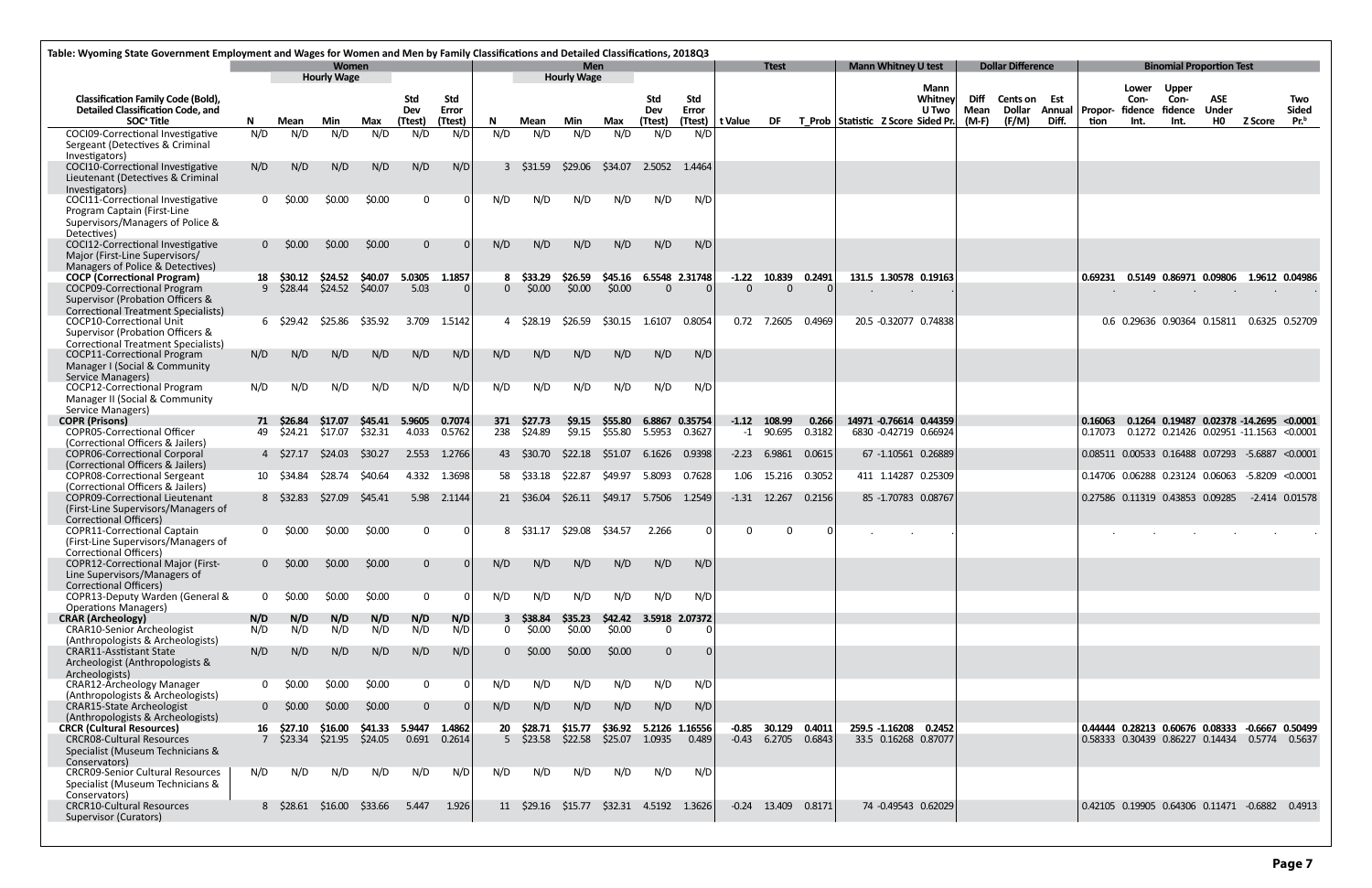| Table: Wyoming State Government Employment and Wages for Women and Men by Family Classifications and Detailed Classifications, 2018Q3 |               |                   |                             |                           |                         |               |            |                |                                           |                       |                        |               |                   |              |                       |                                    |                            |                                 |              |                          |       |                         |                                                      |                                 |                     |                |                    |
|---------------------------------------------------------------------------------------------------------------------------------------|---------------|-------------------|-----------------------------|---------------------------|-------------------------|---------------|------------|----------------|-------------------------------------------|-----------------------|------------------------|---------------|-------------------|--------------|-----------------------|------------------------------------|----------------------------|---------------------------------|--------------|--------------------------|-------|-------------------------|------------------------------------------------------|---------------------------------|---------------------|----------------|--------------------|
|                                                                                                                                       |               |                   | Women<br><b>Hourly Wage</b> |                           |                         |               |            |                | <b>Men</b><br><b>Hourly Wage</b>          |                       |                        |               |                   | <b>Ttest</b> |                       |                                    | <b>Mann Whitney U test</b> |                                 |              | <b>Dollar Difference</b> |       |                         |                                                      | <b>Binomial Proportion Test</b> |                     |                |                    |
| <b>Classification Family Code (Bold),</b><br>Detailed Classification Code, and                                                        |               |                   |                             |                           | Std<br>Dev              | Std<br>Error  |            |                |                                           |                       | Std<br>Dev             | Std<br>Error  |                   |              |                       |                                    |                            | <b>Mann</b><br>Whitney<br>U Two | Diff<br>Mean | Cents on Est<br>Dollar   |       | <b>Annual   Propor-</b> | Lower<br>Con-<br>fidence fidence                     | <b>Upper</b><br>Con-            | <b>ASE</b><br>Under |                | Two<br>Sided       |
| SOC <sup>ª</sup> Title                                                                                                                | N.            | Mean              | Min                         | Max                       | (Ttest)                 | (Ttest)       | N.         | Mean           | Min                                       | Max                   | (Ttest)                |               | (Ttest)   t Value | <b>DF</b>    |                       | T Prob Statistic Z Score Sided Pr. |                            |                                 | $(M-F)$      | (F/M)                    | Diff. | tion                    | Int.                                                 | Int.                            | <b>HO</b>           | <b>Z Score</b> | $Pr^b$             |
| <b>CRCR12-Cultural Resources</b><br>Manager (Managers, All Other)<br>CRLI (Library)                                                   | N/D           | N/D<br>8 \$25.23  | N/D<br>\$22.60              | N/D<br>\$30.61            | N/D<br>2.9262           | N/D<br>1.0346 | N/D<br>4   | N/D<br>\$26.33 | N/D<br>\$22.58                            | N/D<br>\$30.84        | N/D<br>4.3548          | N/D<br>2.1774 | $-0.46$           | 4.411        | 0.67                  | 26                                 | $\Omega$                   |                                 |              |                          |       |                         | 0.66667 0.39995 0.93338 0.14434 1.1547 0.24821       |                                 |                     |                |                    |
| <b>CRLI08-Librarian (Librarians)</b><br><b>CRLI09-Librarian Technical Analyst</b>                                                     | 6<br>$\Omega$ | \$23.80<br>\$0.00 | \$22.60<br>\$0.00           | \$26.00<br>\$0.00         | 1.293<br>$\overline{0}$ | 0.5278        | N/D<br>N/D | N/D<br>N/D     | N/D<br>N/D                                | N/D<br>N/D            | N/D<br>N/D             | N/D<br>N/D    |                   |              |                       |                                    |                            |                                 |              |                          |       |                         |                                                      |                                 |                     |                |                    |
| (Librarians)<br>CRLI10-Senior Librarian (Librarians)                                                                                  | N/D           | N/D               | N/D                         | N/D                       | N/D                     | N/D           | N/D        | N/D            | N/D                                       | N/D                   | N/D                    | N/D           |                   |              |                       |                                    |                            |                                 |              |                          |       |                         |                                                      |                                 |                     |                |                    |
| <b>CRPA (Parks)</b>                                                                                                                   | N/D           | N/D               | N/D                         | N/D                       | N/D                     | N/D           | 22         | \$30.93        | \$24.37                                   | \$42.48               | 5.4232 1.15623         |               |                   |              |                       |                                    |                            |                                 |              |                          |       |                         |                                                      |                                 |                     |                |                    |
| <b>CRPA08-Parks Superintendent I</b><br>(Protective Service Workers, All<br>Other)                                                    | N/D           | N/D               | N/D                         | N/D                       | N/D                     | N/D           | 10         | \$26.50        | \$24.37                                   | \$29.08               | 1.3863                 | 0.4384        |                   |              |                       |                                    |                            |                                 |              |                          |       |                         |                                                      |                                 |                     |                |                    |
| <b>CRPA09-Parks Superintendent II</b><br>(Protective Service Workers, All<br>Other)                                                   | 0             | \$0.00            | <b>SO.00</b>                | \$0.00                    | $\Omega$                |               | N/D        | N/D            | N/D                                       | N/D                   | N/D                    | N/D           |                   |              |                       |                                    |                            |                                 |              |                          |       |                         |                                                      |                                 |                     |                |                    |
| CRPA10-Parks Superintendent III<br>(Protective Service Workers, All<br>Other)                                                         | $\mathbf{0}$  | \$0.00            | \$0.00                      | \$0.00                    | $\overline{0}$          |               |            | 6 \$34.04      | \$31.55                                   | \$38.10               | 3.064                  | . O I         |                   | $\Omega$     |                       |                                    |                            |                                 |              |                          |       |                         |                                                      |                                 |                     |                |                    |
| <b>CRPA12-Parks Support Manager</b><br>(Protective Service Workers, All                                                               |               | $0$ $50.00$       | \$0.00                      | \$0.00                    | $\mathbf{0}$            |               | N/D        | N/D            | N/D                                       | N/D                   | N/D                    | N/D           |                   |              |                       |                                    |                            |                                 |              |                          |       |                         |                                                      |                                 |                     |                |                    |
| Other)<br><b>CRPT (Parks)</b>                                                                                                         |               | \$0.00            | \$0.00                      | \$0.00                    | $\mathbf 0$             |               | 4          | \$28.91        | \$24.47                                   | \$36.26               | 5.096                  | - 0 I         | 0                 | $\mathbf{0}$ | n                     |                                    |                            |                                 |              |                          |       |                         |                                                      |                                 |                     |                |                    |
| <b>CRPT08-Parks Trails Coordinator</b><br>(Protective Service Workers, All<br>Other)                                                  | $\Omega$      | \$0.00            | \$0.00                      | \$0.00                    | $\overline{0}$          |               | N/D        | N/D            | N/D                                       | N/D                   | N/D                    | N/D           |                   |              |                       |                                    |                            |                                 |              |                          |       |                         |                                                      |                                 |                     |                |                    |
| <b>CRPT09-Parks Trails Reg Supervisor</b><br>(Managers, All Other)                                                                    | $\mathbf 0$   | \$0.00            | <b>SO.00</b>                | \$0.00                    | $\mathbf{0}$            |               | N/D        | N/D            | N/D                                       | N/D                   | N/D                    | N/D           |                   |              |                       |                                    |                            |                                 |              |                          |       |                         |                                                      |                                 |                     |                |                    |
| <b>CRPT12-Parks Trails Manager</b><br>(Managers, All Other)                                                                           | $\Omega$      | S0.00             | <b>SO.00</b>                | \$0.00                    | $\mathbf{0}$            |               | N/D        | N/D            | N/D                                       | N/D                   | N/D                    | N/D           |                   |              |                       |                                    |                            |                                 |              |                          |       |                         |                                                      |                                 |                     |                |                    |
| <b>CTBA (CT Business Applications)</b>                                                                                                | 15            | \$32.37           | \$24.81                     | \$38.16                   | 3.3738                  | 0.8711        | 40         | \$32.10        | \$22.50                                   | \$42.48               | 3.6704 0.58035         |               |                   |              | 0.27 27.258 0.7921    |                                    |                            | 452 0.60475 0.54534             |              |                          |       |                         | 0.27273 0.15503 0.39043 0.06742 -3.371 0.00075       |                                 |                     |                |                    |
| <b>CTBA07-Computer Technology</b><br><b>Business Applications Specialist I</b><br>(Software Developers, Applications)                 | N/D           | N/D               | N/D                         | N/D                       | N/D                     | N/D           | N/D        | N/D            | N/D                                       | N/D                   | N/D                    | N/D           |                   |              |                       |                                    |                            |                                 |              |                          |       |                         |                                                      |                                 |                     |                |                    |
| CTBA08-Computer Technology<br><b>Business Applications Specialist II</b>                                                              | N/D           | N/D               | N/D                         | N/D                       | N/D                     | N/D           | N/D        | N/D            | N/D                                       | N/D                   | N/D                    | N/D           |                   |              |                       |                                    |                            |                                 |              |                          |       |                         |                                                      |                                 |                     |                |                    |
| (Software Developers, Applications)<br>CTBA09-Computer Technology<br><b>Business Applications Analyst</b>                             |               | 5 \$32.18         | \$30.97                     | \$34.94                   | 1.591                   | 0.7116        |            | 13 \$30.84     | \$26.53                                   | \$33.29               | 1.9253                 | 0.534         | 1.51              | 8.8389       | 0.1662                |                                    |                            | 59 1.13359 0.25697              |              |                          |       |                         | 0.27778 0.07086 0.48469 0.11785 -1.8856 0.05935      |                                 |                     |                |                    |
| (Software Developers, Applications)<br>CTBA10-Senior Computer                                                                         |               |                   | \$30.28                     |                           |                         |               |            |                |                                           |                       |                        |               |                   |              |                       |                                    |                            | 126 0.29281 0.76967             |              |                          |       |                         | 0.27586 0.11319 0.43853 0.09285                      |                                 |                     |                | $-2.414$ $0.01578$ |
| <b>Technology Business Applications</b><br>Analyst (Software Developers,<br>Applications)                                             |               | 8 \$34.03         |                             | \$38.16                   | 2.61                    | 0.9229        | 21         | \$33.73        | \$26.00                                   | \$42.48               | 3.8085                 | 0.8311        | 0.24              | 18.66        | 0.8124                |                                    |                            |                                 |              |                          |       |                         |                                                      |                                 |                     |                |                    |
| <b>CTEM (Enterprise Management)</b>                                                                                                   |               |                   |                             | 8 \$39.45 \$32.83 \$44.71 | 4.9285 1.7425           |               |            |                | 24 \$39.49 \$34.03 \$48.17 4.4411 0.90653 |                       |                        |               |                   |              | $-0.02$ 11.056 0.9864 |                                    |                            | 120.5 -0.50057 0.61668          |              |                          |       |                         | 0.25 0.09997 0.40003 0.08839 -2.8284 0.00468         |                                 |                     |                |                    |
| <b>CTEM11-Technology Management</b><br>II (Computer & Information Systems<br>Managers)                                                |               |                   |                             | 5 \$36.48 \$32.83 \$42.40 |                         | 3.614 1.6162  |            | 19 \$38.04     | \$34.03                                   | \$48.17 3.8178 0.8759 |                        |               |                   |              | $-0.85$ 6.5686 0.4265 |                                    |                            | 47.5 -1.06646 0.28622           |              |                          |       |                         | 0.20833  0.04586  0.37081  0.10206  -2.8577  0.00427 |                                 |                     |                |                    |
| CTEM14-Technology Management<br>III (Computer & Information<br><b>Systems Managers)</b>                                               |               | 3 \$44.40         | \$44.25 \$44.71             |                           | 0.266                   | 0.1538        |            | 5 \$44.99      | \$44.48 \$45.24 0.2949 0.1319             |                       |                        |               |                   |              | -2.87 4.7396 0.0372   |                                    |                            | 7 -1.94956 0.05123              |              |                          |       |                         | 0.375 0.03953 0.71047 0.17678 -0.7071 0.4795         |                                 |                     |                |                    |
| <b>CTMG (CT Management)</b>                                                                                                           |               | \$40.44           | \$28.39                     | \$55.03                   | 9.0908                  | 3.436         |            | 17 \$39.85     | \$31.74                                   | \$49.58               | 4.9354 1.19702         |               | 0.16              | 7.503        | 0.8757                |                                    |                            | 86 -0.09527 0.9241              |              |                          |       |                         | 0.29167 0.10982 0.47351 0.10206 -2.0412 0.04123      |                                 |                     |                |                    |
| CTMG10-Computer Technology<br>Supervisor (Computer User Support<br>Specialists)                                                       | N/D           | N/D               | N/D                         | N/D                       | N/D                     | N/D           |            | 4 \$34.08      | \$31.74 \$37.61 2.6835 1.3417             |                       |                        |               |                   |              |                       |                                    |                            |                                 |              |                          |       |                         |                                                      |                                 |                     |                |                    |
| CTMG11-Computer Technology<br>Program Manager I (Computer User<br><b>Support Specialists)</b>                                         |               | 4 \$40.88         | \$36.23                     | \$50.02                   | 6.285                   | 3.1423        |            | 7 \$39.17      | \$35.46 \$43.72 3.1801                    |                       |                        | 1.202         |                   | 0.51 3.9004  | 0.6387                |                                    |                            | 26 0.37796 0.70546              |              |                          |       |                         | 0.36364 0.07936 0.64791 0.15076 -0.9045 0.36571      |                                 |                     |                |                    |
| CTMG12-Computer Technology<br>Program Manager II (Computer<br>User Support Specialists)                                               | N/D           | N/D               | N/D                         | N/D                       | N/D                     | N/D           | N/D        | N/D            | N/D                                       | N/D                   | N/D                    | N/D           |                   |              |                       |                                    |                            |                                 |              |                          |       |                         |                                                      |                                 |                     |                |                    |
| CTMG14-Computer Technology<br>Program Manager III (Computer &<br><b>Information Systems Managers)</b>                                 | $\mathbf{0}$  | \$0.00            | \$0.00                      | \$0.00                    | $\mathbf{0}$            |               | N/D        | N/D            | N/D                                       | N/D                   | N/D                    | N/D           |                   |              |                       |                                    |                            |                                 |              |                          |       |                         |                                                      |                                 |                     |                |                    |
| <b>CTSD (Enterprise Software</b><br>Development)                                                                                      |               | 8 \$29.56         | \$24.69                     |                           |                         |               |            |                | 11 \$29.18 \$23.97                        |                       | \$33.75 2.9445 0.88779 |               | 0.25              | 13.15        | 0.8086                |                                    |                            | 80.5 0.0413 0.96705             |              |                          |       |                         | 0.42105  0.19905  0.64306  0.11471  -0.6882          |                                 |                     |                | 0.4913             |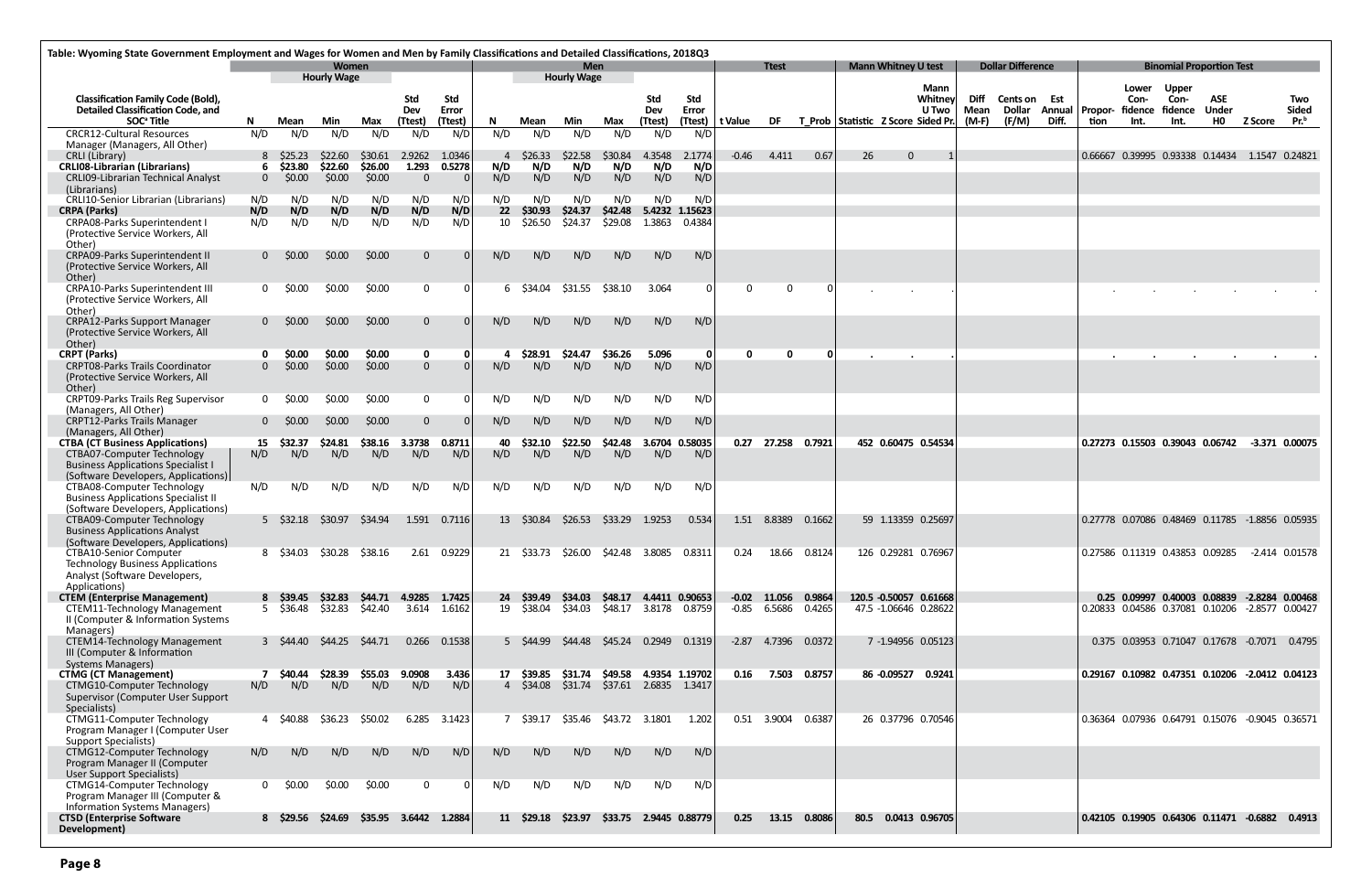| Table: Wyoming State Government Employment and Wages for Women and Men by Family Classifications and Detailed Classifications, 2018Q3 |              |                         |                    |               |                   |              |     |                         |                    |                            |                 |                       |         |                |              |                                       |                            |                  |                     |                                      |       |                             |                         |                                                      |                            |                                   |                  |
|---------------------------------------------------------------------------------------------------------------------------------------|--------------|-------------------------|--------------------|---------------|-------------------|--------------|-----|-------------------------|--------------------|----------------------------|-----------------|-----------------------|---------|----------------|--------------|---------------------------------------|----------------------------|------------------|---------------------|--------------------------------------|-------|-----------------------------|-------------------------|------------------------------------------------------|----------------------------|-----------------------------------|------------------|
|                                                                                                                                       |              |                         | Women              |               |                   |              |     |                         | Men                |                            |                 |                       |         | <b>Ttest</b>   |              |                                       | <b>Mann Whitney U test</b> |                  |                     | <b>Dollar Difference</b>             |       |                             |                         | <b>Binomial Proportion Test</b>                      |                            |                                   |                  |
|                                                                                                                                       |              |                         | <b>Hourly Wage</b> |               |                   |              |     |                         | <b>Hourly Wage</b> |                            |                 |                       |         |                |              |                                       |                            | <b>Mann</b>      |                     |                                      |       |                             | Lower                   | <b>Upper</b>                                         |                            |                                   |                  |
| <b>Classification Family Code (Bold),</b><br><b>Detailed Classification Code, and</b>                                                 |              |                         |                    |               | <b>Std</b><br>Dev | Std<br>Error |     |                         |                    |                            | Std<br>Dev      | Std<br>Error          |         |                |              |                                       |                            | Whitney<br>U Two | <b>Diff</b><br>Mean | <b>Cents on Est</b><br><b>Dollar</b> |       | <b>Annual   Propor-</b>     | Con-<br>fidence fidence | Con-                                                 | <b>ASE</b><br><b>Under</b> |                                   | Two<br>Sided     |
| SOC <sup>ª</sup> Title                                                                                                                | N.           | Mean                    | Min                | Max           | (Ttest)           | (Ttest)      | N.  | Mean                    | Min                | Max                        | (Ttest)         | (Ttest)               | t Value |                |              | DF T Prob Statistic Z Score Sided Pr. |                            |                  | $(M-F)$             | (F/M)                                | Diff. | tion                        | Int.                    | Int.                                                 | H <sub>0</sub>             | Z Score                           | Pr. <sup>b</sup> |
| CTSD08-Software Development II<br>(Software Developers, Applications)                                                                 | N/D          | N/D                     | N/D                | N/D           | N/D               | N/D          | N/D | N/D                     | N/D                | N/D                        | N/D             | N/D                   |         |                |              |                                       |                            |                  |                     |                                      |       |                             |                         |                                                      |                            |                                   |                  |
| CTSD09-Software Development III                                                                                                       | N/D          | N/D                     | N/D                | N/D           | N/D               | N/D          | N/D | N/D                     | N/D                | N/D                        | N/D             | N/D                   |         |                |              |                                       |                            |                  |                     |                                      |       |                             |                         |                                                      |                            |                                   |                  |
| (Software Developers, Applications)<br>CTSD10-Software Development IV                                                                 |              | 5 \$31.28               | \$26.60            | \$35.95       | 3.422             | 1.5302       |     | 6 \$30.90               | S29.53             | \$33.75                    | 1.5305          | 0.6248                | 0.23    | 5.3265         | 0.8264       |                                       | 32 0.36515                 | 0.715            |                     |                                      |       |                             | 0.45455 0.16029         |                                                      |                            | 0.7488  0.15076  -0.3015  0.76302 |                  |
| (Software Developers, Applications)<br><b>CTSS (Enterprise Support</b>                                                                |              | $10 \quad $25.64$       | \$21.53            | \$30.02       | 3.0687            | 0.9704       |     | 52 \$27.26              | \$14.91            | \$38.34                    |                 | 4.2895 0.59485        | $-1.42$ | 16.62          | 0.1741       |                                       | 255 -1.14835 0.25082       |                  |                     |                                      |       | 0.16129   0.06974   0.25284 |                         |                                                      | 0.0635                     |                                   | $-5.334$ <0.0001 |
| Technology)                                                                                                                           |              |                         |                    |               |                   |              |     |                         |                    |                            |                 |                       |         |                |              |                                       |                            |                  |                     |                                      |       |                             |                         |                                                      |                            |                                   |                  |
| CTSS07-Support Technologist II<br>(Computer User Support Specialists)                                                                 |              | 5 \$23.55               | \$21.53            | \$27.88       |                   | 2.568 1.1484 |     | 12 \$21.93              | \$14.91            | \$27.44                    | 2.8125          | 0.8119                |         | 1.15 8.2488    | 0.2816       |                                       | 56 1.1595 0.24625          |                  |                     |                                      |       |                             |                         | 0.29412  0.07752  0.51071  0.12127  -1.6977  0.08956 |                            |                                   |                  |
| CTSS08-Support Technologist III                                                                                                       |              | 3 \$26.60               | \$25.30            | \$28.10       | 1.411             | 0.8146       |     | 25 \$27.29              | \$24.69            | \$32.28                    | 2.1872   0.4374 |                       |         | $-0.74$ 3.2971 | 0.5079       |                                       | 39 -0.3343 0.73816         |                  |                     |                                      |       | 0.10714                     |                         | 0 0.22171 0.09449 -4.1576 0.00003                    |                            |                                   |                  |
| (Computer User Support Specialists)                                                                                                   |              |                         |                    |               |                   |              |     |                         |                    |                            |                 |                       |         |                |              |                                       |                            |                  |                     |                                      |       |                             |                         |                                                      |                            |                                   |                  |
| CTSS09-Support Technologist IV<br>(Computer User Support Specialists)                                                                 | N/D          | N/D                     | N/D                | N/D           | N/D               | N/D          |     | 8 \$30.23               | \$26.37            | \$34.26 2.5345 0.8961      |                 |                       |         |                |              |                                       |                            |                  |                     |                                      |       |                             |                         |                                                      |                            |                                   |                  |
| CTSS10-Support Technologist V<br>(Computer User Support Specialists)                                                                  | N/D          | N/D                     | N/D                | N/D           | N/D               | N/D          |     | 7 \$32.91               | \$29.71            | \$38.34                    |                 | 3.0501 1.1528         |         |                |              |                                       |                            |                  |                     |                                      |       |                             |                         |                                                      |                            |                                   |                  |
| <b>CTST (Enterprise Systems</b>                                                                                                       |              | 4 \$32.83               | \$27.43            | \$43.50       | 7.3482            | 3.6741       | 35. | \$31.04                 | \$21.59            | \$43.10   5.0916   0.86063 |                 |                       | 0.47    | 3.337          | 0.6643       |                                       | 90 0.46291 0.64343         |                  |                     |                                      |       |                             |                         | 0.10256 0.00735 0.19778 0.08006                      |                            | $-4.964$ <0.0001                  |                  |
| Technology)                                                                                                                           | N/D          |                         | N/D                | N/D           |                   |              |     | N/D                     | N/D                | N/D                        |                 | N/D                   |         |                |              |                                       |                            |                  |                     |                                      |       |                             |                         |                                                      |                            |                                   |                  |
| CTST07-Systems Technologist<br>I (Computer Network Support<br>Specialist)                                                             |              | N/D                     |                    |               | N/D               | N/D          | N/D |                         |                    |                            | N/D             |                       |         |                |              |                                       |                            |                  |                     |                                      |       |                             |                         |                                                      |                            |                                   |                  |
| CTST08-Systems Technologist<br>II (Computer Network Support                                                                           | N/D          | N/D                     | N/D                | N/D           | N/D               | N/D          |     | 8 \$26.24               | \$24.69            | \$28.55                    | 1.1655          | 0.4121                |         |                |              |                                       |                            |                  |                     |                                      |       |                             |                         |                                                      |                            |                                   |                  |
| Specialist)<br>CTST09-Systems Technologist                                                                                            | N/D          | N/D                     | N/D                | N/D           | N/D               | N/D          | N/D | N/D                     | N/D                | N/D                        | N/D             | N/D                   |         |                |              |                                       |                            |                  |                     |                                      |       |                             |                         |                                                      |                            |                                   |                  |
| III (Computer Network Support<br>Specialist)                                                                                          |              |                         |                    |               |                   |              |     |                         |                    |                            |                 |                       |         |                |              |                                       |                            |                  |                     |                                      |       |                             |                         |                                                      |                            |                                   |                  |
| CTST10-Systems Technologist<br>IV (Computer Network Support                                                                           | N/D          | N/D                     | N/D                | N/D           | N/D               | N/D          |     | 20 \$34.22              | \$29.73            | \$43.10                    |                 | 4.208 0.9409          |         |                |              |                                       |                            |                  |                     |                                      |       |                             |                         |                                                      |                            |                                   |                  |
| Specialist)<br><b>CTSU (CT Support)</b>                                                                                               | 5            | \$24.02                 | \$17.09            | <b>S37.38</b> | 8.0779            | 3.6125       | 9   | \$27.24                 | \$21.19            | \$34.68                    |                 | 5.1069 1.70229        | $-0.81$ | 5.83           | 0.4516       |                                       | 29 -1.13333 0.25707        |                  |                     |                                      |       |                             |                         | 0.35714 0.10615 0.60814 0.13363                      |                            |                                   | -1.069 0.28505   |
| CTSU06-Computer Technology                                                                                                            | N/D          | N/D                     | N/D                | N/D           | N/D               | N/D          | N/D | N/D                     | N/D                | N/D                        | N/D             | N/D                   |         |                |              |                                       |                            |                  |                     |                                      |       |                             |                         |                                                      |                            |                                   |                  |
| Support Technician (Computer User                                                                                                     |              |                         |                    |               |                   |              |     |                         |                    |                            |                 |                       |         |                |              |                                       |                            |                  |                     |                                      |       |                             |                         |                                                      |                            |                                   |                  |
| <b>Support Specialists)</b><br>CTSU07-Computer Technology                                                                             | N/D          | N/D                     | N/D                | N/D           | N/D               | N/D          |     | $5 \quad $24.79$        | \$21.19            | \$31.49  4.3388  1.9404    |                 |                       |         |                |              |                                       |                            |                  |                     |                                      |       |                             |                         |                                                      |                            |                                   |                  |
| Support Specialist I (Computer User                                                                                                   |              |                         |                    |               |                   |              |     |                         |                    |                            |                 |                       |         |                |              |                                       |                            |                  |                     |                                      |       |                             |                         |                                                      |                            |                                   |                  |
| <b>Support Specialists)</b>                                                                                                           |              |                         |                    |               |                   |              |     |                         |                    |                            |                 |                       |         |                |              |                                       |                            |                  |                     |                                      |       |                             |                         |                                                      |                            |                                   |                  |
| CTSU08-Computer Technology<br>Support Specialist II (Computer                                                                         | N/D          | N/D                     | N/D                | N/D           | N/D               | N/D          |     | 3 \$28.84               | \$25.36            | \$33.91  4.4914  2.5931    |                 |                       |         |                |              |                                       |                            |                  |                     |                                      |       |                             |                         |                                                      |                            |                                   |                  |
| User Support Specialists)                                                                                                             |              |                         |                    |               |                   |              |     |                         |                    |                            |                 |                       |         |                |              |                                       |                            |                  |                     |                                      |       |                             |                         |                                                      |                            |                                   |                  |
| CTSU09-Computer Technology                                                                                                            | N/D          | N/D                     | N/D                | N/D           | N/D               | N/D          | N/D | N/D                     | N/D                | N/D                        | N/D             | N/D                   |         |                |              |                                       |                            |                  |                     |                                      |       |                             |                         |                                                      |                            |                                   |                  |
| Support Analyst (Computer User<br><b>Support Specialists)</b>                                                                         |              |                         |                    |               |                   |              |     |                         |                    |                            |                 |                       |         |                |              |                                       |                            |                  |                     |                                      |       |                             |                         |                                                      |                            |                                   |                  |
| <b>CTSY (CT Systems &amp; Infrastructure)</b>                                                                                         | N/D          | N/D                     | N/D                | N/D           | N/D               | N/D          | 15  | \$31.14                 | \$18.54            | \$41.90                    |                 | 7.7155 1.99212        |         |                |              |                                       |                            |                  |                     |                                      |       |                             |                         |                                                      |                            |                                   |                  |
| CTSY07-Computer Technology                                                                                                            | $\Omega$     | \$0.00                  | \$0.00             | \$0.00        | $\Omega$          |              | N/D | N/D                     | N/D                | N/D                        | N/D             | N/D                   |         |                |              |                                       |                            |                  |                     |                                      |       |                             |                         |                                                      |                            |                                   |                  |
| Systems & Infrastructure Specialist                                                                                                   |              |                         |                    |               |                   |              |     |                         |                    |                            |                 |                       |         |                |              |                                       |                            |                  |                     |                                      |       |                             |                         |                                                      |                            |                                   |                  |
| I (Network & Computer Systems<br>Admini)                                                                                              |              |                         |                    |               |                   |              |     |                         |                    |                            |                 |                       |         |                |              |                                       |                            |                  |                     |                                      |       |                             |                         |                                                      |                            |                                   |                  |
| CTSY08-Computer Technology                                                                                                            | $\mathbf{0}$ | \$0.00                  | \$0.00             | \$0.00        | $\Omega$          |              |     | 6 \$25.40               | \$21.59            | \$30.82                    | 4.14            |                       |         | $\Omega$       | $\Omega$     |                                       |                            |                  |                     |                                      |       |                             |                         |                                                      |                            |                                   |                  |
| Systems & Infrastructure Specialist<br>II (Network & Computer Systems                                                                 |              |                         |                    |               |                   |              |     |                         |                    |                            |                 |                       |         |                |              |                                       |                            |                  |                     |                                      |       |                             |                         |                                                      |                            |                                   |                  |
| Admini)                                                                                                                               |              |                         |                    |               |                   |              |     |                         |                    |                            |                 |                       |         |                |              |                                       |                            |                  |                     |                                      |       |                             |                         |                                                      |                            |                                   |                  |
| CTSY09-Computer Technology                                                                                                            |              | $0\,$ \$0.00            | \$0.00             | \$0.00        | $\Omega$          |              | N/D | N/D                     | N/D                | N/D                        | N/D             | N/D                   |         |                |              |                                       |                            |                  |                     |                                      |       |                             |                         |                                                      |                            |                                   |                  |
| Systems & Infrastructure Analyst                                                                                                      |              |                         |                    |               |                   |              |     |                         |                    |                            |                 |                       |         |                |              |                                       |                            |                  |                     |                                      |       |                             |                         |                                                      |                            |                                   |                  |
| (Computer Systems Analysts)<br>CTSY10-Senior Computer                                                                                 | N/D          | N/D                     | N/D                | N/D           | N/D               | N/D          |     | 7 \$38.20               | \$35.27            |                            | \$41.90 2.4834  | 0.9386                |         |                |              |                                       |                            |                  |                     |                                      |       |                             |                         |                                                      |                            |                                   |                  |
| Technology Systems&Infrastructure<br>Analyst (Computer Systems                                                                        |              |                         |                    |               |                   |              |     |                         |                    |                            |                 |                       |         |                |              |                                       |                            |                  |                     |                                      |       |                             |                         |                                                      |                            |                                   |                  |
| Analysts)                                                                                                                             |              |                         |                    |               |                   |              |     |                         |                    |                            |                 |                       |         |                |              |                                       |                            |                  |                     |                                      |       |                             |                         |                                                      |                            |                                   |                  |
| <b>CTTA (Enterprise Technical Analysis)</b><br><b>CTTA08-Technical Analyst II</b>                                                     | N/D          | $5\quad$ \$28.03<br>N/D | \$25.09<br>N/D     | \$30.14       | 2.1257            | 0.9506       | N/D | $5\quad$ \$28.26<br>N/D | \$24.69<br>N/D     | \$33.46<br>N/D             | N/D             | 3.4501 1.54291<br>N/D | $-0.12$ |                | 6.654 0.9044 |                                       | 29 0.31334 0.75402         |                  |                     |                                      |       |                             |                         | 0.5 0.1901 0.8099 0.15811                            |                            | $\mathbf{0}$                      |                  |
| (Computer User Support Specialists)                                                                                                   |              |                         |                    | N/D           | N/D               | N/D          |     |                         |                    |                            |                 |                       |         |                |              |                                       |                            |                  |                     |                                      |       |                             |                         |                                                      |                            |                                   |                  |
| <b>CTTA09-Technical Analyst III</b>                                                                                                   | N/D          | N/D                     | N/D                | N/D           | N/D               | N/D          | N/D | N/D                     | N/D                | N/D                        | N/D             | N/D                   |         |                |              |                                       |                            |                  |                     |                                      |       |                             |                         |                                                      |                            |                                   |                  |
| (Computer User Support Specialists)                                                                                                   |              |                         |                    |               |                   |              |     |                         |                    |                            |                 |                       |         |                |              |                                       |                            |                  |                     |                                      |       |                             |                         |                                                      |                            |                                   |                  |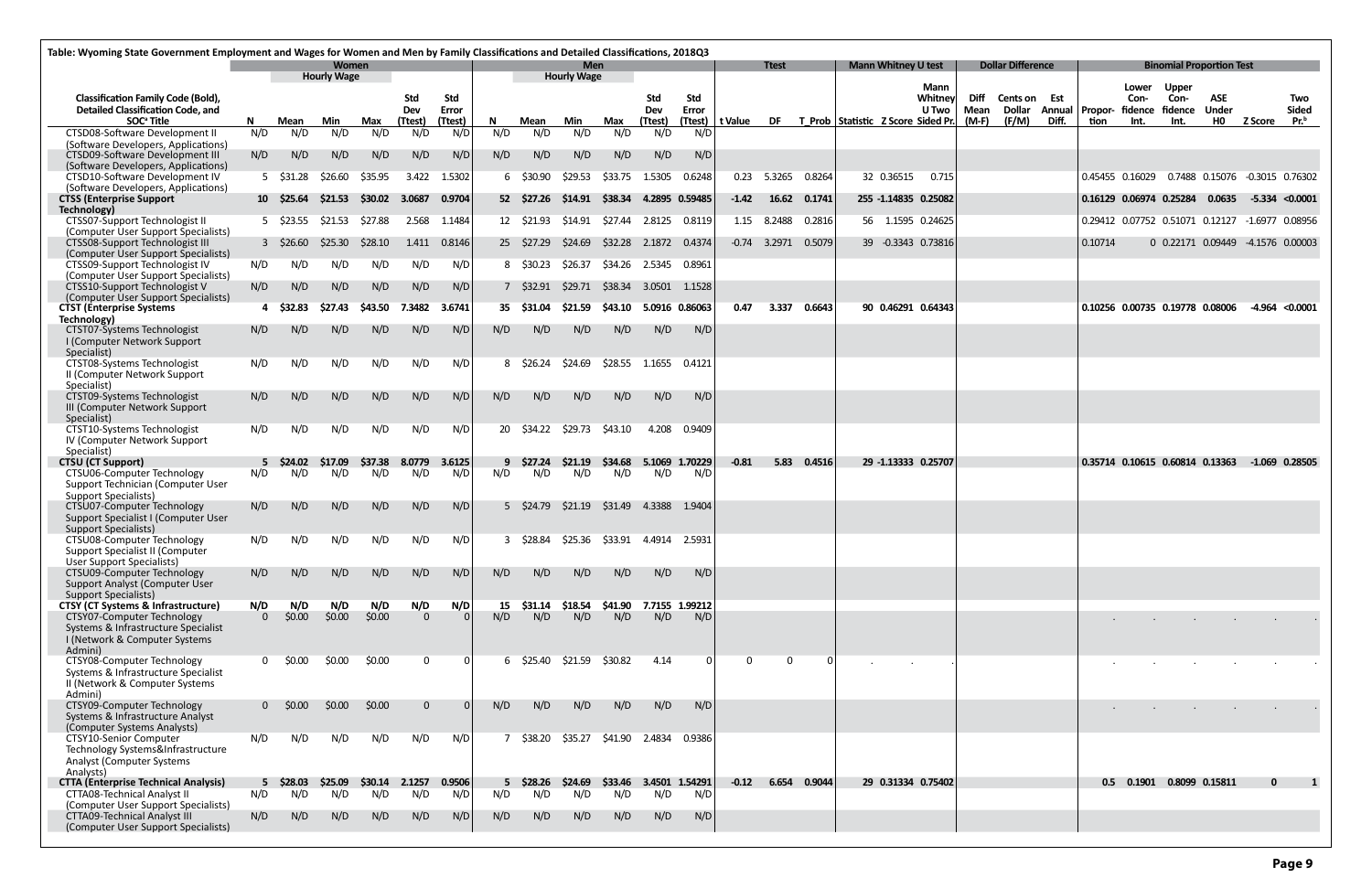| Table: Wyoming State Government Employment and Wages for Women and Men by Family Classifications and Detailed Classifications, 2018Q3 |          |                               |                           |                          |                       |                         |          |                  |                           |                |                       |                       |                                                           |                    |        |                            |                                 |                       |                                 |                                  |         |                       |                                                 |                                         |              |                                         |
|---------------------------------------------------------------------------------------------------------------------------------------|----------|-------------------------------|---------------------------|--------------------------|-----------------------|-------------------------|----------|------------------|---------------------------|----------------|-----------------------|-----------------------|-----------------------------------------------------------|--------------------|--------|----------------------------|---------------------------------|-----------------------|---------------------------------|----------------------------------|---------|-----------------------|-------------------------------------------------|-----------------------------------------|--------------|-----------------------------------------|
|                                                                                                                                       |          |                               | <b>Women</b>              |                          |                       |                         |          |                  | <b>Men</b>                |                |                       |                       |                                                           | <b>Ttest</b>       |        | <b>Mann Whitney U test</b> |                                 |                       | <b>Dollar Difference</b>        |                                  |         |                       | <b>Binomial Proportion Test</b>                 |                                         |              |                                         |
| <b>Classification Family Code (Bold),</b><br><b>Detailed Classification Code, and</b><br>SOC <sup>ª</sup> Title                       | N.       | Mean                          | <b>Hourly Wage</b><br>Min | Max                      | Std<br>Dev<br>(Ttest) | Std<br>Error<br>(Ttest) | N.       | Mean             | <b>Hourly Wage</b><br>Min | Max            | Std<br>Dev<br>(Ttest) | Std<br>Error          | (Ttest)   t Value DF T Prob   Statistic Z Score Sided Pr. |                    |        |                            | <b>Mann</b><br>Whitney<br>U Two | Diff<br>Mean<br>(M-F) | Cents on Est<br>Dollar<br>(F/M) | <b>Annual   Propor-</b><br>Diff. | tion    | Lower<br>Con-<br>Int. | <b>Upper</b><br>Con-<br>fidence fidence<br>Int. | <b>ASE</b><br><b>Under</b><br><b>HO</b> | Z Score      | Two<br><b>Sided</b><br>Pr. <sup>b</sup> |
| <b>CTTA10-Technical Analyst IV</b>                                                                                                    | N/D      | N/D                           | N/D                       | N/D                      | N/D                   | N/D                     | N/D      | N/D              | N/D                       | N/D            | N/D                   | N/D                   |                                                           |                    |        |                            |                                 |                       |                                 |                                  |         |                       |                                                 |                                         |              |                                         |
| (Computer Systems Analysts)                                                                                                           |          |                               |                           |                          |                       |                         |          |                  |                           |                |                       |                       |                                                           |                    |        |                            |                                 |                       |                                 |                                  |         |                       |                                                 |                                         |              |                                         |
| <b>EHAH (Human Resources)</b><br><b>EHAH11-Human Resource</b>                                                                         |          | 14 \$35.68<br>8 \$33.37       | \$29.24<br>\$29.24        | <b>S42.00</b><br>\$37.17 | 4.0322<br>3.443       | 1.0777<br>1.2174        | N/D      | 6 \$35.49<br>N/D | \$28.85<br>N/D            | \$45.12<br>N/D | N/D                   | 5.5308 2.25795<br>N/D | 0.08                                                      | 7.39               | 0.942  |                            | 55 -0.66008 0.5092              |                       |                                 |                                  |         |                       | 0.7 0.49916 0.90084                             |                                         |              | 0.1118 1.7889 0.07364                   |
| Supervisor (Human Resources                                                                                                           |          |                               |                           |                          |                       |                         |          |                  |                           |                |                       |                       |                                                           |                    |        |                            |                                 |                       |                                 |                                  |         |                       |                                                 |                                         |              |                                         |
| Managers)                                                                                                                             |          |                               |                           |                          |                       |                         |          |                  |                           |                |                       |                       |                                                           |                    |        |                            |                                 |                       |                                 |                                  |         |                       |                                                 |                                         |              |                                         |
| EHAH12-Human Resource Manager                                                                                                         |          | 3 \$36.71                     | \$36.00                   | \$37.35                  | 0.676                 | 0.3902                  |          | 3 \$34.41        | \$31.79                   | \$36.81        | 2.5133                | 1.4511                |                                                           | 1.53 2.2877        | 0.2497 |                            | 13 1.09109 0.27523              |                       |                                 |                                  |         |                       | 0.5 0.09992 0.90008 0.20412                     |                                         | $\mathbf{0}$ |                                         |
| I (Human Resources Managers)<br><b>EHAH13-Human Resource Manager</b>                                                                  | N/D      | N/D                           | N/D                       | N/D                      | N/D                   | N/D                     |          | \$0.00           | \$0.00                    | \$0.00         | $\Omega$              |                       |                                                           | $\Omega$           |        |                            |                                 |                       |                                 |                                  |         |                       |                                                 |                                         |              |                                         |
| II (Human Resources Managers)                                                                                                         |          |                               |                           |                          |                       |                         |          |                  |                           |                |                       |                       |                                                           |                    |        |                            |                                 |                       |                                 |                                  |         |                       |                                                 |                                         |              |                                         |
| <b>EHAH14-Human Resource Manager</b>                                                                                                  | N/D      | N/D                           | N/D                       | N/D                      | N/D                   | N/D                     | N/D      | N/D              | N/D                       | N/D            | N/D                   | N/D                   |                                                           |                    |        |                            |                                 |                       |                                 |                                  |         |                       |                                                 |                                         |              |                                         |
| III (Human Resources Managers)<br><b>EHBH (Benefits Human Resources)</b>                                                              |          | \$27.86                       | \$24.81                   | \$36.00                  | 4.354                 | 0                       |          | \$0.00           | \$0.00                    | \$0.00         | $\mathbf 0$           |                       |                                                           | n                  |        |                            |                                 |                       |                                 |                                  |         |                       |                                                 |                                         |              |                                         |
| <b>EHBH08-Senior Human Resource</b>                                                                                                   | N/D      | N/D                           | N/D                       | N/D                      | N/D                   | N/D                     | $\Omega$ | \$0.00           | \$0.00                    | \$0.00         | $\mathbf{0}$          |                       |                                                           |                    |        |                            |                                 |                       |                                 |                                  |         |                       |                                                 |                                         |              |                                         |
| Benefits Specialist (Compensation,                                                                                                    |          |                               |                           |                          |                       |                         |          |                  |                           |                |                       |                       |                                                           |                    |        |                            |                                 |                       |                                 |                                  |         |                       |                                                 |                                         |              |                                         |
| Benefits, & Job Ana)<br><b>EHBH10-Employee Assistance</b>                                                                             | N/D      | N/D                           | N/D                       | N/D                      | N/D                   | N/D                     | $\Omega$ | \$0.00           | \$0.00                    | \$0.00         | $\overline{0}$        | - 0 I                 |                                                           |                    |        |                            |                                 |                       |                                 |                                  |         |                       |                                                 |                                         |              |                                         |
| Program Coordinator (Labor                                                                                                            |          |                               |                           |                          |                       |                         |          |                  |                           |                |                       |                       |                                                           |                    |        |                            |                                 |                       |                                 |                                  |         |                       |                                                 |                                         |              |                                         |
| <b>Relations Specialists)</b><br><b>EHCH (Central Human Resources)</b>                                                                |          | 6 \$36.37                     | \$29.88                   | \$46.05                  | 6.296                 | 2.5703                  | N/D      | N/D              | N/D                       | N/D            | N/D                   | N/D                   |                                                           |                    |        |                            |                                 |                       |                                 |                                  |         |                       |                                                 |                                         |              |                                         |
| <b>EHCHO9-Human Resource Analyst</b>                                                                                                  | $\Omega$ | \$0.00                        | \$0.00                    | \$0.00                   | - 0                   |                         | N/D      | N/D              | N/D                       | N/D            | N/D                   | N/D                   |                                                           |                    |        |                            |                                 |                       |                                 |                                  |         |                       |                                                 |                                         |              |                                         |
| (Compensation, Benefits, & Job<br>Ana)                                                                                                |          |                               |                           |                          |                       |                         |          |                  |                           |                |                       |                       |                                                           |                    |        |                            |                                 |                       |                                 |                                  |         |                       |                                                 |                                         |              |                                         |
| <b>EHCH10-Human Resource</b>                                                                                                          | N/D      | N/D                           | N/D                       | N/D                      | N/D                   | N/D                     | $\Omega$ | \$0.00           | \$0.00                    | \$0.00         | $\Omega$              | $\vert$ 0             |                                                           |                    |        |                            |                                 |                       |                                 |                                  |         |                       |                                                 |                                         |              |                                         |
| Consultant (Compensation,                                                                                                             |          |                               |                           |                          |                       |                         |          |                  |                           |                |                       |                       |                                                           |                    |        |                            |                                 |                       |                                 |                                  |         |                       |                                                 |                                         |              |                                         |
| Benefits, & Job Ana)<br><b>EHCH11-Senior Human Resource</b>                                                                           | N/D      | N/D                           | N/D                       | N/D                      | N/D                   | N/D                     |          | \$0.00           | \$0.00                    | \$0.00         | 0                     | . O I                 |                                                           |                    |        |                            |                                 |                       |                                 |                                  |         |                       |                                                 |                                         |              |                                         |
| Consultant (Compensation,<br>Benefits, & Job Ana)                                                                                     |          |                               |                           |                          |                       |                         |          |                  |                           |                |                       |                       |                                                           |                    |        |                            |                                 |                       |                                 |                                  |         |                       |                                                 |                                         |              |                                         |
| <b>EHCH12-Human Resource Program</b>                                                                                                  | N/D      | N/D                           | N/D                       | N/D                      | N/D                   | N/D                     | $\Omega$ | S0.00            | \$0.00                    | \$0.00         | $\Omega$              | $\Omega$              |                                                           |                    |        |                            |                                 |                       |                                 |                                  |         |                       |                                                 |                                         |              |                                         |
| Supervisor (Compensation,<br>Benefits, & Job Ana)                                                                                     |          |                               |                           |                          |                       |                         |          |                  |                           |                |                       |                       |                                                           |                    |        |                            |                                 |                       |                                 |                                  |         |                       |                                                 |                                         |              |                                         |
| <b>EHCH14-Human Resource Program</b>                                                                                                  | N/D      | N/D                           | N/D                       | N/D                      | N/D                   | N/D                     | N/D      | N/D              | N/D                       | N/D            | N/D                   | N/D                   |                                                           |                    |        |                            |                                 |                       |                                 |                                  |         |                       |                                                 |                                         |              |                                         |
| Manager (Human Resources<br>Managers)                                                                                                 |          |                               |                           |                          |                       |                         |          |                  |                           |                |                       |                       |                                                           |                    |        |                            |                                 |                       |                                 |                                  |         |                       |                                                 |                                         |              |                                         |
| <b>EHEM (Employment)</b>                                                                                                              | 58       | S22.04                        | S15.45                    | S32.41                   | 3.5554                | 0.4669                  | -28      | S22.01           | \$15.65                   | <b>S42.08</b>  |                       | 5.4929 1.03806        |                                                           | 0.03 38.285        | 0.9757 |                            | 1101 -1.07956 0.28034           |                       |                                 |                                  |         |                       | 0.67442 0.57538 0.77345 0.05392                 |                                         |              | 3.235 0.00122                           |
| <b>EHEM07-Employment Services</b><br>Specialist (Human Resources<br>Specialists)                                                      |          | 52 \$21.05                    | \$15.45                   | \$26.50                  | 2.082                 | 0.2887                  |          | 24 \$20.14       | \$15.65                   | \$24.94        | 2.2754                | 0.4645                |                                                           | 1.67 41.416        | 0.1019 |                            | 773.5 -1.68469 0.09205          |                       |                                 |                                  |         |                       | 0.68421 0.57971 0.78872 0.05735                 |                                         |              | 3.2118 0.00132                          |
| EHEM09-Employment Services                                                                                                            |          | 6 \$30.61                     | \$28.85                   | \$32.41                  |                       | 1.275 0.5204            | N/D      | N/D              | N/D                       | N/D            | N/D                   | N/D                   |                                                           |                    |        |                            |                                 |                       |                                 |                                  |         |                       |                                                 |                                         |              |                                         |
| Supervisor (Human Resources<br>Specialists)                                                                                           |          |                               |                           |                          |                       |                         |          |                  |                           |                |                       |                       |                                                           |                    |        |                            |                                 |                       |                                 |                                  |         |                       |                                                 |                                         |              |                                         |
| <b>EHEM12-Employment Services</b><br>Manager (Human Resources<br>Managers)                                                            |          | $0\frac{$0.00}{ }$            | \$0.00                    | \$0.00                   | $\mathbf{0}$          | 0                       | N/D      | N/D              | N/D                       | N/D            | N/D                   | N/D                   |                                                           |                    |        |                            |                                 |                       |                                 |                                  |         |                       |                                                 |                                         |              |                                         |
| <b>EHGH (General Human Resources)</b>                                                                                                 |          | 37 \$24.22                    |                           | \$14.92 \$48.34          | 5.0953                | 0.8377                  |          | $6\quad$ \$23.24 | \$21.54                   | \$25.30        | 1.3813 0.56391        |                       | 0.97                                                      | 30.67              | 0.339  |                            | 125 -0.24535 0.80619            |                       |                                 |                                  | 0.86047 |                       | 0.7569 0.96403 0.07625 4.7275 <0.0001           |                                         |              |                                         |
| <b>EHGH06-Human Resource Associate</b>                                                                                                |          |                               | 3 \$22.38 \$21.57 \$23.23 |                          | 0.832                 | $\mathbf 0$             | N/D      | N/D              | N/D                       | N/D            | N/D                   | N/D                   |                                                           |                    |        |                            |                                 |                       |                                 |                                  |         |                       |                                                 |                                         |              |                                         |
| I (Human Resources Assistants.<br>Except Payroll & Timekeeping)                                                                       |          |                               |                           |                          |                       |                         |          |                  |                           |                |                       |                       |                                                           |                    |        |                            |                                 |                       |                                 |                                  |         |                       |                                                 |                                         |              |                                         |
| <b>EHGH07-Human Resource Associate</b>                                                                                                |          |                               | 12 \$21.75 \$19.16        | \$27.05                  | 2.065                 | 0.5961                  | N/D      | N/D              | N/D                       | N/D            | N/D                   | N/D                   |                                                           |                    |        |                            |                                 |                       |                                 |                                  |         |                       |                                                 |                                         |              |                                         |
| II (Human Resources Assistants,<br>Except Payroll & Timekeeping)                                                                      |          |                               |                           |                          |                       |                         |          |                  |                           |                |                       |                       |                                                           |                    |        |                            |                                 |                       |                                 |                                  |         |                       |                                                 |                                         |              |                                         |
| EHGH08-Senior Human Resource                                                                                                          |          | 13 \$23.81                    | \$14.92 \$28.36           |                          | 3.287                 | 0.9118                  |          | 4 \$23.93        | \$22.64                   | \$25.30        |                       | 1.0958 0.5479         |                                                           | $-0.12$ 14.611     | 0.9099 |                            | 34 -0.22646 0.82085             |                       |                                 |                                  |         |                       | 0.76471 0.56307 0.96635 0.12127                 |                                         |              | 2.1828 0.02905                          |
| Associate (Human Resources                                                                                                            |          |                               |                           |                          |                       |                         |          |                  |                           |                |                       |                       |                                                           |                    |        |                            |                                 |                       |                                 |                                  |         |                       |                                                 |                                         |              |                                         |
| Assistants, Except Payroll &<br>Timekeeping)                                                                                          |          |                               |                           |                          |                       |                         |          |                  |                           |                |                       |                       |                                                           |                    |        |                            |                                 |                       |                                 |                                  |         |                       |                                                 |                                         |              |                                         |
| <b>EHGH09-Human Resource</b>                                                                                                          |          |                               | $9\frac{$28.74}{$22.60}$  | \$48.34                  | 7.805                 | $\mathbf{0}$            | 0        | \$0.00           | \$0.00                    | \$0.00         | $\mathbf{0}$          |                       | 0                                                         | $\Omega$           |        |                            |                                 |                       |                                 |                                  |         |                       |                                                 |                                         |              |                                         |
| Coordinator (Human Resources<br>Specialists)                                                                                          |          |                               |                           |                          |                       |                         |          |                  |                           |                |                       |                       |                                                           |                    |        |                            |                                 |                       |                                 |                                  |         |                       |                                                 |                                         |              |                                         |
| <b>EHLS (Labor Standards)</b><br><b>EHLS09-Labor Standards Analyst</b>                                                                |          | 8 \$30.74<br>$5\quad$ \$25.84 | \$23.00<br>\$23.00        | \$28.11  1.968  0.8802   | \$46.77 7.8756 2.7844 |                         | N/D      | 5 \$27.83<br>N/D | \$25.33                   | \$32.49<br>N/D | N/D                   | 3.4597 1.54723<br>N/D |                                                           | 0.91 10.276 0.3828 |        |                            | 30 -0.73598 0.46174             |                       |                                 |                                  |         |                       | 0.61538 0.35092 0.87985 0.13868                 |                                         |              | 0.8321 0.40538                          |
| (Compliance Officers, Except<br>Agriculture, Construction, Health &<br>Safety, & Transportation)                                      |          |                               |                           |                          |                       |                         |          |                  | N/D                       |                |                       |                       |                                                           |                    |        |                            |                                 |                       |                                 |                                  |         |                       |                                                 |                                         |              |                                         |
|                                                                                                                                       |          |                               |                           |                          |                       |                         |          |                  |                           |                |                       |                       |                                                           |                    |        |                            |                                 |                       |                                 |                                  |         |                       |                                                 |                                         |              |                                         |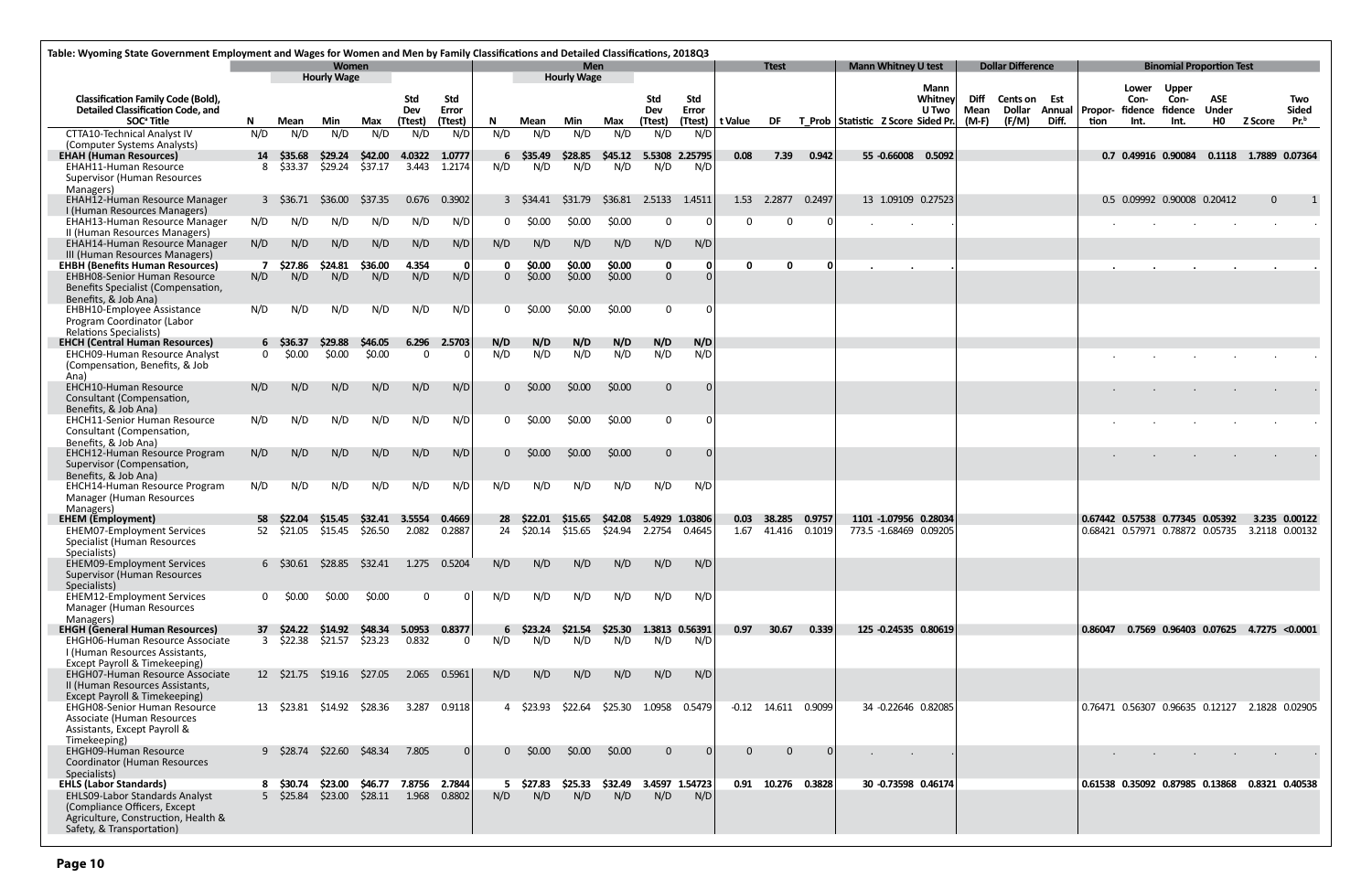| Table: Wyoming State Government Employment and Wages for Women and Men by Family Classifications and Detailed Classifications, 2018Q3 |              |                    |                             |                    |                     |                  |                         |                            |                                  |                                   |                             |                  |                   |                       |                  |                                    |                            |                                              |              |                          |                  |         |                                                                                                          |                      |                                 |         |                  |
|---------------------------------------------------------------------------------------------------------------------------------------|--------------|--------------------|-----------------------------|--------------------|---------------------|------------------|-------------------------|----------------------------|----------------------------------|-----------------------------------|-----------------------------|------------------|-------------------|-----------------------|------------------|------------------------------------|----------------------------|----------------------------------------------|--------------|--------------------------|------------------|---------|----------------------------------------------------------------------------------------------------------|----------------------|---------------------------------|---------|------------------|
|                                                                                                                                       |              |                    | Women<br><b>Hourly Wage</b> |                    |                     |                  |                         |                            | <b>Men</b><br><b>Hourly Wage</b> |                                   |                             |                  |                   | <b>Ttest</b>          |                  |                                    | <b>Mann Whitney U test</b> |                                              |              | <b>Dollar Difference</b> |                  |         |                                                                                                          |                      | <b>Binomial Proportion Test</b> |         |                  |
| <b>Classification Family Code (Bold),</b><br><b>Detailed Classification Code, and</b>                                                 |              |                    |                             |                    | Std<br>Dev          | Std<br>Error     |                         |                            |                                  |                                   | <b>Std</b><br>Dev           | Std<br>Error     |                   |                       |                  |                                    |                            | Mann<br><b>Whitney</b><br>U Two              | Diff<br>Mean | Cents on Est<br>Dollar   | Annual           | Propor- | Lower<br>Con-<br>fidence fidence                                                                         | <b>Upper</b><br>Con- | <b>ASE</b><br>Under             |         | Two<br>Sided     |
| SOC <sup>ª</sup> Title                                                                                                                | N.           | Mean               | Min                         | Max                | (Ttest)             | (Ttest)          | N                       | Mean                       | Min                              | Max                               | (Ttest)                     |                  | (Ttest)   t Value | DF                    |                  | T Prob Statistic Z Score Sided Pr. |                            |                                              | $(M-F)$      | (F/M)                    | Diff.            | tion    | Int.                                                                                                     | Int.                 | HO                              | Z Score | Pr. <sup>b</sup> |
| <b>EHLS10-Senior Labor Standards</b><br>Analyst (Compliance Officers,                                                                 | N/D          | N/D                | N/D                         | N/D                | N/D                 | N/D              | N/D                     | N/D                        | N/D                              | N/D                               | N/D                         | N/D              |                   |                       |                  |                                    |                            |                                              |              |                          |                  |         |                                                                                                          |                      |                                 |         |                  |
| Except Agriculture, Construction,                                                                                                     |              |                    |                             |                    |                     |                  |                         |                            |                                  |                                   |                             |                  |                   |                       |                  |                                    |                            |                                              |              |                          |                  |         |                                                                                                          |                      |                                 |         |                  |
| Health & Safety, & Transportation)<br><b>EHLS12-Civil Rights Supervisor</b>                                                           | N/D          | N/D                | N/D                         | N/D                | N/D                 | N/D              | 0                       | \$0.00                     | \$0.00                           | \$0.00                            | $\overline{0}$              |                  |                   |                       |                  |                                    |                            |                                              |              |                          |                  |         |                                                                                                          |                      |                                 |         |                  |
| (Compliance Officers, Except<br>Agriculture, Construction, Health &<br>Safety, & Transportation)                                      |              |                    |                             |                    |                     |                  |                         |                            |                                  |                                   |                             |                  |                   |                       |                  |                                    |                            |                                              |              |                          |                  |         |                                                                                                          |                      |                                 |         |                  |
| <b>EHLS13-Labor Standards Manager</b>                                                                                                 | N/D          | N/D                | N/D                         | N/D                | N/D                 | N/D              | $\mathbf{0}$            | \$0.00                     | \$0.00                           | \$0.00                            | $\Omega$                    |                  |                   |                       |                  |                                    |                            |                                              |              |                          |                  |         |                                                                                                          |                      |                                 |         |                  |
| (Managers, All Other)<br><b>ENAG (Agricultural Program</b><br>Coordination)                                                           | N/D          | N/D                | N/D                         | N/D                | N/D                 | N/D              |                         | 10 \$31.10                 | \$20.08                          | <b>S40.71</b>                     |                             | 6.8879 2.17816   |                   |                       |                  |                                    |                            |                                              |              |                          |                  |         |                                                                                                          |                      |                                 |         |                  |
| <b>ENAG07-Corrections Agriculture</b><br>Program Supervisor (Training &                                                               | $\Omega$     | \$0.00             | \$0.00                      | \$0.00             | $\mathbf 0$         |                  | N/D                     | N/D                        | N/D                              | N/D                               | N/D                         | N/D              |                   |                       |                  |                                    |                            |                                              |              |                          |                  |         |                                                                                                          |                      |                                 |         |                  |
| Development Specialist)<br><b>ENAG08-Agriculture Program Farm</b><br>Manager (Training & Development                                  |              | $0\quad$ \$0.00    | \$0.00                      | \$0.00             | $\mathbf{0}$        |                  | N/D                     | N/D                        | N/D                              | N/D                               | N/D                         | N/D              |                   |                       |                  |                                    |                            |                                              |              |                          |                  |         |                                                                                                          |                      |                                 |         |                  |
| Specialist)<br><b>ENAG10-Agriculture Program</b><br>Coordinator (Training &                                                           | N/D          | N/D                | N/D                         | N/D                | N/D                 | N/D              |                         | \$30.36                    | \$27.66                          | \$31.87                           | 1.9466                      | 0.9733           |                   |                       |                  |                                    |                            |                                              |              |                          |                  |         |                                                                                                          |                      |                                 |         |                  |
| Development Specialist)<br><b>ENAG11-Agriculture Program</b>                                                                          |              | \$0.00             | \$0.00                      | \$0.00             | $\mathbf{0}$        |                  | N/D                     | N/D                        | N/D                              | N/D                               | N/D                         | N/D              |                   |                       |                  |                                    |                            |                                              |              |                          |                  |         |                                                                                                          |                      |                                 |         |                  |
| Assistant Manager (Managers, All<br>Other)                                                                                            |              |                    |                             | N/D                | N/D                 |                  |                         |                            |                                  | N/D                               | N/D                         |                  |                   |                       |                  |                                    |                            |                                              |              |                          |                  |         |                                                                                                          |                      |                                 |         |                  |
| <b>ENAG12-Agriculture Program</b><br>Manager (Farmers, Ranchers, &<br>Other Agricu)                                                   | N/D          | N/D                | N/D                         |                    |                     | N/D              | N/D                     | N/D                        | N/D                              |                                   |                             | N/D              |                   |                       |                  |                                    |                            |                                              |              |                          |                  |         |                                                                                                          |                      |                                 |         |                  |
| <b>ENAR (Architect)</b>                                                                                                               | N/D<br>N/D   | N/D<br>N/D         | N/D<br>N/D                  | N/D<br>N/D         | N/D<br>N/D          | N/D<br>N/D       | $\mathbf 0$<br>$\Omega$ | \$0.00<br>\$0.00           | \$0.00<br>\$0.00                 | \$0.00<br>\$0.00                  | $\mathbf 0$<br>$\mathbf{0}$ |                  |                   |                       |                  |                                    |                            |                                              |              |                          |                  |         |                                                                                                          |                      |                                 |         |                  |
| <b>ENAR13-Architectural Project</b><br>Manager (Engineering Managers)                                                                 |              |                    |                             |                    |                     |                  |                         |                            |                                  |                                   |                             |                  |                   |                       |                  |                                    |                            |                                              |              |                          |                  |         |                                                                                                          |                      |                                 |         |                  |
| M ENEG (Engineer)*                                                                                                                    |              | 38 \$32.64         | \$22.42                     | \$46.33            | 5.3829              | 0.8732           |                         | 216 \$37.87                | \$20.91                          | \$65.40                           | 7.9811 0.54304              |                  | $-5.09$           | 69.367                |                  |                                    |                            | 3083.5 -4.21782 0.00002                      | <b>S5.23</b> |                          | $$0.86$ \$10,879 |         | 0.14961 0.10574 0.19347 0.03137 -11.1687 <0.0001                                                         |                      |                                 |         |                  |
| ENEG08-Engineer I (Civil Engineers)<br><b>ENEG09-Engineer II (Civil Engineers)</b>                                                    | 5<br>9       | \$25.01<br>\$29.90 | \$22.42<br>\$24.50          | \$28.52<br>\$35.37 | 2.79<br>3.85        | 1.2478<br>1.2832 |                         | 16 \$24.34<br>41 \$33.77   | \$20.91<br>\$21.58               | \$30.93<br>\$63.85                | 3.3071<br>7.9278            | 0.8268<br>1.2381 | $-2.17$           | 0.44 7.8781<br>25.423 | 0.6685<br>0.0396 |                                    |                            | 64 0.74315 0.45739<br>173.5 -1.41413 0.15732 |              |                          |                  |         | 0.2381  0.05593  0.42026  0.10911  -2.4004  0.01638<br>0.18  0.07351  0.28649  0.07071  -4.5255  0.00001 |                      |                                 |         |                  |
| M ENEG10-Project Engineer (Civil                                                                                                      |              | 13 \$32.29         | \$29.91                     | \$34.68            | 1.484               | 0.4115           |                         | 47 \$37.21                 | \$30.28                          | \$65.40                           | 8.1302                      | 1.1859           |                   | $-3.92$ 54.704        | 0.0002           |                                    |                            | 267 -2.3237 0.02014                          | \$4.92       |                          |                  |         | \$0.87 \$10,239 0.21667 0.11242 0.32091 0.06455 -4.3894 0.00001                                          |                      |                                 |         |                  |
| Engineers)*<br><b>ENEG12-Principal Engineer (Civil</b><br>Engineers)                                                                  |              | 8 S37.03           | S35.60                      | \$38.84            | 1.054               | 0.3726           |                         | 64 S38.27                  | S35.37                           | S46.36                            | 2.2902                      | 0.2863           |                   | $-2.65$ 17.044        | 0.0168           |                                    |                            | 205 -1.55925 0.11894                         |              |                          |                  |         | $0.11111$ $0.03852$ $0.1837$ $0.05893$ $-6.5997$ <0.0001                                                 |                      |                                 |         |                  |
| <b>ENEG13-Staff Engineer (Engineers,</b><br>All Other)                                                                                | N/D          | N/D                | N/D                         | N/D                | N/D                 | N/D              | 13                      | \$41.29                    | \$39.28                          | \$43.89                           | 1.3173                      | 0.3654           |                   |                       |                  |                                    |                            |                                              |              |                          |                  |         |                                                                                                          |                      |                                 |         |                  |
| <b>ENEG14-Engineering Manager I</b><br>(Engineering Managers)                                                                         | N/D          | N/D                | N/D                         | N/D                | N/D                 | N/D              |                         | 22 \$45.48                 | S44.01                           |                                   |                             | 0.2285           |                   |                       |                  |                                    |                            |                                              |              |                          |                  |         |                                                                                                          |                      |                                 |         |                  |
| <b>ENEG15-Engineering Manager II</b><br>(Engineering Managers)                                                                        | $\mathbf{0}$ | \$0.00             | \$0.00                      | \$0.00             | $\mathbf 0$         |                  | N/D                     | N/D                        | N/D                              | N/D                               | N/D                         | N/D              |                   |                       |                  |                                    |                            |                                              |              |                          |                  |         |                                                                                                          |                      |                                 |         |                  |
| <b>ENEG16-Assistant Chief Engineer</b><br>- Transportation (Engineering<br>Managers)                                                  |              | $0$ \$0.00         | \$0.00                      | \$0.00             | $\overline{0}$      | $\Omega$         | N/D                     | N/D                        | N/D                              | N/D                               | N/D                         | N/D              |                   |                       |                  |                                    |                            |                                              |              |                          |                  |         |                                                                                                          |                      |                                 |         |                  |
| <b>ENFC (Correctional Forestry</b>                                                                                                    |              | \$0.00             | \$0.00                      | \$0.00             | $\mathbf 0$         | 0                |                         | 8 \$34.87                  | \$26.84                          | \$41.14                           | 5.132                       |                  |                   | $\mathbf{0}$          |                  |                                    |                            |                                              |              |                          |                  |         |                                                                                                          |                      |                                 |         |                  |
| Management)<br><b>ENFC07-Correctional Forestry Crew</b><br>Supervisor (Forest & Conservation                                          |              | $0\quad$ \$0.00    | \$0.00                      | \$0.00             | $\mathbf 0$         | $\Omega$         |                         | $6\quad$ \$33.82           | \$26.84                          | \$41.04                           | 5.26                        |                  | $\mathbf{0}$      | $\overline{0}$        |                  |                                    |                            |                                              |              |                          |                  |         |                                                                                                          |                      |                                 |         |                  |
| Technicians)<br><b>ENFC08-Correctional Forestry Site</b>                                                                              |              | \$0.00             | \$0.00                      | \$0.00             | $\mathbf 0$         |                  | N/D                     | N/D                        | N/D                              | N/D                               | N/D                         | N/D              |                   |                       |                  |                                    |                            |                                              |              |                          |                  |         |                                                                                                          |                      |                                 |         |                  |
| Supervisor (Forest & Conservation<br>Technicians)<br><b>ENFC10-Correctional Forestry</b>                                              |              | $0$ \$0.00         | \$0.00                      | \$0.00             | $\overline{0}$      | $\Omega$         | N/D                     | N/D                        | N/D                              | N/D                               | N/D                         | N/D              |                   |                       |                  |                                    |                            |                                              |              |                          |                  |         |                                                                                                          |                      |                                 |         |                  |
| Program Supervisor (Forest &<br><b>Conservation Technicians)</b>                                                                      |              |                    |                             | N/D                | N/D                 |                  |                         | 10 \$43.45                 |                                  |                                   |                             |                  |                   |                       |                  |                                    |                            |                                              |              |                          |                  |         |                                                                                                          |                      |                                 |         |                  |
| <b>ENFD (District Forestry</b><br>Management)                                                                                         | N/D          | N/D                | N/D                         |                    |                     | N/D              |                         |                            | \$31.60                          | \$65.10 11.3043 3.57474           |                             |                  |                   |                       |                  |                                    |                            |                                              |              |                          |                  |         |                                                                                                          |                      |                                 |         |                  |
| <b>ENFD08-Assistant District Forester</b><br>(Foresters)<br>ENFD09-District Forester (Foresters)                                      | N/D          | \$0.00<br>N/D      | \$0.00<br>N/D               | \$0.00<br>N/D      | $\mathbf{0}$<br>N/D | $\Omega$<br>N/D  |                         | $6\quad $41.69$<br>\$46.08 | \$36.47<br>\$31.60               | \$51.87<br>\$65.10 17.1228 8.5614 | 6.697                       |                  | $\Omega$          | $\Omega$              |                  |                                    | $\sim$                     |                                              |              |                          |                  |         |                                                                                                          |                      |                                 |         |                  |
| <b>ENFM (Forestry Program</b><br>Management)                                                                                          | N/D          | N/D                | N/D                         | N/D                | N/D                 | N/D              |                         | $9\,$ \$40.00              | \$31.01                          | \$47.49 6.5609 2.18696            |                             |                  |                   |                       |                  |                                    |                            |                                              |              |                          |                  |         |                                                                                                          |                      |                                 |         |                  |
|                                                                                                                                       |              |                    |                             |                    |                     |                  |                         |                            |                                  |                                   |                             |                  |                   |                       |                  |                                    |                            |                                              |              |                          |                  |         |                                                                                                          |                      |                                 |         |                  |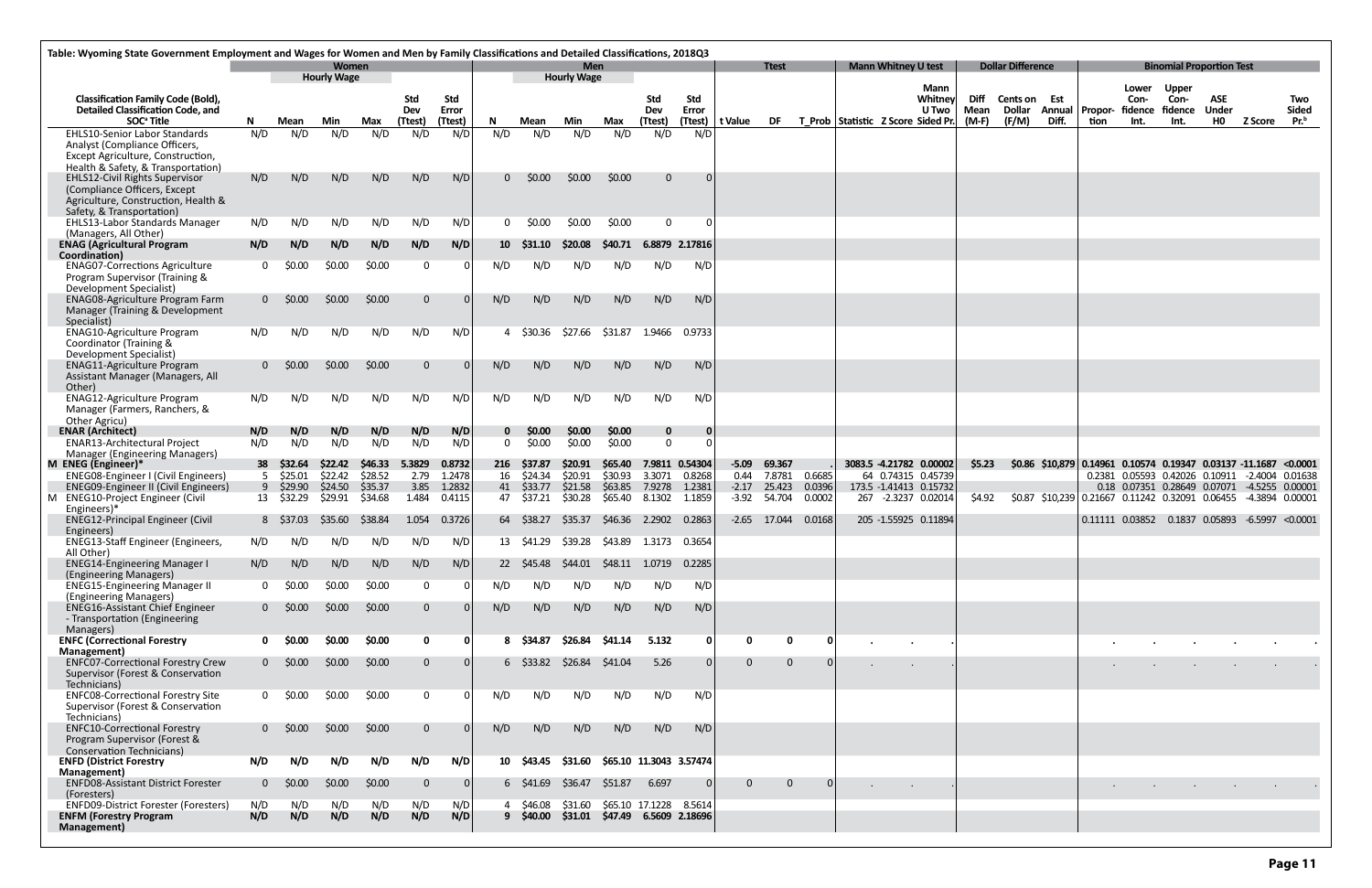|                                                                                       | Table: Wyoming State Government Employment and Wages for Women and Men by Family Classifications and Detailed Classifications, 2018Q3<br><b>Women</b> |                     |                    |                   |                   |                  |            |                         |                                  |                    |                 |                     |                   |                      |                    |                                       |                            |                     |                               |                           |         |                                                 |                                 |                       |                                       |                        |
|---------------------------------------------------------------------------------------|-------------------------------------------------------------------------------------------------------------------------------------------------------|---------------------|--------------------|-------------------|-------------------|------------------|------------|-------------------------|----------------------------------|--------------------|-----------------|---------------------|-------------------|----------------------|--------------------|---------------------------------------|----------------------------|---------------------|-------------------------------|---------------------------|---------|-------------------------------------------------|---------------------------------|-----------------------|---------------------------------------|------------------------|
|                                                                                       |                                                                                                                                                       |                     | <b>Hourly Wage</b> |                   |                   |                  |            |                         | <b>Men</b><br><b>Hourly Wage</b> |                    |                 |                     |                   | <b>Ttest</b>         |                    |                                       | <b>Mann Whitney U test</b> |                     | <b>Dollar Difference</b>      |                           |         |                                                 | <b>Binomial Proportion Test</b> |                       |                                       |                        |
|                                                                                       |                                                                                                                                                       |                     |                    |                   |                   |                  |            |                         |                                  |                    |                 |                     |                   |                      |                    |                                       | Mann                       |                     |                               |                           |         | Lower                                           | <b>Upper</b>                    |                       |                                       |                        |
| <b>Classification Family Code (Bold),</b><br><b>Detailed Classification Code, and</b> | Std                                                                                                                                                   |                     |                    |                   |                   |                  |            |                         |                                  |                    | Std             | <b>Std</b><br>Error |                   |                      |                    |                                       | Whitney<br>U Two           | Diff<br><b>Mean</b> | <b>Cents on Est</b><br>Dollar |                           |         | Con-                                            | Con-                            | ASE<br><b>Under</b>   |                                       | Two                    |
| SOC <sup>ª</sup> Title                                                                | N.                                                                                                                                                    | Mean                | Min                | Max               | Dev<br>(Ttest)    | Error<br>(Ttest) | N.         | Mean                    | Min                              | Max                | Dev<br>(Ttest)  |                     | (Ttest)   t Value |                      |                    | DF T Prob Statistic Z Score Sided Pr. |                            | (M-F)               | (F/M)                         | Annual   Propor-<br>Diff. | tion    | Int.                                            | fidence fidence<br>Int.         | <b>HO</b>             | <b>Z Score</b>                        | <b>Sided</b><br>$Pr^b$ |
| <b>ENFM08-Forestry Specialist</b>                                                     | N/D                                                                                                                                                   | N/D                 | N/D                | N/D               | N/D               | N/D              | N/D        | N/D                     | N/D                              | N/D                | N/D             | N/D                 |                   |                      |                    |                                       |                            |                     |                               |                           |         |                                                 |                                 |                       |                                       |                        |
| (Foresters)                                                                           |                                                                                                                                                       |                     |                    |                   |                   |                  |            |                         |                                  |                    |                 |                     |                   |                      |                    |                                       |                            |                     |                               |                           |         |                                                 |                                 |                       |                                       |                        |
| <b>ENFM09-Forestry Program Analyst</b><br>(Foresters)                                 |                                                                                                                                                       | $0\quad$ \$0.00     | \$0.00             | \$0.00            | $\mathbf{0}$      |                  |            | $5\quad$ \$38.28        | \$31.01                          | \$47.49            | 8.217           | 0                   | $\Omega$          | $\mathbf 0$          | 0                  |                                       |                            |                     |                               |                           |         |                                                 |                                 |                       |                                       |                        |
| <b>ENFM12-Forestry Program Manager</b>                                                |                                                                                                                                                       | \$0.00              | \$0.00             | \$0.00            | $\Omega$          |                  |            | 3 \$40.70               | S37.40                           | \$42.56            | 2.862           | 0 I                 | 0                 | $\Omega$             | 0                  |                                       |                            |                     |                               |                           |         |                                                 |                                 |                       |                                       |                        |
| (Foresters)                                                                           |                                                                                                                                                       |                     |                    |                   |                   |                  |            |                         |                                  |                    |                 |                     |                   |                      |                    |                                       |                            |                     |                               |                           |         |                                                 |                                 |                       |                                       |                        |
| <b>ENGE (Geologist Specialists)</b><br>ENGE08-Geologist I (Geoscientists,             | $\Omega$                                                                                                                                              | 9 \$33.53<br>\$0.00 | \$28.27<br>\$0.00  | \$42.95<br>\$0.00 | 4.515<br>$\Omega$ | 1.505            |            | 30 \$33.53<br>3 \$22.00 | \$20.20<br>\$20.20               | \$50.48<br>\$24.81 | 6.7348<br>2.464 | 1.2296<br>. O I     | $\Omega$          | 0 19.809<br>$\Omega$ | 0.9994<br>$\Omega$ | 177                                   | $-0.1$ 0.92034             |                     |                               |                           |         | 0.23077 0.09854                                 |                                 | 0.363 0.08006 -3.3627 |                                       | 0.00077                |
| Except Hydrologists & Geographers)                                                    |                                                                                                                                                       |                     |                    |                   |                   |                  |            |                         |                                  |                    |                 |                     |                   |                      |                    |                                       |                            |                     |                               |                           |         |                                                 |                                 |                       |                                       |                        |
| ENGE09-Geologist II (Geoscientists,                                                   | N/D                                                                                                                                                   | N/D                 | N/D                | N/D               | N/D               | N/D              |            | $3\quad$ \$26.93        | \$25.90                          | \$27.55            | 0.8957          | 0.5171              |                   |                      |                    |                                       |                            |                     |                               |                           |         |                                                 |                                 |                       |                                       |                        |
| Except Hydrologists & Geographers)<br><b>ENGE10-Project Geologist</b>                 |                                                                                                                                                       | 5 \$31.39           | \$28.27            | \$32.58           | 1.77              | 0.7917           |            | 11 \$31.61              | \$28.04                          | \$33.75            | 1.7157          | 0.5173              | $-0.23$           | 7.5913               | 0.8238             |                                       | 41 -0.16993 0.86506        |                     |                               |                           |         | 0.3125 0.08538 0.53962                          |                                 | 0.125                 |                                       | $-1.5$ 0.13361         |
| (Geoscientists, Except Hydrologists                                                   |                                                                                                                                                       |                     |                    |                   |                   |                  |            |                         |                                  |                    |                 |                     |                   |                      |                    |                                       |                            |                     |                               |                           |         |                                                 |                                 |                       |                                       |                        |
| & Geographers)                                                                        |                                                                                                                                                       |                     |                    |                   |                   |                  |            |                         |                                  |                    |                 |                     |                   |                      |                    |                                       |                            |                     |                               |                           |         |                                                 |                                 |                       |                                       |                        |
| <b>ENGE11-Senior Project Geologist</b>                                                | N/D                                                                                                                                                   | N/D                 | N/D                | N/D               | N/D               | N/D              |            | $3\quad$ \$33.98        | \$33.19                          |                    | \$35.12 1.0143  | 0.5856              |                   |                      |                    |                                       |                            |                     |                               |                           |         |                                                 |                                 |                       |                                       |                        |
| (Geoscientists, Except Hydrologists<br>& Geographers)                                 |                                                                                                                                                       |                     |                    |                   |                   |                  |            |                         |                                  |                    |                 |                     |                   |                      |                    |                                       |                            |                     |                               |                           |         |                                                 |                                 |                       |                                       |                        |
| <b>ENGE12-Geology Supervisor</b>                                                      | N/D                                                                                                                                                   | N/D                 | N/D                | N/D               | N/D               | N/D              |            | 6 \$38.71               | \$37.70                          | \$40.07            | 0.9744          | 0.3978              |                   |                      |                    |                                       |                            |                     |                               |                           |         |                                                 |                                 |                       |                                       |                        |
| (Geoscientists, Except Hydrologists                                                   |                                                                                                                                                       |                     |                    |                   |                   |                  |            |                         |                                  |                    |                 |                     |                   |                      |                    |                                       |                            |                     |                               |                           |         |                                                 |                                 |                       |                                       |                        |
| & Geographers)<br><b>ENGE13-Geology Manager I</b>                                     | N/D                                                                                                                                                   | N/D                 | N/D                | N/D               | N/D               | N/D              | N/D        | N/D                     | N/D                              | N/D                | N/D             | N/D                 |                   |                      |                    |                                       |                            |                     |                               |                           |         |                                                 |                                 |                       |                                       |                        |
| (Geoscientists, Except Hydrologists                                                   |                                                                                                                                                       |                     |                    |                   |                   |                  |            |                         |                                  |                    |                 |                     |                   |                      |                    |                                       |                            |                     |                               |                           |         |                                                 |                                 |                       |                                       |                        |
| & Geographers)                                                                        |                                                                                                                                                       |                     |                    |                   |                   |                  |            |                         |                                  |                    |                 |                     |                   |                      |                    |                                       |                            |                     |                               |                           |         |                                                 |                                 |                       |                                       |                        |
| <b>ENGE14-Geology Manager II</b><br>(Geoscientists, Except Hydrologists               | $\mathbf{0}$                                                                                                                                          | \$0.00              | \$0.00             | \$0.00            | $\mathbf 0$       |                  | N/D        | N/D                     | N/D                              | N/D                | N/D             | N/D                 |                   |                      |                    |                                       |                            |                     |                               |                           |         |                                                 |                                 |                       |                                       |                        |
| & Geographers)                                                                        |                                                                                                                                                       |                     |                    |                   |                   |                  |            |                         |                                  |                    |                 |                     |                   |                      |                    |                                       |                            |                     |                               |                           |         |                                                 |                                 |                       |                                       |                        |
| <b>ENGE15-Geology Program Manager</b>                                                 |                                                                                                                                                       | $0\quad$ \$0.00     | \$0.00             | \$0.00            | $\Omega$          |                  | N/D        | N/D                     | N/D                              | N/D                | N/D             | N/D                 |                   |                      |                    |                                       |                            |                     |                               |                           |         |                                                 |                                 |                       |                                       |                        |
| (Natural Sciences Managers)<br><b>ENGS (GIS)</b>                                      |                                                                                                                                                       | 4 \$22.64           | \$20.11            | \$25.54           | 2.3959            | 1.1979           | N/D        | N/D                     | N/D                              | N/D                | N/D             | N/D                 |                   |                      |                    |                                       |                            |                     |                               |                           |         |                                                 |                                 |                       |                                       |                        |
| <b>ENGS07-Geospatial Technology</b>                                                   | N/D                                                                                                                                                   | N/D                 | N/D                | N/D               | N/D               | N/D              | $\Omega$   | \$0.00                  | \$0.00                           | \$0.00             | $\overline{0}$  | $\Omega$            |                   |                      |                    |                                       |                            |                     |                               |                           |         |                                                 |                                 |                       |                                       |                        |
| Analyst (Cartographers &                                                              |                                                                                                                                                       |                     |                    |                   |                   |                  |            |                         |                                  |                    |                 |                     |                   |                      |                    |                                       |                            |                     |                               |                           |         |                                                 |                                 |                       |                                       |                        |
| Photogrammetrists)<br><b>ENGS08-Geospatial Technical</b>                              | N/D                                                                                                                                                   | N/D                 | N/D                | N/D               | N/D               | N/D              | N/D        | N/D                     | N/D                              | N/D                | N/D             | N/D                 |                   |                      |                    |                                       |                            |                     |                               |                           |         |                                                 |                                 |                       |                                       |                        |
| Principal (Cartographers &                                                            |                                                                                                                                                       |                     |                    |                   |                   |                  |            |                         |                                  |                    |                 |                     |                   |                      |                    |                                       |                            |                     |                               |                           |         |                                                 |                                 |                       |                                       |                        |
| Photogrammetrists)                                                                    |                                                                                                                                                       |                     |                    |                   |                   |                  |            |                         |                                  |                    |                 |                     |                   |                      |                    |                                       |                            |                     |                               |                           |         |                                                 |                                 |                       |                                       |                        |
| <b>ENLA (Landscape Architect)</b><br><b>ENLA08-Landscape Designer</b>                 | N/D<br>0                                                                                                                                              | N/D<br>\$0.00       | N/D<br>\$0.00      | N/D<br>\$0.00     | N/D<br>$\Omega$   | N/D              | N/D<br>N/D | N/D<br>N/D              | N/D<br>N/D                       | N/D<br>N/D         | N/D<br>N/D      | N/D<br>N/D          |                   |                      |                    |                                       |                            |                     |                               |                           |         |                                                 |                                 |                       |                                       |                        |
| (Landscape Architects)                                                                |                                                                                                                                                       |                     |                    |                   |                   |                  |            |                         |                                  |                    |                 |                     |                   |                      |                    |                                       |                            |                     |                               |                           |         |                                                 |                                 |                       |                                       |                        |
| ENLA12-Prinicpal Landscape                                                            | N/D                                                                                                                                                   | N/D                 | N/D                | N/D               | N/D               | N/D              |            | \$0.00                  | \$0.00                           | \$0.00             |                 | $\Omega$            |                   |                      |                    |                                       |                            |                     |                               |                           |         |                                                 |                                 |                       |                                       |                        |
| Architect (Landscape Architects)<br><b>ENNR (Natural Resources)</b>                   | 66                                                                                                                                                    | \$31.80             | \$19.73            | \$52.84           | 7.0743            | 0.8708           | 189        | \$31.57                 | \$18.30                          | \$47.33            | 6.5535 0.47669  |                     |                   | 0.23 106.49 0.8159   |                    |                                       | 8412.5 -0.06882 0.94513    |                     |                               |                           |         | 0.25882 0.20507 0.31258 0.03131 -7.7026 <0.0001 |                                 |                       |                                       |                        |
| <b>ENNR06-Natural Resources</b>                                                       | N/D                                                                                                                                                   | N/D                 | N/D                | N/D               | N/D               | N/D              | N/D        | N/D                     | N/D                              | N/D                | N/D             | N/D                 |                   |                      |                    |                                       |                            |                     |                               |                           |         |                                                 |                                 |                       |                                       |                        |
| Technician (Environmental Science                                                     |                                                                                                                                                       |                     |                    |                   |                   |                  |            |                         |                                  |                    |                 |                     |                   |                      |                    |                                       |                            |                     |                               |                           |         |                                                 |                                 |                       |                                       |                        |
| & Protection Technicians, Including<br>Health)                                        |                                                                                                                                                       |                     |                    |                   |                   |                  |            |                         |                                  |                    |                 |                     |                   |                      |                    |                                       |                            |                     |                               |                           |         |                                                 |                                 |                       |                                       |                        |
| W ENNRO8-Natural Resoures Specialist                                                  | N/D                                                                                                                                                   | N/D                 | N/D                | N/D               | N/D               | N/D              | N/D        | N/D                     | N/D                              | N/D                | N/D             | N/D                 |                   |                      |                    |                                       |                            |                     |                               |                           |         |                                                 |                                 |                       |                                       |                        |
| (Environmental Scientists &                                                           |                                                                                                                                                       |                     |                    |                   |                   |                  |            |                         |                                  |                    |                 |                     |                   |                      |                    |                                       |                            |                     |                               |                           |         |                                                 |                                 |                       |                                       |                        |
| Specialists, Including Health)<br><b>ENNR09-Natural Resources Analyst</b>             |                                                                                                                                                       | 23 \$27.23          | \$23.65            | \$33.31           | 2.48              | 0.517            |            | 75 \$27.03              | \$19.85                          | \$35.65            | 3.0112 0.3477   |                     | 0.33              | 43.737 0.7422        |                    |                                       | 1133 -0.04612 0.96322      |                     |                               |                           |         | 0.23469 0.15079                                 |                                 |                       | 0.3186  0.05051  -5.2528  <0.0001     |                        |
| (Environmental Scientists &                                                           |                                                                                                                                                       |                     |                    |                   |                   |                  |            |                         |                                  |                    |                 |                     |                   |                      |                    |                                       |                            |                     |                               |                           |         |                                                 |                                 |                       |                                       |                        |
| Specialists, Including Health)                                                        |                                                                                                                                                       |                     |                    |                   |                   |                  |            |                         |                                  |                    |                 |                     |                   |                      |                    |                                       |                            |                     |                               |                           |         |                                                 |                                 |                       |                                       |                        |
| <b>ENNR10-Natural Resources Program</b><br>Principal (Environmental Scientists        |                                                                                                                                                       | 20 \$33.67          | \$28.85            | \$45.57           | 3.935             | 0.8799           | 63         | S33.55                  | \$28.85                          | \$40.98            | 3.0967          | 0.3901              |                   | 0.12 26.887          | 0.9015             |                                       | 815.5 -0.2609 0.79417      |                     |                               |                           |         | 0.24096 0.14896 0.33297 0.05488 -4.7199 <0.0001 |                                 |                       |                                       |                        |
| & Specialists, Including Health)                                                      |                                                                                                                                                       |                     |                    |                   |                   |                  |            |                         |                                  |                    |                 |                     |                   |                      |                    |                                       |                            |                     |                               |                           |         |                                                 |                                 |                       |                                       |                        |
| <b>ENNR11-Natural Resources</b>                                                       |                                                                                                                                                       | 8 S38.71            | \$35.64            | \$41.78           | 1.677             | 0.593            |            | 19 \$37.49              | \$34.22                          | \$45.11            | 2.8784          | 0.6604              | 1.37              | 21.981               | 0.1842             | 138                                   | 1.3808 0.16734             |                     |                               |                           |         | 0.2963 0.12406 0.46853 0.09623                  |                                 |                       | $-2.117$ 0.03426                      |                        |
| Program Supervisor (Environmental<br>Scientists & Specialists, Including              |                                                                                                                                                       |                     |                    |                   |                   |                  |            |                         |                                  |                    |                 |                     |                   |                      |                    |                                       |                            |                     |                               |                           |         |                                                 |                                 |                       |                                       |                        |
| Health)                                                                               |                                                                                                                                                       |                     |                    |                   |                   |                  |            |                         |                                  |                    |                 |                     |                   |                      |                    |                                       |                            |                     |                               |                           |         |                                                 |                                 |                       |                                       |                        |
| <b>ENNR13-Natural Resources</b>                                                       |                                                                                                                                                       |                     | 6 \$45.79 \$42.62  | \$52.84           |                   | 3.918 1.5996     |            | 18 \$44.19              | \$37.50                          | S47.33             | 2.6218          | 0.618               | 0.93              | 6.5608               | 0.3848             |                                       | 80.5 0.36707 0.71357       |                     |                               |                           |         | 0.25 0.07676 0.42324 0.10206 -2.4495 0.01431    |                                 |                       |                                       |                        |
| Program Manager (Natural Sciences<br>Managers)                                        |                                                                                                                                                       |                     |                    |                   |                   |                  |            |                         |                                  |                    |                 |                     |                   |                      |                    |                                       |                            |                     |                               |                           |         |                                                 |                                 |                       |                                       |                        |
| <b>ETCT (Certified Teacher)</b>                                                       | 24                                                                                                                                                    | \$25.46             | \$15.06            | \$37.45           | 4.9867            | 1.0179           | 15         | \$27.78                 | \$24.05                          | <b>\$39.40</b>     | 3.9371 1.01656  |                     |                   | $-1.61$ 34.833       | 0.1154             |                                       | 342.5 1.23049 0.21852      |                     |                               |                           | 0.61538 |                                                 |                                 |                       | 0.4627 0.76807 0.08006 1.4412 0.14954 |                        |
| ETCT05-Teacher Aide (Teacher<br>Assistants)                                           | N/D                                                                                                                                                   | N/D                 | N/D                | N/D               | N/D               | N/D              | N/D        | N/D                     | N/D                              | N/D                | N/D             | N/D                 |                   |                      |                    |                                       |                            |                     |                               |                           |         |                                                 |                                 |                       |                                       |                        |
|                                                                                       |                                                                                                                                                       |                     |                    |                   |                   |                  |            |                         |                                  |                    |                 |                     |                   |                      |                    |                                       |                            |                     |                               |                           |         |                                                 |                                 |                       |                                       |                        |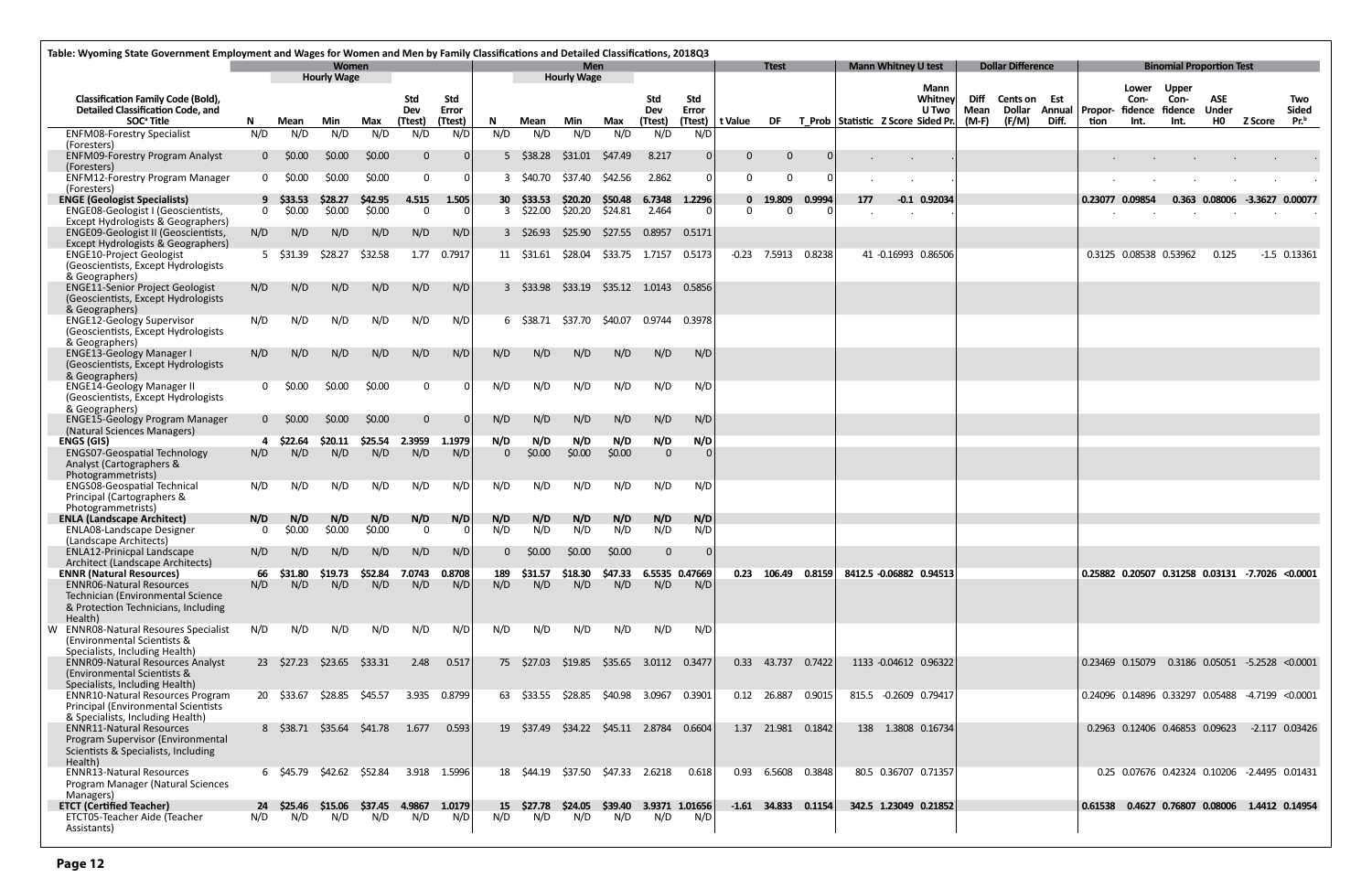| Table: Wyoming State Government Employment and Wages for Women and Men by Family Classifications and Detailed Classifications, 2018Q3 |              |            |                             |                          |               |               |           |                |                                  |                |                       |                     |         |                       |        |                                    |                         |                     |                                      |       |      |                 |                                                         |                     |                                      |                     |
|---------------------------------------------------------------------------------------------------------------------------------------|--------------|------------|-----------------------------|--------------------------|---------------|---------------|-----------|----------------|----------------------------------|----------------|-----------------------|---------------------|---------|-----------------------|--------|------------------------------------|-------------------------|---------------------|--------------------------------------|-------|------|-----------------|---------------------------------------------------------|---------------------|--------------------------------------|---------------------|
|                                                                                                                                       |              |            | Women<br><b>Hourly Wage</b> |                          |               |               |           |                | <b>Men</b><br><b>Hourly Wage</b> |                |                       |                     |         | <b>Ttest</b>          |        | <b>Mann Whitney U test</b>         |                         |                     | <b>Dollar Difference</b>             |       |      |                 | <b>Binomial Proportion Test</b>                         |                     |                                      |                     |
|                                                                                                                                       |              |            |                             |                          |               |               |           |                |                                  |                |                       |                     |         |                       |        |                                    | <b>Mann</b>             |                     |                                      |       |      | Lower           | <b>Upper</b>                                            |                     |                                      |                     |
| <b>Classification Family Code (Bold),</b><br><b>Detailed Classification Code, and</b>                                                 |              |            |                             |                          | Std<br>Dev    | Std<br>Error  |           |                |                                  |                | Std<br>Dev            | Std<br><b>Error</b> |         |                       |        |                                    | Whitney<br><b>U</b> Two | Diff<br><b>Mean</b> | <b>Cents on Est</b><br><b>Dollar</b> |       |      | Con-            | Con-<br>Annual Propor- fidence fidence                  | ASE<br><b>Under</b> |                                      | Two<br><b>Sided</b> |
| SOC <sup>ª</sup> Title                                                                                                                | N.           | Mean       | Min                         | Max                      | (Ttest)       | (Ttest)       | N         | Mean           | Min                              | Max            | (Ttest)               | (Ttest)             | t Value | DF.                   |        | T Prob Statistic Z Score Sided Pr. |                         | (M-F)               | (F/M)                                | Diff. | tion | Int.            | Int.                                                    | HO.                 | <b>Z Score</b>                       | Pr. <sup>b</sup>    |
| <b>ETCT09-Certified Teacher (Teachers</b><br>& Instructors, All Other)                                                                | 16           | \$26.07    | \$24.05                     | \$29.62                  | 1.935         | 0.4836        |           | 11 \$26.32     | \$24.05                          | \$28.77        | 1.9696                | 0.5938              | $-0.33$ | 21.391                | 0.7428 | 161.5 0.37336 0.70888              |                         |                     |                                      |       |      |                 | 0.59259 0.40726 0.77793 0.09623                         |                     | 0.9623 0.33592                       |                     |
| <b>ETCT10-Certified Academic</b>                                                                                                      |              | 3 \$29.83  | \$29.57                     | \$30.36                  | 0.455         | 0.2628        |           | 3 \$29.26      | \$26.36                          |                | \$31.26 2.5682        | 1.4828              |         | 0.38 2.1255           | 0.7369 | 11 0.2214 0.82478                  |                         |                     |                                      |       |      |                 | 0.5 0.09992 0.90008 0.20412                             |                     | $\overline{0}$                       | - 1                 |
| Manager I (Education<br>Administrators, All Other)                                                                                    |              |            |                             |                          |               |               |           |                |                                  |                |                       |                     |         |                       |        |                                    |                         |                     |                                      |       |      |                 |                                                         |                     |                                      |                     |
| <b>ETCT11-Certified Teacher -</b><br>Agriculture (Teachers & Instructors,<br>All Other)                                               | N/D          | N/D        | N/D                         | N/D                      | N/D           | N/D           | N/D       | N/D            | N/D                              | N/D            | N/D                   | N/D                 |         |                       |        |                                    |                         |                     |                                      |       |      |                 |                                                         |                     |                                      |                     |
| <b>ETEP (Education Programs)</b>                                                                                                      | 38           | \$32.91    | \$23.70                     | \$40.15                  | 3.8638        | 0.6268        | 13        | \$31.72        | \$28.85                          | \$37.79        | 2.8384 0.78722        |                     |         | 1.19 28.343 0.2442    |        | 290 -1.03766 0.29943               |                         |                     |                                      |       |      | 0.7451 0.62549  |                                                         |                     | 0.8647 0.07001 3.5007 0.00046        |                     |
| <b>ETEP08-Education Program</b><br>Specialist (Instructional<br>Coordinators)                                                         | N/D          | N/D        | N/D                         | N/D                      | N/D           | N/D           | $\Omega$  | \$0.00         | \$0.00                           | \$0.00         | $\Omega$              |                     |         |                       |        |                                    |                         |                     |                                      |       |      |                 |                                                         |                     |                                      |                     |
| <b>ETEP09-Education Program Analyst</b><br>(Instructional Coordinators)                                                               | N/D          | N/D        | N/D                         | N/D                      | N/D           | N/D           | N/D       | N/D            | N/D                              | N/D            | N/D                   | N/D                 |         |                       |        |                                    |                         |                     |                                      |       |      |                 |                                                         |                     |                                      |                     |
| <b>ETEP10-Education Program</b><br>Consultant (Instructional<br>Coordinators)                                                         | 25           | \$31.52    | \$28.22                     | \$39.07                  | 2.319         | 0.4637        |           | 11 \$30.77     | \$28.85                          | \$34.91        | 1.7522                | 0.5283              | 1.07    | 25.13                 | 0.2957 | 178 -0.87617 0.38094               |                         |                     |                                      |       |      |                 | 0.69444  0.54397  0.84492  0.08333  2.3333  0.01963     |                     |                                      |                     |
| <b>ETEP11-Education Program</b>                                                                                                       |              | 9 \$37.25  | \$34.62                     | \$40.15                  | 2.226         | 0.742         | N/D       | N/D            | N/D                              | N/D            | N/D                   | N/D                 |         |                       |        |                                    |                         |                     |                                      |       |      |                 |                                                         |                     |                                      |                     |
| Manager I (Education<br>Administrators, All Other)                                                                                    |              |            |                             |                          |               |               |           |                |                                  |                |                       |                     |         |                       |        |                                    |                         |                     |                                      |       |      |                 |                                                         |                     |                                      |                     |
| <b>ETEP12-Education Program</b><br>Manager II (Education<br>Administrators, All Other)                                                | N/D          | N/D        | N/D                         | N/D                      | N/D           | N/D           |           | \$0.00         | \$0.00                           | \$0.00         | $\mathbf{0}$          | 0                   |         |                       |        |                                    |                         |                     |                                      |       |      |                 |                                                         |                     |                                      |                     |
| <b>ETIN (Instructor)</b>                                                                                                              |              | 12 \$26.55 | \$19.42                     | \$40.01                  | 5.8786        | 1.697         | 15        | \$29.93        | \$22.10                          | \$40.64        | 5.8318 1.50576        |                     |         | $-1.49$ 23.631 0.1494 |        | 130 -1.85421 0.06371               |                         |                     |                                      |       |      |                 | 0.44444 0.25701 0.63187 0.09623 -0.5774 0.5637          |                     |                                      |                     |
| ETINO7-Instructor I (Training &<br>Development Specialist)                                                                            |              | 4 \$26.20  | \$19.42 \$35.91             |                          | 7.03          | 3.5148        | N/D       | N/D            | N/D                              | N/D            | N/D                   | N/D                 |         |                       |        |                                    |                         |                     |                                      |       |      |                 |                                                         |                     |                                      |                     |
| ETINO8-Instructor II (Training &                                                                                                      |              | 6 \$25.00  | \$21.96                     | \$29.11                  | 2.381         | 0.9722        | 10        | \$28.33        | \$22.58                          | \$37.87        | 4.257                 | 1.3462              | $-2.01$ | 13.987                | 0.0645 | 34 -1.84391 0.0652                 |                         |                     |                                      |       |      |                 | 0.375 0.13778 0.61222                                   | 0.125               |                                      | $-1$ 0.31731        |
| Development Specialist)<br><b>ETINO9-Training Coordinator</b><br>(Instructional Coordinators)                                         | N/D          | N/D        | N/D                         | N/D                      | N/D           | N/D           | N/D       | N/D            | N/D                              | N/D            | N/D                   | N/D                 |         |                       |        |                                    |                         |                     |                                      |       |      |                 |                                                         |                     |                                      |                     |
| <b>ETIN10-Training Supervisor</b><br>(Instructional Coordinators)                                                                     | N/D          | N/D        | N/D                         | N/D                      | N/D           | N/D           | N/D       | N/D            | N/D                              | N/D            | N/D                   | N/D                 |         |                       |        |                                    |                         |                     |                                      |       |      |                 |                                                         |                     |                                      |                     |
| ETIN11-Fire Training Program<br>Manager (Education Administrators,<br>Preschool & Child Care Center/                                  | $\mathbf{0}$ | \$0.00     | \$0.00                      | \$0.00                   | $\mathbf 0$   |               | N/D       | N/D            | N/D                              | N/D            | N/D                   | N/D                 |         |                       |        |                                    |                         |                     |                                      |       |      |                 |                                                         |                     |                                      |                     |
| Program)<br><b>ETIN12-Law Enforcement Training</b><br>Manager (Education Administrators,                                              | 0            | \$0.00     | \$0.00                      | \$0.00                   | $\mathbf 0$   |               | N/D       | N/D            | N/D                              | N/D            | N/D                   | N/D                 |         |                       |        |                                    |                         |                     |                                      |       |      |                 |                                                         |                     |                                      |                     |
| Preschool & Child Care Center/<br>Program)                                                                                            |              |            |                             |                          |               |               |           |                |                                  |                |                       |                     |         |                       |        |                                    |                         |                     |                                      |       |      |                 |                                                         |                     |                                      |                     |
| <b>ETVT (Vocational Training)</b><br><b>ETVT04-Vocational Training</b>                                                                | 13<br>N/D    | N/D        | \$23.18 \$12.30<br>N/D      | \$33.30<br>N/D           | 5.7026<br>N/D | 1.5816<br>N/D | 11<br>N/D | \$25.38<br>N/D | \$20.10<br>N/D                   | \$32.39<br>N/D | 3.5804 1.07953<br>N/D | N/D                 |         | $-1.15$ 20.457        | 0.2653 | 155 1.01389 0.31064                |                         |                     |                                      |       |      |                 | 0.54167  0.34232  0.74101  0.10206  0.4082  0.68309     |                     |                                      |                     |
| Technician (Training & Development<br>Specialist)                                                                                     |              |            |                             |                          |               |               |           |                |                                  |                |                       |                     |         |                       |        |                                    |                         |                     |                                      |       |      |                 |                                                         |                     |                                      |                     |
| ETVT07-Vocational Trainer (Training<br>& Development Specialist)                                                                      |              | 4 \$20.81  | \$19.54                     | \$22.67                  | 1.38          | 0.6901        |           | 5 \$25.82      | \$20.10                          | \$32.39        | 4.4511 1.9906         |                     | $-2.38$ | 4.9246                | 0.0639 | 12 -1.95959 0.05004                |                         |                     |                                      |       |      |                 | 0.44444  0.11981  0.76908  0.16667  -0.3333  0.73888    |                     |                                      |                     |
| <b>ETVT08-Senior Vocational Trainer</b>                                                                                               |              | 6 \$26.31  | \$20.86                     | \$33.30                  | 4.753         | 1.9403        |           | 5 \$24.38      | \$20.57                          | S28.79         | 2.9784                | 1.332               |         | 0.82 8.4712           | 0.4342 | 26 -0.7303 0.46521                 |                         |                     |                                      |       |      |                 | 0.54545   0.2512   0.83971   0.15076   0.3015   0.76302 |                     |                                      |                     |
| (Training & Development Specialist)<br>ETVT10-Vocational Training<br>Supervisor (Training & Development                               | N/D          | N/D        | N/D                         | N/D                      | N/D           | N/D           | N/D       | N/D            | N/D                              | N/D            | N/D                   | N/D                 |         |                       |        |                                    |                         |                     |                                      |       |      |                 |                                                         |                     |                                      |                     |
| Specialist)<br><b>EXMT (Executive Management)</b>                                                                                     |              | 69 \$54.44 |                             | \$35.10 \$111.69 11.0547 |               | 1.3308        | 140       | \$56.01        | \$14.99 \$120.42 14.3635 1.21394 |                |                       |                     | $-0.87$ | 170.49                | 0.3853 | 6902 -0.83424 0.40415              |                         |                     |                                      |       |      | 0.33014 0.26639 |                                                         |                     | $0.3939$ $0.03459$ $-4.9112$ <0.0001 |                     |
| <b>EXMT01-Executive Management 1</b><br>(Managers, All Other)                                                                         |              | 11 \$44.22 |                             | \$35.10 \$51.29          | 3.783         | 1.1406        |           | 26 \$44.86     | \$14.99 \$73.07 8.9363 1.7526    |                |                       |                     |         | $-0.3$ 34.976 0.7622  |        | 211  0.0665  0.94698               |                         |                     |                                      |       |      |                 | 0.2973 0.15002 0.44457                                  | 0.0822              |                                      | $-2.466$ 0.01366    |
| <b>EXMT02-Executive Management 2</b><br>(Managers, All Other)                                                                         |              | 20 \$50.19 | \$42.23                     | \$59.59                  | 3.985         | 0.891         |           | 40 \$50.91     | \$15.69                          | \$75.23        | 8.2572 1.3056         |                     |         | $-0.46$ 57.975        | 0.6492 | 577 -0.5175 0.60481                |                         |                     |                                      |       |      |                 | 0.33333 0.21405 0.45261 0.06455                         |                     |                                      | -2.582 0.00982      |
| <b>EXMT03-Executive Management 3</b><br>(Managers, All Other)                                                                         |              | 23 \$56.09 | \$39.66                     | \$79.33                  |               | 8.613 1.7959  |           | 35 \$58.66     | \$22.12 \$120.42                 |                | 16.954 2.8657         |                     |         | $-0.76$ 53.255 0.4507 |        | 663 -0.24638 0.80539               |                         |                     |                                      |       |      |                 | 0.39655 0.27066 0.52245 0.06565 -1.5757                 |                     |                                      | 0.1151              |
| EXMT04-Executive Management 4                                                                                                         |              | 8 \$59.93  | \$54.31                     | \$64.22                  | 2.828         | -1            |           | 16 \$59.57     | \$52.71 \$73.73                  |                |                       | 5.814 1.4535        |         | 0.2 21.999            | 0.8414 | 104 0.24516 0.80633                |                         |                     |                                      |       |      |                 | 0.33333 0.14474 0.52193 0.10206 -1.633 0.10247          |                     |                                      |                     |
| (Managers, All Other)<br><b>EXMT05-Executive Management 5</b><br>(Managers, All Other)                                                |              | 4 \$59.41  | \$56.92                     | \$63.08                  | 2.607         | 1.3037        |           | 8 \$60.46      | \$56.96                          | \$69.23        | 3.7946 1.3416         |                     |         | $-0.56$ 8.5899        | 0.5917 | 21 -0.84921 0.39577                |                         |                     |                                      |       |      |                 | 0.33333 0.06662 0.60005 0.14434 -1.1547 0.24821         |                     |                                      |                     |
| <b>EXMT06-Executive Management 6</b><br>(Managers, All Other)                                                                         | N/D          | N/D        | N/D                         | N/D                      | N/D           | N/D           |           | 6 \$73.20      | \$63.70 \$111.54 18.8776 7.7068  |                |                       |                     |         |                       |        |                                    |                         |                     |                                      |       |      |                 |                                                         |                     |                                      |                     |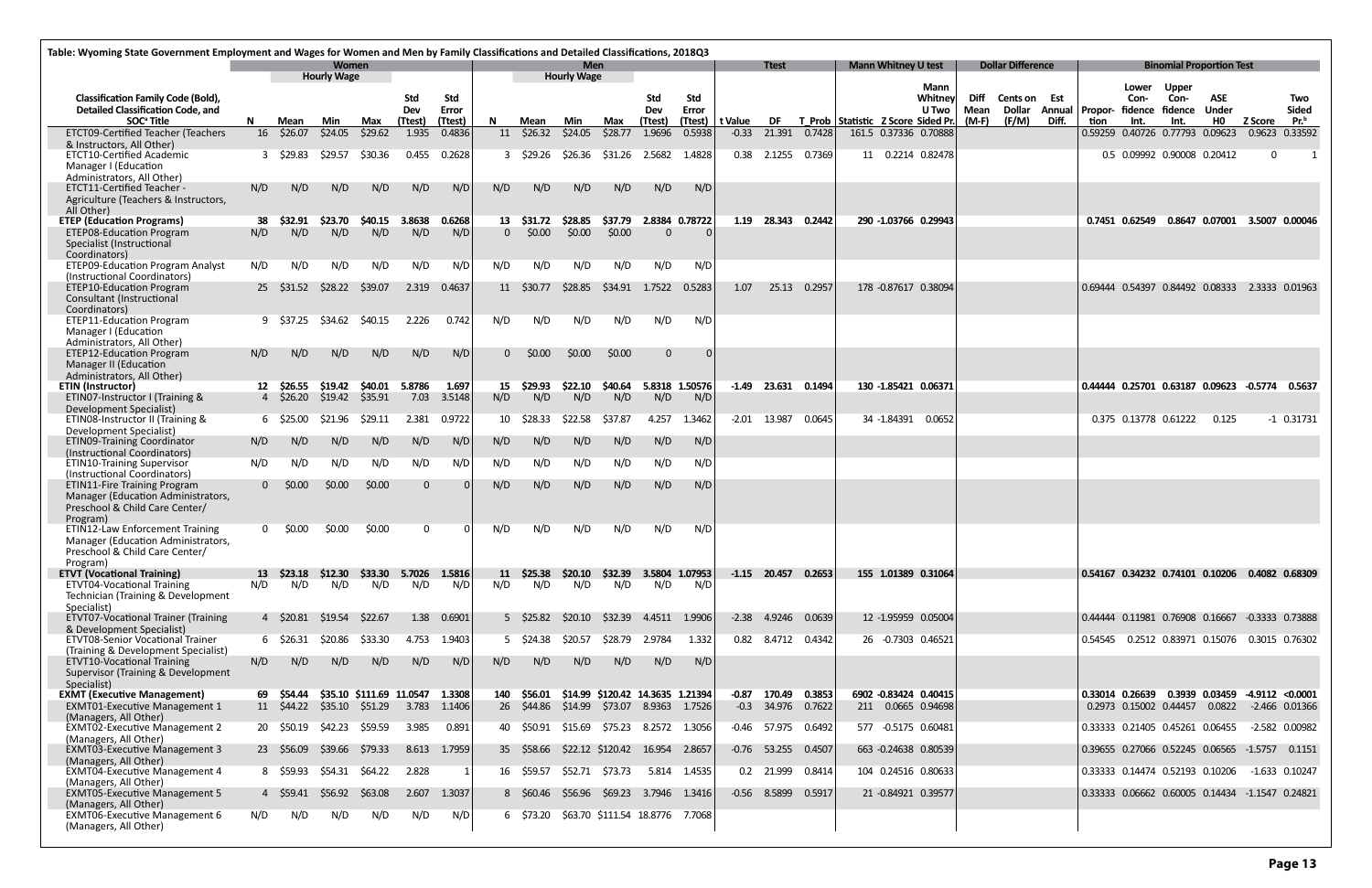|                                                                                                                 | Table: Wyoming State Government Employment and Wages for Women and Men by Family Classifications and Detailed Classifications, 2018Q3 |                         |                             |                            |                              |                                |           |                            |                                  |                   |                              |                      |                     |                |        |                 |                                    |                                 |                              |                                        |       |                                                         |                                          |                                                      |                                  |                     |                                         |
|-----------------------------------------------------------------------------------------------------------------|---------------------------------------------------------------------------------------------------------------------------------------|-------------------------|-----------------------------|----------------------------|------------------------------|--------------------------------|-----------|----------------------------|----------------------------------|-------------------|------------------------------|----------------------|---------------------|----------------|--------|-----------------|------------------------------------|---------------------------------|------------------------------|----------------------------------------|-------|---------------------------------------------------------|------------------------------------------|------------------------------------------------------|----------------------------------|---------------------|-----------------------------------------|
|                                                                                                                 |                                                                                                                                       |                         | Women<br><b>Hourly Wage</b> |                            |                              |                                |           |                            | <b>Men</b><br><b>Hourly Wage</b> |                   |                              |                      |                     | <b>Ttest</b>   |        |                 | <b>Mann Whitney U test</b>         |                                 |                              | <b>Dollar Difference</b>               |       |                                                         |                                          | <b>Binomial Proportion Test</b>                      |                                  |                     |                                         |
| <b>Classification Family Code (Bold),</b><br><b>Detailed Classification Code, and</b><br>SOC <sup>ª</sup> Title | N                                                                                                                                     | Mean                    | Min                         | Max                        | <b>Std</b><br>Dev<br>(Ttest) | <b>Std</b><br>Error<br>(Ttest) | N.        | Mean                       | Min                              | Max               | <b>Std</b><br>Dev<br>(Ttest) | Std<br><b>Error</b>  | (Ttest)   t Value   | DF             |        |                 | T_Prob Statistic Z Score Sided Pr. | Mann<br>Whitney<br><b>U</b> Two | Diff<br><b>Mean</b><br>(M-F) | <b>Cents on Est</b><br>Dollar<br>(F/M) | Diff. | Annual   Propor-<br>tion                                | Lower<br>Con-<br>fidence fidence<br>Int. | <b>Upper</b><br>Con-<br>Int.                         | <b>ASE</b><br>Under<br><b>HO</b> | <b>Z Score</b>      | Two<br><b>Sided</b><br>Pr. <sup>b</sup> |
| <b>EXMT07-Executive Management 7</b>                                                                            | $\Omega$                                                                                                                              | \$0.00                  | \$0.00                      | \$0.00                     | $\Omega$                     |                                | 5         | \$74.09                    | \$71.92                          | \$75.89           | 1.789                        |                      | $\Omega$            | $\Omega$       |        |                 |                                    |                                 |                              |                                        |       |                                                         | $\cdot$                                  | $\blacksquare$                                       |                                  |                     |                                         |
| (Managers, All Other)<br>EXMT08-Executive Management 8                                                          | N/D                                                                                                                                   | N/D                     | N/D                         | N/D                        | N/D                          | N/D                            | 4         | \$84.64                    | S75.00                           | \$97.80           | 9.6303                       | 4.8151               |                     |                |        |                 |                                    |                                 |                              |                                        |       |                                                         |                                          |                                                      |                                  |                     |                                         |
| (Managers, All Other)<br><b>EXOF (Executive Officer)</b>                                                        | q                                                                                                                                     | \$35.24                 | S10.93                      | \$45.19<br>N/D             | 9.836                        | 3.2787                         | 6<br>N/D  | \$37.99                    | \$33.65<br>N/D                   | \$47.79           |                              | 5.314 2.16943        |                     | $-0.7$ 12.657  | 0.4962 |                 | 46.5 -0.17693 0.85956              |                                 |                              |                                        |       |                                                         |                                          | 0.6 0.35208 0.84792 0.1291 0.7746 0.43858            |                                  |                     |                                         |
| <b>EXOF01-Executive Officer 1</b><br>(Business Operations Specialists, All<br>Other)                            | N/D                                                                                                                                   | N/D                     | N/D                         |                            | N/D                          | N/D                            |           | N/D                        |                                  | N/D               | N/D                          | N/D                  |                     |                |        |                 |                                    |                                 |                              |                                        |       |                                                         |                                          |                                                      |                                  |                     |                                         |
| <b>EXOF03-Executive Officer 3</b><br>(Business Operations Specialists, All<br>Other)                            |                                                                                                                                       | \$0.00                  | \$0.00                      | \$0.00                     | $\overline{0}$               |                                | N/D       | N/D                        | N/D                              | N/D               | N/D                          | N/D                  |                     |                |        |                 |                                    |                                 |                              |                                        |       |                                                         |                                          |                                                      |                                  |                     |                                         |
| <b>EXOF04-Executive Officer 4</b><br>(Business Operations Specialists, All<br>Other)                            | N/D                                                                                                                                   | N/D                     | N/D                         | N/D                        | N/D                          | N/D                            | 0.        | \$0.00                     | \$0.00                           | \$0.00            | $\Omega$                     |                      |                     |                |        |                 |                                    |                                 |                              |                                        |       |                                                         |                                          |                                                      |                                  |                     |                                         |
| <b>EXOF05-Executive Officer 5</b><br>(Business Operations Specialists, All<br>Other)                            |                                                                                                                                       | 7 S38.59                | \$31.55                     | S45.19                     | 4.153                        | 1.5697                         |           | 5 \$38.22                  | \$33.65                          | \$47.79           | 5.9095                       | 2.6428               |                     | 0.12 6.7594    | 0.906  | 30 <sup>2</sup> | -0.406 0.68474                     |                                 |                              |                                        |       |                                                         |                                          | 0.58333 0.30439 0.86227 0.14434                      |                                  | 0.5774              | 0.5637                                  |
| M FIAC (Accounting)*                                                                                            |                                                                                                                                       | \$24.94                 | \$10.44                     |                            | \$47.75  6.3816  0.3821      |                                | 43.       | \$28.75                    | \$17.19                          | \$51.20           |                              | 7.597 1.15853        | $-3.12$             | 51.54          | 0.0029 |                 | 8662.5 3.0233                      | 0.0025                          | \$3.81                       | \$0.87                                 |       | \$7,923 0.86646 0.82931 0.90361 0.02786 13.1518 <0.0001 |                                          |                                                      |                                  |                     |                                         |
| <b>FIAC04-Accounting Clerk</b><br>(Bookkeeping, Accounting, &<br><b>Auditing Clerks)</b>                        | 18                                                                                                                                    | \$15.42 \$12.53 \$17.47 |                             |                            | 1.614                        | $\overline{0}$                 | $\Omega$  | \$0.00                     | \$0.00                           | \$0.00            | $\Omega$                     |                      | $\Omega$            | $\Omega$       |        |                 |                                    |                                 |                              |                                        |       |                                                         |                                          |                                                      |                                  |                     |                                         |
| FIAC06-Accounting Technician<br>(Bookkeeping, Accounting, &<br><b>Auditing Clerks)</b>                          |                                                                                                                                       | 18 \$17.99              | \$15.75                     | \$20.30                    | 1.495                        | 0.3523                         | N/D       | N/D                        | N/D                              | N/D               | N/D                          | N/D                  |                     |                |        |                 |                                    |                                 |                              |                                        |       |                                                         |                                          |                                                      |                                  |                     |                                         |
| FIAC07-Accountant (Accountants &<br>Auditors)                                                                   |                                                                                                                                       | 91 S21.64               | S14.58                      | S26.28                     | 1.635                        | 0.1714                         |           | 10 \$21.54                 | S20.47                           | \$22,40           | 0.6783                       | 0.2145               | 0.36                | 23.221         | 0.7199 |                 | 470.5 -0.44921 0.65328             |                                 |                              |                                        |       |                                                         |                                          | 0.90099 0.84274 0.95924 0.04975 8.0598 <0.0001       |                                  |                     |                                         |
| FIAC08-Senior Accountant<br>(Accountants & Auditors)                                                            |                                                                                                                                       | 45 \$23.72              | \$20.66                     | \$27.09                    | 1.126                        | 0.1678                         | N/D       | N/D                        | N/D                              | N/D               | N/D                          | N/D                  |                     |                |        |                 |                                    |                                 |                              |                                        |       |                                                         |                                          |                                                      |                                  |                     |                                         |
| <b>FIAC09-Accounting Analyst</b><br>(Accountants & Auditors)                                                    |                                                                                                                                       | 36 \$25.94              | S10.44                      | S39.72                     | 3.931                        | 0.6551                         |           | $9 \quad $26.19$           | \$23.84                          |                   | \$29.81 2.0309               | 0.677                |                     | $-0.26$ 24.989 | 0.7976 |                 | 219 0.34092 0.73317                |                                 |                              |                                        |       |                                                         |                                          | 0.8 0.68313 0.91687 0.07454                          |                                  | 4.0249 0.00006      |                                         |
| W FIAC10-Senior Accounting Analyst<br>(Accountants & Auditors)*                                                 |                                                                                                                                       | 38 \$30.75              | \$25.41                     | S34.24                     | 1.949                        | 0.3162                         |           | 7 \$29.31                  | \$27.40                          | S31.47            | 1.3499                       | 0.5102               |                     | 2.39 11.226    | 0.0354 |                 | 91.5 -2.17699 0.02948              |                                 | $-51.44$                     | \$1.05                                 |       | -\$2,985 0.84444 0.73855 0.95034 0.07454                |                                          |                                                      |                                  | $4.6212 \le 0.0001$ |                                         |
| FIAC11-Principal Accountant<br>(Accountants & Auditors)                                                         |                                                                                                                                       | 15 \$34.69              | S <sub>23.38</sub>          | S40.25                     | 3.577                        | 0.9235                         |           | $6\quad$ \$35.18           | \$32.32                          | \$37.22           | 1.7943                       | 0.7325               |                     | $-0.41$ 17.624 | 0.6833 |                 | 70  0.3118  0.75519                |                                 |                              |                                        |       | 0.71429 0.52107                                         |                                          | 0.9075 0.10911                                       |                                  |                     | 1.964 0.04953                           |
| FIAC12-Accounting Manager I<br>(Financial Managers)                                                             |                                                                                                                                       | 14 \$37.99              | S31.73                      | S47.75                     | 3.742                        |                                |           | \$38.23                    | S34.65                           | S41.93            | 3.3606                       | 1.6803               |                     | $-0.12$ 5.3466 | 0.9064 |                 | 39  0.1062  0.91542                |                                 |                              |                                        |       |                                                         |                                          | 0.77778 0.58572 0.96984 0.11785                      |                                  |                     | 2.357 0.01842                           |
| FIAC13-Accounting Manager II<br>(Financial Managers)                                                            | N/D                                                                                                                                   | N/D                     | N/D                         | N/D                        | N/D                          | N/D                            | N/D       | N/D                        | N/D                              | N/D               | N/D                          | N/D                  |                     |                |        |                 |                                    |                                 |                              |                                        |       |                                                         |                                          |                                                      |                                  |                     |                                         |
| FIAC14-Accounting Manager III<br>(Financial Managers)                                                           | N/D                                                                                                                                   | N/D                     | N/D                         | N/D                        | N/D                          | N/D                            | N/D       | N/D                        | N/D                              | N/D               | N/D                          | N/D                  |                     |                |        |                 |                                    |                                 |                              |                                        |       |                                                         |                                          |                                                      |                                  |                     |                                         |
| <b>FIAP (Appraiser)</b><br>FIAP09-Revenue Appraiser<br>(Appraisers & Assessors of Real                          | N/D<br>N/D                                                                                                                            | N/D<br>N/D              | N/D<br>N/D                  | N/D<br>N/D                 | N/D<br>N/D                   | N/D<br>N/D                     | 5.<br>N/D | \$27.11<br>N/D             | \$23.82<br>N/D                   | \$33.64<br>N/D    | N/D                          | 4.024 1.79957<br>N/D |                     |                |        |                 |                                    |                                 |                              |                                        |       |                                                         |                                          |                                                      |                                  |                     |                                         |
| Estate)<br>FIAP10-Revenue Appraiser                                                                             | 0                                                                                                                                     | \$0.00                  | \$0.00                      | \$0.00                     | $\overline{0}$               |                                | N/D       | N/D                        | N/D                              | N/D               | N/D                          | N/D                  |                     |                |        |                 |                                    |                                 |                              |                                        |       |                                                         |                                          |                                                      |                                  |                     |                                         |
| Supervisor (Appraisers & Assessors<br>of Real Estate)<br><b>FIAU (Auditing)</b>                                 | 63                                                                                                                                    | \$28.52                 | \$12.23                     | \$47.87                    | 6.3758                       | 0.8033                         | 57        | \$29.18                    | \$20.19                          | \$44.23           | 6.0655                       | 0.8034               |                     | $-0.58$ 117.69 | 0.5616 |                 | 3509 0.31806 0.75044               |                                 |                              |                                        |       |                                                         |                                          | 0.525 0.43565 0.61435 0.04564 0.5477 0.58388         |                                  |                     |                                         |
| FIAU07-Auditor I (Accountants &<br>Auditors)                                                                    | N/D                                                                                                                                   | N/D                     | N/D                         | N/D                        | N/D                          | N/D                            | N/D       | N/D                        | N/D                              | N/D               | N/D                          | N/D                  |                     |                |        |                 |                                    |                                 |                              |                                        |       |                                                         |                                          |                                                      |                                  |                     |                                         |
| FIAU08-Auditor II (Accountants &<br>Auditors)                                                                   |                                                                                                                                       | 10 \$20.76              | \$12.23                     | \$23.55                    | 3.589                        | 1.1348                         |           | 11 \$22.55                 | \$22.00                          | \$25.07           | 1.0279                       | 0.3099               |                     | $-1.53$ 10.341 | 0.1571 |                 | 103 -0.51351 0.60759               |                                 |                              |                                        |       | 0.47619 0.26258                                         |                                          | 0.6898  0.10911  -0.2182  0.82726                    |                                  |                     |                                         |
| FIAU09-Senior Auditor (Accountants<br>& Auditors)                                                               |                                                                                                                                       | 24 \$25.26              | \$21.59                     | \$28.21                    |                              | 1.973 0.4027                   |           | 15 \$26.10                 | \$24.24                          | \$30.04 1.7045    |                              | 0.4401               |                     | $-1.4$ 33.126  | 0.1706 |                 | 322.5  0.6511  0.51498             |                                 |                              |                                        |       | 0.61538                                                 |                                          | 0.4627  0.76807  0.08006  1.4412  0.14954            |                                  |                     |                                         |
| FIAU10-Principal Auditor<br>(Accountants & Auditors)                                                            |                                                                                                                                       | 16 \$31.22              | \$28.95                     | \$34.52                    | 1.816                        | 0.4539                         |           | 22 \$30.61                 | \$28.31                          | \$34.93           | 1.7259                       | 0.368                |                     | 1.04 31.481    | 0.3075 |                 | 349 1.09621 0.27299                |                                 |                              |                                        |       |                                                         |                                          | 0.42105  0.26407  0.57803  0.08111  -0.9733  0.33039 |                                  |                     |                                         |
| FIAU11-Supervising Auditor<br>(Accountants & Auditors)                                                          | N/D                                                                                                                                   | N/D                     | N/D                         | N/D                        | N/D                          | N/D                            | N/D       | N/D                        | N/D                              | N/D               | N/D                          | N/D                  |                     |                |        |                 |                                    |                                 |                              |                                        |       |                                                         |                                          |                                                      |                                  |                     |                                         |
| FIAU12-Auditing Manager I<br>(Financial Managers)                                                               |                                                                                                                                       | 5 \$39.48               | \$36.29                     | \$41.37                    | 2.087                        | 0.9332                         |           | 8 \$41.26                  | \$37.36                          | \$44.23           | 1.9649                       | 0.6947               |                     | $-1.54$ 8.2196 | 0.162  |                 | 23.5 -1.68574 0.09184              |                                 |                              |                                        |       |                                                         |                                          | 0.38462 0.12015 0.64908 0.13868 -0.8321 0.40538      |                                  |                     |                                         |
| M FIBD (Budget)*<br>FIBD08-Budget Specialist I (Budget<br>Analysts)                                             |                                                                                                                                       | 16 \$29.71<br>5 \$25.50 | \$16.98                     | \$45.48<br>\$23.08 \$31.77 | 6.9574 1.7394<br>3.61        | -0                             | 0         | $6\quad$ \$41.07<br>\$0.00 | \$33.17<br>\$0.00                | \$54.23<br>\$0.00 | $\Omega$                     | 7.4953 3.05995       | $-3.23$<br>$\Omega$ | 8.459<br>0     | 0.0112 |                 | 108 2.87593 0.00403<br>$\sim$      |                                 | \$11.36                      |                                        |       | $$0.72$ $$23,625$ 0.72727 0.54117 0.91337               |                                          |                                                      | 0.1066                           |                     | 2.132 0.03301                           |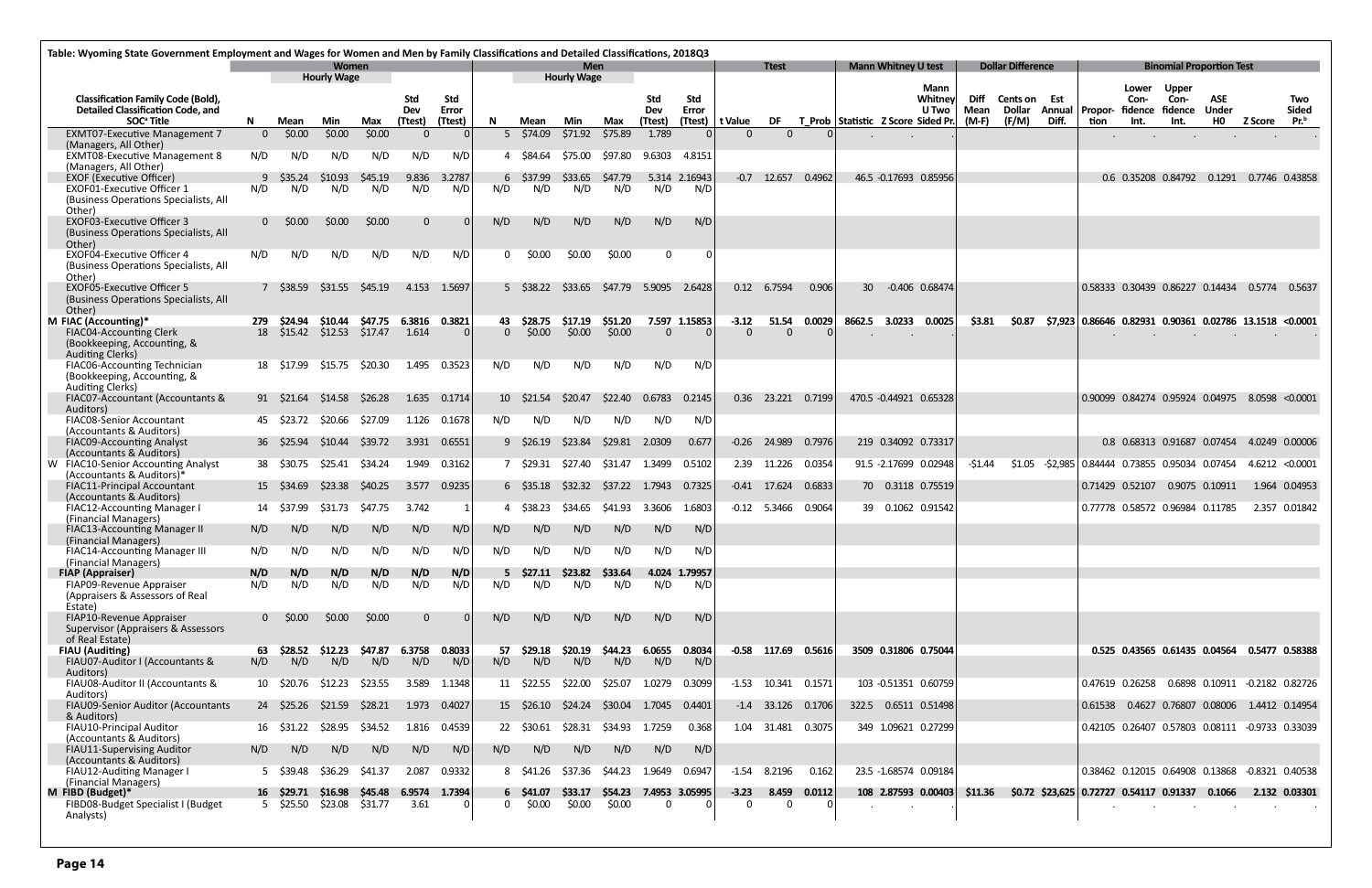|                                                                                       | Table: Wyoming State Government Employment and Wages for Women and Men by Family Classifications and Detailed Classifications, 2018Q3 |                               |                           |                      |                 |                     |          |                         |                                         |                   |                            |               |                     |                       |        |                                    |                  |                     |                                      |         |                                                  |                 |                                                           |                     |                |              |
|---------------------------------------------------------------------------------------|---------------------------------------------------------------------------------------------------------------------------------------|-------------------------------|---------------------------|----------------------|-----------------|---------------------|----------|-------------------------|-----------------------------------------|-------------------|----------------------------|---------------|---------------------|-----------------------|--------|------------------------------------|------------------|---------------------|--------------------------------------|---------|--------------------------------------------------|-----------------|-----------------------------------------------------------|---------------------|----------------|--------------|
|                                                                                       |                                                                                                                                       |                               | <b>Women</b>              |                      |                 |                     |          |                         | <b>Men</b><br><b>Hourly Wage</b>        |                   |                            |               |                     | <b>Ttest</b>          |        | <b>Mann Whitney U test</b>         |                  |                     | <b>Dollar Difference</b>             |         |                                                  |                 | <b>Binomial Proportion Test</b>                           |                     |                |              |
|                                                                                       | <b>Hourly Wage</b>                                                                                                                    |                               |                           |                      |                 |                     |          |                         |                                         |                   |                            |               |                     |                       |        |                                    | <b>Mann</b>      |                     |                                      |         |                                                  | Lower           | <b>Upper</b>                                              |                     |                |              |
| <b>Classification Family Code (Bold),</b><br><b>Detailed Classification Code, and</b> |                                                                                                                                       |                               |                           |                      | Std<br>Dev      | <b>Std</b><br>Error |          |                         |                                         |                   | Std<br>Dev                 | Std<br>Error  |                     |                       |        |                                    | Whitney<br>U Two | <b>Diff</b><br>Mean | <b>Cents on Est</b><br><b>Dollar</b> | Annual  | l Propor-                                        | Con-<br>fidence | Con-<br>fidence                                           | <b>ASE</b><br>Under |                | Two<br>Sided |
| SOC <sup>ª</sup> Title                                                                | N.                                                                                                                                    | Mean                          | Min                       | Max                  | (Ttest)         | (Ttest)             | N.       | Mean                    | Min                                     | Max               | (Ttest)                    |               | (Ttest)   t Value   | DF                    |        | T Prob Statistic Z Score Sided Pr. |                  | $(M-F)$             | (F/M)                                | Diff.   | tion                                             | Int.            | Int.                                                      | <b>HO</b>           | <b>Z Score</b> | $Pr^b$       |
| FIBD09-Budget Specialist II (Budget                                                   | N/D                                                                                                                                   | N/D                           | N/D                       | N/D                  | N/D             | N/D                 | N/D      | N/D                     | N/D                                     | N/D               | N/D                        | N/D           |                     |                       |        |                                    |                  |                     |                                      |         |                                                  |                 |                                                           |                     |                |              |
| Analysts)<br>FIBD10-Budget Analyst (Budget                                            |                                                                                                                                       | 3 \$31.08                     | \$29.78                   | \$31.90              | 1.14            | 0                   |          | <b>SO.00</b>            | \$0.00                                  | \$0.00            | $\mathbf{0}$               | 0             |                     | $\Omega$              |        |                                    |                  |                     |                                      |         |                                                  |                 |                                                           |                     |                |              |
| Analysts)                                                                             |                                                                                                                                       |                               |                           |                      |                 |                     |          |                         |                                         |                   |                            |               |                     |                       |        |                                    |                  |                     |                                      |         |                                                  |                 |                                                           |                     |                |              |
| FIBD11-Senior Budget Analyst<br>(Budget Analysts)                                     |                                                                                                                                       | 4 \$35.28                     | \$33.85                   | \$36.69              | 1.547           | 0.7734              |          | 4 \$36.80               | \$33.17                                 | \$39.02           | 2.568                      | 1.284         | $-1.02$             | 4.9236                | 0.3571 | 14 -1.1547 0.24821                 |                  |                     |                                      |         |                                                  |                 | 0.5 0.15352 0.84648 0.17678                               |                     | 0              |              |
| FIBD14-Budget Manager (Financial                                                      | N/D                                                                                                                                   | N/D                           | N/D                       | N/D                  | N/D             | N/D                 | N/D      | N/D                     | N/D                                     | N/D               | N/D                        | N/D           |                     |                       |        |                                    |                  |                     |                                      |         |                                                  |                 |                                                           |                     |                |              |
| Managers)                                                                             |                                                                                                                                       |                               |                           |                      |                 |                     |          |                         |                                         |                   |                            |               |                     |                       |        |                                    |                  |                     |                                      |         |                                                  |                 |                                                           |                     |                |              |
| <b>FIEC (Economist)</b><br>FIEC09-Economic Analyst                                    | 11<br>N/D                                                                                                                             | \$31.03<br>N/D                | <b>S23.86</b><br>N/D      | <b>S40.10</b><br>N/D | 5.2153<br>N/D   | 1.5725<br>N/D       | 8<br>N/D | \$32.20<br>N/D          | <b>S22.96</b><br>N/D                    | \$43.96<br>N/D    | 6.8588 2.42497<br>N/D      | N/D           |                     | $-0.4$ 12.569         | 0.6943 | 81.5 0.12391 0.90138               |                  |                     |                                      |         |                                                  |                 | 0.57895  0.35694  0.80095  0.11471                        |                     | 0.6882         | 0.4913       |
| (Economists)                                                                          |                                                                                                                                       |                               |                           |                      |                 |                     |          |                         |                                         |                   |                            |               |                     |                       |        |                                    |                  |                     |                                      |         |                                                  |                 |                                                           |                     |                |              |
| FIEC10-Senior Economic Analyst<br>(Economists)                                        |                                                                                                                                       | 7 \$29.08                     | S <sub>26</sub> .00       | \$31.38              | 2.023           | 0.7648              |          | 4 \$29.32               | \$26.00                                 | \$31.11           | 2.28                       | 1.14          |                     | $-0.17$ 5.7277        | 0.8677 | 23.5 -0.09471 0.92455              |                  |                     |                                      |         |                                                  |                 | 0.63636 0.35209 0.92064 0.15076 0.9045 0.36571            |                     |                |              |
| <b>FIEC11-Principal Economist</b>                                                     | N/D                                                                                                                                   | N/D                           | N/D                       | N/D                  | N/D             | N/D                 | N/D      | N/D                     | N/D                                     | N/D               | N/D                        | N/D           |                     |                       |        |                                    |                  |                     |                                      |         |                                                  |                 |                                                           |                     |                |              |
| (Economists)<br>FIEC12-Chief Economist                                                | N/D                                                                                                                                   | N/D                           | N/D                       | N/D                  | N/D             | N/D                 | $\Omega$ | S0.00                   | \$0.00                                  | \$0.00            | $\mathbf{0}$               |               | 0                   | $\Omega$              |        |                                    |                  |                     |                                      |         |                                                  |                 |                                                           |                     |                |              |
| (Economists)                                                                          |                                                                                                                                       |                               |                           |                      |                 |                     |          |                         |                                         |                   |                            |               |                     |                       |        |                                    |                  |                     |                                      |         |                                                  |                 |                                                           |                     |                |              |
| FIEC13-Economic Research &                                                            | $\Omega$                                                                                                                              | \$0.00                        | <b>SO.OO</b>              | \$0.00               | $\mathbf{0}$    |                     | N/D      | N/D                     | N/D                                     | N/D               | N/D                        | N/D           |                     |                       |        |                                    |                  |                     |                                      |         |                                                  |                 |                                                           |                     |                |              |
| Planning Manager (General &<br><b>Operations Managers)</b>                            |                                                                                                                                       |                               |                           |                      |                 |                     |          |                         |                                         |                   |                            |               |                     |                       |        |                                    |                  |                     |                                      |         |                                                  |                 |                                                           |                     |                |              |
| FIEX (Financial Examination)                                                          | N/D                                                                                                                                   | N/D                           | N/D                       | N/D                  | N/D             | N/D                 | N/D      | N/D                     | N/D                                     | N/D               | N/D                        | N/D           |                     |                       |        |                                    |                  |                     |                                      |         |                                                  |                 |                                                           |                     |                |              |
| FIEX10-Financial Examiner<br>(Financial Examiners)                                    | $\Omega$                                                                                                                              | \$0.00                        | \$0.00                    | \$0.00               | $\mathbf{0}$    | 0                   | N/D      | N/D                     | N/D                                     | N/D               | N/D                        | N/D           |                     |                       |        |                                    |                  |                     |                                      |         |                                                  |                 |                                                           |                     |                |              |
| FIEX12-Chief Financial Examiner                                                       | N/D                                                                                                                                   | N/D                           | N/D                       | N/D                  | N/D             | N/D                 | $\Omega$ | S <sub>0.00</sub>       | \$0.00                                  | \$0.00            | $\Omega$                   |               |                     |                       |        |                                    |                  |                     |                                      |         |                                                  |                 |                                                           |                     |                |              |
| (Financial Examiners)                                                                 |                                                                                                                                       |                               | \$21.48                   |                      |                 |                     |          |                         |                                         |                   |                            |               |                     |                       |        |                                    |                  |                     |                                      |         |                                                  |                 |                                                           |                     |                |              |
| M FIIE (Investment Education)<br>FIIE07-Investment Educator                           |                                                                                                                                       | 9 \$23.71<br>$6\quad$ \$22.40 | \$21.48                   | \$27.84<br>\$24.05   | 2.3153<br>0.965 | 0.7718<br>0         | $\Omega$ | 3 \$28.30<br>\$0.00     | \$27.39<br>\$0.00                       | \$29.91<br>\$0.00 | 1.3952 0.80552<br>$\Omega$ |               | $-4.12$<br>$\Omega$ | 6.077<br>$\Omega$     | 0.0061 | 31 2.12635 0.03347<br>$\bullet$    |                  | \$4.60              | \$0.84                               | \$9,558 | 0.75                                             | 0.505           |                                                           | 0.995 0.14434       | 1.7321 0.08326 |              |
| (Personal Financial Advisors)                                                         |                                                                                                                                       |                               |                           |                      |                 |                     |          |                         |                                         |                   |                            |               |                     |                       |        |                                    |                  |                     |                                      |         |                                                  |                 |                                                           |                     |                |              |
| FIIE08-Senior Investment Educator<br>(Personal Financial Advisors)                    | N/D                                                                                                                                   | N/D                           | N/D                       | N/D                  | N/D             | N/D                 | N/D      | N/D                     | N/D                                     | N/D               | N/D                        | N/D           |                     |                       |        |                                    |                  |                     |                                      |         |                                                  |                 |                                                           |                     |                |              |
| FIIE09-Investment Educator Analyst                                                    | N/D                                                                                                                                   | N/D                           | N/D                       | N/D                  | N/D             | N/D                 | N/D      | N/D                     | N/D                                     | N/D               | N/D                        | N/D           |                     |                       |        |                                    |                  |                     |                                      |         |                                                  |                 |                                                           |                     |                |              |
| (Compensation, Benefits, & Job<br>Ana)                                                |                                                                                                                                       |                               |                           |                      |                 |                     |          |                         |                                         |                   |                            |               |                     |                       |        |                                    |                  |                     |                                      |         |                                                  |                 |                                                           |                     |                |              |
| M FIIN (Investments)                                                                  | 5.                                                                                                                                    | \$27.15                       | \$23.31                   | \$31.47              | 3.5914          | 1.6061              | 4        | \$32.58                 | \$30.80                                 | \$33.65           | 1.3679 0.68396             |               | $-3.11$             | 5.348                 | 0.0243 | 29 2.20454 0.02749                 |                  | \$5.43              |                                      |         | $$0.83$ \$11,290 0.55556 0.23092 0.88019 0.16667 |                 |                                                           |                     | 0.3333 0.73888 |              |
| FIIN08-Investment Specialist<br>(Financial Analysts)                                  | N/D                                                                                                                                   | N/D                           | N/D                       | N/D                  | N/D             | N/D                 | $\Omega$ | \$0.00                  | \$0.00                                  | \$0.00            | $\mathbf{0}$               |               |                     |                       |        |                                    |                  |                     |                                      |         |                                                  |                 |                                                           |                     |                |              |
| FIIN09-Senior Investment Specialist                                                   | N/D                                                                                                                                   | N/D                           | N/D                       | N/D                  | N/D             | N/D                 |          | \$0.00                  | \$0.00                                  | \$0.00            | 0                          |               |                     |                       |        |                                    |                  |                     |                                      |         |                                                  |                 |                                                           |                     |                |              |
| (Financial Analysts)                                                                  |                                                                                                                                       |                               |                           |                      |                 |                     |          |                         |                                         |                   |                            |               |                     |                       |        |                                    |                  |                     |                                      |         |                                                  |                 |                                                           |                     |                |              |
| FIIN10-Investment Officer (Financial<br>Analysts)                                     | N/D                                                                                                                                   | N/D                           | N/D                       | N/D                  | N/D             | N/D                 | N/D      | N/D                     | N/D                                     | N/D               | N/D                        | N/D           |                     |                       |        |                                    |                  |                     |                                      |         |                                                  |                 |                                                           |                     |                |              |
| FIIN11-Senior Investment Officer                                                      |                                                                                                                                       | \$0.00                        | \$0.00                    | \$0.00               | $\overline{0}$  |                     | N/D      | N/D                     | N/D                                     | N/D               | N/D                        | N/D           |                     |                       |        |                                    |                  |                     |                                      |         |                                                  |                 |                                                           |                     |                |              |
| (Financial Analysts)<br><b>FIPU (Purchasing)</b>                                      |                                                                                                                                       | 24 \$26.37                    | \$20.56                   | \$41.01              |                 | 4.652 0.9496        |          |                         | 9 \$26.97 \$14.15 \$40.03               |                   | 7.3784 2.45947             |               |                     | $-0.23$ 10.482 0.8255 |        | 159.5 0.26286 0.79266              |                  |                     |                                      |         |                                                  |                 | 0.72727 0.57532 0.87922 0.08704 2.6112 0.00902            |                     |                |              |
| FIPU08-Buyer (Purchasing Agents,                                                      |                                                                                                                                       | 11 \$22.69                    | \$20.56 \$25.97           |                      | 1.554           | 0.4687              |          |                         | 4 \$21.13 \$14.15 \$24.47 4.7172 2.3586 |                   |                            |               |                     | 0.65 3.2401 0.5599    |        | 33 0.13056 0.89612                 |                  |                     |                                      |         |                                                  |                 | 0.73333 0.50954 0.95712 0.1291 1.8074 0.0707              |                     |                |              |
| Except Wholesale, Retail, & Farm<br>Products)                                         |                                                                                                                                       |                               |                           |                      |                 |                     |          |                         |                                         |                   |                            |               |                     |                       |        |                                    |                  |                     |                                      |         |                                                  |                 |                                                           |                     |                |              |
| FIPU09-Warehouse Manager                                                              |                                                                                                                                       |                               | 7 \$27.16 \$25.62 \$28.33 |                      |                 | 1.146 0.4331        |          | 3 \$27.81 \$27.66       |                                         | \$27.89           | $0.1332$ $0.0769$          |               |                     | $-1.48$ 6.3656        | 0.1867 | 18.5 0.46291 0.64343               |                  |                     |                                      |         |                                                  |                 | 0.7 0.41597 0.98403 0.15811 1.2649                        |                     |                | 0.2059       |
| (Purchasing Agents, Except                                                            |                                                                                                                                       |                               |                           |                      |                 |                     |          |                         |                                         |                   |                            |               |                     |                       |        |                                    |                  |                     |                                      |         |                                                  |                 |                                                           |                     |                |              |
| Wholesale, Retail, & Farm Products)<br>FIPU10-Purchasing Agent                        |                                                                                                                                       | 4 \$29.80                     | \$28.12 \$31.99           |                      | 1.623           | 0                   | $\Omega$ | \$0.00                  | \$0.00                                  | \$0.00            | $\mathbf 0$                | . O I         |                     | $\Omega$              | -0     |                                    |                  |                     |                                      |         |                                                  |                 |                                                           |                     |                |              |
| (Purchasing Agents, Except                                                            |                                                                                                                                       |                               |                           |                      |                 |                     |          |                         |                                         |                   |                            |               |                     |                       |        |                                    |                  |                     |                                      |         |                                                  |                 |                                                           |                     |                |              |
| Wholesale, Retail, & Farm Products)<br>FIPU11-Purchasing Officer                      | N/D                                                                                                                                   | N/D                           | N/D                       | N/D                  | N/D             | N/D                 | N/D      | N/D                     | N/D                                     | N/D               | N/D                        | N/D           |                     |                       |        |                                    |                  |                     |                                      |         |                                                  |                 |                                                           |                     |                |              |
| (Purchasing Agents, Except                                                            |                                                                                                                                       |                               |                           |                      |                 |                     |          |                         |                                         |                   |                            |               |                     |                       |        |                                    |                  |                     |                                      |         |                                                  |                 |                                                           |                     |                |              |
| Wholesale, Retail, & Farm Products)<br>FIPU12-Purchasing Manager                      | N/D                                                                                                                                   | N/D                           | N/D                       | N/D                  | N/D             | N/D                 | N/D      | N/D                     | N/D                                     | N/D               | N/D                        | N/D           |                     |                       |        |                                    |                  |                     |                                      |         |                                                  |                 |                                                           |                     |                |              |
| (Purchasing Managers)                                                                 |                                                                                                                                       |                               |                           |                      |                 |                     |          |                         |                                         |                   |                            |               |                     |                       |        |                                    |                  |                     |                                      |         |                                                  |                 |                                                           |                     |                |              |
| <b>FIST (Statistician)</b>                                                            |                                                                                                                                       | 8 \$34.59                     | \$26.78                   | \$41.69              | 4.6689          | 1.6507              |          | 9 \$33.60               | \$24.28                                 |                   | \$42.71 7.1411 2.38037     |               |                     | 0.34 13.877           | 0.7381 | 77 0.48142 0.63022                 |                  |                     |                                      |         |                                                  |                 | 0.47059   0.23332   0.70786   0.12127   -0.2425   0.80837 |                     |                |              |
| FIST09-Statistician (Statisticians)<br>FIST10-Senior Statistician                     |                                                                                                                                       | \$0.00<br>$5\quad$ \$31.91    | \$0.00<br>\$26.78         | \$0.00<br>\$36.08    | - 0<br>3.329    | 1.4886              | N/D      | N/D<br>$3\quad$ \$31.59 | N/D<br>\$28.80                          | N/D<br>\$35.68    | N/D<br>3.6209              | N/D<br>2.0905 |                     | 0.13 4.0251           | 0.906  | 12 -0.4499 0.65278                 |                  |                     |                                      |         |                                                  |                 | 0.625 0.28953 0.96047 0.17678 0.7071 0.4795               |                     |                |              |
| (Statisticians)                                                                       |                                                                                                                                       |                               |                           |                      |                 |                     |          |                         |                                         |                   |                            |               |                     |                       |        |                                    |                  |                     |                                      |         |                                                  |                 |                                                           |                     |                |              |
| FIST11-Principal Statistician<br>(Statisticians)                                      | N/D                                                                                                                                   | N/D                           | N/D                       | N/D                  | N/D             | N/D                 |          | 3 \$38.89               | \$32.59                                 |                   | \$42.71  5.4956  3.1729    |               |                     |                       |        |                                    |                  |                     |                                      |         |                                                  |                 |                                                           |                     |                |              |
|                                                                                       |                                                                                                                                       |                               |                           |                      |                 |                     |          |                         |                                         |                   |                            |               |                     |                       |        |                                    |                  |                     |                                      |         |                                                  |                 |                                                           |                     |                |              |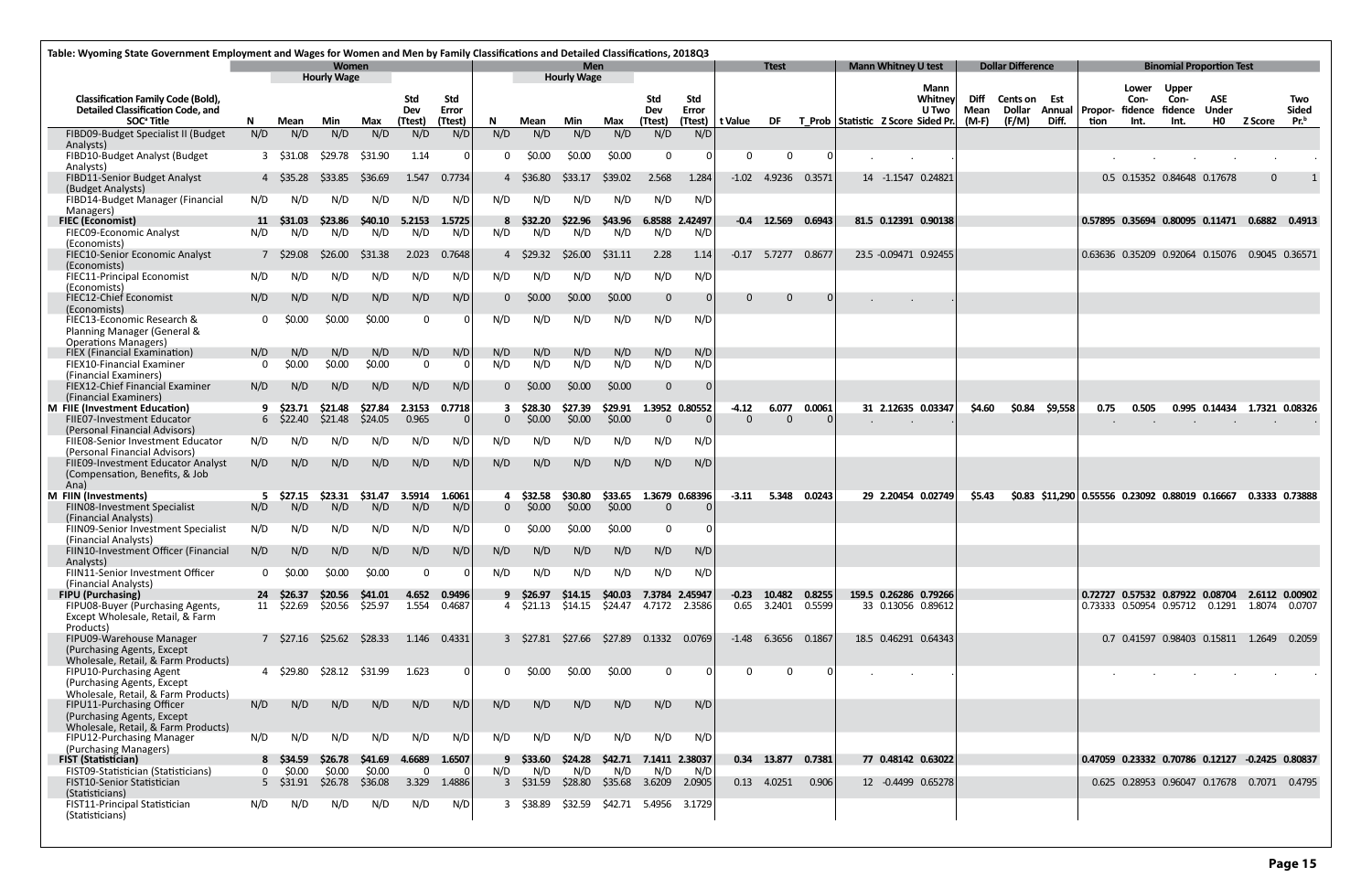| Table: Wyoming State Government Employment and Wages for Women and Men by Family Classifications and Detailed Classifications, 2018Q3 |                |                          |                                    |                    |                   |               |          |                      |                                  |                 |                         |                         |                   |                               |                  |                                    |                                        |              |                          |                         |                                                                                  |                                  |                                               |                     |                        |                     |
|---------------------------------------------------------------------------------------------------------------------------------------|----------------|--------------------------|------------------------------------|--------------------|-------------------|---------------|----------|----------------------|----------------------------------|-----------------|-------------------------|-------------------------|-------------------|-------------------------------|------------------|------------------------------------|----------------------------------------|--------------|--------------------------|-------------------------|----------------------------------------------------------------------------------|----------------------------------|-----------------------------------------------|---------------------|------------------------|---------------------|
|                                                                                                                                       |                |                          | <b>Women</b><br><b>Hourly Wage</b> |                    |                   |               |          |                      | <b>Men</b><br><b>Hourly Wage</b> |                 |                         |                         |                   | <b>Ttest</b>                  |                  | <b>Mann Whitney U test</b>         |                                        |              | <b>Dollar Difference</b> |                         |                                                                                  |                                  | <b>Binomial Proportion Test</b>               |                     |                        |                     |
| <b>Classification Family Code (Bold),</b><br><b>Detailed Classification Code, and</b>                                                 |                |                          |                                    |                    | <b>Std</b><br>Dev | Std<br>Error  |          |                      |                                  |                 | <b>Std</b><br>Dev       | Std<br>Error            |                   |                               |                  |                                    | <b>Mann</b><br>Whitney<br><b>U</b> Two | Diff<br>Mean | Cents on Est<br>Dollar   | <b>Annual   Propor-</b> |                                                                                  | Lower<br>Con-<br>fidence fidence | <b>Upper</b><br>Con-                          | <b>ASE</b><br>Under |                        | Two<br><b>Sided</b> |
| SOC <sup>ª</sup> Title                                                                                                                | N.             | Mean                     | Min                                | Max                | (Ttest)           | (Ttest)       | N.       | Mean                 | Min                              | Max             | (Ttest)                 |                         | (Ttest)   t Value | DF                            |                  | T Prob Statistic Z Score Sided Pr. |                                        | $(M-F)$      | (F/M)                    | Diff.                   | tion                                                                             | Int.                             | Int.                                          | HO l                | <b>Z Score</b>         | $Pr^b$              |
| FIST12-Chief Statistician<br>(Statisticians)                                                                                          | N/D            | N/D                      | N/D                                | N/D                | N/D               | N/D           | $\Omega$ | \$0.00               | \$0.00                           | \$0.00          | $\Omega$                |                         |                   |                               |                  |                                    |                                        |              |                          |                         |                                                                                  |                                  |                                               |                     |                        |                     |
| FIST13-Statistical Data Manager                                                                                                       |                | \$0.00                   | \$0.00                             | \$0.00             | $\Omega$          |               | N/D      | N/D                  | N/D                              | N/D             | N/D                     | N/D                     |                   |                               |                  |                                    |                                        |              |                          |                         |                                                                                  |                                  |                                               |                     |                        |                     |
| (Statisticians)                                                                                                                       |                |                          |                                    |                    |                   | 4.7715 0.7363 |          |                      |                                  | \$39.15         |                         |                         |                   |                               |                  | 515 1.45007 0.14704                |                                        |              |                          |                         |                                                                                  |                                  |                                               |                     |                        |                     |
| <b>FITE (Tax Examination)</b><br>FITE07-Tax Examiner (Tax                                                                             |                | 42 \$25.26<br>18 \$21.62 | \$20.42<br>\$20.42                 | \$39.97<br>\$24.14 | 1.079             | 0.2543        | 15       | \$27.67<br>4 \$21.07 | \$20.49<br>\$20.49               | \$21.71         | 0.5939                  | 6.0629 1.56542<br>0.297 |                   | $-1.39$ 20.536<br>1.42 8.2322 | 0.1786<br>0.1929 | 38 -0.68294 0.49465                |                                        |              |                          |                         | 0.73684  0.62253  0.85116  0.06623  3.5762  0.00035<br>0.81818  0.65701  0.97935 |                                  |                                               |                     | 0.1066 2.9848 0.00284  |                     |
| Examiners, Collectors, & Revenue                                                                                                      |                |                          |                                    |                    |                   |               |          |                      |                                  |                 |                         |                         |                   |                               |                  |                                    |                                        |              |                          |                         |                                                                                  |                                  |                                               |                     |                        |                     |
| Agents)<br>FITE08-Senior Tax Examiner (Tax                                                                                            |                | 8 \$24.12                | \$22.61                            | \$25.79            |                   | 1.142 0.4036  | N/D      | N/D                  | N/D                              | N/D             | N/D                     | N/D                     |                   |                               |                  |                                    |                                        |              |                          |                         |                                                                                  |                                  |                                               |                     |                        |                     |
| Examiners, Collectors, & Revenue                                                                                                      |                |                          |                                    |                    |                   |               |          |                      |                                  |                 |                         |                         |                   |                               |                  |                                    |                                        |              |                          |                         |                                                                                  |                                  |                                               |                     |                        |                     |
| Agents)<br>FITE09-Tax Examination Analyst (Tax                                                                                        |                | 6 \$25.51 \$24.46        |                                    | \$26.49            |                   | 0.698 0.2851  |          | 4 S25.67             | \$25.25                          |                 | \$26.02  0.3253         | 0.1626                  |                   | $-0.49$ 7.4662                | 0.6378           | 24.5 0.53462 0.59291               |                                        |              |                          |                         |                                                                                  |                                  | 0.6 0.29636 0.90364 0.15811 0.6325 0.52709    |                     |                        |                     |
| Examiners, Collectors, & Revenue                                                                                                      |                |                          |                                    |                    |                   |               |          |                      |                                  |                 |                         |                         |                   |                               |                  |                                    |                                        |              |                          |                         |                                                                                  |                                  |                                               |                     |                        |                     |
| Agents)                                                                                                                               |                |                          |                                    |                    |                   |               |          |                      |                                  |                 |                         |                         |                   |                               |                  |                                    |                                        |              |                          |                         |                                                                                  |                                  |                                               |                     |                        |                     |
| <b>FITE10-Senior Tax Examination</b><br>Analyst (Tax Examiners, Collectors,                                                           |                | 8 S30.91                 | \$28.63                            | \$32.17            |                   | 1.148 0.4058  |          | 3 \$31.61            | \$30.74                          | \$32.17         | 0.7651                  | 0.4417                  |                   | $-1.17$ 5.6506                | 0.2906           | 22.5 0.92065 0.35723               |                                        |              |                          |                         | 0.72727 0.46409 0.99046 0.15076 1.5076 0.13167                                   |                                  |                                               |                     |                        |                     |
| & Revenue Agents)                                                                                                                     |                |                          |                                    |                    |                   |               |          |                      |                                  |                 |                         |                         |                   |                               |                  |                                    |                                        |              |                          |                         |                                                                                  |                                  |                                               |                     |                        |                     |
| FITE11-Principal Tax Examiner (Tax<br>Examiners, Collectors, & Revenue                                                                | N/D            | N/D                      | N/D                                | N/D                | N/D               | N/D           | N/D      | N/D                  | N/D                              | N/D             | N/D                     | N/D                     |                   |                               |                  |                                    |                                        |              |                          |                         |                                                                                  |                                  |                                               |                     |                        |                     |
| Agents)                                                                                                                               |                |                          |                                    |                    |                   |               |          |                      |                                  |                 |                         |                         |                   |                               |                  |                                    |                                        |              |                          |                         |                                                                                  |                                  |                                               |                     |                        |                     |
| FITE12-Tax Examination Manager I<br>(Managers, All Other)                                                                             | N/D            | N/D                      | N/D                                | N/D                | N/D               | N/D           | N/D      | N/D                  | N/D                              | N/D             | N/D                     | N/D                     |                   |                               |                  |                                    |                                        |              |                          |                         |                                                                                  |                                  |                                               |                     |                        |                     |
| W FIWH (Warehouse)*                                                                                                                   |                | 4 \$24.07                | \$23.20                            | \$24.73            | 0.7192            | 0.3596        | 27       | S19.21               | \$14.42                          | \$33.57         |                         | 4.6775 0.90019          |                   | 5.02 28.639                   |                  | 102 2.24415 0.02482                |                                        | -\$4.87      |                          |                         | $$1.25$ $$10,125$ 0.12903 0.01102 0.24704                                        |                                  |                                               |                     | 0.0898 -4.1309 0.00004 |                     |
| FIWH04-Shipping & Receiving Clerk                                                                                                     |                | \$0.00                   | \$0.00                             | \$0.00             | $\Omega$          |               | 14       | \$16.56              | \$14.42                          | \$19.24         | 1.638                   |                         | $\Omega$          | $\Omega$                      |                  |                                    |                                        |              |                          |                         |                                                                                  | $\sim$                           | $\sim$                                        |                     | $\sim$                 |                     |
| I (Stock Clerks & Order Fillers)<br>FIWH05-Shipping & Receiving Clerk                                                                 |                | \$0.00                   | \$0.00                             | \$0.00             | $\mathbf{0}$      |               |          | 5 \$17.04            | \$14.44                          | \$18.77         | 1.774                   |                         | $\Omega$          | $\Omega$                      |                  |                                    |                                        |              |                          |                         |                                                                                  |                                  |                                               |                     |                        |                     |
| II (Stock Clerks & Order Fillers)                                                                                                     |                |                          |                                    |                    |                   |               |          |                      |                                  |                 |                         |                         |                   |                               |                  |                                    |                                        |              |                          |                         |                                                                                  |                                  |                                               |                     |                        |                     |
| FIWH08-Warehouse Assistant<br>Supervisor (First-Line Supervisors/                                                                     |                | $3\quad$ \$24.17         | \$23.20                            | \$24.73            | 0.845             | 0.4878        |          | 4 \$22.53            | \$20.77                          | S24.47          | 1.5616                  | 0.7808                  |                   | 1.78 4.7202                   | 0.138            | 17 1.76777                         | 0.0771                                 |              |                          |                         | 0.42857  0.06197  0.79517  0.18898                                               |                                  |                                               |                     |                        | -0.378 0.70546      |
| Managers of Office &                                                                                                                  |                |                          |                                    |                    |                   |               |          |                      |                                  |                 |                         |                         |                   |                               |                  |                                    |                                        |              |                          |                         |                                                                                  |                                  |                                               |                     |                        |                     |
| Administrative Support Workers)<br>FIWH09-Warehouse Supervisor                                                                        | N/D            | N/D                      | N/D                                | N/D                | N/D               | N/D           | N/D      | N/D                  | N/D                              | N/D             | N/D                     | N/D                     |                   |                               |                  |                                    |                                        |              |                          |                         |                                                                                  |                                  |                                               |                     |                        |                     |
| (First-Line Supervisors/Managers)                                                                                                     |                |                          |                                    |                    |                   |               |          |                      |                                  |                 |                         |                         |                   |                               |                  |                                    |                                        |              |                          |                         |                                                                                  |                                  |                                               |                     |                        |                     |
| of Office & Administrative Support<br>Workers)                                                                                        |                |                          |                                    |                    |                   |               |          |                      |                                  |                 |                         |                         |                   |                               |                  |                                    |                                        |              |                          |                         |                                                                                  |                                  |                                               |                     |                        |                     |
| FIWH11-Warehouse Manager                                                                                                              | N/D            | N/D                      | N/D                                | N/D                | N/D               | N/D           | N/D      | N/D                  | N/D                              | N/D             | N/D                     | N/D                     |                   |                               |                  |                                    |                                        |              |                          |                         |                                                                                  |                                  |                                               |                     |                        |                     |
| (Transportation, Storage, &                                                                                                           |                |                          |                                    |                    |                   |               |          |                      |                                  |                 |                         |                         |                   |                               |                  |                                    |                                        |              |                          |                         |                                                                                  |                                  |                                               |                     |                        |                     |
| Distribution Managers)<br><b>FWFC (Fish Culturalist)</b>                                                                              |                | \$26.10                  | \$22.55                            | \$32.97            | 4.7475            | 2.3737        | 28       | \$28.03              | \$22.55                          |                 | \$35.56 4.9054 0.92704  |                         | -0.76             |                               | 3.975 0.4898     | 46.5 -1.11203 0.26612              |                                        |              |                          |                         |                                                                                  |                                  | 0.125 0.01041 0.23959 0.08839 -4.2426 0.00002 |                     |                        |                     |
| FWFC08-Fish Culturalist (Zoologists                                                                                                   | N/D            | N/D                      | N/D                                | N/D                | N/D               | N/D           | 9        | \$23.10              | \$22.55                          |                 | \$24.01  0.5035  0.1678 |                         |                   |                               |                  |                                    |                                        |              |                          |                         |                                                                                  |                                  |                                               |                     |                        |                     |
| & Wildlife Biologists)<br><b>FWFC09-Senior Fish Culturalist</b>                                                                       | N/D            | N/D                      | N/D                                | N/D                | N/D               | N/D           |          | 9 \$26.06            | \$25.25                          |                 |                         | 0.2255                  |                   |                               |                  |                                    |                                        |              |                          |                         |                                                                                  |                                  |                                               |                     |                        |                     |
| (Zoologists & Wildlife Biologists)                                                                                                    |                |                          |                                    |                    |                   |               |          |                      |                                  |                 |                         |                         |                   |                               |                  |                                    |                                        |              |                          |                         |                                                                                  |                                  |                                               |                     |                        |                     |
| FWFC11-Fish Hatchery Manager<br>(Zoologists & Wildlife Biologists)                                                                    | N/D            | N/D                      | N/D                                | N/D                | N/D               | N/D           |          | 10 \$34.25           | \$33.43                          | \$35.56         | 0.6442                  | 0.2037                  |                   |                               |                  |                                    |                                        |              |                          |                         |                                                                                  |                                  |                                               |                     |                        |                     |
| <b>FWGP (Game Warden)</b>                                                                                                             |                | \$0.00                   | \$0.00                             | \$0.00             | $\mathbf 0$       |               | N/D      | N/D                  | N/D                              | N/D             | N/D                     | N/D                     |                   |                               |                  |                                    |                                        |              |                          |                         |                                                                                  |                                  |                                               |                     |                        |                     |
| FWGP11-Game Warden Program<br>Manager (Fish & Game Wardens)                                                                           | $\overline{0}$ | \$0.00                   | \$0.00                             | \$0.00             | $\mathbf{0}$      |               | N/D      | N/D                  | N/D                              | N/D             | N/D                     | N/D                     |                   |                               |                  |                                    |                                        |              |                          |                         |                                                                                  |                                  |                                               |                     |                        |                     |
| M FWGW (Game Warden)*                                                                                                                 | 6.             | \$28.65                  | \$22.24                            | \$30.63            | 3.2065 1.3091     |               | 60       | \$30.42              | \$22.48                          | \$39.39         | 3.1499 0.40666          |                         | $-1.29$           | 6.007                         | 0.2451           | 98 -2.29763 0.02158                |                                        | <b>S1.77</b> | \$0.94                   |                         | $$3,673 0.09091$ 0.02155 0.16026 0.06155 -6.6469 <0.0001                         |                                  |                                               |                     |                        |                     |
| FWGW08-Game Warden (Fish &<br>Game Wardens)                                                                                           | N/D            | N/D                      | N/D                                | N/D                | N/D               | N/D           | N/D      | N/D                  | N/D                              | N/D             | N/D                     | N/D                     |                   |                               |                  |                                    |                                        |              |                          |                         |                                                                                  |                                  |                                               |                     |                        |                     |
| M FWGW10-Senior Game Warden                                                                                                           |                | 5 \$29.94                | \$29.16                            | \$30.63            | 0.725             | 0.3242        | 50       | \$31.17              | \$28.93                          | \$34.07         | 1.03                    | 0.1457                  |                   | $-3.48$ 5.7588                | 0.014            | 52 -2.57661 0.00998                |                                        | S1.24        | S0.96                    |                         | \$2,575 0.09091 0.01493 0.16688 0.06742 -6.0678 <0.0001                          |                                  |                                               |                     |                        |                     |
| (Fish & Game Wardens)*                                                                                                                | N/D            |                          |                                    | N/D                | N/D               |               | N/D      |                      | N/D                              | N/D             | N/D                     | N/D                     |                   |                               |                  |                                    |                                        |              |                          |                         |                                                                                  |                                  |                                               |                     |                        |                     |
| FWGW11-Game Warden Supervisor<br>(Fish & Game Wardens)                                                                                |                | N/D                      | N/D                                |                    |                   | N/D           |          | N/D                  |                                  |                 |                         |                         |                   |                               |                  |                                    |                                        |              |                          |                         |                                                                                  |                                  |                                               |                     |                        |                     |
| <b>FWMG (G&amp;F Management)</b>                                                                                                      |                | \$44.44                  | \$37.56                            | \$57.35            | 9.193             | 4.5965        | 52       | \$42.83              | \$35.22                          |                 | \$64.11 7.1904 0.99714  |                         | 0.34              | 3.289                         | 0.7527           | 132.5 0.58858 0.55614              |                                        |              |                          |                         | 0.07143 0.00398 0.13888 0.06682 -6.4143 <0.0001                                  |                                  |                                               |                     |                        |                     |
| FWMG11-Biologist Supervisor<br>(Zoologists & Wildlife Biologists)                                                                     | N/D            | N/D                      | N/D                                | N/D                | N/D               | N/D           |          | 23 \$36.93           | \$35.22                          | \$38.13         | 0.7652 0.1596           |                         |                   |                               |                  |                                    |                                        |              |                          |                         |                                                                                  |                                  |                                               |                     |                        |                     |
| FWMG12-Game & Fish Manager I                                                                                                          | $\Omega$       | \$0.00                   | \$0.00                             | \$0.00             | $\mathbf{0}$      | $\Omega$      |          | 6 \$40.64            |                                  | \$39.76 \$41.98 | 0.791                   |                         | $\Omega$          | $\Omega$                      |                  |                                    |                                        |              |                          |                         |                                                                                  |                                  |                                               |                     |                        |                     |
| (Natural Sciences Managers)<br>FWMG13-Game & Fish Manager II                                                                          | N/D            | N/D                      | N/D                                | N/D                | N/D               | N/D           |          | 15 \$45.83           | \$43.92                          | \$51.03         | 1.7093                  | 0.4414                  |                   |                               |                  |                                    |                                        |              |                          |                         |                                                                                  |                                  |                                               |                     |                        |                     |
| (Natural Sciences Managers)                                                                                                           |                |                          |                                    |                    |                   |               |          |                      |                                  |                 |                         |                         |                   |                               |                  |                                    |                                        |              |                          |                         |                                                                                  |                                  |                                               |                     |                        |                     |
| FWMG14-Game & Fish Manager III<br>(Natural Sciences Managers)                                                                         |                | \$0.00                   | \$0.00                             | \$0.00             | 0                 |               |          | \$50.85              | \$45.36                          | \$53.16         | 3.679                   |                         | 0                 | 0                             |                  |                                    |                                        |              |                          |                         |                                                                                  |                                  |                                               |                     |                        |                     |
|                                                                                                                                       |                |                          |                                    |                    |                   |               |          |                      |                                  |                 |                         |                         |                   |                               |                  |                                    |                                        |              |                          |                         |                                                                                  |                                  |                                               |                     |                        |                     |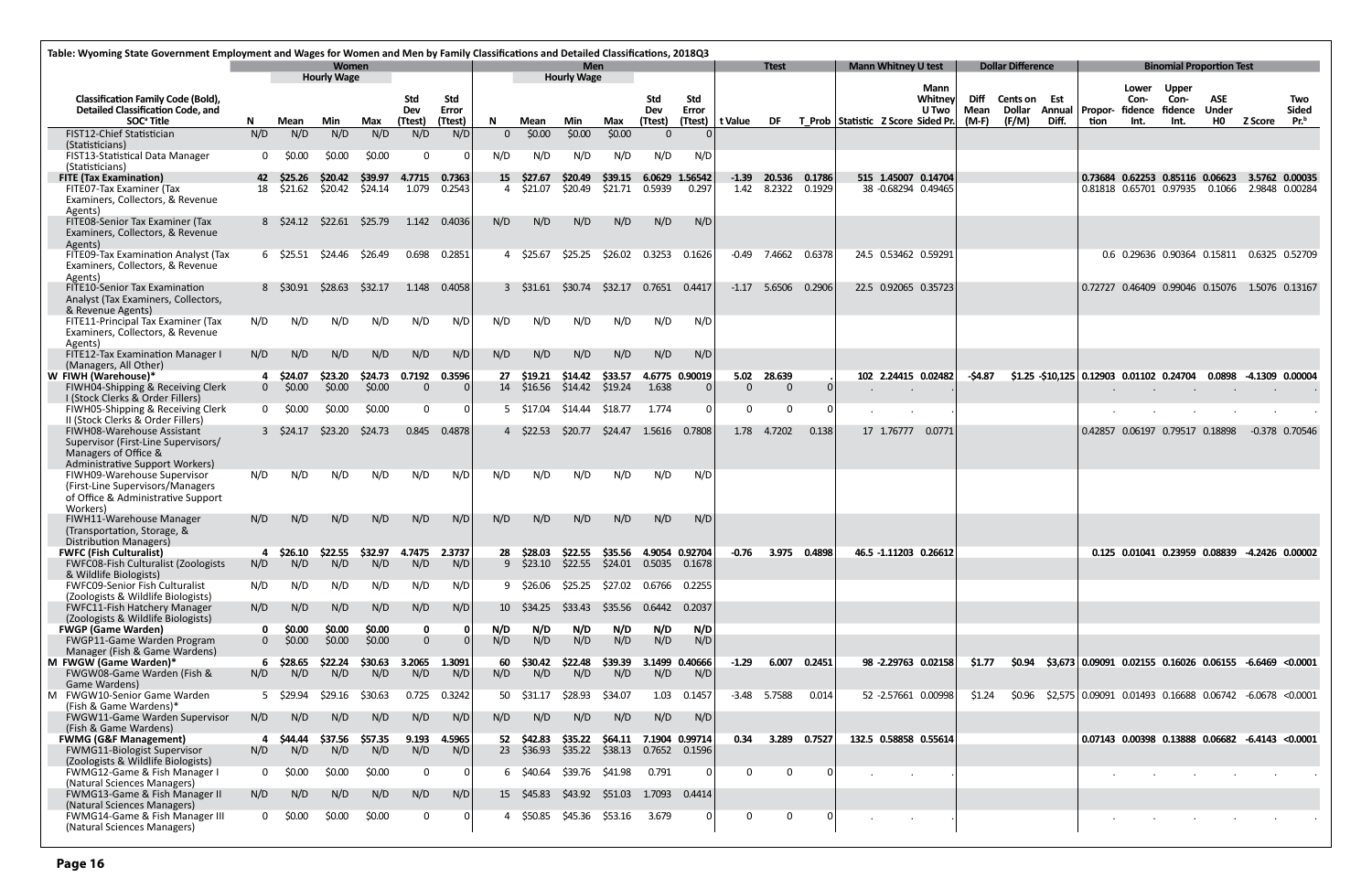| Table: Wyoming State Government Employment and Wages for Women and Men by Family Classifications and Detailed Classifications, 2018Q3 |                             |                            |                    |                    |                 |                     |                |                         |                                  |                    |                                                 |              |                   |                                        |                  |                                    |                            |                                           |              |                               |       |                         |                                  |                                                                    |                            |                                                                            |                     |
|---------------------------------------------------------------------------------------------------------------------------------------|-----------------------------|----------------------------|--------------------|--------------------|-----------------|---------------------|----------------|-------------------------|----------------------------------|--------------------|-------------------------------------------------|--------------|-------------------|----------------------------------------|------------------|------------------------------------|----------------------------|-------------------------------------------|--------------|-------------------------------|-------|-------------------------|----------------------------------|--------------------------------------------------------------------|----------------------------|----------------------------------------------------------------------------|---------------------|
|                                                                                                                                       | Women<br><b>Hourly Wage</b> |                            |                    |                    |                 |                     |                |                         | <b>Men</b><br><b>Hourly Wage</b> |                    |                                                 |              |                   | <b>Ttest</b>                           |                  |                                    | <b>Mann Whitney U test</b> |                                           |              | <b>Dollar Difference</b>      |       |                         |                                  | <b>Binomial Proportion Test</b>                                    |                            |                                                                            |                     |
| <b>Classification Family Code (Bold),</b><br><b>Detailed Classification Code, and</b>                                                 |                             |                            |                    |                    | Std<br>Dev      | <b>Std</b><br>Error |                |                         |                                  |                    | <b>Std</b><br>Dev                               | Std<br>Error |                   |                                        |                  |                                    |                            | Mann<br>Whitney<br>U Two                  | Diff<br>Mean | <b>Cents on Est</b><br>Dollar |       | <b>Annual   Propor-</b> | Lower<br>Con-<br>fidence fidence | <b>Upper</b><br>Con-                                               | <b>ASE</b><br><b>Under</b> |                                                                            | Two<br><b>Sided</b> |
| SOC <sup>ª</sup> Title                                                                                                                | N.                          | Mean                       | Min                | Max                | (Ttest)         | (Ttest)             | N.             | Mean                    | Min                              | Max                | (Ttest)                                         |              | (Ttest)   t Value | DF                                     |                  | T Prob Statistic Z Score Sided Pr. |                            |                                           | $(M-F)$      | (F/M)                         | Diff. | tion                    | Int.                             | Int.                                                               | HO                         | Z Score                                                                    | $Pr^b$              |
| FWMG15-Game & Fish<br>Administrator (Chief Executives)                                                                                | N/D                         | N/D                        | N/D                | N/D                | N/D             | N/D                 | N/D            | N/D                     | N/D                              | N/D                | N/D                                             | N/D          |                   |                                        |                  |                                    |                            |                                           |              |                               |       |                         |                                  |                                                                    |                            |                                                                            |                     |
| FWMG16-Game & Fish Deputy                                                                                                             |                             | \$0.00                     | \$0.00             | \$0.00             | 0               |                     | N/D            | N/D                     | N/D                              | N/D                | N/D                                             | N/D          |                   |                                        |                  |                                    |                            |                                           |              |                               |       |                         |                                  |                                                                    |                            |                                                                            |                     |
| Director (Chief Executives)<br><b>FWVT (Veterinarian)</b>                                                                             | N/D                         | N/D                        | N/D                | N/D                | N/D             | N/D                 | $\mathbf 0$    | \$0.00                  | \$0.00                           | \$0.00             | $\mathbf 0$                                     |              |                   |                                        |                  |                                    |                            |                                           |              |                               |       |                         |                                  |                                                                    |                            |                                                                            |                     |
| <b>FWVT14-State Veterinarian</b>                                                                                                      | N/D                         | N/D                        | N/D                | N/D                | N/D             | N/D                 | $\Omega$       | \$0.00                  | \$0.00                           | \$0.00             | $\Omega$                                        |              |                   |                                        |                  |                                    |                            |                                           |              |                               |       |                         |                                  |                                                                    |                            |                                                                            |                     |
| (Veterinarians)<br><b>FWWB (Wildlife Biologist)</b>                                                                                   | 22 <sub>2</sub>             | <b>S30.77</b>              | \$28.93            | \$34.30            | 1.6538          | 0.3526              | 84             | \$30.38                 | \$22.00                          | \$41.61            | 2.9372 0.32047                                  |              |                   | 0.82 59.717                            | 0.4182           |                                    |                            | 1206 0.22598 0.82122                      |              |                               |       |                         |                                  | 0.20755 0.13034 0.28475 0.04856                                    |                            | $-6.022 < 0.0001$                                                          |                     |
| FWWB08-Wildlife Biologist I                                                                                                           | $\Omega$                    | \$0.00                     | \$0.00             | \$0.00             | $\mathbf{0}$    |                     |                | $5\quad$ \$23.16        | \$22.00                          | \$26.46            | 1.93                                            |              | $\Omega$          | $\Omega$                               |                  |                                    |                            |                                           |              |                               |       |                         |                                  |                                                                    |                            |                                                                            |                     |
| (Zoologists & Wildlife Biologists)<br>FWWB09-Wildlife Biologist II                                                                    | $\Omega$                    | \$0.00                     | \$0.00             | \$0.00             | $\mathbf{0}$    | 0                   |                | 12 \$27.44              | \$26.51                          | \$28.67            | 0.866                                           |              | 0                 |                                        |                  |                                    |                            |                                           |              |                               |       |                         |                                  |                                                                    |                            |                                                                            |                     |
| (Zoologists & Wildlife Biologists)                                                                                                    |                             |                            |                    |                    |                 |                     |                |                         |                                  |                    |                                                 |              |                   |                                        |                  |                                    |                            |                                           |              |                               |       |                         |                                  |                                                                    |                            |                                                                            |                     |
| M FWWB10-Senior Wildlife Biologist<br>(Zoologists & Wildlife Biologists)*                                                             |                             | 18 \$30.15                 | \$28.93            | \$31.79            | 1.031           | 0.2431              |                | 58 \$30.97              | \$28.93                          | \$34.11            | 1.2124                                          | 0.1592       |                   | $-2.8$ 32.902                          | 0.0085           |                                    |                            | 508.5 -2.25568 0.02409                    | \$0.81       | \$0.97                        |       |                         |                                  |                                                                    |                            | $$1,693$ 0.23684 0.14126 0.33242 0.05735 -4.5883 <0.0001                   |                     |
| <b>FWWB11-Principal Wildlife Biologist</b><br>(Zoologists & Wildlife Biologists)                                                      |                             | 4 \$33.55                  | \$32.71            | \$34.30            | 0.757           | 0.3787              |                | 9 \$34.55               | \$32.71                          | \$41.61            | 2.9083                                          | 0.9694       |                   | $-0.97$ 10.007                         | 0.3571           |                                    |                            | 26.5 -0.23177 0.81671                     |              |                               |       | 0.30769                 |                                  |                                                                    |                            | 0.0568  0.55858  0.13868  -1.3868  0.16552                                 |                     |
| <b>GOAS (Governors Staff)</b><br>GOAS01-Governor's Administrative                                                                     | 5.<br>N/D                   | \$23.30<br>N/D             | \$20.57<br>N/D     | \$25.73<br>N/D     | 1.875<br>N/D    | 0<br>N/D            | $\Omega$       | \$0.00<br>\$0.00        | \$0.00<br>\$0.00                 | \$0.00<br>\$0.00   | 0<br>$\mathbf{0}$                               |              | <sup>0</sup>      | $\Omega$                               |                  |                                    |                            |                                           |              |                               |       |                         |                                  |                                                                    |                            |                                                                            |                     |
| Staff 1 (Executive Secretaries &<br><b>Administrative Assistants)</b>                                                                 |                             |                            |                    |                    |                 |                     |                |                         |                                  |                    |                                                 |              |                   |                                        |                  |                                    |                            |                                           |              |                               |       |                         |                                  |                                                                    |                            |                                                                            |                     |
| GOAS03-Governor's Administrative<br>Staff 3 (Executive Secretaries &<br><b>Administrative Assistants)</b>                             |                             | $3\quad$ \$24.29           | \$23.08            | \$25.73            | 1.342           | -01                 | 0              | \$0.00                  | \$0.00                           | \$0.00             | $\bf{0}$                                        |              | 0                 | $\Omega$                               |                  |                                    |                            |                                           |              |                               |       |                         |                                  |                                                                    |                            |                                                                            |                     |
| <b>GOAS04-Governor's Senior</b><br>Administrative Staff (Executive<br>Secretaries & Administrative                                    | N/D                         | N/D                        | N/D                | N/D                | N/D             | N/D                 | $\Omega$       | \$0.00                  | \$0.00                           | \$0.00             | $\Omega$                                        |              |                   |                                        |                  |                                    |                            |                                           |              |                               |       |                         |                                  |                                                                    |                            |                                                                            |                     |
| Assistants)<br><b>HSDE</b> (Dentistry)                                                                                                | N/D                         | N/D                        | N/D                | N/D                | N/D             | N/D                 | 0              | \$0.00                  | \$0.00                           | \$0.00             | $\mathbf 0$                                     | 0            |                   |                                        |                  |                                    |                            |                                           |              |                               |       |                         |                                  |                                                                    |                            |                                                                            |                     |
| HSDE06-Dental Hygienist (Dental                                                                                                       | N/D                         | N/D                        | N/D                | N/D                | N/D             | N/D                 | $\overline{0}$ | \$0.00                  | \$0.00                           | \$0.00             | $\Omega$                                        |              |                   |                                        |                  |                                    |                            |                                           |              |                               |       |                         |                                  |                                                                    |                            |                                                                            |                     |
| Hygienists)<br><b>HSDO (Doctor)</b>                                                                                                   | N/D                         | N/D                        | N/D                | N/D                | N/D             | N/D                 | N/D            | N/D                     | N/D                              | N/D                | N/D                                             | N/D          |                   |                                        |                  |                                    |                            |                                           |              |                               |       |                         |                                  |                                                                    |                            |                                                                            |                     |
| HSDO13-Physician (Family &                                                                                                            | N/D                         | N/D                        | N/D                | N/D                | N/D             | N/D                 | N/D            | N/D                     | N/D                              | N/D                | N/D                                             | N/D          |                   |                                        |                  |                                    |                            |                                           |              |                               |       |                         |                                  |                                                                    |                            |                                                                            |                     |
| <b>General Practitioners)</b><br>M HSEP (Epidemiology)                                                                                | 10                          | \$29.03                    | \$26.72            | \$32.22            | 1.725           | 0.5455              |                | \$42.42                 | \$32.18                          | \$52.29            | 9.1907                                          | 4.59536      | $-2.89$           | 3.085                                  | 0.0608           |                                    |                            | 49 2.68996 0.00715                        | \$13.39      |                               |       |                         |                                  |                                                                    |                            | \$0.68 \$27,842 0.71429 0.47765 0.95092 0.13363 1.6036 0.10881             |                     |
| HSEP09-Epidemiologist II                                                                                                              |                             | 4 \$27.44                  | \$26.72            | \$28.35            | 0.849           |                     | N/D            | N/D                     | N/D                              | N/D                | N/D                                             | N/D          |                   |                                        |                  |                                    |                            |                                           |              |                               |       |                         |                                  |                                                                    |                            |                                                                            |                     |
| (Epidemiologists)<br>HSEP10-Epidemiologist III<br>(Epidemiologists)                                                                   |                             | 6 S30.09                   | \$28.50            | \$32.22            | 1.246           | 0.5086              | N/D            | N/D                     | N/D                              | N/D                | N/D                                             | N/D          |                   |                                        |                  |                                    |                            |                                           |              |                               |       |                         |                                  |                                                                    |                            |                                                                            |                     |
| HSEP12-Principal Epidemiologist                                                                                                       |                             | \$0.00                     | \$0.00             | \$0.00             |                 |                     |                | \$45.83                 | \$37.55                          | \$52.29            | 7.537                                           |              |                   |                                        |                  |                                    |                            |                                           |              |                               |       |                         |                                  |                                                                    |                            |                                                                            |                     |
| (Epidemiologists)<br><b>HSHC (Health Care Technician)</b>                                                                             | 10                          | \$17.28                    | \$12.32            | \$22.83            | 3.715           | - O I               |                | \$0.00                  | \$0.00                           | \$0.00             | 0                                               |              |                   | n                                      |                  |                                    |                            |                                           |              |                               |       |                         |                                  |                                                                    |                            |                                                                            |                     |
| HSHC04-Health Care Assistant                                                                                                          | N/D                         | N/D                        | N/D                | N/D                | N/D             | N/D                 | $\Omega$       | \$0.00                  | \$0.00                           | \$0.00             | $\mathbf{0}$                                    |              |                   |                                        |                  |                                    |                            |                                           |              |                               |       |                         |                                  |                                                                    |                            |                                                                            |                     |
| (Medical Assistants)<br>HSHC06-Health Care Technician                                                                                 | N/D                         | N/D                        | N/D                | N/D                | N/D             | N/D                 | 0              | \$0.00                  | \$0.00                           | \$0.00             | $\Omega$                                        |              |                   |                                        |                  |                                    |                            |                                           |              |                               |       |                         |                                  |                                                                    |                            |                                                                            |                     |
| (Medical Assistants)                                                                                                                  |                             |                            |                    |                    |                 |                     |                |                         |                                  |                    |                                                 |              |                   |                                        |                  |                                    |                            |                                           |              |                               |       |                         |                                  |                                                                    |                            |                                                                            |                     |
| <b>HSHP (Health Program)</b><br>HSHP08-Health Program Specialist                                                                      | 84                          | \$28.51<br>34 \$23.35      | \$14.89<br>\$14.89 | \$43.23<br>\$34.40 | 5.4517<br>3.269 | 0.5948<br>0.5606    |                | 10 \$28.97<br>3 \$25.58 | \$23.66<br>\$23.66               | \$33.02<br>\$27.06 | 2.8678 0.90689<br>1.7399                        | 1.0045       |                   | $-0.42$ 18.047<br>$-1.94$ 3.4195       | 0.6796<br>0.1366 |                                    |                            | 489 0.17168 0.86369<br>89 1.78063 0.07497 |              |                               |       | 0.91892 0.83097         |                                  |                                                                    | 1 0.0822                   | $0.89362$ $0.83129$ $0.95595$ $0.05157$ 7.6325 < 0.0001<br>5.0964 < 0.0001 |                     |
| (Health Educators)<br>HSHP09-Health Facility Surveyor<br>(Compliance Officers, Except                                                 |                             | 7 \$30.05                  | \$27.84            | \$32.71            | 1.798           | 0.6797              | N/D            | N/D                     | N/D                              | N/D                | N/D                                             | N/D          |                   |                                        |                  |                                    |                            |                                           |              |                               |       |                         |                                  |                                                                    |                            |                                                                            |                     |
| Agriculture, Construction, Health &<br>Safety, & Transportation)                                                                      |                             |                            |                    |                    |                 |                     |                |                         |                                  |                    |                                                 |              |                   |                                        |                  |                                    |                            |                                           |              |                               |       |                         |                                  |                                                                    |                            |                                                                            |                     |
| HSHP10-Health Program Supervisor<br>(Medical & Health Services<br>Managers)                                                           |                             | 22 \$30.37                 | \$28.56 \$34.29    |                    |                 | 1.498 0.3194        |                | 4 \$29.79               | \$28.95                          |                    | \$31.11  1.0458  0.5229                         |              |                   | 0.94 5.5459                            | 0.3871           |                                    |                            | 45 -0.63993 0.52222                       |              |                               |       |                         |                                  |                                                                    |                            | 0.84615 0.70747 0.98484 0.09806 3.5301 0.00042                             |                     |
| HSHP11-Health Program Manager<br>I (Medical & Health Services                                                                         |                             | 10 \$33.28                 | \$31.32            | \$35.69            |                 | 1.331 0.4209        | N/D            | N/D                     | N/D                              | N/D                | N/D                                             | N/D          |                   |                                        |                  |                                    |                            |                                           |              |                               |       |                         |                                  |                                                                    |                            |                                                                            |                     |
| Managers)<br>HSHP12-Health Program Manager<br>II (Medical & Health Services                                                           |                             | 11 \$35.46 \$21.93 \$43.23 |                    |                    | 5.23            |                     | $\Omega$       | \$0.00                  | \$0.00                           | \$0.00             | $\mathbf{0}$                                    |              | 0                 | $\Omega$                               |                  |                                    |                            |                                           |              |                               |       |                         |                                  |                                                                    |                            |                                                                            |                     |
| Managers)<br><b>HSHS (Human Services)</b><br><b>HSHS04-Human Services Aide</b>                                                        | 165<br>136                  | \$17.78<br>\$16.04         | \$8.92<br>\$8.92   | \$39.73<br>\$26.03 | 5.2535<br>2.9   | 0.409<br>0.2487     | 47             | \$16.80                 | 67 \$18.92 \$10.17<br>\$10.26    |                    | \$41.73 6.3061 0.77041<br>\$31.79 3.4679 0.5058 |              |                   | $-1.3$ 105.08 0.1949<br>$-1.34$ 69.533 | 0.1834           |                                    | 4727 1.28727               | 8516 1.53355 0.12514<br>0.198             |              |                               |       |                         |                                  | 0.71121 0.65289 0.76952 0.03283<br>0.74317 0.67987 0.80647 0.03696 |                            | 6.434 < 0.0001<br>6.5791 < 0.0001                                          |                     |
| (Nursing Assistants)                                                                                                                  |                             |                            |                    |                    |                 |                     |                |                         |                                  |                    |                                                 |              |                   |                                        |                  |                                    |                            |                                           |              |                               |       |                         |                                  |                                                                    |                            |                                                                            |                     |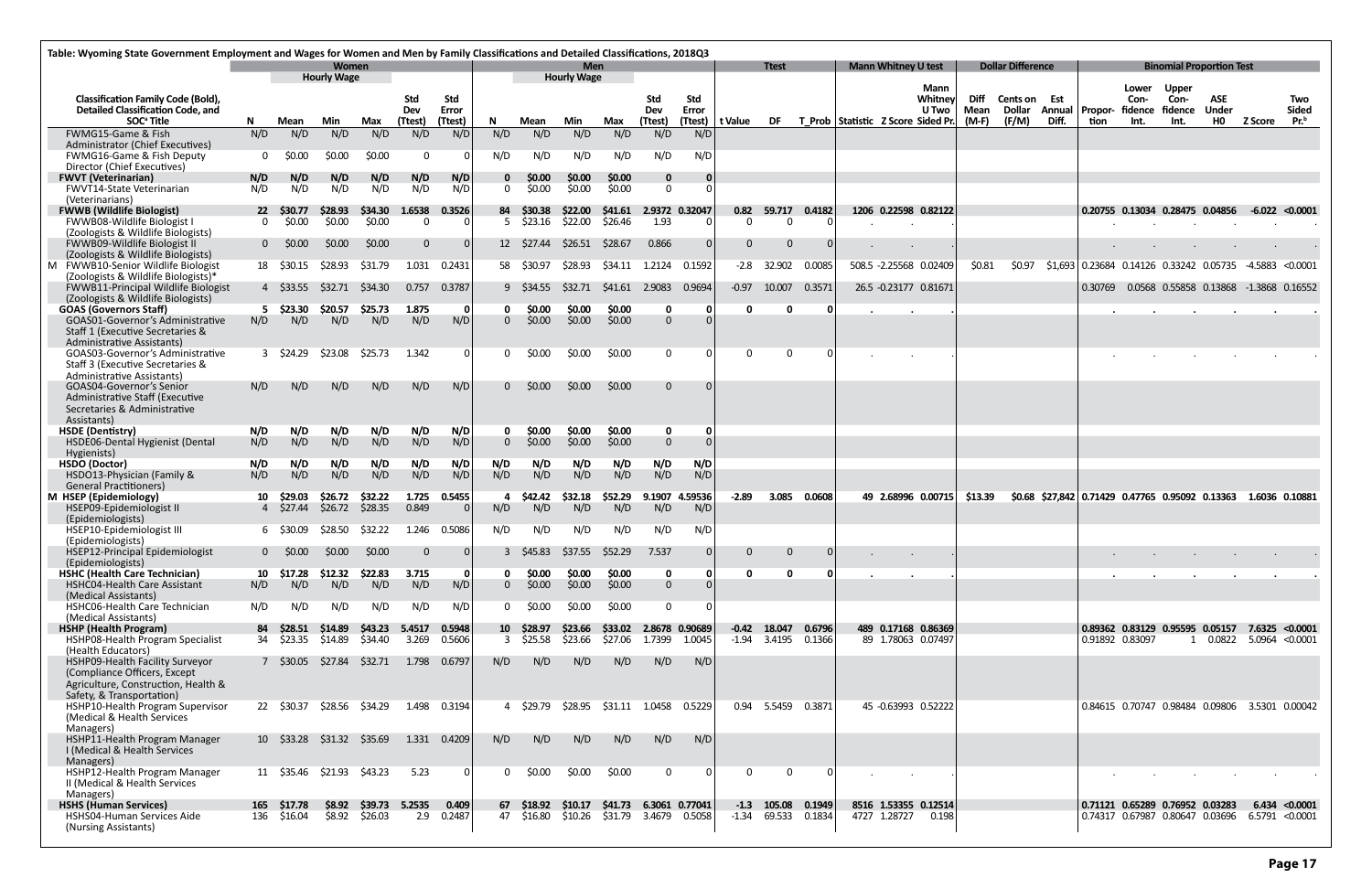| <b>Mann Whitney U test</b><br><b>Dollar Difference</b><br><b>Binomial Proportion Test</b><br>Women<br>Men<br><b>Hourly Wage</b><br><b>Hourly Wage</b><br>Mann<br>Upper<br>Lower<br><b>Std</b><br>Std<br>Whitney<br>Diff<br>ASE<br><b>Classification Family Code (Bold),</b><br>Std<br>Std<br>Con-<br>Con-<br>Cents on Est<br><b>Detailed Classification Code, and</b><br>Error<br>Mean<br>Dollar Annual   Propor- fidence fidence<br><b>Under</b><br>Dev<br>Error<br>Dev<br>U Two<br>Pr. <sup>b</sup><br>SOC <sup>ª</sup> Title<br>(Ttest)<br>(Ttest)<br>(Ttest)<br>DF<br>T Prob Statistic Z Score Sided Pr.<br>$(M-F)$<br>(F/M)<br>Diff.<br>HO.<br>Min<br>(Ttest)<br>Mean<br>Min<br>t Value<br>tion<br>Int.<br>Int.<br>Z Score<br>N.<br>Mean<br>Max<br>-N<br>Max<br>\$27.82<br>0.8491<br>12 \$17.98<br>\$22.20<br>23.615<br>0.0213<br>0.53846  0.34684  0.73008  0.09806<br>\$21.01<br>\$14.75<br>\$10.17<br>3.0732<br>0.8872<br>114 -2.46885 0.01355<br>\$1.17<br>$-56,303$<br>0.3922 0.69489<br>14<br>3.177<br>2.47<br>$-53.03$<br>W HSHS05-Human Service Specialist<br>(Nursing Assistants)<br>HSHS08-Human Services Shift<br>N/D<br>N/D<br>5 \$32.49<br>N/D<br>N/D<br>N/D<br>N/D<br>\$28.07<br>\$40.40<br>4.7868<br>2.1407<br>Supervisor (Nursing Assistants)<br>N/D<br>N/D<br><b>HSHS09-Human Services Unit</b><br>N/D<br>N/D<br>N/D<br>N/D<br>3 \$33.35<br>S <sub>28.23</sub><br>S41.73<br>7.3164<br>4.2241<br><b>Supervisor (Nursing Assistants)</b><br>N/D<br>N/D<br>N/D<br>N/D<br>N/D<br>N/D<br><b>HSNP</b> (Doctor)<br>N/D<br>N/D<br>N/D<br>N/D<br>N/D<br>N/D<br>N/D<br>N/D<br>N/D<br>N/D<br>N/D<br>N/D<br>N/D<br>N/D<br>N/D<br>N/D<br>N/D<br>N/D<br><b>HSNP12-Nurse Practitioner (Nurse</b><br>Practitioners)<br>M HSNU (Nursing)*<br>\$56.26<br>7.9303<br>\$44.59<br>6.2923 1.81643<br>\$31.26<br>\$10.21<br>0.7151<br>\$36.83<br>\$25.54<br>$-2.86$ 14.642<br>0.0122<br>1140.5 2.50931<br>0.0121<br>\$5.58<br>$$0.85$ $$11,598$ 0.91111 0.86311 0.95912 0.04303 9.5534 <0.0001<br>123<br>12<br>\$26.60<br>5.938<br>HSNU06-LPN (Licensed Practical &<br>9 \$19.02<br>\$10.21<br>1.9795<br>N/D<br>N/D<br>N/D<br>N/D<br>N/D<br>N/D<br><b>Licensed Vocational Nurses)</b><br>188 1.37685 0.16856<br>HSNU08-Nurse I (Registered Nurses)<br>63 \$28.59<br>\$44.19<br>6.484<br>0.8169<br>\$26.44<br>\$37.31<br>4.8656<br>$-1.71$ 3.7124<br>0.1677<br>0.9403 0.88357 0.99703 0.06108<br>7.208 < 0.0001<br>\$11.64<br>4 \$32.99<br>2.4328<br>\$56.26<br>7.084<br>HSNU10-Senior Nurse (Registered<br>21 \$35.65<br>\$30.23<br>1.5459<br>3 \$39.95<br>\$37.57<br>\$44.59 4.0174<br>2.3194<br>$-1.55$ 4.0907<br>55 1.52786 0.12655<br>1 0.10206<br>3.6742 0.00024<br>0.1955<br>0.875 0.74269<br>Nurses)<br>HSNU11-Nurse Manager I<br>2.2868<br>0.1838<br>56.5 1.89879 0.05759<br>0.86957 0.73193<br>1 0.10426<br>3.5447 0.00039<br>20 \$35.74<br>\$33.54<br>S44.55<br>3.013<br>0.6738<br>3 S40.72<br>S35.61<br>\$43.28<br>4.4249<br>2.5547<br>-1.89<br>(Registered Nurses)<br>N/D<br>HSNU12-Nurse Manager II<br>N/D<br>7 \$39.48<br>\$37.42<br>\$41.32<br>1.873<br>0.708<br>N/D<br>N/D<br>N/D<br>N/D<br>(Registered Nurses)<br>\$0.00<br>\$0.00<br>N/D<br>N/D<br>N/D<br>N/D<br>\$0.00<br>HSNU13-Nurse Manager III (Medical<br>N/D<br>N/D<br>$\mathbf 0$<br>0<br>& Health Services Managers)<br>HSNU14-Nurse Director (Medical &<br>N/D<br>N/D<br>N/D<br>\$0.00<br>\$0.00<br>$\mathbf{0}$<br>N/D<br>N/D<br>\$0.00<br>N/D<br>$\mathbf{0}$<br><b>Health Services Managers)</b><br>N/D<br>\$18.68<br>\$33.66<br>6.6545<br>N/D<br>N/D<br>N/D<br><b>HSOT (Occupational Therapy)</b><br>\$28.00<br>3.3273<br>N/D<br>N/D<br>N/D<br>N/D<br>N/D<br>N/D<br>HSOT07-Occupational Therapist<br>N/D<br>N/D<br>N/D<br>N/D<br>N/D<br>N/D<br>N/D<br>N/D<br>Assistant (Occupational Therapist<br>Assistants)<br>N/D<br>HSOT09-Occupational Therapist<br>N/D<br>N/D<br>N/D<br>N/D<br>N/D<br>N/D<br>N/D<br>N/D<br>N/D<br>N/D<br>N/D<br>(Occupational Therapists)<br>N/D<br>HSPH (Pharmacy)<br>\$51.54<br>4.4378<br>1.6773<br>N/D<br>N/D<br>N/D<br>\$46.74<br>\$40.25<br>N/D<br>N/D<br>\$51.54<br>N/D<br>HSPH11-Pharmacist (Pharmacists)<br>\$46.74<br>\$40.25<br>4.438<br>1.6773<br>N/D<br>N/D<br>N/D<br>N/D<br>N/D<br>N/D<br>N/D<br>N/D<br><b>HSPP (Pharmacy)</b><br>N/D<br>N/D<br>N/D<br>\$0.00<br>\$0.00<br>\$0.00<br>$\mathbf{0}$<br>$\mathbf 0$<br>$\mathbf{0}$<br>HSPP12-Medicaid Pharmacy<br>N/D<br>N/D<br>N/D<br>N/D<br>N/D<br>N/D<br>\$0.00<br>\$0.00<br>\$0.00<br>0<br>0<br>Program Manager (Medical &<br><b>Health Services Managers)</b><br>N/D<br>N/D<br><b>HSPT (Physical Therapy)</b><br>N/D<br>N/D<br>N/D<br>N/D<br>N/D<br>N/D<br>N/D<br>N/D<br>N/D<br>N/D<br>N/D<br>N/D<br>N/D<br>N/D<br>N/D<br>\$0.00<br>\$0.00<br><b>HSPT07-Physical Therapist Assistant</b><br>N/D<br><b>SO.OO</b><br>$\mathbf{0}$<br>$\Omega$<br>(Physical Therapist Assistants)<br>HSPT09-Physical Therapist (Physical<br>\$0.00<br>\$0.00<br>\$0.00<br>N/D<br>N/D<br>0<br>N/D<br>N/D<br>N/D<br>N/D<br>Therapists)<br><b>HSPY (Psychiatrist)</b><br>N/D<br>N/D<br>N/D<br>N/D<br>N/D<br>N/D<br>\$33.11<br>\$35.56 1.2753 0.73632<br>\$34.13<br>3<br>N/D<br>N/D<br>N/D<br>N/D<br>N/D<br>N/D<br>N/D<br>HSPY11-Psychology Services Analyst<br>N/D<br>N/D<br>N/D<br>N/D<br>N/D<br>(Clinical, Counseling, & School<br>Psychologists)<br>HSPY12-Psychologist (Clinical,<br>N/D<br>N/D<br>N/D<br>N/D<br>N/D<br>N/D<br>N/D<br>N/D<br>N/D<br>N/D<br>N/D<br>N/D<br>Counseling, & School Psychologists)<br><b>HSRA (Recreational Activities)</b><br>\$30.75 3.2499 1.0277<br>\$43.85<br>$-1.21$ 19.487<br>0.2422<br>104 -0.99228 0.32106<br>10 \$25.55 \$21.60<br>13 \$27.85<br>\$21.63<br>5.788<br>1.6053<br>0.43478  0.23219  0.63738  0.10426  -0.6255  0.53161<br>\$30.75<br>\$29.92 2.7466<br>0.8686<br><b>HSRA07-Recreational Activities</b><br>4 \$24.29<br>\$21.60<br>4.331<br>2.1657<br>10 \$25.66<br>\$21.63<br>$-0.59$ 4.0081<br>0.5874<br>22 -1.13137 0.2579<br>0.28571 0.04908 0.52235 0.13363 -1.6036 0.10881<br>Specialist (Recreational Therapists)<br>M HSRA09-Recreational Activities<br>\$23.75<br>\$30.17<br>2.373<br>0.9687<br>\$28.23<br>\$43.85 7.9668<br>4.5996<br>$-1.86$ 2.1797<br>0.1933<br>23 2.06559 0.03887<br>\$8.75<br>\$0.75 \$18,192 0.66667 0.35869 0.97465 0.16667<br>1 0.31731<br>$6\quad$ \$26.39<br>$3\quad$ \$35.14<br>Coordinator (Recreational<br>Therapists)<br><b>HSRD (Registered Dietician)</b><br>N/D<br>N/D<br>N/D<br>N/D<br>\$0.00<br>\$0.00<br>\$0.00<br>N/D<br>N/D<br>N/D<br>$\mathbf 0$<br>- 0<br>0<br>N/D<br>N/D<br>N/D<br>N/D<br>N/D<br>\$0.00<br>\$0.00<br>HSRD09-Registered Dietitian<br>\$0.00<br>$\overline{0}$<br>$\overline{0}$<br>(Dietitians & Nutritionists)<br><b>HSRT (Respiratory Therapy)</b><br>N/D<br>N/D<br>N/D<br>N/D<br>\$0.00<br>N/D<br>N/D<br>\$0.00<br>\$0.00<br>$\mathbf 0$<br>0<br>n<br>N/D<br>N/D<br>N/D<br>N/D<br>N/D<br>N/D<br>\$0.00<br>\$0.00<br>\$0.00<br>$\overline{0}$<br>HSRT06-Respiratory Therapist<br>$\overline{0}$<br>(Respiratory Therapists)<br>5.2908 1.41402<br>$-0.95$ 31.359<br>0.3472<br><b>HSSL (Scientific Laboratory)</b><br>\$29.21<br>\$16.41<br>\$41.80<br>6.3457<br>1.2691<br>14 \$31.02<br>\$20.99<br>\$40.09<br>311 0.90768 0.36405<br>0.64103 0.49047 0.79158 0.08006 1.7614 0.07817<br>25<br>N/D<br>N/D<br>N/D<br>HSSL05-Laboratory Assistant<br>N/D<br>N/D<br>N/D<br>$\mathbf{0}$<br>\$0.00<br>\$0.00<br>\$0.00<br>$\Omega$<br>(Medical & Clinical Laboratory | Table: Wyoming State Government Employment and Wages for Women and Men by Family Classifications and Detailed Classifications, 2018Q3 |  |  |  |  |  |  |  |  |  |  |              |  |  |  |  |  |                     |
|------------------------------------------------------------------------------------------------------------------------------------------------------------------------------------------------------------------------------------------------------------------------------------------------------------------------------------------------------------------------------------------------------------------------------------------------------------------------------------------------------------------------------------------------------------------------------------------------------------------------------------------------------------------------------------------------------------------------------------------------------------------------------------------------------------------------------------------------------------------------------------------------------------------------------------------------------------------------------------------------------------------------------------------------------------------------------------------------------------------------------------------------------------------------------------------------------------------------------------------------------------------------------------------------------------------------------------------------------------------------------------------------------------------------------------------------------------------------------------------------------------------------------------------------------------------------------------------------------------------------------------------------------------------------------------------------------------------------------------------------------------------------------------------------------------------------------------------------------------------------------------------------------------------------------------------------------------------------------------------------------------------------------------------------------------------------------------------------------------------------------------------------------------------------------------------------------------------------------------------------------------------------------------------------------------------------------------------------------------------------------------------------------------------------------------------------------------------------------------------------------------------------------------------------------------------------------------------------------------------------------------------------------------------------------------------------------------------------------------------------------------------------------------------------------------------------------------------------------------------------------------------------------------------------------------------------------------------------------------------------------------------------------------------------------------------------------------------------------------------------------------------------------------------------------------------------------------------------------------------------------------------------------------------------------------------------------------------------------------------------------------------------------------------------------------------------------------------------------------------------------------------------------------------------------------------------------------------------------------------------------------------------------------------------------------------------------------------------------------------------------------------------------------------------------------------------------------------------------------------------------------------------------------------------------------------------------------------------------------------------------------------------------------------------------------------------------------------------------------------------------------------------------------------------------------------------------------------------------------------------------------------------------------------------------------------------------------------------------------------------------------------------------------------------------------------------------------------------------------------------------------------------------------------------------------------------------------------------------------------------------------------------------------------------------------------------------------------------------------------------------------------------------------------------------------------------------------------------------------------------------------------------------------------------------------------------------------------------------------------------------------------------------------------------------------------------------------------------------------------------------------------------------------------------------------------------------------------------------------------------------------------------------------------------------------------------------------------------------------------------------------------------------------------------------------------------------------------------------------------------------------------------------------------------------------------------------------------------------------------------------------------------------------------------------------------------------------------------------------------------------------------------------------------------------------------------------------------------------------------------------------------------------------------------------------------------------------------------------------------------------------------------------------------------------------------------------------------------------------------------------------------------------------------------------------------------------------------------------------------------------------------------------------------------------------------------------------------------------------------------------------------------------------------------------------------------------------------------------------------------------------------------------------------------------------------------------------------------------------------------------------------------------------------------------------------------------------------------------------------------------------------------------------------------------------------------------------------------------------------------------------------------------------------------------------------------------------------------------------------------------------------------------------------------------------------------------------------------------------------------------------------------------------------------------------------------------------------------------------------------------------------------------------------------------------------------------------------------------------------------------------------------------------------------------------|---------------------------------------------------------------------------------------------------------------------------------------|--|--|--|--|--|--|--|--|--|--|--------------|--|--|--|--|--|---------------------|
|                                                                                                                                                                                                                                                                                                                                                                                                                                                                                                                                                                                                                                                                                                                                                                                                                                                                                                                                                                                                                                                                                                                                                                                                                                                                                                                                                                                                                                                                                                                                                                                                                                                                                                                                                                                                                                                                                                                                                                                                                                                                                                                                                                                                                                                                                                                                                                                                                                                                                                                                                                                                                                                                                                                                                                                                                                                                                                                                                                                                                                                                                                                                                                                                                                                                                                                                                                                                                                                                                                                                                                                                                                                                                                                                                                                                                                                                                                                                                                                                                                                                                                                                                                                                                                                                                                                                                                                                                                                                                                                                                                                                                                                                                                                                                                                                                                                                                                                                                                                                                                                                                                                                                                                                                                                                                                                                                                                                                                                                                                                                                                                                                                                                                                                                                                                                                                                                                                                                                                                                                                                                                                                                                                                                                                                                                                                                                                                                                                                                                                                                                                                                                                                                                                                                                                                                                                                                                                                                                                                                                                                                                                                                                                                                                                                                                                                                                                                                                                    |                                                                                                                                       |  |  |  |  |  |  |  |  |  |  | <b>Ttest</b> |  |  |  |  |  |                     |
|                                                                                                                                                                                                                                                                                                                                                                                                                                                                                                                                                                                                                                                                                                                                                                                                                                                                                                                                                                                                                                                                                                                                                                                                                                                                                                                                                                                                                                                                                                                                                                                                                                                                                                                                                                                                                                                                                                                                                                                                                                                                                                                                                                                                                                                                                                                                                                                                                                                                                                                                                                                                                                                                                                                                                                                                                                                                                                                                                                                                                                                                                                                                                                                                                                                                                                                                                                                                                                                                                                                                                                                                                                                                                                                                                                                                                                                                                                                                                                                                                                                                                                                                                                                                                                                                                                                                                                                                                                                                                                                                                                                                                                                                                                                                                                                                                                                                                                                                                                                                                                                                                                                                                                                                                                                                                                                                                                                                                                                                                                                                                                                                                                                                                                                                                                                                                                                                                                                                                                                                                                                                                                                                                                                                                                                                                                                                                                                                                                                                                                                                                                                                                                                                                                                                                                                                                                                                                                                                                                                                                                                                                                                                                                                                                                                                                                                                                                                                                                    |                                                                                                                                       |  |  |  |  |  |  |  |  |  |  |              |  |  |  |  |  | Two<br><b>Sided</b> |
|                                                                                                                                                                                                                                                                                                                                                                                                                                                                                                                                                                                                                                                                                                                                                                                                                                                                                                                                                                                                                                                                                                                                                                                                                                                                                                                                                                                                                                                                                                                                                                                                                                                                                                                                                                                                                                                                                                                                                                                                                                                                                                                                                                                                                                                                                                                                                                                                                                                                                                                                                                                                                                                                                                                                                                                                                                                                                                                                                                                                                                                                                                                                                                                                                                                                                                                                                                                                                                                                                                                                                                                                                                                                                                                                                                                                                                                                                                                                                                                                                                                                                                                                                                                                                                                                                                                                                                                                                                                                                                                                                                                                                                                                                                                                                                                                                                                                                                                                                                                                                                                                                                                                                                                                                                                                                                                                                                                                                                                                                                                                                                                                                                                                                                                                                                                                                                                                                                                                                                                                                                                                                                                                                                                                                                                                                                                                                                                                                                                                                                                                                                                                                                                                                                                                                                                                                                                                                                                                                                                                                                                                                                                                                                                                                                                                                                                                                                                                                                    |                                                                                                                                       |  |  |  |  |  |  |  |  |  |  |              |  |  |  |  |  |                     |
|                                                                                                                                                                                                                                                                                                                                                                                                                                                                                                                                                                                                                                                                                                                                                                                                                                                                                                                                                                                                                                                                                                                                                                                                                                                                                                                                                                                                                                                                                                                                                                                                                                                                                                                                                                                                                                                                                                                                                                                                                                                                                                                                                                                                                                                                                                                                                                                                                                                                                                                                                                                                                                                                                                                                                                                                                                                                                                                                                                                                                                                                                                                                                                                                                                                                                                                                                                                                                                                                                                                                                                                                                                                                                                                                                                                                                                                                                                                                                                                                                                                                                                                                                                                                                                                                                                                                                                                                                                                                                                                                                                                                                                                                                                                                                                                                                                                                                                                                                                                                                                                                                                                                                                                                                                                                                                                                                                                                                                                                                                                                                                                                                                                                                                                                                                                                                                                                                                                                                                                                                                                                                                                                                                                                                                                                                                                                                                                                                                                                                                                                                                                                                                                                                                                                                                                                                                                                                                                                                                                                                                                                                                                                                                                                                                                                                                                                                                                                                                    |                                                                                                                                       |  |  |  |  |  |  |  |  |  |  |              |  |  |  |  |  |                     |
|                                                                                                                                                                                                                                                                                                                                                                                                                                                                                                                                                                                                                                                                                                                                                                                                                                                                                                                                                                                                                                                                                                                                                                                                                                                                                                                                                                                                                                                                                                                                                                                                                                                                                                                                                                                                                                                                                                                                                                                                                                                                                                                                                                                                                                                                                                                                                                                                                                                                                                                                                                                                                                                                                                                                                                                                                                                                                                                                                                                                                                                                                                                                                                                                                                                                                                                                                                                                                                                                                                                                                                                                                                                                                                                                                                                                                                                                                                                                                                                                                                                                                                                                                                                                                                                                                                                                                                                                                                                                                                                                                                                                                                                                                                                                                                                                                                                                                                                                                                                                                                                                                                                                                                                                                                                                                                                                                                                                                                                                                                                                                                                                                                                                                                                                                                                                                                                                                                                                                                                                                                                                                                                                                                                                                                                                                                                                                                                                                                                                                                                                                                                                                                                                                                                                                                                                                                                                                                                                                                                                                                                                                                                                                                                                                                                                                                                                                                                                                                    |                                                                                                                                       |  |  |  |  |  |  |  |  |  |  |              |  |  |  |  |  |                     |
|                                                                                                                                                                                                                                                                                                                                                                                                                                                                                                                                                                                                                                                                                                                                                                                                                                                                                                                                                                                                                                                                                                                                                                                                                                                                                                                                                                                                                                                                                                                                                                                                                                                                                                                                                                                                                                                                                                                                                                                                                                                                                                                                                                                                                                                                                                                                                                                                                                                                                                                                                                                                                                                                                                                                                                                                                                                                                                                                                                                                                                                                                                                                                                                                                                                                                                                                                                                                                                                                                                                                                                                                                                                                                                                                                                                                                                                                                                                                                                                                                                                                                                                                                                                                                                                                                                                                                                                                                                                                                                                                                                                                                                                                                                                                                                                                                                                                                                                                                                                                                                                                                                                                                                                                                                                                                                                                                                                                                                                                                                                                                                                                                                                                                                                                                                                                                                                                                                                                                                                                                                                                                                                                                                                                                                                                                                                                                                                                                                                                                                                                                                                                                                                                                                                                                                                                                                                                                                                                                                                                                                                                                                                                                                                                                                                                                                                                                                                                                                    |                                                                                                                                       |  |  |  |  |  |  |  |  |  |  |              |  |  |  |  |  |                     |
|                                                                                                                                                                                                                                                                                                                                                                                                                                                                                                                                                                                                                                                                                                                                                                                                                                                                                                                                                                                                                                                                                                                                                                                                                                                                                                                                                                                                                                                                                                                                                                                                                                                                                                                                                                                                                                                                                                                                                                                                                                                                                                                                                                                                                                                                                                                                                                                                                                                                                                                                                                                                                                                                                                                                                                                                                                                                                                                                                                                                                                                                                                                                                                                                                                                                                                                                                                                                                                                                                                                                                                                                                                                                                                                                                                                                                                                                                                                                                                                                                                                                                                                                                                                                                                                                                                                                                                                                                                                                                                                                                                                                                                                                                                                                                                                                                                                                                                                                                                                                                                                                                                                                                                                                                                                                                                                                                                                                                                                                                                                                                                                                                                                                                                                                                                                                                                                                                                                                                                                                                                                                                                                                                                                                                                                                                                                                                                                                                                                                                                                                                                                                                                                                                                                                                                                                                                                                                                                                                                                                                                                                                                                                                                                                                                                                                                                                                                                                                                    |                                                                                                                                       |  |  |  |  |  |  |  |  |  |  |              |  |  |  |  |  |                     |
|                                                                                                                                                                                                                                                                                                                                                                                                                                                                                                                                                                                                                                                                                                                                                                                                                                                                                                                                                                                                                                                                                                                                                                                                                                                                                                                                                                                                                                                                                                                                                                                                                                                                                                                                                                                                                                                                                                                                                                                                                                                                                                                                                                                                                                                                                                                                                                                                                                                                                                                                                                                                                                                                                                                                                                                                                                                                                                                                                                                                                                                                                                                                                                                                                                                                                                                                                                                                                                                                                                                                                                                                                                                                                                                                                                                                                                                                                                                                                                                                                                                                                                                                                                                                                                                                                                                                                                                                                                                                                                                                                                                                                                                                                                                                                                                                                                                                                                                                                                                                                                                                                                                                                                                                                                                                                                                                                                                                                                                                                                                                                                                                                                                                                                                                                                                                                                                                                                                                                                                                                                                                                                                                                                                                                                                                                                                                                                                                                                                                                                                                                                                                                                                                                                                                                                                                                                                                                                                                                                                                                                                                                                                                                                                                                                                                                                                                                                                                                                    |                                                                                                                                       |  |  |  |  |  |  |  |  |  |  |              |  |  |  |  |  |                     |
|                                                                                                                                                                                                                                                                                                                                                                                                                                                                                                                                                                                                                                                                                                                                                                                                                                                                                                                                                                                                                                                                                                                                                                                                                                                                                                                                                                                                                                                                                                                                                                                                                                                                                                                                                                                                                                                                                                                                                                                                                                                                                                                                                                                                                                                                                                                                                                                                                                                                                                                                                                                                                                                                                                                                                                                                                                                                                                                                                                                                                                                                                                                                                                                                                                                                                                                                                                                                                                                                                                                                                                                                                                                                                                                                                                                                                                                                                                                                                                                                                                                                                                                                                                                                                                                                                                                                                                                                                                                                                                                                                                                                                                                                                                                                                                                                                                                                                                                                                                                                                                                                                                                                                                                                                                                                                                                                                                                                                                                                                                                                                                                                                                                                                                                                                                                                                                                                                                                                                                                                                                                                                                                                                                                                                                                                                                                                                                                                                                                                                                                                                                                                                                                                                                                                                                                                                                                                                                                                                                                                                                                                                                                                                                                                                                                                                                                                                                                                                                    |                                                                                                                                       |  |  |  |  |  |  |  |  |  |  |              |  |  |  |  |  |                     |
|                                                                                                                                                                                                                                                                                                                                                                                                                                                                                                                                                                                                                                                                                                                                                                                                                                                                                                                                                                                                                                                                                                                                                                                                                                                                                                                                                                                                                                                                                                                                                                                                                                                                                                                                                                                                                                                                                                                                                                                                                                                                                                                                                                                                                                                                                                                                                                                                                                                                                                                                                                                                                                                                                                                                                                                                                                                                                                                                                                                                                                                                                                                                                                                                                                                                                                                                                                                                                                                                                                                                                                                                                                                                                                                                                                                                                                                                                                                                                                                                                                                                                                                                                                                                                                                                                                                                                                                                                                                                                                                                                                                                                                                                                                                                                                                                                                                                                                                                                                                                                                                                                                                                                                                                                                                                                                                                                                                                                                                                                                                                                                                                                                                                                                                                                                                                                                                                                                                                                                                                                                                                                                                                                                                                                                                                                                                                                                                                                                                                                                                                                                                                                                                                                                                                                                                                                                                                                                                                                                                                                                                                                                                                                                                                                                                                                                                                                                                                                                    |                                                                                                                                       |  |  |  |  |  |  |  |  |  |  |              |  |  |  |  |  |                     |
|                                                                                                                                                                                                                                                                                                                                                                                                                                                                                                                                                                                                                                                                                                                                                                                                                                                                                                                                                                                                                                                                                                                                                                                                                                                                                                                                                                                                                                                                                                                                                                                                                                                                                                                                                                                                                                                                                                                                                                                                                                                                                                                                                                                                                                                                                                                                                                                                                                                                                                                                                                                                                                                                                                                                                                                                                                                                                                                                                                                                                                                                                                                                                                                                                                                                                                                                                                                                                                                                                                                                                                                                                                                                                                                                                                                                                                                                                                                                                                                                                                                                                                                                                                                                                                                                                                                                                                                                                                                                                                                                                                                                                                                                                                                                                                                                                                                                                                                                                                                                                                                                                                                                                                                                                                                                                                                                                                                                                                                                                                                                                                                                                                                                                                                                                                                                                                                                                                                                                                                                                                                                                                                                                                                                                                                                                                                                                                                                                                                                                                                                                                                                                                                                                                                                                                                                                                                                                                                                                                                                                                                                                                                                                                                                                                                                                                                                                                                                                                    |                                                                                                                                       |  |  |  |  |  |  |  |  |  |  |              |  |  |  |  |  |                     |
|                                                                                                                                                                                                                                                                                                                                                                                                                                                                                                                                                                                                                                                                                                                                                                                                                                                                                                                                                                                                                                                                                                                                                                                                                                                                                                                                                                                                                                                                                                                                                                                                                                                                                                                                                                                                                                                                                                                                                                                                                                                                                                                                                                                                                                                                                                                                                                                                                                                                                                                                                                                                                                                                                                                                                                                                                                                                                                                                                                                                                                                                                                                                                                                                                                                                                                                                                                                                                                                                                                                                                                                                                                                                                                                                                                                                                                                                                                                                                                                                                                                                                                                                                                                                                                                                                                                                                                                                                                                                                                                                                                                                                                                                                                                                                                                                                                                                                                                                                                                                                                                                                                                                                                                                                                                                                                                                                                                                                                                                                                                                                                                                                                                                                                                                                                                                                                                                                                                                                                                                                                                                                                                                                                                                                                                                                                                                                                                                                                                                                                                                                                                                                                                                                                                                                                                                                                                                                                                                                                                                                                                                                                                                                                                                                                                                                                                                                                                                                                    |                                                                                                                                       |  |  |  |  |  |  |  |  |  |  |              |  |  |  |  |  |                     |
|                                                                                                                                                                                                                                                                                                                                                                                                                                                                                                                                                                                                                                                                                                                                                                                                                                                                                                                                                                                                                                                                                                                                                                                                                                                                                                                                                                                                                                                                                                                                                                                                                                                                                                                                                                                                                                                                                                                                                                                                                                                                                                                                                                                                                                                                                                                                                                                                                                                                                                                                                                                                                                                                                                                                                                                                                                                                                                                                                                                                                                                                                                                                                                                                                                                                                                                                                                                                                                                                                                                                                                                                                                                                                                                                                                                                                                                                                                                                                                                                                                                                                                                                                                                                                                                                                                                                                                                                                                                                                                                                                                                                                                                                                                                                                                                                                                                                                                                                                                                                                                                                                                                                                                                                                                                                                                                                                                                                                                                                                                                                                                                                                                                                                                                                                                                                                                                                                                                                                                                                                                                                                                                                                                                                                                                                                                                                                                                                                                                                                                                                                                                                                                                                                                                                                                                                                                                                                                                                                                                                                                                                                                                                                                                                                                                                                                                                                                                                                                    |                                                                                                                                       |  |  |  |  |  |  |  |  |  |  |              |  |  |  |  |  |                     |
|                                                                                                                                                                                                                                                                                                                                                                                                                                                                                                                                                                                                                                                                                                                                                                                                                                                                                                                                                                                                                                                                                                                                                                                                                                                                                                                                                                                                                                                                                                                                                                                                                                                                                                                                                                                                                                                                                                                                                                                                                                                                                                                                                                                                                                                                                                                                                                                                                                                                                                                                                                                                                                                                                                                                                                                                                                                                                                                                                                                                                                                                                                                                                                                                                                                                                                                                                                                                                                                                                                                                                                                                                                                                                                                                                                                                                                                                                                                                                                                                                                                                                                                                                                                                                                                                                                                                                                                                                                                                                                                                                                                                                                                                                                                                                                                                                                                                                                                                                                                                                                                                                                                                                                                                                                                                                                                                                                                                                                                                                                                                                                                                                                                                                                                                                                                                                                                                                                                                                                                                                                                                                                                                                                                                                                                                                                                                                                                                                                                                                                                                                                                                                                                                                                                                                                                                                                                                                                                                                                                                                                                                                                                                                                                                                                                                                                                                                                                                                                    |                                                                                                                                       |  |  |  |  |  |  |  |  |  |  |              |  |  |  |  |  |                     |
|                                                                                                                                                                                                                                                                                                                                                                                                                                                                                                                                                                                                                                                                                                                                                                                                                                                                                                                                                                                                                                                                                                                                                                                                                                                                                                                                                                                                                                                                                                                                                                                                                                                                                                                                                                                                                                                                                                                                                                                                                                                                                                                                                                                                                                                                                                                                                                                                                                                                                                                                                                                                                                                                                                                                                                                                                                                                                                                                                                                                                                                                                                                                                                                                                                                                                                                                                                                                                                                                                                                                                                                                                                                                                                                                                                                                                                                                                                                                                                                                                                                                                                                                                                                                                                                                                                                                                                                                                                                                                                                                                                                                                                                                                                                                                                                                                                                                                                                                                                                                                                                                                                                                                                                                                                                                                                                                                                                                                                                                                                                                                                                                                                                                                                                                                                                                                                                                                                                                                                                                                                                                                                                                                                                                                                                                                                                                                                                                                                                                                                                                                                                                                                                                                                                                                                                                                                                                                                                                                                                                                                                                                                                                                                                                                                                                                                                                                                                                                                    |                                                                                                                                       |  |  |  |  |  |  |  |  |  |  |              |  |  |  |  |  |                     |
|                                                                                                                                                                                                                                                                                                                                                                                                                                                                                                                                                                                                                                                                                                                                                                                                                                                                                                                                                                                                                                                                                                                                                                                                                                                                                                                                                                                                                                                                                                                                                                                                                                                                                                                                                                                                                                                                                                                                                                                                                                                                                                                                                                                                                                                                                                                                                                                                                                                                                                                                                                                                                                                                                                                                                                                                                                                                                                                                                                                                                                                                                                                                                                                                                                                                                                                                                                                                                                                                                                                                                                                                                                                                                                                                                                                                                                                                                                                                                                                                                                                                                                                                                                                                                                                                                                                                                                                                                                                                                                                                                                                                                                                                                                                                                                                                                                                                                                                                                                                                                                                                                                                                                                                                                                                                                                                                                                                                                                                                                                                                                                                                                                                                                                                                                                                                                                                                                                                                                                                                                                                                                                                                                                                                                                                                                                                                                                                                                                                                                                                                                                                                                                                                                                                                                                                                                                                                                                                                                                                                                                                                                                                                                                                                                                                                                                                                                                                                                                    |                                                                                                                                       |  |  |  |  |  |  |  |  |  |  |              |  |  |  |  |  |                     |
|                                                                                                                                                                                                                                                                                                                                                                                                                                                                                                                                                                                                                                                                                                                                                                                                                                                                                                                                                                                                                                                                                                                                                                                                                                                                                                                                                                                                                                                                                                                                                                                                                                                                                                                                                                                                                                                                                                                                                                                                                                                                                                                                                                                                                                                                                                                                                                                                                                                                                                                                                                                                                                                                                                                                                                                                                                                                                                                                                                                                                                                                                                                                                                                                                                                                                                                                                                                                                                                                                                                                                                                                                                                                                                                                                                                                                                                                                                                                                                                                                                                                                                                                                                                                                                                                                                                                                                                                                                                                                                                                                                                                                                                                                                                                                                                                                                                                                                                                                                                                                                                                                                                                                                                                                                                                                                                                                                                                                                                                                                                                                                                                                                                                                                                                                                                                                                                                                                                                                                                                                                                                                                                                                                                                                                                                                                                                                                                                                                                                                                                                                                                                                                                                                                                                                                                                                                                                                                                                                                                                                                                                                                                                                                                                                                                                                                                                                                                                                                    |                                                                                                                                       |  |  |  |  |  |  |  |  |  |  |              |  |  |  |  |  |                     |
|                                                                                                                                                                                                                                                                                                                                                                                                                                                                                                                                                                                                                                                                                                                                                                                                                                                                                                                                                                                                                                                                                                                                                                                                                                                                                                                                                                                                                                                                                                                                                                                                                                                                                                                                                                                                                                                                                                                                                                                                                                                                                                                                                                                                                                                                                                                                                                                                                                                                                                                                                                                                                                                                                                                                                                                                                                                                                                                                                                                                                                                                                                                                                                                                                                                                                                                                                                                                                                                                                                                                                                                                                                                                                                                                                                                                                                                                                                                                                                                                                                                                                                                                                                                                                                                                                                                                                                                                                                                                                                                                                                                                                                                                                                                                                                                                                                                                                                                                                                                                                                                                                                                                                                                                                                                                                                                                                                                                                                                                                                                                                                                                                                                                                                                                                                                                                                                                                                                                                                                                                                                                                                                                                                                                                                                                                                                                                                                                                                                                                                                                                                                                                                                                                                                                                                                                                                                                                                                                                                                                                                                                                                                                                                                                                                                                                                                                                                                                                                    |                                                                                                                                       |  |  |  |  |  |  |  |  |  |  |              |  |  |  |  |  |                     |
|                                                                                                                                                                                                                                                                                                                                                                                                                                                                                                                                                                                                                                                                                                                                                                                                                                                                                                                                                                                                                                                                                                                                                                                                                                                                                                                                                                                                                                                                                                                                                                                                                                                                                                                                                                                                                                                                                                                                                                                                                                                                                                                                                                                                                                                                                                                                                                                                                                                                                                                                                                                                                                                                                                                                                                                                                                                                                                                                                                                                                                                                                                                                                                                                                                                                                                                                                                                                                                                                                                                                                                                                                                                                                                                                                                                                                                                                                                                                                                                                                                                                                                                                                                                                                                                                                                                                                                                                                                                                                                                                                                                                                                                                                                                                                                                                                                                                                                                                                                                                                                                                                                                                                                                                                                                                                                                                                                                                                                                                                                                                                                                                                                                                                                                                                                                                                                                                                                                                                                                                                                                                                                                                                                                                                                                                                                                                                                                                                                                                                                                                                                                                                                                                                                                                                                                                                                                                                                                                                                                                                                                                                                                                                                                                                                                                                                                                                                                                                                    |                                                                                                                                       |  |  |  |  |  |  |  |  |  |  |              |  |  |  |  |  |                     |
|                                                                                                                                                                                                                                                                                                                                                                                                                                                                                                                                                                                                                                                                                                                                                                                                                                                                                                                                                                                                                                                                                                                                                                                                                                                                                                                                                                                                                                                                                                                                                                                                                                                                                                                                                                                                                                                                                                                                                                                                                                                                                                                                                                                                                                                                                                                                                                                                                                                                                                                                                                                                                                                                                                                                                                                                                                                                                                                                                                                                                                                                                                                                                                                                                                                                                                                                                                                                                                                                                                                                                                                                                                                                                                                                                                                                                                                                                                                                                                                                                                                                                                                                                                                                                                                                                                                                                                                                                                                                                                                                                                                                                                                                                                                                                                                                                                                                                                                                                                                                                                                                                                                                                                                                                                                                                                                                                                                                                                                                                                                                                                                                                                                                                                                                                                                                                                                                                                                                                                                                                                                                                                                                                                                                                                                                                                                                                                                                                                                                                                                                                                                                                                                                                                                                                                                                                                                                                                                                                                                                                                                                                                                                                                                                                                                                                                                                                                                                                                    |                                                                                                                                       |  |  |  |  |  |  |  |  |  |  |              |  |  |  |  |  |                     |
|                                                                                                                                                                                                                                                                                                                                                                                                                                                                                                                                                                                                                                                                                                                                                                                                                                                                                                                                                                                                                                                                                                                                                                                                                                                                                                                                                                                                                                                                                                                                                                                                                                                                                                                                                                                                                                                                                                                                                                                                                                                                                                                                                                                                                                                                                                                                                                                                                                                                                                                                                                                                                                                                                                                                                                                                                                                                                                                                                                                                                                                                                                                                                                                                                                                                                                                                                                                                                                                                                                                                                                                                                                                                                                                                                                                                                                                                                                                                                                                                                                                                                                                                                                                                                                                                                                                                                                                                                                                                                                                                                                                                                                                                                                                                                                                                                                                                                                                                                                                                                                                                                                                                                                                                                                                                                                                                                                                                                                                                                                                                                                                                                                                                                                                                                                                                                                                                                                                                                                                                                                                                                                                                                                                                                                                                                                                                                                                                                                                                                                                                                                                                                                                                                                                                                                                                                                                                                                                                                                                                                                                                                                                                                                                                                                                                                                                                                                                                                                    |                                                                                                                                       |  |  |  |  |  |  |  |  |  |  |              |  |  |  |  |  |                     |
|                                                                                                                                                                                                                                                                                                                                                                                                                                                                                                                                                                                                                                                                                                                                                                                                                                                                                                                                                                                                                                                                                                                                                                                                                                                                                                                                                                                                                                                                                                                                                                                                                                                                                                                                                                                                                                                                                                                                                                                                                                                                                                                                                                                                                                                                                                                                                                                                                                                                                                                                                                                                                                                                                                                                                                                                                                                                                                                                                                                                                                                                                                                                                                                                                                                                                                                                                                                                                                                                                                                                                                                                                                                                                                                                                                                                                                                                                                                                                                                                                                                                                                                                                                                                                                                                                                                                                                                                                                                                                                                                                                                                                                                                                                                                                                                                                                                                                                                                                                                                                                                                                                                                                                                                                                                                                                                                                                                                                                                                                                                                                                                                                                                                                                                                                                                                                                                                                                                                                                                                                                                                                                                                                                                                                                                                                                                                                                                                                                                                                                                                                                                                                                                                                                                                                                                                                                                                                                                                                                                                                                                                                                                                                                                                                                                                                                                                                                                                                                    |                                                                                                                                       |  |  |  |  |  |  |  |  |  |  |              |  |  |  |  |  |                     |
|                                                                                                                                                                                                                                                                                                                                                                                                                                                                                                                                                                                                                                                                                                                                                                                                                                                                                                                                                                                                                                                                                                                                                                                                                                                                                                                                                                                                                                                                                                                                                                                                                                                                                                                                                                                                                                                                                                                                                                                                                                                                                                                                                                                                                                                                                                                                                                                                                                                                                                                                                                                                                                                                                                                                                                                                                                                                                                                                                                                                                                                                                                                                                                                                                                                                                                                                                                                                                                                                                                                                                                                                                                                                                                                                                                                                                                                                                                                                                                                                                                                                                                                                                                                                                                                                                                                                                                                                                                                                                                                                                                                                                                                                                                                                                                                                                                                                                                                                                                                                                                                                                                                                                                                                                                                                                                                                                                                                                                                                                                                                                                                                                                                                                                                                                                                                                                                                                                                                                                                                                                                                                                                                                                                                                                                                                                                                                                                                                                                                                                                                                                                                                                                                                                                                                                                                                                                                                                                                                                                                                                                                                                                                                                                                                                                                                                                                                                                                                                    |                                                                                                                                       |  |  |  |  |  |  |  |  |  |  |              |  |  |  |  |  |                     |
|                                                                                                                                                                                                                                                                                                                                                                                                                                                                                                                                                                                                                                                                                                                                                                                                                                                                                                                                                                                                                                                                                                                                                                                                                                                                                                                                                                                                                                                                                                                                                                                                                                                                                                                                                                                                                                                                                                                                                                                                                                                                                                                                                                                                                                                                                                                                                                                                                                                                                                                                                                                                                                                                                                                                                                                                                                                                                                                                                                                                                                                                                                                                                                                                                                                                                                                                                                                                                                                                                                                                                                                                                                                                                                                                                                                                                                                                                                                                                                                                                                                                                                                                                                                                                                                                                                                                                                                                                                                                                                                                                                                                                                                                                                                                                                                                                                                                                                                                                                                                                                                                                                                                                                                                                                                                                                                                                                                                                                                                                                                                                                                                                                                                                                                                                                                                                                                                                                                                                                                                                                                                                                                                                                                                                                                                                                                                                                                                                                                                                                                                                                                                                                                                                                                                                                                                                                                                                                                                                                                                                                                                                                                                                                                                                                                                                                                                                                                                                                    |                                                                                                                                       |  |  |  |  |  |  |  |  |  |  |              |  |  |  |  |  |                     |
|                                                                                                                                                                                                                                                                                                                                                                                                                                                                                                                                                                                                                                                                                                                                                                                                                                                                                                                                                                                                                                                                                                                                                                                                                                                                                                                                                                                                                                                                                                                                                                                                                                                                                                                                                                                                                                                                                                                                                                                                                                                                                                                                                                                                                                                                                                                                                                                                                                                                                                                                                                                                                                                                                                                                                                                                                                                                                                                                                                                                                                                                                                                                                                                                                                                                                                                                                                                                                                                                                                                                                                                                                                                                                                                                                                                                                                                                                                                                                                                                                                                                                                                                                                                                                                                                                                                                                                                                                                                                                                                                                                                                                                                                                                                                                                                                                                                                                                                                                                                                                                                                                                                                                                                                                                                                                                                                                                                                                                                                                                                                                                                                                                                                                                                                                                                                                                                                                                                                                                                                                                                                                                                                                                                                                                                                                                                                                                                                                                                                                                                                                                                                                                                                                                                                                                                                                                                                                                                                                                                                                                                                                                                                                                                                                                                                                                                                                                                                                                    |                                                                                                                                       |  |  |  |  |  |  |  |  |  |  |              |  |  |  |  |  |                     |
|                                                                                                                                                                                                                                                                                                                                                                                                                                                                                                                                                                                                                                                                                                                                                                                                                                                                                                                                                                                                                                                                                                                                                                                                                                                                                                                                                                                                                                                                                                                                                                                                                                                                                                                                                                                                                                                                                                                                                                                                                                                                                                                                                                                                                                                                                                                                                                                                                                                                                                                                                                                                                                                                                                                                                                                                                                                                                                                                                                                                                                                                                                                                                                                                                                                                                                                                                                                                                                                                                                                                                                                                                                                                                                                                                                                                                                                                                                                                                                                                                                                                                                                                                                                                                                                                                                                                                                                                                                                                                                                                                                                                                                                                                                                                                                                                                                                                                                                                                                                                                                                                                                                                                                                                                                                                                                                                                                                                                                                                                                                                                                                                                                                                                                                                                                                                                                                                                                                                                                                                                                                                                                                                                                                                                                                                                                                                                                                                                                                                                                                                                                                                                                                                                                                                                                                                                                                                                                                                                                                                                                                                                                                                                                                                                                                                                                                                                                                                                                    |                                                                                                                                       |  |  |  |  |  |  |  |  |  |  |              |  |  |  |  |  |                     |
|                                                                                                                                                                                                                                                                                                                                                                                                                                                                                                                                                                                                                                                                                                                                                                                                                                                                                                                                                                                                                                                                                                                                                                                                                                                                                                                                                                                                                                                                                                                                                                                                                                                                                                                                                                                                                                                                                                                                                                                                                                                                                                                                                                                                                                                                                                                                                                                                                                                                                                                                                                                                                                                                                                                                                                                                                                                                                                                                                                                                                                                                                                                                                                                                                                                                                                                                                                                                                                                                                                                                                                                                                                                                                                                                                                                                                                                                                                                                                                                                                                                                                                                                                                                                                                                                                                                                                                                                                                                                                                                                                                                                                                                                                                                                                                                                                                                                                                                                                                                                                                                                                                                                                                                                                                                                                                                                                                                                                                                                                                                                                                                                                                                                                                                                                                                                                                                                                                                                                                                                                                                                                                                                                                                                                                                                                                                                                                                                                                                                                                                                                                                                                                                                                                                                                                                                                                                                                                                                                                                                                                                                                                                                                                                                                                                                                                                                                                                                                                    |                                                                                                                                       |  |  |  |  |  |  |  |  |  |  |              |  |  |  |  |  |                     |
|                                                                                                                                                                                                                                                                                                                                                                                                                                                                                                                                                                                                                                                                                                                                                                                                                                                                                                                                                                                                                                                                                                                                                                                                                                                                                                                                                                                                                                                                                                                                                                                                                                                                                                                                                                                                                                                                                                                                                                                                                                                                                                                                                                                                                                                                                                                                                                                                                                                                                                                                                                                                                                                                                                                                                                                                                                                                                                                                                                                                                                                                                                                                                                                                                                                                                                                                                                                                                                                                                                                                                                                                                                                                                                                                                                                                                                                                                                                                                                                                                                                                                                                                                                                                                                                                                                                                                                                                                                                                                                                                                                                                                                                                                                                                                                                                                                                                                                                                                                                                                                                                                                                                                                                                                                                                                                                                                                                                                                                                                                                                                                                                                                                                                                                                                                                                                                                                                                                                                                                                                                                                                                                                                                                                                                                                                                                                                                                                                                                                                                                                                                                                                                                                                                                                                                                                                                                                                                                                                                                                                                                                                                                                                                                                                                                                                                                                                                                                                                    | Technicians)                                                                                                                          |  |  |  |  |  |  |  |  |  |  |              |  |  |  |  |  |                     |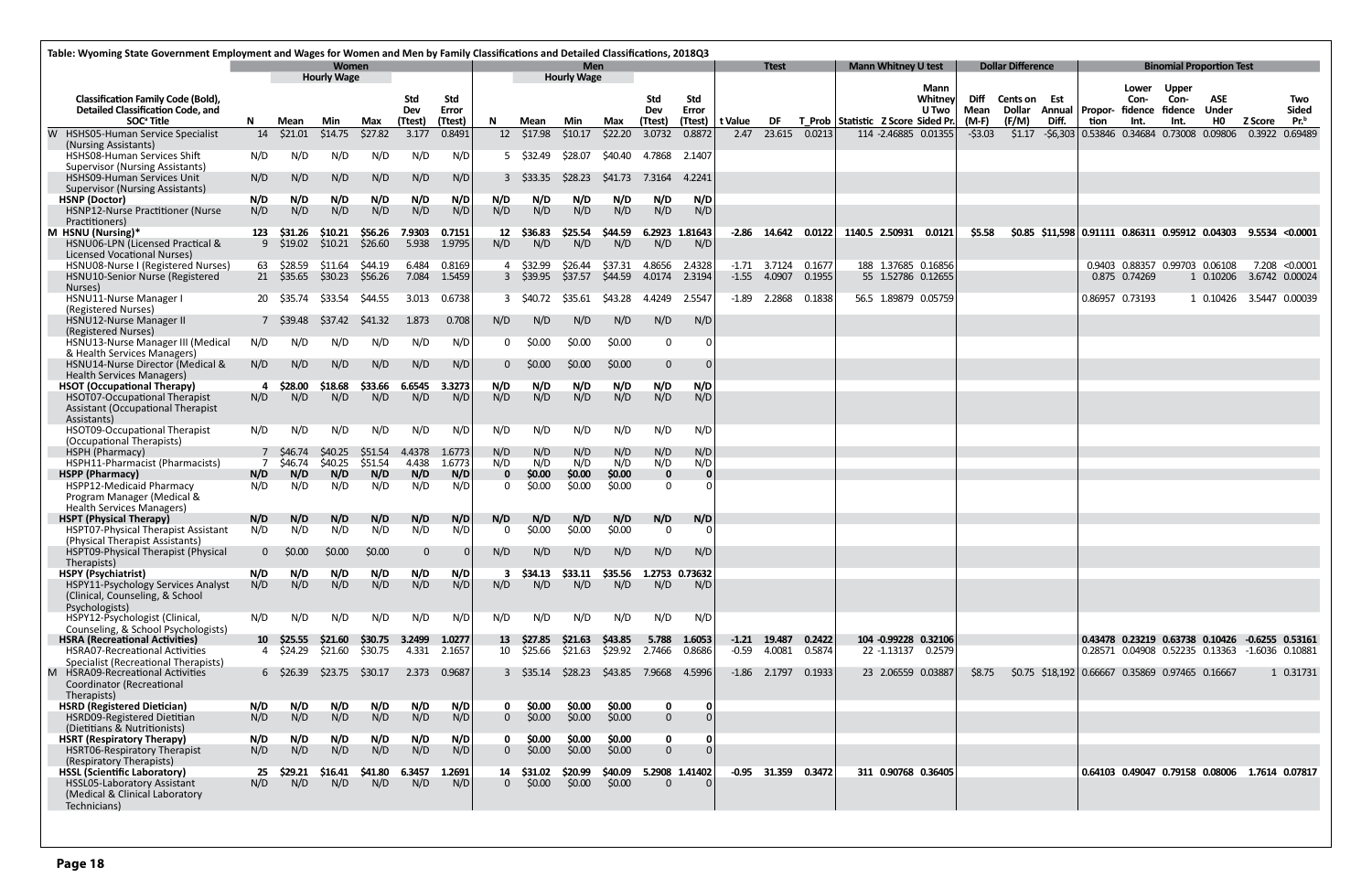| Table: Wyoming State Government Employment and Wages for Women and Men by Family Classifications and Detailed Classifications, 2018Q3                |              |                          |                             |                    |                          |                  |                       |                     |                                  |                         |                |                                 |         |                                                                                                                                                                                                                                |                  |                                    |                            |                                            |              |                                      |                         |         |                                               |              |                                    |                        |                     |
|------------------------------------------------------------------------------------------------------------------------------------------------------|--------------|--------------------------|-----------------------------|--------------------|--------------------------|------------------|-----------------------|---------------------|----------------------------------|-------------------------|----------------|---------------------------------|---------|--------------------------------------------------------------------------------------------------------------------------------------------------------------------------------------------------------------------------------|------------------|------------------------------------|----------------------------|--------------------------------------------|--------------|--------------------------------------|-------------------------|---------|-----------------------------------------------|--------------|------------------------------------|------------------------|---------------------|
|                                                                                                                                                      |              |                          | Women<br><b>Hourly Wage</b> |                    |                          |                  |                       |                     | <b>Men</b><br><b>Hourly Wage</b> |                         |                |                                 |         | <b>Ttest</b>                                                                                                                                                                                                                   |                  |                                    | <b>Mann Whitney U test</b> |                                            |              | <b>Dollar Difference</b>             |                         |         |                                               |              | <b>Binomial Proportion Test</b>    |                        |                     |
|                                                                                                                                                      |              |                          |                             |                    |                          |                  |                       |                     |                                  |                         |                |                                 |         |                                                                                                                                                                                                                                |                  |                                    |                            | Mann                                       |              |                                      |                         |         | Lower                                         | <b>Upper</b> |                                    |                        |                     |
| <b>Classification Family Code (Bold),</b><br><b>Detailed Classification Code, and</b>                                                                |              |                          |                             |                    | <b>Std</b><br><b>Dev</b> | Std<br>Error     |                       |                     |                                  |                         | Std<br>Dev     | Std<br>Error                    |         |                                                                                                                                                                                                                                |                  |                                    |                            | Whitneyl<br><b>U</b> Two                   | Diff<br>Mean | <b>Cents on Est</b><br><b>Dollar</b> | <b>Annual   Propor-</b> |         | Con-<br>fidence fidence                       | Con-         | ASE<br><b>Under</b>                |                        | Two<br><b>Sided</b> |
| SOC <sup>ª</sup> Title                                                                                                                               | N            | Mean                     | Min                         | Max                | (Ttest)                  | (Ttest)          | N                     | Mean                | Min                              | Max                     | (Ttest)        | (Ttest)                         | t Value | DF and the set of the set of the set of the set of the set of the set of the set of the set of the set of the set of the set of the set of the set of the set of the set of the set of the set of the set of the set of the se |                  | T Prob Statistic Z Score Sided Pr. |                            |                                            | $(M-F)$      | (F/M)                                | Diff.                   | tion    | Int.                                          | Int.         | H <sub>0</sub>                     | <b>Z Score</b>         | Pr. <sup>b</sup>    |
| HSSL08-Laboratory Scientist I<br>(Medical & Clinical Laboratory<br>Technologists)                                                                    |              | 6 \$25.49                | \$21.92                     | \$34.54            | 4.532                    | 1.8501           | N/D                   | N/D                 | N/D                              | N/D                     | N/D            | N/D                             |         |                                                                                                                                                                                                                                |                  |                                    |                            |                                            |              |                                      |                         |         |                                               |              |                                    |                        |                     |
| <b>HSSL09-Laboratory Scientist II</b><br>(Medical & Clinical Laboratory<br>Technologists)                                                            |              | 4 \$27.03                | \$25.67                     | \$28.58            | 1.336                    | 0.6682           |                       | 4 \$26.83           | \$24.84                          | \$27.74                 | 1.355          | 0.6775                          |         | 0.21 5.9989                                                                                                                                                                                                                    | 0.8428           |                                    |                            | 17.5 -0.1452 0.88455                       |              |                                      |                         |         | 0.5 0.15352 0.84648 0.17678                   |              |                                    | $\mathbf{0}$           |                     |
| HSSL10-Senior Laboratory Scientist<br>(Medical & Clinical Laboratory<br>Technologists)                                                               |              | 7 \$30.19                | \$29.31                     | \$31.11            | 0.65                     | 0.2455           | N/D                   | N/D                 | N/D                              | N/D                     | N/D            | N/D                             |         |                                                                                                                                                                                                                                |                  |                                    |                            |                                            |              |                                      |                         |         |                                               |              |                                    |                        |                     |
| <b>HSSL11-Laboratory Supervisor</b><br>(Medical & Clinical Laboratory<br>Technologists)                                                              |              | 4 S35.53                 | \$32.55                     | \$41.70            | 4.171                    | 2.0855           |                       | 4 \$33.23           | \$31.66                          | \$35.56                 | 1.7095         | 0.8547                          | 1.02    | 3.9802                                                                                                                                                                                                                         | 0.3655           |                                    | 22 1.1547 0.24821          |                                            |              |                                      |                         |         | 0.5 0.15352 0.84648 0.17678                   |              |                                    | $\mathbf{0}$           |                     |
| <b>HSSL12-Laboratory Manager I</b><br>(Medical & Clinical Laboratory<br>Technologists)                                                               | N/D          | N/D                      | N/D                         | N/D                | N/D                      | N/D              |                       | 3 \$38.05           | \$36.91                          | \$40.09                 | 1.774          | 1.0242                          |         |                                                                                                                                                                                                                                |                  |                                    |                            |                                            |              |                                      |                         |         |                                               |              |                                    |                        |                     |
| <b>HSSL13-Laboratory Manager II</b><br>(Managers, All Other)                                                                                         | N/D          | N/D                      | N/D                         | N/D                | N/D                      | N/D              | $\Omega$              | \$0.00              | \$0.00                           | \$0.00                  | $\mathbf 0$    |                                 |         |                                                                                                                                                                                                                                |                  |                                    |                            |                                            |              |                                      |                         |         |                                               |              |                                    |                        |                     |
| <b>HSST (Speech Therapy)</b><br>HSST09-Speech Therapist (Speech-                                                                                     | N/D<br>N/D   | N/D<br>N/D               | N/D<br>N/D                  | N/D<br>N/D         | N/D<br>N/D               | N/D<br>N/D       | N/D<br>N/D            | N/D<br>N/D          | N/D<br>N/D                       | N/D<br>N/D              | N/D<br>N/D     | N/D<br>N/D                      |         |                                                                                                                                                                                                                                |                  |                                    |                            |                                            |              |                                      |                         |         |                                               |              |                                    |                        |                     |
| Language Pathologists)                                                                                                                               |              |                          |                             |                    |                          |                  |                       |                     |                                  |                         |                |                                 |         |                                                                                                                                                                                                                                |                  |                                    |                            |                                            |              |                                      |                         |         |                                               |              |                                    |                        |                     |
| <b>ININ</b> (Inspection)<br><b>ININO7-Inspection Specialist I</b><br>(Inspectors, Testers, Sorters,<br>Samplers, & Weighers)                         | 40<br>N/D    | \$25.91<br>N/D           | \$19.93<br>N/D              | \$39.04<br>N/D     | 5.1028<br>N/D            | 0.8068<br>N/D    | 50<br>15 <sup>2</sup> | \$27.04<br>\$27.10  | \$17.96<br>\$21.35               | \$44.30<br>\$44.30      | 5.516          | 4.5684 0.64607                  |         | $-1.09$ 79.148 0.2806                                                                                                                                                                                                          |                  |                                    |                            | 1598 -1.80344 0.07132                      |              |                                      |                         |         | 0.44444 0.34178 0.5471 0.0527 -1.0541 0.29184 |              |                                    |                        |                     |
| <b>ININO8-Inspection Specialist II</b><br>(Inspectors, Testers, Sorters,                                                                             | -28          | \$23.08                  | \$19.93                     | \$26.25            | 1.627                    | 0.3075           |                       | 20 \$24.57          | \$17.96                          | \$31.51                 | 2.9245         | 0.6539                          | $-2.07$ | 27.392                                                                                                                                                                                                                         | 0.0484           |                                    |                            | 577.5 1.83515 0.06648                      |              |                                      |                         |         | 0.58333 0.44386                               |              | 0.7228 0.07217 1.1547 0.24821      |                        |                     |
| Samplers, & Weighers)<br><b>ININO9-Senior Inspection Specialist</b><br>(Inspectors, Testers, Sorters,                                                |              | 5 \$29.07                | \$27.66                     | \$32.11            | 1.767                    | 0.7901           |                       | 11 \$29.53          | \$24.23                          | \$38.05                 | 3.5688         | 1.076                           |         | $-0.34$ 13.719                                                                                                                                                                                                                 | 0.7364           |                                    |                            | 41.5 -0.11337 0.90974                      |              |                                      |                         |         | 0.3125 0.08538 0.53962                        |              | 0.125                              |                        | $-1.5$ 0.13361      |
| Samplers, & Weighers)<br>ININ10-Special Investigation Analyst<br>(Child, Family, & School Social<br>Workers)                                         | N/D          | N/D                      | N/D                         | N/D                | N/D                      | N/D              | 0                     | \$0.00              | \$0.00                           | \$0.00                  | $\overline{0}$ | 0                               |         |                                                                                                                                                                                                                                |                  |                                    |                            |                                            |              |                                      |                         |         |                                               |              |                                    |                        |                     |
| <b>ININ11-Inspection Supervisor</b><br>(First-Line Supervisors/Managers of<br>Production & Operating Workers)                                        |              | 6 \$35.67                | \$30.81                     | \$39.04            | 3.448                    | 1.4078           |                       | 4 \$32.26           | \$30.00                          | \$33.64                 | 1.5795 0.7898  |                                 |         | 2.11 7.4178 0.0701                                                                                                                                                                                                             |                  |                                    |                            | 14 -1.70561 0.08808                        |              |                                      |                         |         | 0.6 0.29636 0.90364 0.15811 0.6325 0.52709    |              |                                    |                        |                     |
| <b>INOS (OSHA)</b>                                                                                                                                   |              | \$32.29                  | \$24.63                     | \$42.71            | 6.6816                   | 2.5254           | 21                    | \$31.88             | \$28.53                          | \$44.22                 | 3.8187         | 0.8333                          | 0.15    | 7.352                                                                                                                                                                                                                          | 0.882            |                                    |                            | 92 -0.50555 0.61317                        |              |                                      |                         |         | 0.25 0.08961 0.41039 0.09449 -2.6458 0.00815  |              |                                    |                        |                     |
| INOS08-OSHA Specialist<br>(Occupational Health & Safety<br>Specialists)                                                                              | N/D          | N/D                      | N/D                         | N/D                | N/D                      | N/D              | $\Omega$              | \$0.00              | \$0.00                           | \$0.00                  | $\overline{0}$ | $\Omega$                        |         |                                                                                                                                                                                                                                |                  |                                    |                            |                                            |              |                                      |                         |         |                                               |              |                                    |                        |                     |
| <b>INOS09-Senior OSHA Specialist</b><br>(Occupational Health & Safety<br>Specialists)                                                                | 4            | \$31.92                  | \$27.29                     | \$42.71            | 7.23                     | 3.6149           | 18                    | \$30.66             | \$28.53                          | \$36.08                 | 1.9243         | 0.4536                          | 0.35    | 3.0951                                                                                                                                                                                                                         | 0.7502           |                                    |                            | 35 -0.94225 0.34606                        |              |                                      |                         |         | 0.18182 0.02065 0.34299                       |              |                                    | 0.1066 -2.9848 0.00284 |                     |
| INOS10-OSHA Program Supervisor<br>(Occupational Health & Safety<br>Specialists)                                                                      | N/D          | N/D                      | N/D                         | N/D                | N/D                      | N/D              | N/D                   | N/D                 | N/D                              | N/D                     | N/D            | N/D                             |         |                                                                                                                                                                                                                                |                  |                                    |                            |                                            |              |                                      |                         |         |                                               |              |                                    |                        |                     |
| INOS12-OSHA Program Manager<br>(Managers, All Other)                                                                                                 | $\mathbf{0}$ | \$0.00                   | \$0.00                      | \$0.00             | $\Omega$                 |                  | N/D                   | N/D                 | N/D                              | N/D                     | N/D            | N/D                             |         |                                                                                                                                                                                                                                |                  |                                    |                            |                                            |              |                                      |                         |         |                                               |              |                                    |                        |                     |
| <b>ISFS (Food Services)</b><br><b>ISFS01-Food Services Assistant</b><br>(Combined Food Preparation &<br>Serving Workers, Including Fast              |              | 52 \$18.32<br>12 \$12.44 | \$10.50<br>\$10.50          | \$29.19<br>\$15.13 | 5.0122<br>1.566          | 0.6951<br>0.4521 | 24                    | S20.05<br>3 \$11.68 | \$10.50<br>\$10.50               | \$34.52<br>\$13.69      |                | 6.6455 1.35651<br>1.7532 1.0122 | $-1.14$ | 35.557<br>0.69 2.8569                                                                                                                                                                                                          | 0.2632<br>0.5422 |                                    |                            | 998 0.82693 0.40828<br>19 -0.72169 0.47049 |              |                                      |                         | 0.68421 | 0.57971 0.78872<br>0.8 0.59758                |              | 0.05735<br>1 0.1291 2.3238 0.02014 | 3.2118 0.00132         |                     |
| Food)<br><b>ISFS05-Food Services Specialist</b>                                                                                                      | -28          | \$17.85                  | \$15.06                     | \$29.19            | 2.699                    | 0.5101           | 16                    | S18.27              | \$15.53                          | \$24.79                 | 2.5675         | 0.6419                          |         | $-0.51$ 32.687                                                                                                                                                                                                                 | 0.612            |                                    |                            | 372 0.29277 0.7697                         |              |                                      |                         |         | 0.63636 0.49423                               |              | 0.7785 0.07538 1.8091 0.07044      |                        |                     |
| (Cooks, Institution & Cafeteria)<br>ISFS08-Food Services Supervisor<br>(First-Line Supervisors/Managers<br>of Food Preparation & Serving<br>Workers) | N/D          | N/D                      | N/D                         | N/D                | N/D                      | N/D              | N/D                   | N/D                 | N/D                              | N/D                     | N/D            | N/D                             |         |                                                                                                                                                                                                                                |                  |                                    |                            |                                            |              |                                      |                         |         |                                               |              |                                    |                        |                     |
| <b>ISFS09-Food Services Manager</b><br>(First-Line Supervisors/Managers<br>of Food Preparation & Serving<br>Workers)                                 | N/D          | N/D                      | N/D                         | N/D                | N/D                      | N/D              | N/D                   | N/D                 | N/D                              | N/D                     | N/D            | N/D                             |         |                                                                                                                                                                                                                                |                  |                                    |                            |                                            |              |                                      |                         |         |                                               |              |                                    |                        |                     |
| <b>ISHK (Housekeeping)</b>                                                                                                                           |              | 31 \$12.21               | \$8.97                      |                    | \$22.55 3.2863           | 0.5902           |                       | 5 \$13.86           | \$10.22                          | $$16.56$ 2.5997 1.16261 |                |                                 | $-1.26$ |                                                                                                                                                                                                                                | 6.272 0.2509     |                                    |                            | 125 1.48674 0.13708                        |              |                                      |                         |         | $\vert$ 0.86111 0.74814 0.97408 0.08333       |              |                                    | 4.3333 0.00001         |                     |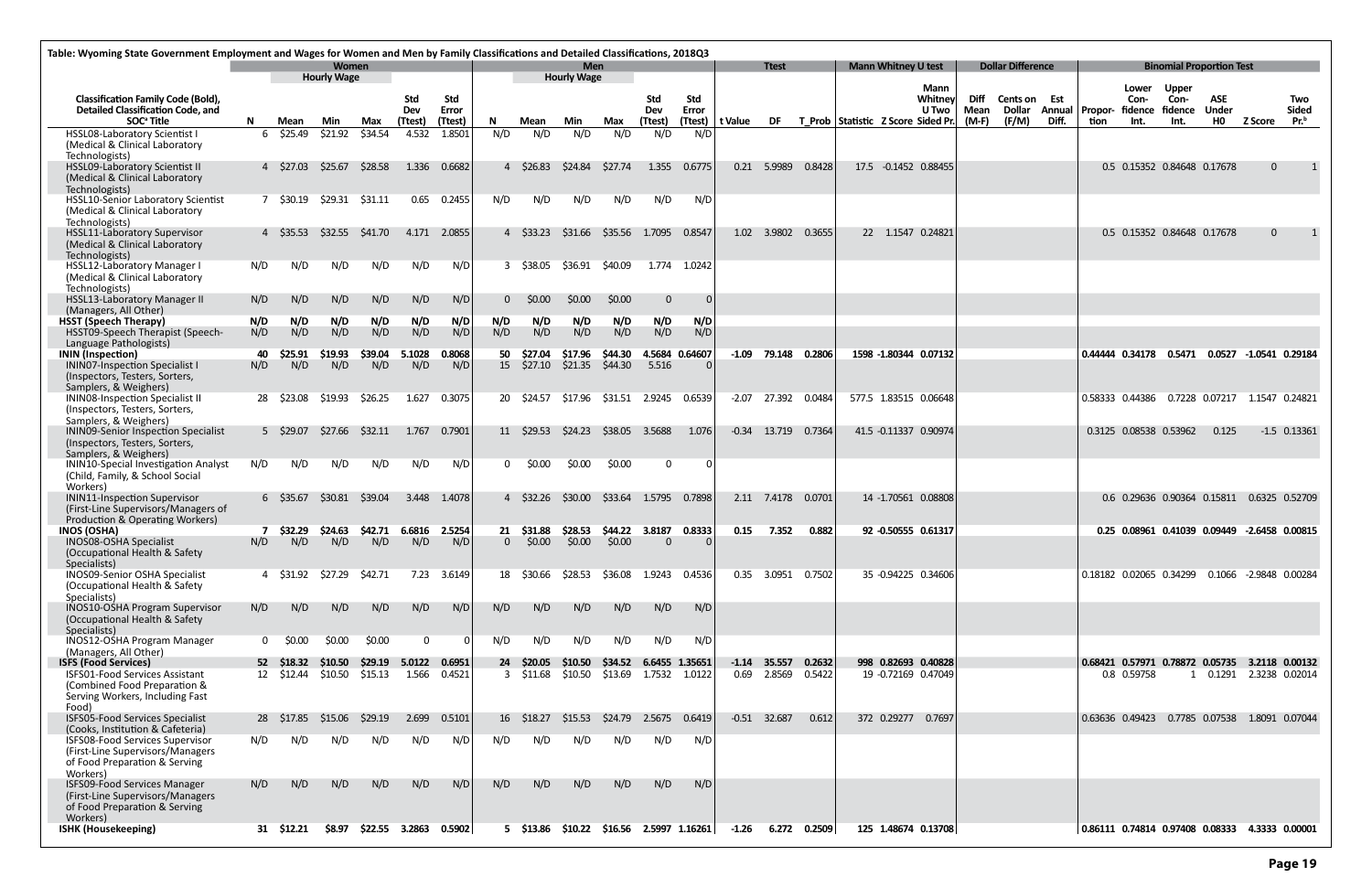|                                                                                       | Table: Wyoming State Government Employment and Wages for Women and Men by Family Classifications and Detailed Classifications, 2018Q3 |                        |                                    |                  |                         |                  |                   |                             |                                  |                            |                       |                   |               |                      |              |                                    |                            |                          |                   |                          |                         |         |                                 |                                                 |                               |                          |                     |
|---------------------------------------------------------------------------------------|---------------------------------------------------------------------------------------------------------------------------------------|------------------------|------------------------------------|------------------|-------------------------|------------------|-------------------|-----------------------------|----------------------------------|----------------------------|-----------------------|-------------------|---------------|----------------------|--------------|------------------------------------|----------------------------|--------------------------|-------------------|--------------------------|-------------------------|---------|---------------------------------|-------------------------------------------------|-------------------------------|--------------------------|---------------------|
|                                                                                       |                                                                                                                                       |                        | <b>Women</b><br><b>Hourly Wage</b> |                  |                         |                  |                   |                             | <b>Men</b><br><b>Hourly Wage</b> |                            |                       |                   |               | <b>Ttest</b>         |              |                                    | <b>Mann Whitney U test</b> |                          |                   | <b>Dollar Difference</b> |                         |         |                                 | <b>Binomial Proportion Test</b>                 |                               |                          |                     |
| <b>Classification Family Code (Bold),</b><br>Detailed Classification Code, and        |                                                                                                                                       |                        |                                    |                  | Std<br>Dev              | Std<br>Error     |                   |                             |                                  |                            | Std<br>Dev            | Std<br>Error      |               |                      |              |                                    |                            | Mann<br>Whitney<br>U Two | Diff<br>Mean      | Cents on Est<br>Dollar   | <b>Annual   Propor-</b> |         | Lower<br>Con-                   | <b>Upper</b><br>Con-<br>fidence fidence         | <b>ASE</b><br><b>Under</b>    |                          | Two<br><b>Sided</b> |
| SOC <sup>ª</sup> Title<br>M ISHK01-Housekeeper (Maids &                               | N.                                                                                                                                    | Mean<br>26 \$11.20     | Min<br>\$9.78                      | Max<br>\$16.02   | (Ttest)<br>1.464        | (Ttest)<br>0.287 | N.                | Mean<br>$5\quad$13.86$      | Min<br>\$10.22                   | Max<br>\$16.56             | (Ttest)<br>2.5997     | (Ttest)<br>1.1626 | t Value       | DF<br>$-2.22$ 4.4998 | 0.0835       | T Prob Statistic Z Score Sided Pr. |                            | 120 2.14856 0.03167      | $(M-F)$<br>\$2.65 | (F/M)<br>\$0.81          | Diff.<br>\$5,519        | tion    | Int.<br>0.83871 0.70924 0.96818 | Int.                                            | <b>HO</b><br>0.0898           | <b>Z Score</b><br>3.7717 | $Pr^b$<br>0.00016   |
| Housekeeping Cleaners)*                                                               |                                                                                                                                       |                        |                                    |                  |                         |                  |                   |                             |                                  |                            |                       |                   |               |                      |              |                                    |                            |                          |                   |                          |                         |         |                                 |                                                 |                               |                          |                     |
| ISHK06-Housekeeping Supervisor                                                        |                                                                                                                                       | 5 \$17.43              | \$8.97                             | \$22.55          | 5.192                   | 0                | 0                 | \$0.00                      | \$0.00                           | \$0.00                     | $\mathbf{0}$          | $\Omega$          | 0             | $\Omega$             | - 0          |                                    |                            |                          |                   |                          |                         |         |                                 |                                                 |                               |                          |                     |
| (First-Line Supervisors/Managers of<br>Housekeeping & Janitorial Workers)             |                                                                                                                                       |                        |                                    |                  |                         |                  |                   |                             |                                  |                            |                       |                   |               |                      |              |                                    |                            |                          |                   |                          |                         |         |                                 |                                                 |                               |                          |                     |
| <b>LRAP</b> (Appraisals)                                                              |                                                                                                                                       | $0$ \$0.00             | \$0.00                             | \$0.00           | $\bf{0}$                | 0                | 4                 | \$29.92                     | \$27.69                          | \$33.24                    | 2.391                 | 0                 | $\mathbf{0}$  | $\Omega$             | $\Omega$     |                                    |                            |                          |                   |                          |                         |         |                                 |                                                 |                               |                          |                     |
| LRAP09-Appraiser (Appraisers &<br>Assessors of Real Estate)                           | $\Omega$                                                                                                                              | \$0.00                 | \$0.00                             | \$0.00           | $\mathbf{0}$            |                  | N/D               | N/D                         | N/D                              | N/D                        | N/D                   | N/D               |               |                      |              |                                    |                            |                          |                   |                          |                         |         |                                 |                                                 |                               |                          |                     |
| LRAP10-Principal Appraiser                                                            | 0                                                                                                                                     | \$0.00                 | \$0.00                             | \$0.00           | $\mathbf{0}$            |                  | N/D               | N/D                         | N/D                              | N/D                        | N/D                   | N/D               |               |                      |              |                                    |                            |                          |                   |                          |                         |         |                                 |                                                 |                               |                          |                     |
| (Appraisers & Assessors of Real<br>Estate)                                            |                                                                                                                                       |                        |                                    |                  |                         |                  |                   |                             |                                  |                            |                       |                   |               |                      |              |                                    |                            |                          |                   |                          |                         |         |                                 |                                                 |                               |                          |                     |
| <b>LRLM (Lands Management)</b>                                                        | 14                                                                                                                                    | \$27.42                | \$20.19                            | \$35.49          | 4.6756                  | 1.2496           |                   | 14 \$31.72                  | \$20.19                          | \$47.00                    | 9.3183 2.49041        |                   |               | $-1.54$ 19.156       | 0.1396       |                                    | 226 1.0568                 | 0.2906                   |                   |                          |                         |         | 0.5 0.3148                      | 0.6852 0.09449                                  |                               | $\mathbf{0}$             |                     |
| LRLM06-Lands Management                                                               | N/D                                                                                                                                   | N/D                    | N/D                                | N/D              | N/D                     | N/D              | $\Omega$          | \$0.00                      | \$0.00                           | \$0.00                     | $\Omega$              |                   |               |                      |              |                                    |                            |                          |                   |                          |                         |         |                                 |                                                 |                               |                          |                     |
| Specialist I (Title Examiners,<br>Abstractors, & Searchers)                           |                                                                                                                                       |                        |                                    |                  |                         |                  |                   |                             |                                  |                            |                       |                   |               |                      |              |                                    |                            |                          |                   |                          |                         |         |                                 |                                                 |                               |                          |                     |
| LRLM07-Lands Management                                                               | 0                                                                                                                                     | \$0.00                 | \$0.00                             | \$0.00           | $\overline{0}$          | $\Omega$         |                   | 3 \$20.64                   | \$20.19                          | \$21.09                    | 0.448                 | - O I             | $\mathbf{0}$  | $\mathbf{0}$         | - 0          |                                    |                            |                          |                   |                          |                         |         |                                 |                                                 |                               |                          |                     |
| Specialist II (Title Examiners,<br>Abstractors, & Searchers)                          |                                                                                                                                       |                        |                                    |                  |                         |                  |                   |                             |                                  |                            |                       |                   |               |                      |              |                                    |                            |                          |                   |                          |                         |         |                                 |                                                 |                               |                          |                     |
| LRLM08-Senior Lands Management                                                        |                                                                                                                                       | 4 \$24.75              | \$23.09                            | \$25.79          | 1.164                   | 0.5822           |                   | 3 S25.11                    | S24.29                           | S26.01                     | 0.8635                | 0.4985            | $-0.47$       | 4.9889               | 0.655        |                                    |                            | 13 0.35355 0.72367       |                   |                          |                         |         |                                 | 0.57143 0.20483 0.93803 0.18898                 |                               |                          | 0.378 0.70546       |
| Specialist I (Title Examiners,                                                        |                                                                                                                                       |                        |                                    |                  |                         |                  |                   |                             |                                  |                            |                       |                   |               |                      |              |                                    |                            |                          |                   |                          |                         |         |                                 |                                                 |                               |                          |                     |
| Abstractors, & Searchers)<br>LRLM09-Lands Management                                  |                                                                                                                                       | 6 \$29.32              | \$27.09                            | \$33.02          | 2.352                   | 0.9601           | N/D               | N/D                         | N/D                              | N/D                        | N/D                   | N/D               |               |                      |              |                                    |                            |                          |                   |                          |                         |         |                                 |                                                 |                               |                          |                     |
| Program Analyst (Title Examiners,                                                     |                                                                                                                                       |                        |                                    |                  |                         |                  |                   |                             |                                  |                            |                       |                   |               |                      |              |                                    |                            |                          |                   |                          |                         |         |                                 |                                                 |                               |                          |                     |
| Abstractors, & Searchers)<br>LRLM10-Lands Management                                  | N/D                                                                                                                                   | N/D                    | N/D                                | N/D              | N/D                     | N/D              | N/D               | N/D                         | N/D                              | N/D                        | N/D                   | N/D               |               |                      |              |                                    |                            |                          |                   |                          |                         |         |                                 |                                                 |                               |                          |                     |
| Program Supervisor (Title                                                             |                                                                                                                                       |                        |                                    |                  |                         |                  |                   |                             |                                  |                            |                       |                   |               |                      |              |                                    |                            |                          |                   |                          |                         |         |                                 |                                                 |                               |                          |                     |
| Examiners, Abstractors, &<br>Searchers)                                               |                                                                                                                                       |                        |                                    |                  |                         |                  |                   |                             |                                  |                            |                       |                   |               |                      |              |                                    |                            |                          |                   |                          |                         |         |                                 |                                                 |                               |                          |                     |
| LRLM11-Lands Management                                                               | $\Omega$                                                                                                                              | \$0.00                 | \$0.00                             | \$0.00           | $\Omega$                |                  | N/D               | N/D                         | N/D                              | N/D                        | N/D                   | N/D               |               |                      |              |                                    |                            |                          |                   |                          |                         |         |                                 |                                                 |                               |                          |                     |
| Program Manager I (Property, Real<br>Estate, & Community Association                  |                                                                                                                                       |                        |                                    |                  |                         |                  |                   |                             |                                  |                            |                       |                   |               |                      |              |                                    |                            |                          |                   |                          |                         |         |                                 |                                                 |                               |                          |                     |
| Managers)<br>LRLM13-Lands Management                                                  | 0                                                                                                                                     | \$0.00                 | \$0.00                             | \$0.00           | $\mathbf{0}$            | $\Omega$         |                   | 3 S44.49                    | \$42.98                          | S47.00                     | 2.188                 | $\Omega$          | 0             | $\Omega$             |              |                                    |                            |                          |                   |                          |                         |         |                                 |                                                 |                               |                          |                     |
| Program Manager II (Property, Real<br>Estate, & Community Association<br>Managers)    |                                                                                                                                       |                        |                                    |                  |                         |                  |                   |                             |                                  |                            |                       |                   |               |                      |              |                                    |                            |                          |                   |                          |                         |         |                                 |                                                 |                               |                          |                     |
| <b>LRRP</b> (Appraisals)<br><b>LRRP10-Review Appraiser</b>                            | $\Omega$                                                                                                                              | <b>SO.00</b><br>\$0.00 | <b>SO.OO</b><br>\$0.00             | \$0.00<br>\$0.00 | $\mathbf 0$<br>$\Omega$ | 0<br>$\Omega$    |                   | \$33.52<br>$3\quad$ \$33.52 | \$30.45                          | \$37.17<br>\$30.45 \$37.17 | 3.397<br>3.397        | 0 I<br>$\Omega$   | O<br>$\Omega$ | $\Omega$<br>$\Omega$ |              |                                    |                            |                          |                   |                          |                         |         |                                 |                                                 |                               |                          |                     |
| (Appraisers & Assessors of Real<br>Estate)                                            |                                                                                                                                       |                        |                                    |                  |                         |                  |                   |                             |                                  |                            |                       |                   |               |                      |              |                                    |                            |                          |                   |                          |                         |         |                                 |                                                 |                               |                          |                     |
| <b>LRSU</b> (Surveying)                                                               | 0                                                                                                                                     | \$0.00                 | \$0.00                             | \$0.00           | $\mathbf 0$             | 0                | 6                 |                             | \$35.24 \$32.82                  | \$41.47                    | 3.139                 | 0                 | $\mathbf{0}$  | $\mathbf{0}$         | - 0          |                                    |                            |                          |                   |                          |                         |         |                                 | $\cdot$                                         |                               |                          |                     |
| LRSU10-Professional Land Surveyor<br>(Surveyors)                                      | $\overline{0}$                                                                                                                        | \$0.00                 | \$0.00                             | \$0.00           | $\mathbf{0}$            |                  | N/D               | N/D                         | N/D                              | N/D                        | N/D                   | N/D               |               |                      |              |                                    |                            |                          |                   |                          |                         |         |                                 |                                                 |                               |                          |                     |
| LRSU11-Senior Professional Land                                                       | $\mathbf 0$                                                                                                                           | \$0.00                 | \$0.00                             | \$0.00           | $\mathbf{0}$            | 0                | N/D               | N/D                         | N/D                              | N/D                        | N/D                   | N/D               |               |                      |              |                                    |                            |                          |                   |                          |                         |         |                                 |                                                 |                               |                          |                     |
| Surveyor (Surveyors)<br>PIMM (Multi-Media)                                            | 11                                                                                                                                    | \$26.62                | \$22.67                            | \$29.57          | 2.5876                  | 0.7802           | $12 \overline{ }$ | \$27.50                     | \$23.08                          | \$32.07                    |                       | 3.631 1.04819     | -0.68         |                      | 19.86 0.5065 |                                    |                            | 120 -0.73855 0.46018     |                   |                          |                         |         |                                 | 0.47826 0.27411 0.68241 0.10426 -0.2085 0.83483 |                               |                          |                     |
| PIMM05-Photographer                                                                   | $\mathbf 0$                                                                                                                           | \$0.00                 | \$0.00                             | \$0.00           | - 0                     | $\Omega$         | N/D               | N/D                         | N/D                              | N/D                        | N/D                   | N/D               |               |                      |              |                                    |                            |                          |                   |                          |                         |         |                                 |                                                 |                               |                          |                     |
| (Photographers)<br>PIMM08-Multi-Media Specialist II                                   |                                                                                                                                       | 6 \$25.01              | \$22.67                            | \$29.25          |                         | 2.461 1.0048     |                   | 5 \$24.88                   | \$23.08                          |                            | \$30.36 3.1198 1.3952 |                   |               | 0.08 7.5913          | 0.9395       |                                    |                            | 29 -0.18257 0.85513      |                   |                          |                         | 0.54545 |                                 | 0.2512 0.83971 0.15076 0.3015 0.76302           |                               |                          |                     |
| (Public Relations Specialists)<br>PIMM09-Senior Multi-Media                           |                                                                                                                                       | 5 \$28.54              | \$27.55                            | \$29.57          |                         | 0.816 0.3649     |                   | 5 \$29.79                   | \$27.43                          | \$32.07                    | 2.0394                | 0.9121            |               | $-1.27$ 5.2485       | 0.2567       |                                    |                            | 23 -0.94002 0.34721      |                   |                          |                         | 0.5     | 0.1901                          | 0.8099 0.15811                                  |                               | 0                        |                     |
| <b>Specialist (Public Relations</b>                                                   |                                                                                                                                       |                        |                                    |                  |                         |                  |                   |                             |                                  |                            |                       |                   |               |                      |              |                                    |                            |                          |                   |                          |                         |         |                                 |                                                 |                               |                          |                     |
| Specialists)<br>PIMM10-Multi-Media Supervisor                                         |                                                                                                                                       | $0\quad$ \$0.00        | \$0.00                             | \$0.00           | $\Omega$                |                  | N/D               | N/D                         | N/D                              | N/D                        | N/D                   | N/D               |               |                      |              |                                    |                            |                          |                   |                          |                         |         |                                 |                                                 |                               |                          |                     |
| (Public Relations Specialists)                                                        |                                                                                                                                       |                        |                                    |                  |                         |                  |                   |                             |                                  |                            |                       |                   |               |                      |              |                                    |                            |                          |                   |                          |                         |         |                                 |                                                 |                               |                          |                     |
| PIPR (Public Involvement/<br>Awareness)                                               |                                                                                                                                       | 22 \$26.46             | \$19.99                            | \$29.77          | 2.7979                  | 0.5965           | 11                | \$27.22                     | \$20.00                          | \$32.31                    |                       | 4.2255 1.27404    | -0.54         | 14.533               | 0.5998       |                                    |                            | 206 0.72572 0.46801      |                   |                          |                         |         | 0.66667 0.50583                 |                                                 | 0.8275 0.08704 1.9149 0.05551 |                          |                     |
| PIPR07-Public Relations Specialist I<br>(Public Relations Specialists)                |                                                                                                                                       | $3\quad$ \$21.15       | \$19.99                            | \$23.38          | 1.93                    | 1.1145           | N/D               | N/D                         | N/D                              | N/D                        | N/D                   | N/D               |               |                      |              |                                    |                            |                          |                   |                          |                         |         |                                 |                                                 |                               |                          |                     |
| PIPRO8-Public Relations Specialist II<br>(Public Relations Specialists)               |                                                                                                                                       | 3 \$24.93              | \$23.56                            | \$27.51          | 2.242                   | 0                | 0                 | \$0.00                      | \$0.00                           | \$0.00                     | $\mathbf 0$           |                   | 0             | $\Omega$             |              |                                    |                            |                          |                   |                          |                         |         |                                 |                                                 |                               |                          |                     |
| PIPR09-Senior Public Relations<br><b>Specialist (Public Relations</b><br>Specialists) |                                                                                                                                       | 16 \$27.75 \$24.16     |                                    | \$29.77          | 1.383                   | 0.3457           |                   | $6\quad$ \$27.59            | \$25.76                          | \$31.67                    | 2.3122                | 0.944             | 0.16          | 6.393                | 0.8783       |                                    |                            | 59 -0.73763 0.46074      |                   |                          |                         |         | 0.72727 0.54117 0.91337         |                                                 | 0.1066                        |                          | 2.132 0.03301       |
|                                                                                       |                                                                                                                                       |                        |                                    |                  |                         |                  |                   |                             |                                  |                            |                       |                   |               |                      |              |                                    |                            |                          |                   |                          |                         |         |                                 |                                                 |                               |                          |                     |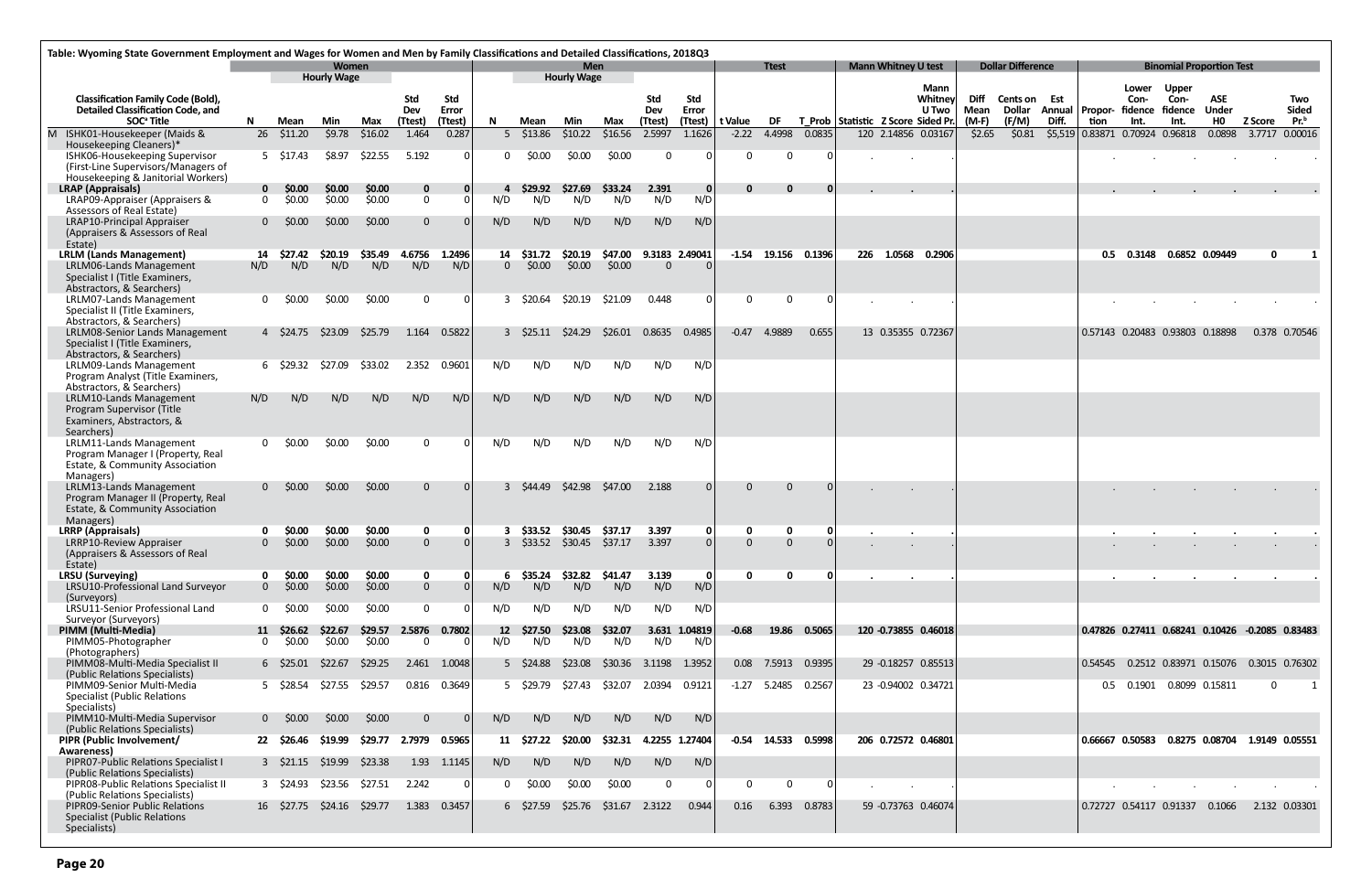| Table: Wyoming State Government Employment and Wages for Women and Men by Family Classifications and Detailed Classifications, 2018Q3                            |                |                                      |                    |                    |                                |                     |                 |                        |                           |                    |                 |                          |                                                           |                  |              |                            |                          |              |                          |       |                         |                                  |                                                      |                            |                |                  |
|------------------------------------------------------------------------------------------------------------------------------------------------------------------|----------------|--------------------------------------|--------------------|--------------------|--------------------------------|---------------------|-----------------|------------------------|---------------------------|--------------------|-----------------|--------------------------|-----------------------------------------------------------|------------------|--------------|----------------------------|--------------------------|--------------|--------------------------|-------|-------------------------|----------------------------------|------------------------------------------------------|----------------------------|----------------|------------------|
|                                                                                                                                                                  |                |                                      | Women              |                    |                                |                     |                 |                        | <b>Men</b>                |                    |                 |                          |                                                           | <b>Ttest</b>     |              | <b>Mann Whitney U test</b> |                          |              | <b>Dollar Difference</b> |       |                         |                                  | <b>Binomial Proportion Test</b>                      |                            |                |                  |
| <b>Classification Family Code (Bold),</b><br><b>Detailed Classification Code, and</b>                                                                            |                |                                      | <b>Hourly Wage</b> |                    | Std<br>Dev                     | <b>Std</b><br>Error |                 |                        | <b>Hourly Wage</b>        |                    | Std<br>Dev      | Std<br>Error             |                                                           |                  |              |                            | Mann<br>Whitney<br>U Two | Diff<br>Mean | Cents on Est<br>Dollar   |       | <b>Annual   Propor-</b> | Lower<br>Con-<br>fidence fidence | <b>Upper</b><br>Con-                                 | <b>ASE</b><br><b>Under</b> |                | Two<br>Sided     |
| SOC <sup>ª</sup> Title<br>PIPR10-Public Relations Supervisor                                                                                                     | N.<br>$\Omega$ | Mean<br>\$0.00                       | Min<br>\$0.00      | Max<br>\$0.00      | (Ttest)<br>- 0                 | (Ttest)             | N.<br>N/D       | Mean<br>N/D            | Min<br>N/D                | Max<br>N/D         | (Ttest)<br>N/D  | N/D                      | (Ttest)   t Value DF T Prob   Statistic Z Score Sided Pr. |                  |              |                            |                          | $(M-F)$      | (F/M)                    | Diff. | tion                    | Int.                             | Int.                                                 | <b>HO</b>                  | Z Score        | Pr. <sup>b</sup> |
| (Public Relations Managers)<br><b>PSAI (Academy Instructor)</b><br>PSAI09-Law Enforcement Academy<br>Instructor (Criminal Justice &<br>Law Enforcement Teachers, | N/D<br>N/D     | N/D<br>N/D                           | N/D<br>N/D         | N/D<br>N/D         | N/D<br>N/D                     | N/D<br>N/D          | 4               | 7 \$34.90<br>\$31.30   | <b>S30.71</b><br>\$30.71  | \$41.15<br>\$32.37 | 0.7862          | 4.6631 1.76249<br>0.3931 |                                                           |                  |              |                            |                          |              |                          |       |                         |                                  |                                                      |                            |                |                  |
| Postsecondary)<br>PSAI10-Law Enforcement Academy<br><b>Supervisor (Criminal Justice</b><br>& Law Enforcement Teachers,                                           | 0              | \$0.00                               | \$0.00             | \$0.00             | $\mathbf{0}$                   | $\Omega$            | N/D             | N/D                    | N/D                       | N/D                | N/D             | N/D                      |                                                           |                  |              |                            |                          |              |                          |       |                         |                                  |                                                      |                            |                |                  |
| Postsecondary)<br><b>PSAI11-Law Enforcement Academy</b><br>Program Manager (Detectives &                                                                         | $\Omega$       | \$0.00                               | \$0.00             | \$0.00             | $\mathbf{0}$                   | 0                   | N/D             | N/D                    | N/D                       | N/D                | N/D             | N/D                      |                                                           |                  |              |                            |                          |              |                          |       |                         |                                  |                                                      |                            |                |                  |
| Criminal Investigators)<br><b>PSCI (Criminal Investigation)</b><br>PSCI09-Criminal Investigator                                                                  | $\Omega$       | \$0.00<br>\$0.00                     | \$0.00<br>\$0.00   | \$0.00<br>\$0.00   | $\mathbf{0}$<br>$\overline{0}$ | 0<br>$\Omega$       | 8<br>N/D        | S68.79<br>N/D          | \$29.65<br>N/D            | \$222.72<br>N/D    | 69.98<br>N/D    | 0<br>N/D                 | 0                                                         |                  |              |                            |                          |              |                          |       |                         |                                  |                                                      |                            |                |                  |
| (Detectives & Criminal Investigators)<br>PSCI11-Criminal Investigation<br>Supervisor (First-Line Supervisors/                                                    | $\Omega$       | \$0.00                               | \$0.00             | \$0.00             | $\overline{0}$                 |                     | N/D             | N/D                    | N/D                       | N/D                | N/D             | N/D                      |                                                           |                  |              |                            |                          |              |                          |       |                         |                                  |                                                      |                            |                |                  |
| Managers of Police & Detectives)<br>M PSCJ (Criminal Justice Information)                                                                                        |                | 10 \$23.01                           | \$21.73            | \$25.76            | 1.4359                         | 0.4541              | 3               | \$28.94                | \$25.53                   | \$30.92            | 2.9667          | 1.7128                   | $-3.35$                                                   | 2.289            | 0.0654       | 34 2.20043 0.02778         |                          | \$5.93       |                          |       | \$0.80 \$12,331 0.76923 |                                  | 0.5402 0.99826 0.13868                               |                            | 1.9415         | 0.0522           |
| PSCJ07-Criminal Justice Records<br>Analyst (Archivists)<br>PSCJ08-Control Terminal CJIS                                                                          | N/D            | $9$ \$22.71<br>N/D                   | \$21.73<br>N/D     | \$25.53<br>N/D     | 1.127<br>N/D                   | $\mathbf{0}$<br>N/D | $\Omega$<br>N/D | \$0.00<br>N/D          | \$0.00<br>N/D             | \$0.00<br>N/D      | $\Omega$<br>N/D | $\Omega$<br>N/D          | $\Omega$                                                  | $\Omega$         |              | $\bullet$                  |                          |              |                          |       |                         |                                  |                                                      |                            |                |                  |
| Specialist (Network & Computer<br>Systems Admini)<br>PSCJ10-CJIS Program Supervisor                                                                              | N/D            | N/D                                  | N/D                | N/D                | N/D                            | N/D                 | N/D             | N/D                    | N/D                       | N/D                | N/D             | N/D                      |                                                           |                  |              |                            |                          |              |                          |       |                         |                                  |                                                      |                            |                |                  |
| (Database Administrators)                                                                                                                                        |                |                                      |                    |                    |                                |                     |                 |                        |                           |                    |                 |                          |                                                           |                  |              |                            |                          |              |                          |       |                         |                                  |                                                      |                            |                |                  |
| PSDI (Dispatch)<br>PSDI04-Highway Patrol Dispatcher<br>I (Police, Fire, & Ambulance<br>Dispatchers)                                                              | 29             | \$25.64<br>$3\quad $16.90$           | \$16.64<br>\$16.64 | \$36.20<br>\$17.19 | 4.8739<br>0.28                 | 0.9051<br>0.1614    | N/D             | \$23.14<br>N/D         | \$16.40<br>N/D            | \$28.28<br>N/D     | N/D             | 3.4501 1.15002<br>N/D    |                                                           | 1.71 18.907      | 0.1045       | 130 -1.56225 0.11823       |                          |              |                          |       |                         |                                  | 0.76316  0.62798  0.89833  0.08111  3.2444  0.00118  |                            |                |                  |
| PSDI06-Highway Patrol Dispatcher<br>II (Police, Fire, & Ambulance<br>Dispatchers)                                                                                |                | 20 \$25.27                           | \$20.71            | \$31.78            | 3.047                          | 0.6814              |                 | 7 \$24.46              | \$21.61                   | \$28.28            | 2.2862          | 0.8641                   |                                                           | 0.73 14.064      | 0.4762       | 88 -0.55328 0.58007        |                          |              |                          |       |                         |                                  | 0.74074 0.57544 0.90604 0.09623                      |                            | 2.5019 0.01235 |                  |
| PSDI07-Highway Patrol Dispatch<br>Trainer (First-Line Supervisors/<br>Managers of Office &<br>Administrative Support Workers)                                    | N/D            | N/D                                  | N/D                | N/D.               | N/D                            | N/D                 | N/D             | N/D                    | N/D                       | N/D                | N/D             | N/D                      |                                                           |                  |              |                            |                          |              |                          |       |                         |                                  |                                                      |                            |                |                  |
| PSDI08-Highway Patrol<br>Dispatch Supervisor (First-Line<br>Supervisors/Managers of Office &                                                                     |                | 4 \$30.80 \$27.80                    |                    | \$36.20            | 3.741                          | $\Omega$            |                 | S0.00                  | \$0.00                    | \$0.00             | $\Omega$        |                          |                                                           |                  | - 0          |                            |                          |              |                          |       |                         |                                  |                                                      |                            |                |                  |
| <b>Administrative Support Workers)</b><br>PSDI10-Highway Patrol Dispatch<br>Program Manager (Protective<br>Service Workers, All Other)                           | N/D            | N/D                                  | N/D                | N/D                | N/D                            | N/D                 |                 | $0 \quad $0.00$        | \$0.00                    | \$0.00             | $\overline{0}$  | -01                      |                                                           |                  |              |                            |                          |              |                          |       |                         |                                  |                                                      |                            |                |                  |
| <b>PSEP (Emergency Preparedness)</b><br>PSEP07-Emergency Preparedness<br>Technician (Protective Service<br>Workers, All Other)                                   |                | 7 \$30.61 \$23.68<br>$0 \quad $0.00$ | \$0.00             | \$43.54<br>\$0.00  | 6.9636<br>$\Omega$             | 2.632<br>$\Omega$   | 12<br>N/D       | \$29.56 \$24.48<br>N/D | N/D                       | \$36.88<br>N/D     | N/D             | 3.5477 1.02414<br>N/D    | 0.37                                                      |                  | 7.856 0.7206 | 69 -0.08452 0.93265        |                          |              |                          |       |                         |                                  | 0.36842  0.15152  0.58532  0.11471  -1.1471  0.25135 |                            |                |                  |
| PSEP08-Emergency Preparedness<br>Specialist I (Protective Service<br>Workers, All Other)                                                                         | N/D            | N/D                                  | N/D                | N/D                | N/D                            | N/D                 | N/D             | N/D                    | N/D                       | N/D                | N/D             | N/D                      |                                                           |                  |              |                            |                          |              |                          |       |                         |                                  |                                                      |                            |                |                  |
| PSEP09-Emergency Preparedness<br>Specialist II (Protective Service<br>Workers, All Other)                                                                        |                | 3 \$28.12 \$23.68                    |                    | \$32.59            |                                | 4.454 2.5718        |                 | 5 \$29.38              | \$26.76                   |                    |                 | \$36.88 4.2168 1.8858    |                                                           | $-0.39$ $4.1318$ | 0.7132       | 14 0.14907                 | 0.8815                   |              |                          |       |                         |                                  | 0.375 0.03953 0.71047 0.17678 -0.7071 0.4795         |                            |                |                  |
| PSEP10-Emergency Preparedness<br>Analyst (Protective Service Workers,<br>All Other)                                                                              | $\mathbf{0}$   | \$0.00                               | \$0.00             | \$0.00             | $\mathbf{0}$                   | 0                   | N/D             | N/D                    | N/D                       | N/D                | N/D             | N/D                      |                                                           |                  |              |                            |                          |              |                          |       |                         |                                  |                                                      |                            |                |                  |
| PSEP11-Senior Emergency<br>Preparedness Analyst (Protective<br>Service Workers, All Other)                                                                       | N/D            | N/D                                  | N/D                | N/D                | N/D                            | N/D                 |                 |                        | 3 \$32.40 \$31.32 \$33.17 |                    |                 | $0.964$ $0.5566$         |                                                           |                  |              |                            |                          |              |                          |       |                         |                                  |                                                      |                            |                |                  |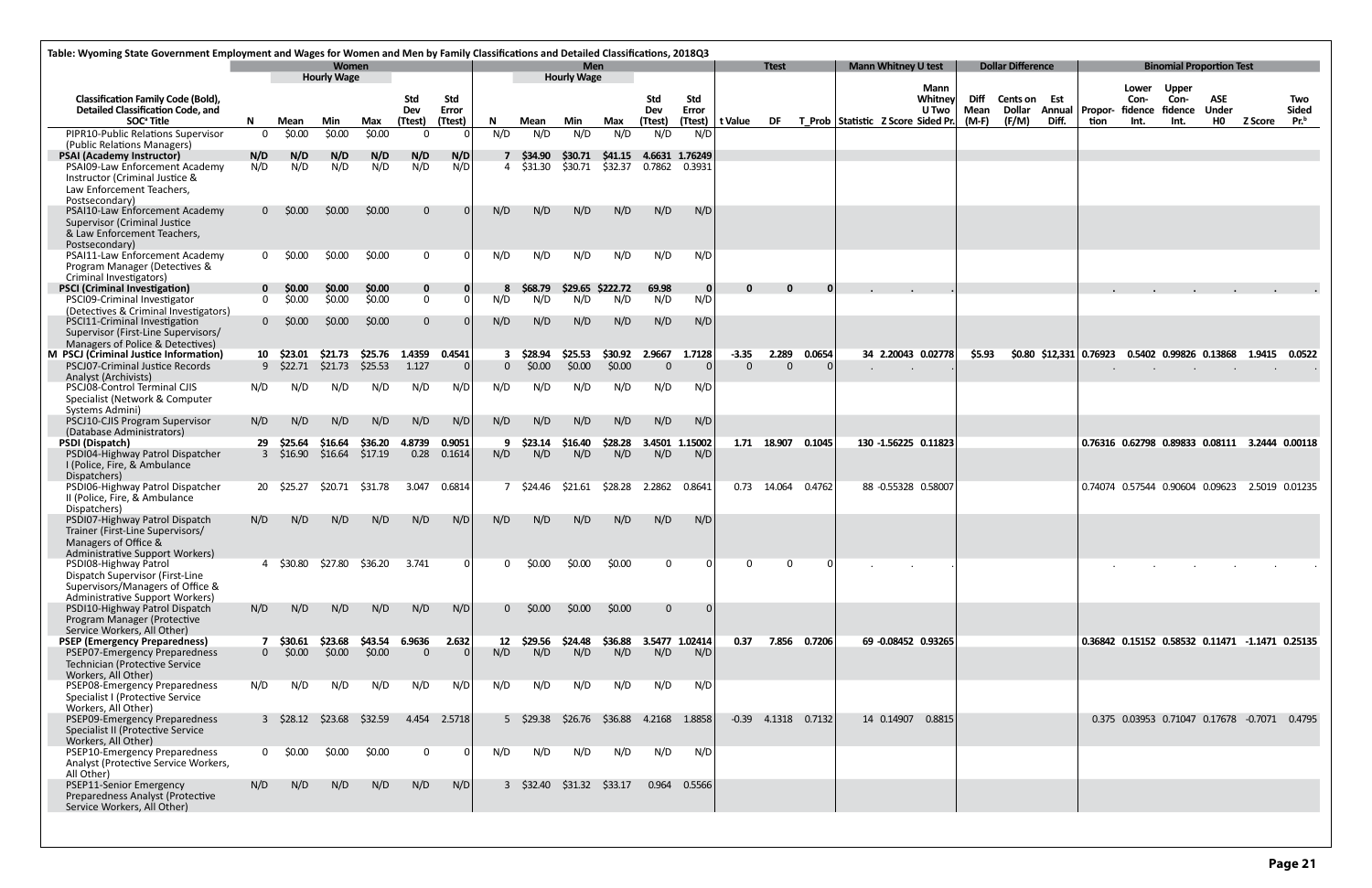|                                                                                                             | Table: Wyoming State Government Employment and Wages for Women and Men by Family Classifications and Detailed Classifications, 2018Q3<br><b>Women</b> |                           |                  |                   |                          |                     |            |                    |                                           |                             |                |                         |               |                       |              |                                                           |                            |                      |              |                               |       |                         |                 |                             |                                                  |                |                     |
|-------------------------------------------------------------------------------------------------------------|-------------------------------------------------------------------------------------------------------------------------------------------------------|---------------------------|------------------|-------------------|--------------------------|---------------------|------------|--------------------|-------------------------------------------|-----------------------------|----------------|-------------------------|---------------|-----------------------|--------------|-----------------------------------------------------------|----------------------------|----------------------|--------------|-------------------------------|-------|-------------------------|-----------------|-----------------------------|--------------------------------------------------|----------------|---------------------|
|                                                                                                             |                                                                                                                                                       |                           |                  |                   |                          |                     |            |                    | <b>Men</b><br><b>Hourly Wage</b>          |                             |                |                         |               | <b>Ttest</b>          |              |                                                           | <b>Mann Whitney U test</b> |                      |              | <b>Dollar Difference</b>      |       |                         |                 |                             | <b>Binomial Proportion Test</b>                  |                |                     |
|                                                                                                             | <b>Hourly Wage</b>                                                                                                                                    |                           |                  |                   |                          |                     |            |                    |                                           |                             |                |                         |               |                       |              |                                                           |                            | Mann                 |              |                               |       |                         | Lower           | <b>Upper</b>                |                                                  |                |                     |
| <b>Classification Family Code (Bold),</b><br>Detailed Classification Code, and                              |                                                                                                                                                       |                           |                  |                   | Std<br>Dev               | <b>Std</b><br>Error |            |                    |                                           |                             | Std<br>Dev     | <b>Std</b><br>Error     |               |                       |              |                                                           |                            | Whitney<br>U Two     | Diff<br>Mean | <b>Cents on Est</b><br>Dollar |       | <b>Annual   Propor-</b> | Con-<br>fidence | Con-<br>fidence             | ASE<br><b>Under</b>                              |                | Two<br><b>Sided</b> |
| SOC <sup>ª</sup> Title                                                                                      | N.                                                                                                                                                    | Mean                      | Min              | Max               | (Ttest)                  | (Ttest)             | N.         | Mean               | Min                                       | Max                         | (Ttest)        |                         |               |                       |              | (Ttest)   t Value DF T_Prob   Statistic Z Score Sided Pr. |                            |                      | (M-F)        | (F/M)                         | Diff. | tion                    | Int.            | Int.                        | <b>HO</b>                                        | <b>Z Score</b> | Pr. <sup>b</sup>    |
| PSEP14-Emergency Preparedness                                                                               | N/D                                                                                                                                                   | N/D                       | N/D              | N/D               | N/D                      | N/D                 | $\Omega$   | \$0.00             | \$0.00                                    | \$0.00                      | $\Omega$       |                         |               |                       |              |                                                           |                            |                      |              |                               |       |                         |                 |                             |                                                  |                |                     |
| Program Manager - Public Health                                                                             |                                                                                                                                                       |                           |                  |                   |                          |                     |            |                    |                                           |                             |                |                         |               |                       |              |                                                           |                            |                      |              |                               |       |                         |                 |                             |                                                  |                |                     |
| (Emergency Management Directors)<br><b>PSES (Law Enforcement Security</b>                                   |                                                                                                                                                       | $3\quad$ \$22.68          | \$21.22          | \$25.15           | 2.1478                   | 1.24                |            | 14 \$23.20         | \$20.50                                   | \$32.20                     |                | 3.4503 0.92212          | $-0.33$       | 4.607                 | 0.7525       |                                                           |                            | 28 0.12599 0.89974   |              |                               |       | 0.17647                 |                 |                             | 0 0.35769 0.12127 -2.6679 0.00763                |                |                     |
| Officer)                                                                                                    |                                                                                                                                                       |                           |                  |                   |                          |                     |            |                    |                                           |                             |                |                         |               |                       |              |                                                           |                            |                      |              |                               |       |                         |                 |                             |                                                  |                |                     |
| PSES07-Security Officer (Security                                                                           | N/D                                                                                                                                                   | N/D                       | N/D              | N/D               | N/D                      | N/D                 |            | 10 \$21.31         | \$20.50                                   | \$22.15                     | 0.4296         | 0.1359                  |               |                       |              |                                                           |                            |                      |              |                               |       |                         |                 |                             |                                                  |                |                     |
| Guards)<br>PSES08-Park Ranger (Protective                                                                   | N/D                                                                                                                                                   | N/D                       | N/D              | N/D               | N/D                      | N/D                 | N/D        | N/D                | N/D                                       | N/D                         | N/D            | N/D                     |               |                       |              |                                                           |                            |                      |              |                               |       |                         |                 |                             |                                                  |                |                     |
| Service Workers, All Other)<br>PSES09-Park Ranger Supervisor                                                | $\Omega$                                                                                                                                              | \$0.00                    | \$0.00           | \$0.00            | $\mathbf 0$              |                     | N/D        | N/D                | N/D                                       | N/D                         | N/D            | N/D                     |               |                       |              |                                                           |                            |                      |              |                               |       |                         |                 |                             |                                                  |                |                     |
| (First-Line Supervisors/Managers,<br>Protective Service Workers, All<br>Other)                              |                                                                                                                                                       |                           |                  |                   |                          |                     |            |                    |                                           |                             |                |                         |               |                       |              |                                                           |                            |                      |              |                               |       |                         |                 |                             |                                                  |                |                     |
| <b>PSFC (Forensic Crime Laboratory)</b>                                                                     |                                                                                                                                                       | 19 S32.20                 | \$19.19          | \$45.30           | 8.5201                   | 1.9546              |            | 9 \$34.03          | \$17.30                                   |                             |                | \$47.76 10.2412 3.41373 |               | $-0.47$ 13.462 0.6491 |              |                                                           |                            | 140 0.46732 0.64027  |              |                               |       |                         |                 |                             | 0.67857 0.50559 0.85156 0.09449 1.8898 0.05878   |                |                     |
| <b>PSFC06-Forensic Evidence</b>                                                                             |                                                                                                                                                       | 7 \$40.24                 |                  | $$38.35$ $$43.13$ | 1.782                    | 0.6737              | N/D        | N/D                | N/D                                       | N/D                         | N/D            | N/D                     |               |                       |              |                                                           |                            |                      |              |                               |       |                         |                 |                             |                                                  |                |                     |
| Technician (Forensic Science<br>Technicians)                                                                |                                                                                                                                                       |                           |                  |                   |                          |                     |            |                    |                                           |                             |                |                         |               |                       |              |                                                           |                            |                      |              |                               |       |                         |                 |                             |                                                  |                |                     |
| PSFC08-Forensic Specialist (Forensic<br>Science Technicians)                                                |                                                                                                                                                       | $3\quad$ \$26.29          | \$25.01          | \$26.97           | 1.105                    | 0.6381              |            | 3 \$26.90          | \$25.31                                   | \$28.83                     | 1.7842 1.0301  |                         |               | $-0.5$ 3.3379         | 0.6457       |                                                           |                            | 10 -0.21822 0.82726  |              |                               |       |                         |                 | 0.5 0.09992 0.90008 0.20412 |                                                  | $\mathbf{0}$   |                     |
| PSFC09-Forensic Analyst (Forensic<br>Science Technicians)                                                   |                                                                                                                                                       | 4 \$30.75                 | \$28.92          | \$32.22           | 1.707                    | $\Omega$            | $\Omega$   | \$0.00             | \$0.00                                    | \$0.00                      | $\mathbf 0$    | $\Omega$                | $\Omega$      | $\Omega$              |              |                                                           |                            |                      |              |                               |       |                         |                 |                             |                                                  |                |                     |
| PSFC10-Senior Forensic Analyst<br>(Forensic Science Technicians)                                            |                                                                                                                                                       | 7 S40.24                  | \$38.35          | \$43.13           | 1.782                    | 0.6737              | N/D        | N/D                | N/D                                       | N/D                         | N/D            | N/D                     |               |                       |              |                                                           |                            |                      |              |                               |       |                         |                 |                             |                                                  |                |                     |
| PSFC12-Principal Forensic Analyst<br>(Forensic Science Technicians)                                         | N/D                                                                                                                                                   | N/D                       | N/D              | N/D               | N/D                      | N/D                 |            | 3 \$44.86          | \$41.02                                   | \$47.76                     | 3.4666         | 2.0014                  |               |                       |              |                                                           |                            |                      |              |                               |       |                         |                 |                             |                                                  |                |                     |
| <b>PSFF (Firefighting)</b>                                                                                  | 0                                                                                                                                                     | \$0.00                    | \$0.00           | \$0.00            | $\bf{0}$                 | 0                   | 36         | \$27.31            | \$20.83                                   | \$41.06                     | 5.681          |                         |               | 0                     | 0            |                                                           |                            |                      |              |                               |       |                         |                 |                             |                                                  |                |                     |
| PSFF04-Firefighter I (Fire Fighters)                                                                        | $\Omega$                                                                                                                                              | \$0.00                    | \$0.00           | \$0.00            | $\mathbf 0$              |                     | 15         | \$22.95            | \$20.83                                   | \$27.01                     | 1.441          | 0I                      | $\Omega$      | $\mathbf{0}$          | $\Omega$     |                                                           |                            |                      |              |                               |       |                         |                 |                             |                                                  |                |                     |
| PSFF05-Firefighter II (Fire Fighters)<br>PSFF07-Senior Firefighter (Fire                                    | $\Omega$<br>$\Omega$                                                                                                                                  | \$0.00<br>\$0.00          | \$0.00<br>\$0.00 | \$0.00<br>\$0.00  | $\mathbf{0}$<br>$\bf{0}$ |                     | 11         | \$26.81<br>\$29.66 | \$24.41<br>\$23.31                        | \$28.38<br>\$32.94          | 1.197<br>3.794 | 0                       | 0<br>$\Omega$ | $\Omega$<br>$\Omega$  |              |                                                           |                            |                      |              |                               |       |                         |                 |                             |                                                  |                |                     |
| Fighters)                                                                                                   |                                                                                                                                                       |                           |                  |                   |                          |                     |            |                    |                                           |                             |                |                         |               |                       |              |                                                           |                            |                      |              |                               |       |                         |                 |                             |                                                  |                |                     |
| PSFF09-Fire Services Supervisor<br>(First-Line Supervisors/Managers of                                      | 0                                                                                                                                                     | \$0.00                    | \$0.00           | \$0.00            | $\mathbf{0}$             |                     | N/D        | N/D                | N/D                                       | N/D                         | N/D            | N/D                     |               |                       |              |                                                           |                            |                      |              |                               |       |                         |                 |                             |                                                  |                |                     |
| Fire Fighting & Prevention Workers)<br>PSFF10-Fire Services Mmanager<br>(First-Line Supervisors/Managers of | $\Omega$                                                                                                                                              | \$0.00                    | \$0.00           | \$0.00            | $\mathbf 0$              |                     | N/D        | N/D                | N/D                                       | N/D                         | N/D            | N/D                     |               |                       |              |                                                           |                            |                      |              |                               |       |                         |                 |                             |                                                  |                |                     |
| Fire Fighting & Prevention Workers)                                                                         |                                                                                                                                                       |                           |                  |                   |                          |                     |            |                    |                                           |                             |                |                         |               |                       |              |                                                           |                            |                      |              |                               |       |                         |                 |                             |                                                  |                |                     |
| <b>PSFI</b> (Fingerprinting)<br>PSFI07-Fingerprint Examiner                                                 | N/D<br>N/D                                                                                                                                            | N/D<br>N/D                | N/D<br>N/D       | N/D<br>N/D        | N/D<br>N/D               | N/D<br>N/D          | N/D<br>N/D | N/D<br>N/D         | N/D<br>N/D                                | N/D<br>N/D                  | N/D<br>N/D     | N/D<br>N/D              |               |                       |              |                                                           |                            |                      |              |                               |       |                         |                 |                             |                                                  |                |                     |
| (Forensic Science Technicians)                                                                              |                                                                                                                                                       |                           |                  |                   |                          |                     |            |                    |                                           |                             |                |                         |               |                       |              |                                                           |                            |                      |              |                               |       |                         |                 |                             |                                                  |                |                     |
| <b>PSHM (Highway Patrol</b><br>Management)                                                                  | N/D                                                                                                                                                   | N/D                       | N/D              | N/D               | N/D                      | N/D                 |            |                    | 36 \$49.12 \$41.32 \$65.06 5.4707 0.91178 |                             |                |                         |               |                       |              |                                                           |                            |                      |              |                               |       |                         |                 |                             |                                                  |                |                     |
| PSHM09-Highway Patrol Sergeant<br>(First-Line Supervisors/Managers of                                       | $\Omega$                                                                                                                                              | \$0.00                    | \$0.00           | \$0.00            | $\overline{0}$           | 0                   |            |                    | 5 \$49.30 \$45.91 \$54.82                 |                             | 3.921          |                         | $\Omega$      | $\Omega$              | 0            |                                                           |                            |                      |              |                               |       |                         |                 |                             |                                                  |                |                     |
| Police & Detectives)                                                                                        |                                                                                                                                                       |                           | N/D              | N/D               |                          | N/D                 |            |                    | 20 \$50.01 \$41.32                        | \$65.06    6.3836    1.4274 |                |                         |               |                       |              |                                                           |                            |                      |              |                               |       |                         |                 |                             |                                                  |                |                     |
| PSHM11-Highway Patrol Lieutenant<br>(First-Line Supervisors/Managers of<br>Police & Detectives)             | N/D                                                                                                                                                   | N/D                       |                  |                   | N/D                      |                     |            |                    |                                           |                             |                |                         |               |                       |              |                                                           |                            |                      |              |                               |       |                         |                 |                             |                                                  |                |                     |
| PSHM12-Highway Patrol Captain<br>(First-Line Supervisors/Managers of                                        |                                                                                                                                                       | $0\frac{$0.00}{ }$        | \$0.00           | \$0.00            | $\mathbf{0}$             | n                   |            | 8 \$45.21 \$44.32  |                                           | \$47.69                     | 1.07           |                         | $\Omega$      | $\Omega$              |              |                                                           |                            |                      |              |                               |       |                         |                 |                             |                                                  |                |                     |
| Police & Detectives)<br>PSHM14-Highway Patrol Major                                                         |                                                                                                                                                       | $0 \quad $0.00$           | \$0.00           | \$0.00            | $\mathbf{0}$             |                     | N/D        | N/D                | N/D                                       | N/D                         | N/D            | N/D                     |               |                       |              |                                                           |                            |                      |              |                               |       |                         |                 |                             |                                                  |                |                     |
| (First-Line Supervisors/Managers of<br>Police & Detectives)                                                 |                                                                                                                                                       |                           |                  |                   |                          |                     |            |                    |                                           |                             |                |                         |               |                       |              |                                                           |                            |                      |              |                               |       |                         |                 |                             |                                                  |                |                     |
| PSHM16-Highway Patrol Lieutenant                                                                            | N/D                                                                                                                                                   | N/D                       | N/D              | N/D               | N/D                      | N/D                 | N/D        | N/D                | N/D                                       | N/D                         | N/D            | N/D                     |               |                       |              |                                                           |                            |                      |              |                               |       |                         |                 |                             |                                                  |                |                     |
| Colonel (First-Line Supervisors/                                                                            |                                                                                                                                                       |                           |                  |                   |                          |                     |            |                    |                                           |                             |                |                         |               |                       |              |                                                           |                            |                      |              |                               |       |                         |                 |                             |                                                  |                |                     |
| Managers of Police & Detectives)<br><b>PSHP (Highway Patrol)</b>                                            |                                                                                                                                                       | 7 \$34.59 \$21.21         |                  | \$46.12           | 9.5196                   | 3.5981              |            | 126 \$36.77        | \$9.18                                    | \$58.74 9.4357 0.84059      |                |                         | $-0.59$       |                       | 6.672 0.5743 |                                                           |                            | 408 -0.61466 0.53878 |              |                               |       |                         |                 |                             | 0.05263 0.01468 0.09058 0.04336 -10.3186 <0.0001 |                |                     |
| PSHP07-Highway Patrol Trooper I                                                                             |                                                                                                                                                       | 3 \$25.49                 | \$21.21          | \$31.85           | 5.618                    | 3.2436              |            | 30 \$24.64         | \$9.78                                    | \$32.15  4.6758  0.8537     |                |                         |               | 0.25 2.2859           | 0.8218       |                                                           |                            | 47 -0.25051 0.80219  |              |                               |       | 0.09091                 |                 |                             | 0 0.18899 0.08704 -4.7001 <0.0001                |                |                     |
| (Police & Sheriff's Patrol Officers)<br>PSHP08-Highway Patrol Trooper II                                    | N/D                                                                                                                                                   | N/D                       | N/D              | N/D               | N/D                      | N/D                 |            | 62 \$38.41         | \$22.53                                   | \$54.49   5.1126   0.6493   |                |                         |               |                       |              |                                                           |                            |                      |              |                               |       |                         |                 |                             |                                                  |                |                     |
| (Police & Sheriff's Patrol Officers)                                                                        |                                                                                                                                                       |                           |                  |                   |                          |                     |            |                    |                                           |                             |                |                         |               |                       |              |                                                           |                            |                      |              |                               |       |                         |                 |                             |                                                  |                |                     |
| PSHP09-Highway Patrol Trooper III<br>(Police & Sheriff's Patrol Officers)                                   | N/D                                                                                                                                                   | N/D                       | N/D              | N/D               | N/D                      | N/D                 |            | 34 \$44.48         | \$9.18                                    | \$58.74 8.3444 1.4311       |                |                         |               |                       |              |                                                           |                            |                      |              |                               |       |                         |                 |                             |                                                  |                |                     |
| <b>PSIA</b> (Investigators)                                                                                 |                                                                                                                                                       | 3 \$25.50 \$25.25 \$25.79 |                  |                   | 0.269                    | 0                   |            | 0, 50.00           | \$0.00                                    | \$0.00                      | 0              | 0                       | 0             | $\mathbf{0}$          | 0            |                                                           |                            |                      |              |                               |       |                         |                 |                             |                                                  |                |                     |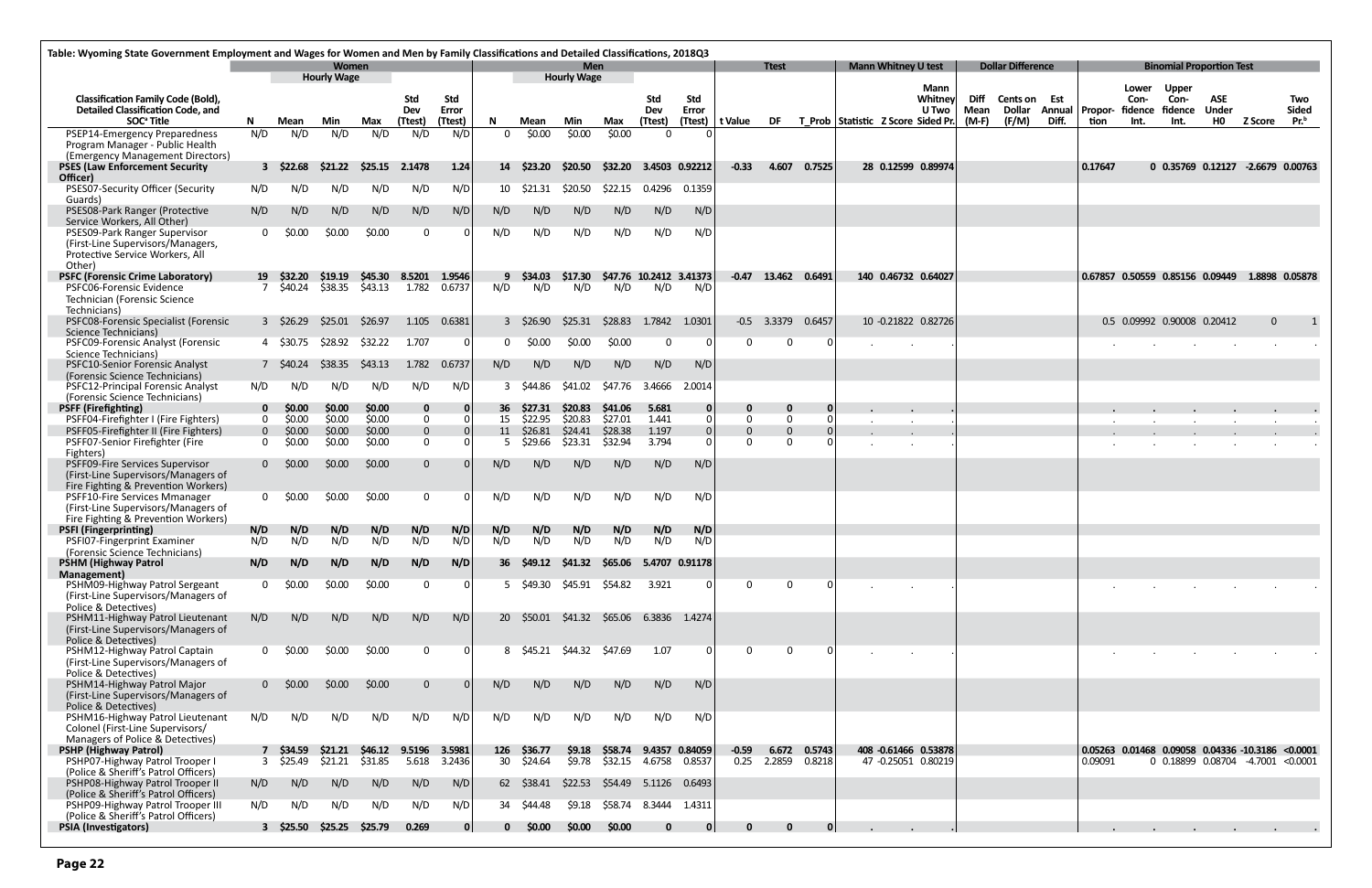| Table: Wyoming State Government Employment and Wages for Women and Men by Family Classifications and Detailed Classifications, 2018Q3                 |          |                       |                   |                    |                        |                     |               |                          |                                    |                         |                       |                         |                   |                       |                  |                                   |                                      |                                 |                            |                               |                 |         |               |                                                                                                  |                            |                |                     |
|-------------------------------------------------------------------------------------------------------------------------------------------------------|----------|-----------------------|-------------------|--------------------|------------------------|---------------------|---------------|--------------------------|------------------------------------|-------------------------|-----------------------|-------------------------|-------------------|-----------------------|------------------|-----------------------------------|--------------------------------------|---------------------------------|----------------------------|-------------------------------|-----------------|---------|---------------|--------------------------------------------------------------------------------------------------|----------------------------|----------------|---------------------|
| <b>Women</b><br><b>Hourly Wage</b>                                                                                                                    |          |                       |                   |                    |                        |                     |               |                          | <b>Men</b><br><b>Hourly Wage</b>   |                         |                       |                         |                   | <b>Ttest</b>          |                  |                                   | <b>Mann Whitney U test</b>           |                                 |                            | <b>Dollar Difference</b>      |                 |         |               | <b>Binomial Proportion Test</b>                                                                  |                            |                |                     |
| <b>Classification Family Code (Bold),</b><br><b>Detailed Classification Code, and</b>                                                                 |          |                       |                   |                    | Std<br>Dev             | <b>Std</b><br>Error |               |                          |                                    |                         | <b>Std</b><br>Dev     | Std<br>Error            |                   |                       |                  |                                   |                                      | Mann<br>Whitney<br><b>U</b> Two | <b>Diff</b><br><b>Mean</b> | <b>Cents on Est</b><br>Dollar | Annual          | Propor- | Lower<br>Con- | <b>Upper</b><br>Con-<br>fidence fidence                                                          | <b>ASE</b><br><b>Under</b> |                | Two<br><b>Sided</b> |
| SOC <sup>ª</sup> Title<br>PSIA09-Intelligence Analyst                                                                                                 | N        | Mean<br>\$25.50       | Min<br>\$25.25    | Max<br>\$25.79     | (Ttest)<br>0.269       | (Ttest)             | N<br>$\Omega$ | Mean<br>\$0.00           | Min<br>\$0.00                      | Max<br>\$0.00           | (Ttest)<br>$\Omega$   |                         | (Ttest)   t Value | <b>DF</b><br>$\Omega$ |                  | T_Prob Statistic ZScore Sided Pr. |                                      |                                 | $(M-F)$                    | (F/M)                         | Diff.           | tion    | Int.          | Int.                                                                                             | HO                         | <b>Z Score</b> | Pr. <sup>b</sup>    |
| (Detectives & Criminal Investigators)<br><b>PSIN (Investigators)</b>                                                                                  |          | 13 \$28.27            | \$23.08           | \$42.18            | 5.7369                 | 1.5911              | 8             | \$33.19                  | \$25.71                            | \$45.98                 | 6.4377 2.27605        |                         |                   | $-1.77$ 13.617        | 0.0988           |                                   | 111 1.66568 0.09578                  |                                 |                            |                               |                 |         |               | 0.61905 0.41135 0.82675 0.10911 1.0911 0.27523                                                   |                            |                |                     |
| PSIN09-Investigator (Detectives &<br>Criminal Investigators)<br>PSIN10-Senior Investigator                                                            | N/D      | 9 \$24.92             | \$23.08           | \$26.33            | 1.179                  | 0.393               | N/D           | N/D<br>6 \$32.31         | N/D                                | N/D                     | N/D                   | N/D                     |                   |                       |                  |                                   |                                      |                                 |                            |                               |                 |         |               |                                                                                                  |                            |                |                     |
| (Detectives & Criminal Investigators)<br>PSIN11-Investigation Supervisor                                                                              | N/D      | N/D<br>N/D            | N/D<br>N/D        | N/D<br>N/D         | N/D<br>N/D             | N/D<br>N/D          | N/D           | N/D                      | \$28.85<br>N/D                     | \$39.29<br>N/D          | 3.6287<br>N/D         | 1.4814<br>N/D           |                   |                       |                  |                                   |                                      |                                 |                            |                               |                 |         |               |                                                                                                  |                            |                |                     |
| (First-Line Supervisors/Managers of<br>Police & Detectives)                                                                                           |          |                       |                   |                    |                        |                     |               |                          |                                    |                         |                       |                         |                   |                       |                  |                                   |                                      |                                 |                            |                               |                 |         |               |                                                                                                  |                            |                |                     |
| <b>PSPE (Port of Entry)</b><br>PSPE04-Port of Entry Assistant I<br>(Transportation Inspectors)                                                        | 35       | \$20.85<br>12 \$15.27 | \$9.23<br>\$9.23  | \$36.26<br>\$16.89 | 5.8479<br>1.952        | 0.9885<br>0.5635    |               | 46 \$19.58<br>25 \$16.07 | \$15.24<br>\$15.24                 | \$30.54<br>\$18.45      | 0.7936                | 4.519 0.66629<br>0.1587 | $-1.37$           | 1.06 62.212<br>12.778 | 0.2917<br>0.1948 |                                   | 1545 1.04873<br>198 -0.97333 0.33039 | 0.2943                          |                            |                               |                 |         |               | 0.4321 0.32422 0.53998 0.05556 -1.2222 0.22162<br>0.32432 0.17349 0.47516 0.0822 -2.1372 0.03258 |                            |                |                     |
| PSPE05-Port of Entry Assistant II<br>(Transportation Inspectors)                                                                                      |          | 10 \$19.33            | \$18.02           | \$20.99            | 1.189                  | 0.376               |               | 7 \$20.64                | \$18.30                            | \$23.99                 | 2.2316                | 0.8435                  |                   | $-1.41$ 8.4001        | 0.1946           |                                   | 79 1.56144 0.11842                   |                                 |                            |                               |                 |         |               | 0.58824  0.35428  0.82219  0.12127                                                               |                            | 0.7276 0.46685 |                     |
| PSPE06-Port of Entry Specialist<br>(Transportation Inspectors)                                                                                        | N/D      | N/D                   | N/D               | N/D                | N/D                    | N/D                 |               | 6 \$22.99                | \$21.16                            | \$24.41                 | 1.2423                | 0.5072                  |                   |                       |                  |                                   |                                      |                                 |                            |                               |                 |         |               |                                                                                                  |                            |                |                     |
| PSPE07-Port of Entry Supervisor<br>(First-Line Supervisors/Managers of<br>Transportation & Material-Moving<br>Machine & Vehicle Operators)            | N/D      | N/D                   | N/D               | N/D                | N/D                    | N/D                 | N/D           | N/D                      | N/D                                | N/D                     | N/D                   | N/D                     |                   |                       |                  |                                   |                                      |                                 |                            |                               |                 |         |               |                                                                                                  |                            |                |                     |
| PSPE08-Port of Entry Supervisor<br>(First-Line Supervisors/Managers of<br><b>Transportation &amp; Material-Moving</b><br>Machine & Vehicle Operators) |          | 7 \$26.69             | \$24.81           | \$29.05            |                        | 1.778  0.6719       |               | 6 \$27.09                | \$25.49                            | \$28.33                 | 1.2363                | 0.5047                  | $-0.49$           | 10.623                | 0.6367           |                                   | 45 0.42857 0.66824                   |                                 |                            |                               |                 |         |               | 0.53846  0.26747  0.80945  0.13868  0.2774  0.78151                                              |                            |                |                     |
| PSPE09-Port of Entry Manager<br>- Dual State Port (First-Line<br>Supervisors/Managers of<br><b>Transportation &amp; Material-Moving</b>               | N/D      | N/D                   | N/D               | N/D                | N/D                    | N/D                 | N/D           | N/D                      | N/D                                | N/D                     | N/D                   | N/D                     |                   |                       |                  |                                   |                                      |                                 |                            |                               |                 |         |               |                                                                                                  |                            |                |                     |
| Machine & Vehicle Operators)<br>PSPE10-Port of Entry Quality                                                                                          | N/D      | N/D                   | N/D               | N/D                | N/D                    | N/D                 | $\Omega$      | \$0.00                   | \$0.00                             | \$0.00                  | $\Omega$              | n                       |                   |                       |                  |                                   |                                      |                                 |                            |                               |                 |         |               |                                                                                                  |                            |                |                     |
| <b>Control Analyst (Compliance</b><br>Officers, Except Agriculture,<br>Construction, Health & Safety, &<br>Transportation)                            |          |                       |                   |                    |                        |                     |               |                          |                                    |                         |                       |                         |                   |                       |                  |                                   |                                      |                                 |                            |                               |                 |         |               |                                                                                                  |                            |                |                     |
| <b>PSSA (Special Agent)</b>                                                                                                                           | N/D      | N/D                   | N/D               | N/D                | N/D                    | N/D                 | -34           | <b>S41.12</b>            | \$33.46                            | \$55.38                 |                       | 5.36 0.91923            |                   |                       |                  |                                   |                                      |                                 |                            |                               |                 |         |               |                                                                                                  |                            |                |                     |
| PSSA10-Special Agent I (Detectives<br>& Criminal Investigators)<br>PSSA11-Special Agent II (Detectives                                                | N/D<br>0 | N/D<br>\$0.00         | N/D<br>\$0.00     | N/D<br>\$0.00      | N/D<br>0               | N/D<br>0 I          |               | 18 \$38.20               | \$33.46 \$43.27<br>\$39.74 \$34.90 | \$44.02                 | 2.5465<br>3.174       | 0.6002                  | 0                 | $\Omega$              |                  |                                   |                                      |                                 |                            |                               |                 |         |               |                                                                                                  |                            |                |                     |
| & Criminal Investigators)<br>PSSA12-Special Agent Supervisor                                                                                          | N/D      | N/D                   | N/D               | N/D                | N/D                    | N/D                 |               | 6 \$46.40                | \$42.32                            | \$55.38  4.7949  1.9575 |                       |                         |                   |                       |                  |                                   |                                      |                                 |                            |                               |                 |         |               |                                                                                                  |                            |                |                     |
| (First-Line Supervisors/Managers of<br>Police & Detectives)                                                                                           |          |                       |                   |                    |                        |                     |               |                          |                                    |                         |                       |                         |                   |                       |                  |                                   |                                      |                                 |                            |                               |                 |         |               |                                                                                                  |                            |                |                     |
| PSSA13-Special Agent Program<br>Manager (First-Line Supervisors/<br>Managers of Police & Detectives)                                                  |          | $0\,$ \$0.00          | \$0.00            | \$0.00             | $\mathbf{0}$           | -01                 | N/D           | N/D                      | N/D                                | N/D                     | N/D                   | N/D                     |                   |                       |                  |                                   |                                      |                                 |                            |                               |                 |         |               |                                                                                                  |                            |                |                     |
| PSSA14-Special Agent Manager<br>(Managers, All Other)                                                                                                 | N/D      | N/D                   | N/D               | N/D                | N/D                    | N/D                 | N/D           | N/D                      | N/D                                |                         |                       |                         |                   |                       |                  |                                   |                                      |                                 |                            |                               |                 |         |               |                                                                                                  |                            |                |                     |
| <b>PSSG (Security Guard)</b><br>PSSG02-Shuttle Driver (Taxi Drivers<br>& Chauffeurs)                                                                  | $\Omega$ | 7 \$18.00<br>\$0.00   | \$16.36<br>\$0.00 | \$20.15<br>\$0.00  | 1.4375<br>$\Omega$     | 0.5433              | 26<br>N/D     | \$19.40<br>N/D           | \$15.74<br>N/D                     | \$28.43<br>N/D          | 3.3783 0.66253<br>N/D | N/D                     |                   | $-1.63$ 24.244 0.1158 |                  |                                   | 105 -0.61651 0.53755                 |                                 |                            |                               |                 |         |               | 0.21212 0.07264 0.3516 0.08704 -3.3075 0.00094                                                   |                            |                |                     |
| PSSG04-Security Guard II (Security<br>Guards)                                                                                                         |          | 7 \$18.00             | \$16.36           | \$20.15            | 1.438                  | 0.5433              |               | 22 \$19.00               | \$15.74                            | \$28.43                 | 3.0892                | 0.6586                  |                   | $-1.17$ 22.628        | 0.2524           |                                   | 97 -0.40772 0.68348                  |                                 |                            |                               |                 |         |               | 0.24138  0.08564  0.39712  0.09285  -2.7854  0.00535                                             |                            |                |                     |
| PSSG05-Security Guard Supervisor<br>(First-Line Supervisors/Managers,<br>Protective Service Workers, All<br>Other)                                    |          | $0\quad$ \$0.00       | \$0.00            | \$0.00             | $\mathbf{0}$           |                     | N/D           | N/D                      | N/D                                | N/D                     | N/D                   | N/D                     |                   |                       |                  |                                   |                                      |                                 |                            |                               |                 |         |               |                                                                                                  |                            |                |                     |
| PSSG07-Security Guard Manager<br>- State Hospital (First-Line<br>Supervisors/Managers, Protective<br>Service Workers, All Other)                      | \$0.00   | $\overline{0}$        | 0 I               | N/D                | N/D                    | N/D                 | N/D           | N/D                      | N/D                                |                         |                       |                         |                   |                       |                  |                                   |                                      |                                 |                            |                               |                 |         |               |                                                                                                  |                            |                |                     |
| M REGS (Unknown)                                                                                                                                      |          | 18 \$33.30            | \$11.87           |                    | \$52.42 10.5506 2.4868 |                     |               | 18 \$46.53 \$24.04       |                                    |                         |                       | \$79.64 15.5848 3.67336 |                   | $-2.98$ 29.877        | 0.0056           |                                   | 254 -2.49961 0.01243 \$13.23         |                                 |                            |                               | \$0.72 \$27,526 |         |               | 0.5 0.33667 0.66333 0.08333                                                                      |                            | $\mathbf 0$    |                     |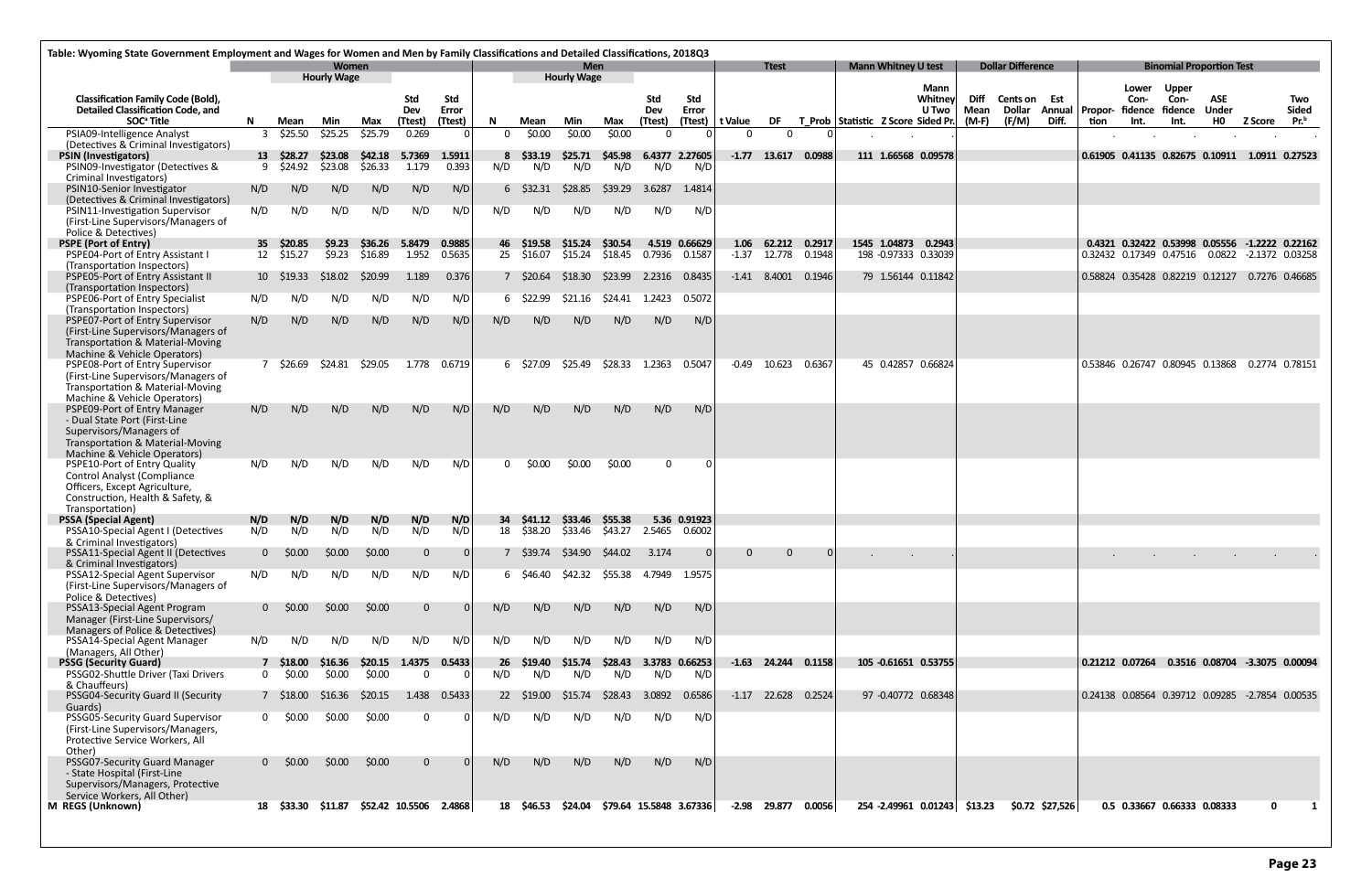|   | Table: Wyoming State Government Employment and Wages for Women and Men by Family Classifications and Detailed Classifications, 2018Q3                     |                                                         |                                 |                                    |                    |                            |                         |                            |                      |                                  |                   |                               |                         |                     |                |        |                                    |                          |                         |                              |                 |                                                                          |                       |                                 |                |                                         |
|---|-----------------------------------------------------------------------------------------------------------------------------------------------------------|---------------------------------------------------------|---------------------------------|------------------------------------|--------------------|----------------------------|-------------------------|----------------------------|----------------------|----------------------------------|-------------------|-------------------------------|-------------------------|---------------------|----------------|--------|------------------------------------|--------------------------|-------------------------|------------------------------|-----------------|--------------------------------------------------------------------------|-----------------------|---------------------------------|----------------|-----------------------------------------|
|   |                                                                                                                                                           |                                                         |                                 | <b>Women</b><br><b>Hourly Wage</b> |                    |                            |                         |                            |                      | <b>Men</b><br><b>Hourly Wage</b> |                   |                               |                         |                     | <b>Ttest</b>   |        | <b>Mann Whitney U test</b>         |                          |                         | <b>Dollar Difference</b>     |                 |                                                                          |                       | <b>Binomial Proportion Test</b> |                |                                         |
|   | <b>Classification Family Code (Bold),</b><br><b>Detailed Classification Code, and</b><br>SOC <sup>ª</sup> Title                                           |                                                         |                                 |                                    | Max                | Std<br>Dev<br>(Ttest)      | Std<br>Error<br>(Ttest) | N.                         | Mean                 | Min                              | Max               | Std<br>Dev<br>(Ttest)         | Std<br>Error<br>(Ttest) | t Value             | <b>DF</b>      |        | T Prob Statistic Z Score Sided Pr. | Mann<br>Whitney<br>U Two | Diff<br>Mean<br>$(M-F)$ | <b>Cents on Est</b><br>(F/M) | Diff.           | Lower<br>Con-<br>Dollar Annual   Propor- fidence fidence<br>Int.<br>tion | Upper<br>Con-<br>Int. | ASE<br><b>Under</b><br>HO       | Z Score        | Two<br><b>Sided</b><br>Pr. <sup>b</sup> |
| M | <b>REGS-REGULAR LEGISLATIVE</b><br><b>SERVICES STAFF (Business</b><br>Operations Specialists, All Other)                                                  | N<br>Min<br>Mean<br>\$33.30<br>\$11.87<br>\$52.42<br>18 |                                 |                                    |                    | 10.551                     | 2.4868                  |                            | 18 \$46.53           | \$24.04                          | \$79.64           | 15.5848                       | 3.6734                  | $-2.98$             | 29.877         | 0.0056 | 254 -2.49961 0.01243               |                          | \$13.23                 |                              | \$0.72 \$27,526 |                                                                          |                       |                                 |                |                                         |
|   | <b>SOAP (Adult Probation &amp; Parole)</b><br>SOAP06-Interstate Compact<br>Specialist (Probation Officers &<br><b>Correctional Treatment Specialists)</b> |                                                         | 85 \$23.51<br>6 \$19.71 \$17.33 | \$13.71                            | \$20.89            | \$41.92    4.2775<br>1.236 | 0.464<br>0.5045         | 36<br>N/D                  | \$25.50<br>N/D       | \$19.70<br>N/D                   | \$41.92<br>N/D    | 6.6153 1.10255<br>N/D         | N/D                     | $-1.67$             | 47.867         | 0.102  | 2431 1.33237 0.18274               |                          |                         |                              |                 | 0.70248  0.62102  0.78394  0.04545  4.4545  0.00001                      |                       |                                 |                |                                         |
|   | SOAP08-Adult Probation & Parole<br><b>Officer (Probation Officers &amp;</b><br><b>Correctional Treatment Specialists)</b>                                 |                                                         | 69 \$22.46                      | \$13.71                            | \$28.62            |                            | 2.2 0.2648              | 29                         | \$22.80              | \$20.56                          | \$25.80           | 1.5725                        | 0.292                   | $-0.87$             | 72.74          | 0.3891 | 1525.5 0.70049 0.48362             |                          |                         |                              |                 | 0.70408  0.61371  0.79445  0.05051                                       |                       |                                 | 4.0406 0.00005 |                                         |
|   | SOAP10-Adult Probation & Parole<br>Supervisor (Probation Officers &<br><b>Correctional Treatment Specialists)</b>                                         | N/D                                                     | N/D                             | N/D                                | N/D                | N/D                        | N/D                     | 0                          | \$0.00               | \$0.00                           | \$0.00            | $\mathbf{0}$                  |                         |                     |                |        |                                    |                          |                         |                              |                 |                                                                          |                       |                                 |                |                                         |
|   | M SOAP11-Adult Probation & Parole<br>Manager (Social & Community<br>Service Managers)                                                                     |                                                         | 9 \$33.73                       | \$30.76                            | \$41.92            | 3.296                      | 1.0988                  |                            | 4 \$39.02            | \$35.62                          | \$41.92           | 3.2589                        | 1.6295                  | $-2.69$             | 5.8916         | 0.0365 | 42.5 2.24668 0.02466               |                          | \$5.29                  |                              |                 | \$0.86 \$11,011 0.69231 0.44142 0.9432 0.13868                           |                       |                                 | 1.3868 0.16552 |                                         |
|   | SOAP12-Adult Probation & Parole<br>Regional Manager (Social &<br><b>Community Service Managers)</b>                                                       | N/D                                                     | N/D                             | N/D                                | N/D                | N/D                        | N/D                     | N/D                        | N/D                  | N/D                              | N/D               | N/D                           | N/D                     |                     |                |        |                                    |                          |                         |                              |                 |                                                                          |                       |                                 |                |                                         |
|   | <b>SOCP (Social Services Program)</b>                                                                                                                     | 12                                                      | \$26.66                         | \$19.88                            | \$32.57            | 3.036                      | - 0                     | 0                          | \$0.00               | \$0.00                           | \$0.00            | $\mathbf 0$                   |                         |                     | 0              |        |                                    |                          |                         |                              |                 |                                                                          |                       |                                 |                |                                         |
|   | SOCP09-Senior Social Worker (Child,<br>Family, & School Social Workers)<br>SOCP10-Social Work Supervisor<br>(Child, Family, & School Social               | N/D<br>N/D                                              | N/D<br>N/D                      | N/D<br>N/D                         | N/D<br>N/D         | N/D<br>N/D                 | N/D<br>N/D              | $\overline{0}$<br>$\Omega$ | \$0.00<br>\$0.00     | \$0.00<br>\$0.00                 | \$0.00<br>\$0.00  | $\overline{0}$<br>$\mathbf 0$ |                         |                     |                |        |                                    |                          |                         |                              |                 |                                                                          |                       |                                 |                |                                         |
|   | Workers)<br><b>SOCW (Caseworker)</b>                                                                                                                      |                                                         | 46 \$24.12                      | \$15.98                            | \$36.59            | 3.4539                     | 0.5093                  |                            | 18 \$24.59           | \$20.81                          | \$33.64           | 3.5547 0.83786                |                         |                     | $-0.48$ 30.317 | 0.6326 | 602 0.25384 0.79962                |                          |                         |                              |                 | 0.71875<br>0.6086                                                        | 0.8289                | 0.0625                          |                | 3.5 0.00047                             |
|   | SOCW08-Caseworker (Social<br>Workers, All Other)                                                                                                          |                                                         | 39 \$23.17                      | \$15.98                            | \$26.83            | 2.219                      | 0.3553                  |                            | 12 \$22.99           | \$20.81                          | \$25.11           | 1.571                         | 0.4535                  |                     | 0.3 25.834     | 0.7652 | 299 -0.28868 0.77283               |                          |                         |                              |                 | 0.76471  0.64829  0.88112  0.07001                                       |                       |                                 | 3.7808 0.00016 |                                         |
|   | SOCW09-Senior Caseworker (Social<br>Workers, All Other)                                                                                                   |                                                         | 4 \$26.12                       | \$25.08                            | \$26.66            | 0.72                       | 0.36                    |                            | 4 \$24.99            | \$24.39                          | \$26.22           | 0.8312                        | 0.4156                  |                     | 2.06 5.8805    | 0.0864 | 12 -1.73205 0.08326                |                          |                         |                              |                 | 0.5 0.15352 0.84648 0.17678                                              |                       |                                 | $\mathbf{0}$   |                                         |
|   | SOCW10-Casework Supervisor<br>(Social Workers, All Other)                                                                                                 | N/D                                                     | N/D                             | N/D                                | N/D                | N/D                        | N/D                     | N/D                        | N/D                  | N/D                              | N/D               | N/D                           | N/D                     |                     |                |        |                                    |                          |                         |                              |                 |                                                                          |                       |                                 |                |                                         |
|   | SOCW11-Casework Manager I<br>(Social Workers, All Other)                                                                                                  | N/D                                                     | N/D                             | N/D                                | N/D                | N/D                        | N/D                     | N/D                        | N/D                  | N/D                              | N/D               | N/D                           | N/D                     |                     |                |        |                                    |                          |                         |                              |                 |                                                                          |                       |                                 |                |                                         |
|   | <b>SOLC (Licensed Counseling)</b><br>SOLC08-Certified Practitioner                                                                                        | N/D                                                     | \$27.83<br>N/D                  | \$22.50<br>N/D                     | \$31.10<br>N/D     | 3.0397<br>N/D              | 1.0132<br>N/D           | N/D<br>$\Omega$            | N/D<br>\$0.00        | N/D<br>\$0.00                    | N/D<br>\$0.00     | N/D<br>$\overline{0}$         | N/D                     |                     |                |        |                                    |                          |                         |                              |                 |                                                                          |                       |                                 |                |                                         |
|   | (Mental Health Counselors)<br>SOLC10-Principal Licensed<br>Counselor (Mental Health                                                                       | $\mathcal{L}$                                           | \$27.97                         | \$22.50                            | \$30.38            | 2.731                      | 1.0323                  | N/D                        | N/D                  | N/D                              | N/D               | N/D                           | N/D                     |                     |                |        |                                    |                          |                         |                              |                 |                                                                          |                       |                                 |                |                                         |
|   | Counselors)<br><b>SOLC11-Clinical Director (Mental</b>                                                                                                    | N/D                                                     | N/D                             | N/D                                | N/D                | N/D                        | N/D                     | 0                          | \$0.00               | \$0.00                           | \$0.00            | $\mathbf{0}$                  |                         |                     |                |        |                                    |                          |                         |                              |                 |                                                                          |                       |                                 |                |                                         |
|   | <b>Health Counselors)</b><br><b>SOMC (Medical Case Management)</b>                                                                                        |                                                         | 12 \$35.91                      | \$19.31                            | \$38.85            | 5.334                      |                         | 0                          | \$0.00               | \$0.00                           | \$0.00            | $\mathbf 0$                   |                         |                     | 0              | 01     |                                    |                          |                         |                              |                 |                                                                          |                       |                                 |                |                                         |
|   | SOMC10-RN - Medical Case<br>Reviewer (Registered Nurses)                                                                                                  |                                                         | 11 \$35.65                      | \$19.31                            | \$38.81            | 5.51                       |                         | $\overline{0}$             | \$0.00               | \$0.00                           | \$0.00            | $\overline{0}$                |                         | $\Omega$            | $\Omega$       |        |                                    |                          |                         |                              |                 |                                                                          |                       |                                 |                |                                         |
|   | SOMC11-RN - Medical Case<br>Supervisor (Registered Nurses)                                                                                                | N/D                                                     | N/D                             | N/D                                | N/D                | N/D                        | N/D                     | $\mathbf{0}$               | \$0.00               | \$0.00                           | \$0.00            | $\mathbf 0$                   |                         |                     |                |        |                                    |                          |                         |                              |                 |                                                                          |                       |                                 |                |                                         |
|   | <b>SORS (Religious Services)</b><br>SORS10-Religious Consultant<br>(Clergy)                                                                               | N/D<br>N/D                                              | N/D<br>N/D                      | N/D<br>N/D                         | N/D<br>N/D         | N/D<br>N/D                 | N/D<br>N/D              | N/D<br>N/D                 | N/D<br>N/D           | N/D<br>N/D                       | N/D<br>N/D        | N/D<br>N/D                    | N/D<br>N/D              |                     |                |        |                                    |                          |                         |                              |                 |                                                                          |                       |                                 |                |                                         |
|   | M SOSP (Social Services Program)*<br>SOSP03-Social Services Aide (Social                                                                                  | 166<br>13                                               | \$23.34<br>\$11.44              | \$8.84<br>\$8.84                   | \$41.29<br>\$15.04 | 5.5529<br>1.87             | 0.431<br>$\overline{0}$ | $\mathbf{0}$               | 45 \$26.55<br>\$0.00 | \$13.99<br>\$0.00                | \$42.44<br>\$0.00 | 5.9076 0.88066<br>$\bf{0}$    |                         | $-3.28$<br>$\Omega$ | 66.582<br>0    | 0.0017 | 5888.5 3.07901 0.00208             |                          | \$3.21                  | \$0.88                       |                 | \$6,684 0.78673 0.73146                                                  |                       | 0.842 0.03442                   |                | $8.33 \times 0.0001$                    |
|   | & Human Service Assistants)<br>SOSP08-Social Services Worker<br>(Child, Family, & School Social<br>Workers)                                               |                                                         | 113 \$22.25                     | \$14.15                            | \$27.70            | 2.222                      | 0.209                   |                            | 27 \$22.56           | \$13.99                          |                   | \$25.98 2.3427                | 0.4508                  |                     | $-0.63$ 37.967 | 0.535  | 2105.5 1.06695 0.28599             |                          |                         |                              |                 | 0.80714 0.74179 0.8725 0.04226 7.2683 <0.0001                            |                       |                                 |                |                                         |
|   | SOSP09-Social Services Program<br>Analyst (Community & Social<br>Service Specialists, All Other)                                                          |                                                         | 7 \$28.16                       | \$26.42                            | \$30.46            | 1.269                      | 0.4798                  | N/D                        | N/D                  | N/D                              | N/D               | N/D                           | N/D                     |                     |                |        |                                    |                          |                         |                              |                 |                                                                          |                       |                                 |                |                                         |
|   | SOSP10-Social Services Program<br>Supervisor (Community & Social<br>Service Specialists, All Other)                                                       |                                                         | 28 \$29.27                      | \$20.10                            | \$33.01            | 2.317                      | 0.4379                  |                            | 10 \$30.46           | \$27.20                          |                   | \$33.01 1.6038                | 0.5072                  |                     | $-1.79$ 23.137 | 0.0874 | 250 1.82533 0.06795                |                          |                         |                              |                 | 0.73684  0.59683  0.87685  0.08111                                       |                       |                                 |                | 2.92 0.0035                             |
|   |                                                                                                                                                           |                                                         |                                 |                                    |                    |                            |                         |                            |                      |                                  |                   |                               |                         |                     |                |        |                                    |                          |                         |                              |                 |                                                                          |                       |                                 |                |                                         |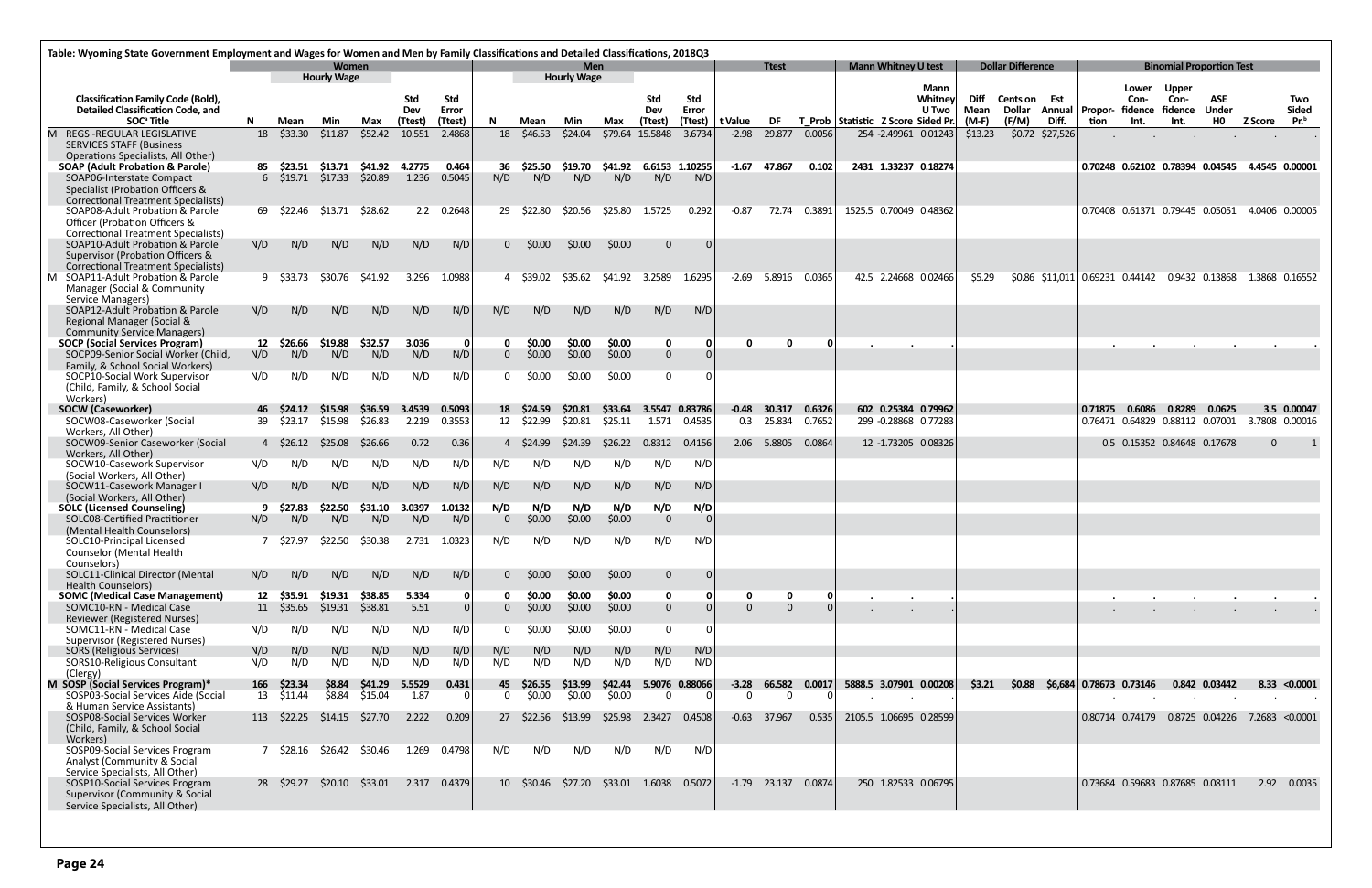|                                                                                                                                                          | Table: Wyoming State Government Employment and Wages for Women and Men by Family Classifications and Detailed Classifications, 2018Q3<br>Women |                                             |                    |                                                                           |                             |                              |            |                                      |                                  |                           |                          |                          |          |                              |                  |                                    |                            |                                                  |              |                               |        |                                                          |               |                             |                                     |                                                        |                     |
|----------------------------------------------------------------------------------------------------------------------------------------------------------|------------------------------------------------------------------------------------------------------------------------------------------------|---------------------------------------------|--------------------|---------------------------------------------------------------------------|-----------------------------|------------------------------|------------|--------------------------------------|----------------------------------|---------------------------|--------------------------|--------------------------|----------|------------------------------|------------------|------------------------------------|----------------------------|--------------------------------------------------|--------------|-------------------------------|--------|----------------------------------------------------------|---------------|-----------------------------|-------------------------------------|--------------------------------------------------------|---------------------|
|                                                                                                                                                          |                                                                                                                                                |                                             | <b>Hourly Wage</b> |                                                                           |                             |                              |            |                                      | <b>Men</b><br><b>Hourly Wage</b> |                           |                          |                          |          | <b>Ttest</b>                 |                  |                                    | <b>Mann Whitney U test</b> |                                                  |              | <b>Dollar Difference</b>      |        |                                                          |               |                             | <b>Binomial Proportion Test</b>     |                                                        |                     |
| <b>Classification Family Code (Bold),</b><br><b>Detailed Classification Code, and</b>                                                                    |                                                                                                                                                |                                             |                    |                                                                           | Std<br>Dev                  | Std<br>Error                 |            |                                      |                                  |                           | <b>Std</b><br>Dev        | Std<br>Error             |          |                              |                  |                                    |                            | Mann<br>Whitney<br>U Two                         | Diff<br>Mean | <b>Cents on Est</b><br>Dollar | Annual | Propor- fidence                                          | Lower<br>Con- | Upper<br>Con-<br>fidence    | ASE<br><b>Under</b>                 |                                                        | Two<br><b>Sided</b> |
| SOC <sup>ª</sup> Title                                                                                                                                   | N.                                                                                                                                             | Mean                                        | Min                | Max                                                                       | (Ttest)                     | (Ttest)                      | N.         | Mean                                 | Min                              | Max                       | (Ttest)                  | (Ttest)                  | t Value  | DF                           |                  | T Prob Statistic Z Score Sided Pr. |                            |                                                  | (M-F)        | (F/M)                         | Diff.  | tion                                                     | Int.          | Int.                        | HO                                  | <b>Z Score</b>                                         | Pr. <sup>b</sup>    |
| SOSP11-Social Services Program<br>Manager I (Social & Community<br>Service Managers)                                                                     | $\Omega$                                                                                                                                       | \$0.00                                      | \$0.00             | \$0.00                                                                    | $\Omega$                    |                              | N/D        | N/D                                  | N/D                              | N/D                       | N/D                      | N/D                      |          |                              |                  |                                    |                            |                                                  |              |                               |        |                                                          |               |                             |                                     |                                                        |                     |
| SOSP12-Social Services Prorgram<br>Manager II (Social & Community<br>Service Managers)                                                                   |                                                                                                                                                | 5 \$38.88 \$37.72 \$41.29                   |                    |                                                                           | 1.473                       | 0.6588                       |            | 5 \$38.56                            | \$36.81                          | \$42.44 2.2204            |                          | 0.993                    | 0.27     | 6.9495                       | 0.7946           |                                    |                            | 30.5 0.62859 0.52962                             |              |                               |        | 0.5                                                      | 0.1901        | 0.8099 0.15811              |                                     | $\mathbf{0}$                                           |                     |
| <b>SOVR (Vocational Rehabilitation)</b><br>SOVR09-Vocational Rehabilitation<br><b>Counselor (Rehabilitation</b><br>Counselors)                           | 28                                                                                                                                             | \$26.93<br>20 \$25.15 \$23.82               | \$23.82            | \$33.72<br>\$28.58                                                        | 3.3299<br>1.778             | 0.6293<br>0.3975             |            | 7 \$30.78<br>$4\quad$ \$26.00        | \$23.82<br>\$23.82               | \$40.51                   | \$28.62 2.0588           | 6.4189 2.42613<br>1.0294 | $-1.54$  | 6.828<br>$-0.76$ 3.9475      | 0.1695<br>0.4878 |                                    |                            | 164 1.57662 0.11488<br>62 0.9474 0.34344         |              |                               |        | 0.83333 0.68423 0.98243 0.10206                          |               | 0.8 0.66748 0.93252 0.08452 |                                     | 3.5496 0.00039<br>3.266 0.00109                        |                     |
| SOVR10-Vocational Rehabilitation<br>Consultant (Rehabilitation<br>Counselors)                                                                            |                                                                                                                                                | 5 \$30.95                                   | \$29.30            | \$33.72                                                                   | 1.801                       | - 0 I                        | 0          | \$0.00                               | \$0.00                           | \$0.00                    | $\Omega$                 |                          | $\Omega$ | 0                            |                  |                                    |                            |                                                  |              |                               |        |                                                          |               |                             |                                     |                                                        |                     |
| SOVR11-Vocational Rehabilitation<br>Supervisor (Rehabilitation<br>Counselors)                                                                            |                                                                                                                                                | 3 \$32.07                                   | \$31.32            | \$33.57                                                                   | 1.299                       | 0.7501                       | N/D        | N/D                                  | N/D                              | N/D                       | N/D                      | N/D                      |          |                              |                  |                                    |                            |                                                  |              |                               |        |                                                          |               |                             |                                     |                                                        |                     |
| SOVR12-Principal Vocational<br><b>Rehabilitation Coordinator</b><br>(Rehabilitation Counselors)                                                          |                                                                                                                                                | $0 \quad $0.00$                             | \$0.00             | \$0.00                                                                    | $\mathbf{0}$                |                              | N/D        | N/D                                  | N/D                              | N/D                       | N/D                      | N/D                      |          |                              |                  |                                    |                            |                                                  |              |                               |        |                                                          |               |                             |                                     |                                                        |                     |
| SOVR13-Vocational Rehabilitation<br>Program Manager (Social &<br><b>Community Service Managers)</b>                                                      |                                                                                                                                                | $0$ \$0.00                                  | \$0.00             | \$0.00                                                                    | $\overline{0}$              |                              | N/D        | N/D                                  | N/D                              | N/D                       | N/D                      | N/D                      |          |                              |                  |                                    |                            |                                                  |              |                               |        |                                                          |               |                             |                                     |                                                        |                     |
| <b>SOVS (Victim/Client Services)</b><br>SOVS07-Victim Services Notification<br>Specialist (Social Workers, All Other)<br>SOVS08-Victim Services Advocate |                                                                                                                                                | 10 \$38.18<br>$3\quad$ \$21.83<br>3 \$69.13 |                    | \$20.50 \$165.54 44.8459 14.1815<br>$$21.06$ $$22.48$<br>\$20.50 \$165.54 |                             | 0.72 0.4158<br>83.49 48.2028 | N/D        | 8 \$25.70<br>$3\quad$ \$21.39<br>N/D | \$21.05<br>\$21.05<br>N/D        | \$30.23<br>\$22.06<br>N/D | 3.8294<br>0.5819<br>N/D  | 1.3539<br>0.3359<br>N/D  | 0.88     | 9.164<br>0.83 3.8308         | 0.4036<br>0.4552 |                                    |                            | 81 0.44449 0.65669<br>8 -1.09109 0.27523         |              |                               |        | 0.55556                                                  |               | 0.5 0.09992 0.90008 0.20412 |                                     | 0.326 0.78511 0.11785 0.4714 0.63735<br>$\overline{0}$ |                     |
| (Social Workers, All Other)<br>SOVS09-Victim Services Program<br>Coordinator (Social Workers, All                                                        |                                                                                                                                                | 4 \$27.22 \$26.20                           |                    | \$27.66                                                                   | 0.694                       | 0.3472                       | N/D        | N/D                                  | N/D                              | N/D                       | N/D                      | N/D                      |          |                              |                  |                                    |                            |                                                  |              |                               |        |                                                          |               |                             |                                     |                                                        |                     |
| Other)<br>SOVS10-Victim Services Supervisor                                                                                                              |                                                                                                                                                | $0$ \$0.00                                  | \$0.00             | \$0.00                                                                    | $\mathbf{0}$                | - 0                          | N/D        | N/D                                  | N/D                              | N/D                       | N/D                      | N/D                      |          |                              |                  |                                    |                            |                                                  |              |                               |        |                                                          |               |                             |                                     |                                                        |                     |
| (Social Workers, All Other)<br><b>SOYS (Youth Services)</b>                                                                                              |                                                                                                                                                | 36 \$20.00                                  | \$13.41            | \$29.40                                                                   | 3.7137                      | 0.6189                       | 63         | \$20.17                              | \$13.68                          | \$29.70                   |                          | 3.903 0.49174            |          | $-0.21$ 76.028               | 0.8332           |                                    |                            | 1788 -0.08729 0.93044                            |              |                               |        |                                                          |               |                             |                                     | 0.36364 0.26888 0.45839 0.05025 -2.7136 0.00666        |                     |
| SOYS03-Youth Services Security<br><b>Officer (Security Guards)</b><br>SOYS04-Youth Services Security                                                     | N/D                                                                                                                                            | 7 \$16.46<br>N/D                            | S13.41<br>N/D      | \$20.23<br>N/D                                                            | 2.663<br>N/D                | 1.0065<br>N/D                |            | 12 \$16.32<br>9 \$17.53              | \$13.68<br>S14.57                | \$18.57<br>\$20.64        | 1.6981<br>2.005          | 0.4902<br>0.6683         |          | 0.12 8.9106                  | 0.9072           |                                    | 71 0.08452 0.93265         |                                                  |              |                               |        |                                                          |               |                             |                                     | 0.36842 0.15152 0.58532 0.11471 -1.1471 0.25135        |                     |
| <b>Officer (Security Guards)</b><br>SOYS05-Youth Services Specialist I                                                                                   |                                                                                                                                                | \$17.71                                     | \$16.99            | \$18.61                                                                   | 0.795                       | 0.3977                       |            | 6 \$18.22                            | \$17.40                          | \$19.14                   | 0.7171                   | 0.2928                   | $-1.02$  | 6.0635                       | 0.3449           |                                    | 18 -0.8528 0.39377         |                                                  |              |                               |        |                                                          |               |                             |                                     | 0.4 0.09636 0.70364 0.15811 -0.6325 0.52709            |                     |
| (Social & Human Service Assistants)<br>SOYS06-Youth Services Specialist II<br>(Social & Human Service Assistants)                                        |                                                                                                                                                | 20 \$20.18 \$17.40                          |                    | \$23.70                                                                   | 2.17                        | 0.4853                       | 29         | \$20.89                              | \$18.34                          | \$23.37                   | 1.5619                   | 0.29                     | $-1.27$  |                              | 32.21 0.2143     |                                    |                            | 431 -1.40373 0.1604                              |              |                               |        |                                                          |               |                             |                                     | 0.40816  0.27055  0.54578  0.07143  -1.2857  0.19854   |                     |
| SOYS07-Senior Youth Services<br>Specialist (Social & Human Service<br>Assistants)                                                                        | N/D                                                                                                                                            | N/D                                         | N/D                | N/D                                                                       | N/D                         | N/D                          |            | \$0.00                               | \$0.00                           | \$0.00                    | $\Omega$                 |                          |          |                              |                  |                                    |                            |                                                  |              |                               |        |                                                          |               |                             |                                     |                                                        |                     |
| SOYS09-Youth Services Supervisor<br>(Social & Human Service Assistants)                                                                                  |                                                                                                                                                | 3 \$28.72                                   | \$28.28            | \$29.40                                                                   | 0.593                       | 0.3423                       |            | \$28.84                              | \$27.06                          | \$29.70                   | 0.8725                   | 0.3298                   |          | $-0.26$ 5.7762 0.8067        |                  |                                    |                            | 13 -0.79772 0.42503                              |              |                               |        |                                                          |               |                             | 0.3 0.01597 0.58403 0.15811 -1.2649 |                                                        | 0.2059              |
| <b>TDAE</b> (Aeronautics)<br><b>TDAE07-Aircraft Hangar Coordinator</b><br>(Transportation Workers, All Other)                                            |                                                                                                                                                | \$0.00<br>$\mathbf{0}$<br>\$0.00            | \$0.00<br>\$0.00   | \$0.00<br>\$0.00                                                          | $\mathbf 0$<br>$\mathbf{0}$ |                              | N/D<br>N/D | N/D<br>N/D                           | N/D<br>N/D                       | N/D<br>N/D                | N/D<br>N/D               | N/D<br>N/D               |          |                              |                  |                                    |                            |                                                  |              |                               |        |                                                          |               |                             |                                     |                                                        |                     |
| TDAE10-Aircraft Maintenance<br>Supervisor (Aircraft Mechanc &<br>Serv Tech, FAA)                                                                         |                                                                                                                                                | \$0.00                                      | \$0.00             | \$0.00                                                                    | $\mathbf{0}$                |                              | N/D        | N/D                                  | N/D                              | N/D                       | N/D                      | N/D                      |          |                              |                  |                                    |                            |                                                  |              |                               |        |                                                          |               |                             |                                     |                                                        |                     |
| M TDBG (Building & Grounds)*<br>TDBG01-Buildings & Grounds<br>Assistant I (Janitors & Cleaners,<br>Except Maids & Housekeeping<br>Cleaners)              |                                                                                                                                                | 36 \$14.61<br>23 \$11.99                    | \$9.98<br>\$10.29  | \$15.02                                                                   | \$25.11 4.9817 0.8303       | 1.435 0.2992                 |            | 106 \$18.30<br>30 \$11.66            | \$10.20<br>\$10.20               | \$33.41                   | 6.023<br>\$15.08  1.1358 | 0.585<br>0.2074          |          | $-3.63$ 72.427<br>0.9 41.028 | 0.0005<br>0.3736 |                                    |                            | 1836.5 -3.45848 0.00054<br>664.5 0.78076 0.43494 | \$3.69       | \$0.80                        |        | $$7,676$ 0.25352 0.18197 0.32507 0.04196 -5.8743 <0.0001 |               |                             |                                     | 0.43396  0.30053  0.56739  0.06868  -0.9615  0.33629   |                     |
| M TDBG03-Buildings & Grounds<br>Assistant II (Janitors & Cleaners,<br>Except Maids & Housekeeping<br>Cleaners)*                                          |                                                                                                                                                | 4 \$13.34                                   | \$9.98             | \$15.56                                                                   |                             | 2.375 1.1875                 |            | 18 \$16.68                           | \$13.39                          | \$19.53 1.9607            |                          | 0.4621                   |          | $-2.62$ 3.9616               | 0.0593           |                                    |                            | 20 -2.21389 0.02684                              | \$3.34       | \$0.80                        |        | \$6,949 0.18182 0.02065 0.34299                          |               |                             |                                     | 0.1066 -2.9848 0.00284                                 |                     |
| TDBG05-Buildings & Grounds<br>Specialist (Maintenance & Repair<br>Workers, Gen)                                                                          | N/D                                                                                                                                            | N/D                                         | N/D                | N/D                                                                       | N/D                         | N/D                          |            |                                      | 27 \$17.72 \$13.05               | \$19.56 1.1773 0.2266     |                          |                          |          |                              |                  |                                    |                            |                                                  |              |                               |        |                                                          |               |                             |                                     |                                                        |                     |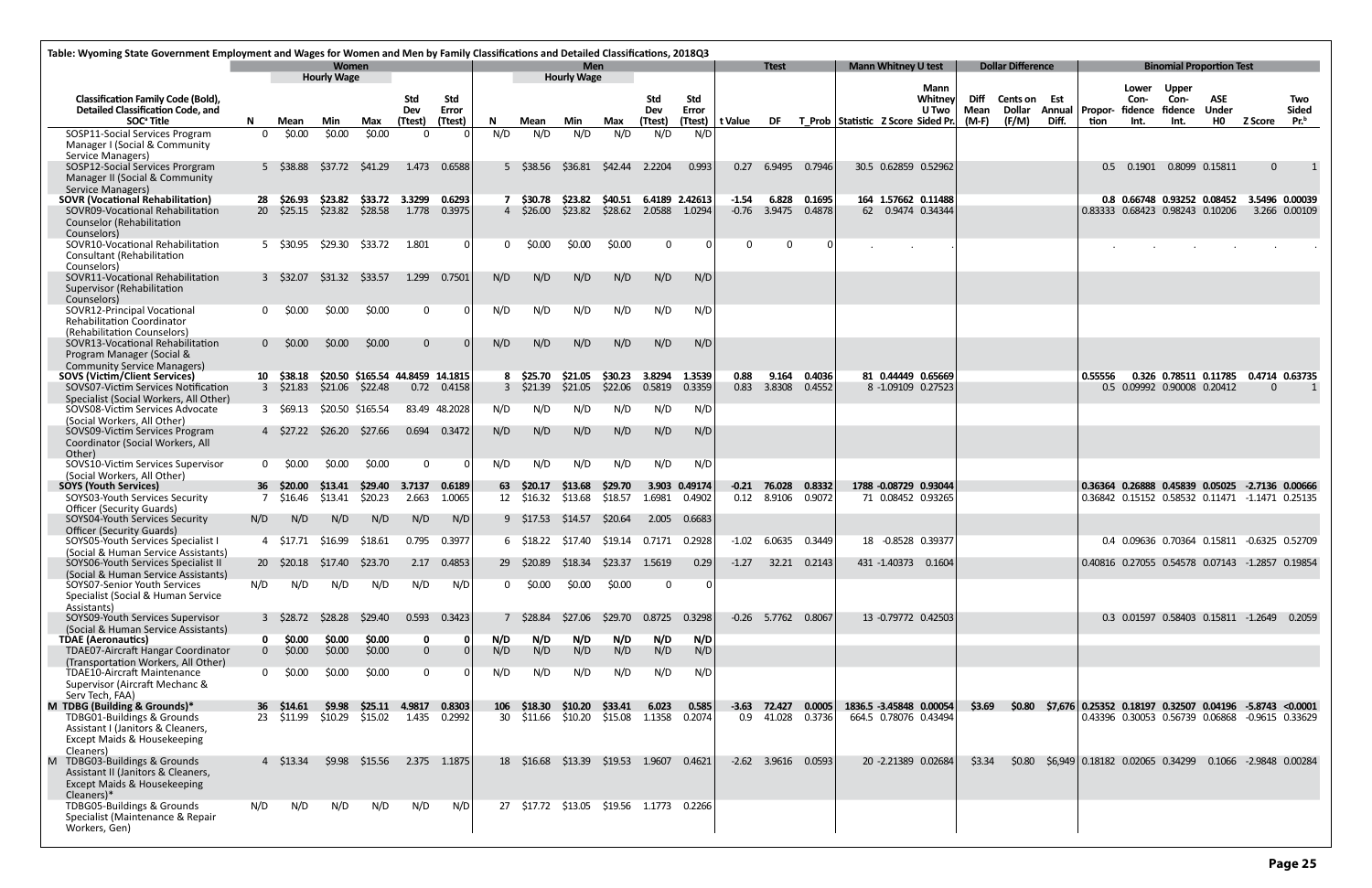|                                                                                       | Table: Wyoming State Government Employment and Wages for Women and Men by Family Classifications and Detailed Classifications, 2018Q3 |                                 |                    |                  |                              |              |           |                  |                    |                               |                   |                     |                 |                |          |            |                                       |              |                               |       |                  |                                                 |                                 |                |         |                     |
|---------------------------------------------------------------------------------------|---------------------------------------------------------------------------------------------------------------------------------------|---------------------------------|--------------------|------------------|------------------------------|--------------|-----------|------------------|--------------------|-------------------------------|-------------------|---------------------|-----------------|----------------|----------|------------|---------------------------------------|--------------|-------------------------------|-------|------------------|-------------------------------------------------|---------------------------------|----------------|---------|---------------------|
|                                                                                       |                                                                                                                                       |                                 | <b>Women</b>       |                  |                              |              |           |                  | <b>Men</b>         |                               |                   |                     |                 | <b>Ttest</b>   |          |            | <b>Mann Whitney U test</b>            |              | <b>Dollar Difference</b>      |       |                  |                                                 | <b>Binomial Proportion Test</b> |                |         |                     |
|                                                                                       |                                                                                                                                       |                                 | <b>Hourly Wage</b> |                  |                              |              |           |                  | <b>Hourly Wage</b> |                               |                   |                     |                 |                |          |            | Mann                                  |              |                               |       |                  | Lower                                           | <b>Upper</b>                    |                |         |                     |
| <b>Classification Family Code (Bold),</b><br><b>Detailed Classification Code, and</b> |                                                                                                                                       |                                 |                    |                  | <b>Std</b><br>Dev            | Std<br>Error |           |                  |                    |                               | <b>Std</b><br>Dev | Std<br>Error        |                 |                |          |            | Whitney<br>U Two                      | Diff<br>Mean | Cents on Est<br><b>Dollar</b> |       | Annual   Propor- | Con-<br>fidence fidence                         | Con-                            | ASE<br>Under   |         | Two<br><b>Sided</b> |
| SOC <sup>ª</sup> Title                                                                | N.                                                                                                                                    | Mean                            | Min                | Max              | (Ttest)                      | (Ttest)      | N.        | Mean             | Min                | Max                           | (Ttest)           |                     | (Ttest) t Value |                |          |            | DF T Prob Statistic Z Score Sided Pr. | (M-F)        | (F/M)                         | Diff. | tion             | Int.                                            | Int.                            | H <sub>0</sub> | Z Score | Pr. <sup>b</sup>    |
| TDBG07-Senior Buildings & Grounds                                                     | N/D                                                                                                                                   | N/D                             | N/D                | N/D              | N/D                          | N/D          |           | $9 \quad $23.39$ | \$20.98            | \$25.48                       | 1.55              | 0.5167              |                 |                |          |            |                                       |              |                               |       |                  |                                                 |                                 |                |         |                     |
| Specialist (Maintenance & Repair<br>Workers, Gen)                                     |                                                                                                                                       |                                 |                    |                  |                              |              |           |                  |                    |                               |                   |                     |                 |                |          |            |                                       |              |                               |       |                  |                                                 |                                 |                |         |                     |
| TDBG08-Buildings & Grounds                                                            |                                                                                                                                       | \$22.56                         | \$11.54            | \$25.11          |                              | 4.874 1.8422 |           | 12 \$24.51       | \$23.04            | \$25.60                       | 0.8398            | 0.2424              | $-1.05$         | 6.2086         | 0.3343   | 57 -1.0987 | 0.2719                                |              |                               |       |                  | 0.36842 0.15152 0.58532 0.11471 -1.1471 0.25135 |                                 |                |         |                     |
| Supervisor I (First-Line Supervisors/                                                 |                                                                                                                                       |                                 |                    |                  |                              |              |           |                  |                    |                               |                   |                     |                 |                |          |            |                                       |              |                               |       |                  |                                                 |                                 |                |         |                     |
| Managers of Construction Trades &                                                     |                                                                                                                                       |                                 |                    |                  |                              |              |           |                  |                    |                               |                   |                     |                 |                |          |            |                                       |              |                               |       |                  |                                                 |                                 |                |         |                     |
| <b>Extraction Workers)</b><br>TDBG10-Buildings & Grounds                              |                                                                                                                                       | $0\quad$ \$0.00                 | \$0.00             | \$0.00           | $\Omega$                     |              | N/D       | N/D              | N/D                | N/D                           | N/D               | N/D                 |                 |                |          |            |                                       |              |                               |       |                  |                                                 |                                 |                |         |                     |
| Supervisor II (First-Line Supervisors/                                                |                                                                                                                                       |                                 |                    |                  |                              |              |           |                  |                    |                               |                   |                     |                 |                |          |            |                                       |              |                               |       |                  |                                                 |                                 |                |         |                     |
| Managers of Construction Trades &                                                     |                                                                                                                                       |                                 |                    |                  |                              |              |           |                  |                    |                               |                   |                     |                 |                |          |            |                                       |              |                               |       |                  |                                                 |                                 |                |         |                     |
| <b>Extraction Workers)</b>                                                            |                                                                                                                                       |                                 |                    |                  |                              |              |           |                  |                    |                               |                   |                     |                 |                |          |            |                                       |              |                               |       |                  |                                                 |                                 |                |         |                     |
| TDBG11-Buildings & Grounds                                                            | $\mathbf{0}$                                                                                                                          | \$0.00                          | \$0.00             | \$0.00           | $\mathbf 0$                  |              | N/D       | N/D              | N/D                | N/D                           | N/D               | N/D                 |                 |                |          |            |                                       |              |                               |       |                  |                                                 |                                 |                |         |                     |
| <b>Manager (Construction Managers)</b><br><b>TDCA</b> (Carpenter)                     | $\mathbf{0}$                                                                                                                          | \$0.00                          | \$0.00             | \$0.00           | $\mathbf 0$                  |              | <b>11</b> | \$21.57          | \$15.87            | \$31.16                       | 4.504             | $\bf{0}$            |                 | $\mathbf 0$    |          |            |                                       |              |                               |       |                  |                                                 |                                 |                |         |                     |
| TDCA05-Carpenter (Carpenters)                                                         | $\Omega$                                                                                                                              | \$0.00                          | \$0.00             | \$0.00           | $\mathbf{0}$                 |              | 6         | \$18.15          | \$15.87            | \$20.28                       | 1.426             | $\Omega$            | $\Omega$        | $\Omega$       | $\Omega$ |            |                                       |              |                               |       |                  |                                                 |                                 |                |         |                     |
| <b>TDCA07-Senior Carpenter</b>                                                        | $\mathbf{0}$                                                                                                                          | \$0.00                          | \$0.00             | \$0.00           | $\mathbf 0$                  |              | N/D       | N/D              | N/D                | N/D                           | N/D               | N/D                 |                 |                |          |            |                                       |              |                               |       |                  |                                                 |                                 |                |         |                     |
| (Carpenters)<br><b>TDCA10-Carpentry Supervisor</b>                                    | $\overline{0}$                                                                                                                        | \$0.00                          | \$0.00             | \$0.00           | $\Omega$                     |              | N/D       | N/D              | N/D                | N/D                           | N/D               | N/D                 |                 |                |          |            |                                       |              |                               |       |                  |                                                 |                                 |                |         |                     |
| (First-Line Supervisors/Managers of                                                   |                                                                                                                                       |                                 |                    |                  |                              |              |           |                  |                    |                               |                   |                     |                 |                |          |            |                                       |              |                               |       |                  |                                                 |                                 |                |         |                     |
| <b>Construction Trades &amp; Extraction</b>                                           |                                                                                                                                       |                                 |                    |                  |                              |              |           |                  |                    |                               |                   |                     |                 |                |          |            |                                       |              |                               |       |                  |                                                 |                                 |                |         |                     |
| Workers)                                                                              |                                                                                                                                       |                                 |                    |                  |                              |              |           |                  |                    |                               |                   |                     |                 |                |          |            |                                       |              |                               |       |                  |                                                 |                                 |                |         |                     |
| <b>TDEL</b> (Electrician)<br>TDEL05-Electrician (Electricians)                        | $\Omega$                                                                                                                              | \$0.00<br>\$0.00                | \$0.00<br>\$0.00   | \$0.00<br>\$0.00 | $\mathbf{0}$<br>$\mathbf{0}$ |              | 13<br>N/D | \$26.17<br>N/D   | \$18.88<br>N/D     | \$34.10<br>N/D                | 3.749<br>N/D      | $\mathbf{0}$<br>N/D | $\mathbf{0}$    | $\mathbf 0$    |          |            |                                       |              |                               |       |                  |                                                 |                                 |                |         |                     |
| <b>TDEL07-Senior Electrician</b>                                                      | $\overline{0}$                                                                                                                        | \$0.00                          | \$0.00             | \$0.00           | $\mathbf 0$                  |              | 8         | \$25.40          | \$24.82            | \$25.98                       | 0.44              |                     | $\Omega$        | $\overline{0}$ |          |            |                                       |              |                               |       |                  |                                                 |                                 |                |         |                     |
| (Electricians)                                                                        |                                                                                                                                       |                                 |                    |                  |                              |              |           |                  |                    |                               |                   |                     |                 |                |          |            |                                       |              |                               |       |                  |                                                 |                                 |                |         |                     |
| TDEL08-Electrical Supervisor I                                                        | $\overline{0}$                                                                                                                        | \$0.00                          | \$0.00             | \$0.00           | $\mathbf 0$                  |              | N/D       | N/D              | N/D                | N/D                           | N/D               | N/D                 |                 |                |          |            |                                       |              |                               |       |                  |                                                 |                                 |                |         |                     |
| (Electricians)<br><b>TDEL09-Electrical Supervisor II</b>                              | $\overline{0}$                                                                                                                        | \$0.00                          | \$0.00             | \$0.00           | $\mathbf 0$                  |              | N/D       | N/D              | N/D                | N/D                           | N/D               | N/D                 |                 |                |          |            |                                       |              |                               |       |                  |                                                 |                                 |                |         |                     |
| (First-Line Supervisors/Managers of                                                   |                                                                                                                                       |                                 |                    |                  |                              |              |           |                  |                    |                               |                   |                     |                 |                |          |            |                                       |              |                               |       |                  |                                                 |                                 |                |         |                     |
| <b>Construction Trades &amp; Extraction</b>                                           |                                                                                                                                       |                                 |                    |                  |                              |              |           |                  |                    |                               |                   |                     |                 |                |          |            |                                       |              |                               |       |                  |                                                 |                                 |                |         |                     |
| Workers)<br>TDEL11-Electrical Manager (First-                                         | $\Omega$                                                                                                                              | \$0.00                          | \$0.00             | \$0.00           | $\overline{0}$               |              | N/D       | N/D              | N/D                | N/D                           | N/D               | N/D                 |                 |                |          |            |                                       |              |                               |       |                  |                                                 |                                 |                |         |                     |
| Line Supervisors/Managers of                                                          |                                                                                                                                       |                                 |                    |                  |                              |              |           |                  |                    |                               |                   |                     |                 |                |          |            |                                       |              |                               |       |                  |                                                 |                                 |                |         |                     |
| <b>Construction Trades &amp; Extraction</b>                                           |                                                                                                                                       |                                 |                    |                  |                              |              |           |                  |                    |                               |                   |                     |                 |                |          |            |                                       |              |                               |       |                  |                                                 |                                 |                |         |                     |
| Workers)                                                                              |                                                                                                                                       |                                 |                    |                  |                              |              |           |                  |                    |                               |                   |                     |                 |                |          |            |                                       |              |                               |       |                  |                                                 |                                 |                |         |                     |
| <b>TDFA (Fabricator)</b><br>TDFA04-Sign Fabricator (Structural                        |                                                                                                                                       | <b>SO.OO</b><br>$0 \quad $0.00$ | \$0.00<br>\$0.00   | \$0.00<br>\$0.00 | $\bf{0}$<br>$\Omega$         |              | 13<br>N/D | \$23.69<br>N/D   | \$18.48<br>N/D     | \$29.87<br>N/D                | 3.103<br>N/D      | $\mathbf{0}$<br>N/D | $\mathbf{0}$    |                | 0        |            |                                       |              |                               |       |                  |                                                 |                                 |                |         |                     |
| Metal Fabricators & Fitters)                                                          |                                                                                                                                       |                                 |                    |                  |                              |              |           |                  |                    |                               |                   |                     |                 |                |          |            |                                       |              |                               |       |                  |                                                 |                                 |                |         |                     |
| TDFA06-Fabricator (Mobile Heavy                                                       | $\overline{\phantom{0}}$                                                                                                              | \$0.00                          | \$0.00             | \$0.00           | $\Omega$                     |              |           | 8 \$22.60        | \$18.48 \$24.40    |                               | 2.102             |                     |                 | - 0            | 0        |            |                                       |              |                               |       |                  |                                                 |                                 |                |         |                     |
| Equipment Mechanics, Except<br>Engines)                                               |                                                                                                                                       |                                 |                    |                  |                              |              |           |                  |                    |                               |                   |                     |                 |                |          |            |                                       |              |                               |       |                  |                                                 |                                 |                |         |                     |
| TDFA07-Senior Fabricator (Mobile                                                      | $\mathbf{0}$                                                                                                                          | \$0.00                          | \$0.00             | \$0.00           | $\Omega$                     |              |           | $3\quad$ \$26.04 | \$25.62            | \$26.59                       | 0.499             |                     | $\Omega$        | - 0            | 0        |            |                                       |              |                               |       |                  |                                                 |                                 |                |         |                     |
| Heavy Equipment Mechanics,                                                            |                                                                                                                                       |                                 |                    |                  |                              |              |           |                  |                    |                               |                   |                     |                 |                |          |            |                                       |              |                               |       |                  |                                                 |                                 |                |         |                     |
| Except Engines)<br><b>TDFA09-Fabrication Supervisor</b>                               |                                                                                                                                       | $0 \quad $0.00$                 | \$0.00             | \$0.00           | $\mathbf 0$                  |              | N/D       | N/D              | N/D                | N/D                           | N/D               | N/D                 |                 |                |          |            |                                       |              |                               |       |                  |                                                 |                                 |                |         |                     |
| (First-Line Supervisors/Managers of                                                   |                                                                                                                                       |                                 |                    |                  |                              |              |           |                  |                    |                               |                   |                     |                 |                |          |            |                                       |              |                               |       |                  |                                                 |                                 |                |         |                     |
| Production & Operating Workers)                                                       |                                                                                                                                       |                                 |                    |                  |                              |              |           |                  |                    |                               |                   |                     |                 |                |          |            |                                       |              |                               |       |                  |                                                 |                                 |                |         |                     |
| <b>TDHM (Heavy Mechanic)</b>                                                          | N/D<br>N/D                                                                                                                            | N/D<br>N/D                      | N/D<br>N/D         | N/D<br>N/D       | N/D<br>N/D                   | N/D<br>N/D   |           | 45 \$21.27       | 95 \$25.78 \$15.12 | \$40.79                       |                   | 5.557 0.57014       |                 |                |          |            |                                       |              |                               |       |                  |                                                 |                                 |                |         |                     |
| TDHM06-Heavy Mechanic (Mobile<br>Heavy Equipment Mechanics,                           |                                                                                                                                       |                                 |                    |                  |                              |              |           |                  |                    | \$15.12 \$25.55 2.0692 0.3085 |                   |                     |                 |                |          |            |                                       |              |                               |       |                  |                                                 |                                 |                |         |                     |
| Except Engines)                                                                       |                                                                                                                                       |                                 |                    |                  |                              |              |           |                  |                    |                               |                   |                     |                 |                |          |            |                                       |              |                               |       |                  |                                                 |                                 |                |         |                     |
| TDHM07-Senior Heavy Mechanic                                                          |                                                                                                                                       | $0 \quad $0.00$                 | \$0.00             | \$0.00           | $\mathbf 0$                  |              |           | 22 \$26.66       | \$22.92 \$36.79    |                               | 3.448             |                     | 0               | $\mathbf 0$    | 0        |            |                                       |              |                               |       |                  |                                                 |                                 |                |         |                     |
| (Mobile Heavy Equipment<br>Mechanics, Except Engines)                                 |                                                                                                                                       |                                 |                    |                  |                              |              |           |                  |                    |                               |                   |                     |                 |                |          |            |                                       |              |                               |       |                  |                                                 |                                 |                |         |                     |
| TDHM08-Heavy Mechanic                                                                 |                                                                                                                                       | $0\,$ \$0.00                    | \$0.00             | \$0.00           | $\mathbf 0$                  |              |           |                  | 5 \$28.19 \$26.99  | \$29.68                       | 1.027             |                     | $\mathbf{0}$    | $\Omega$       |          |            |                                       |              |                               |       |                  |                                                 |                                 |                |         |                     |
| Supervisor I (First-Line Supervisors/                                                 |                                                                                                                                       |                                 |                    |                  |                              |              |           |                  |                    |                               |                   |                     |                 |                |          |            |                                       |              |                               |       |                  |                                                 |                                 |                |         |                     |
| Managers of Mechanics, Installers,<br>& Repairers)                                    |                                                                                                                                       |                                 |                    |                  |                              |              |           |                  |                    |                               |                   |                     |                 |                |          |            |                                       |              |                               |       |                  |                                                 |                                 |                |         |                     |
| TDHM09-Heavy Mechanic                                                                 | $\mathbf{0}$                                                                                                                          | \$0.00                          | \$0.00             | \$0.00           | $\mathbf{0}$                 |              |           | 16 \$31.47       | \$29.45 \$33.01    |                               | 1.246             |                     | $\Omega$        | -0             | 0        |            |                                       |              |                               |       |                  |                                                 |                                 |                |         |                     |
| Supervisor II (First-Line Supervisors/                                                |                                                                                                                                       |                                 |                    |                  |                              |              |           |                  |                    |                               |                   |                     |                 |                |          |            |                                       |              |                               |       |                  |                                                 |                                 |                |         |                     |
| Managers of Mechanics, Installers,                                                    |                                                                                                                                       |                                 |                    |                  |                              |              |           |                  |                    |                               |                   |                     |                 |                |          |            |                                       |              |                               |       |                  |                                                 |                                 |                |         |                     |
| & Repairers)                                                                          |                                                                                                                                       |                                 |                    |                  |                              |              |           |                  |                    |                               |                   |                     |                 |                |          |            |                                       |              |                               |       |                  |                                                 |                                 |                |         |                     |
|                                                                                       |                                                                                                                                       |                                 |                    |                  |                              |              |           |                  |                    |                               |                   |                     |                 |                |          |            |                                       |              |                               |       |                  |                                                 |                                 |                |         |                     |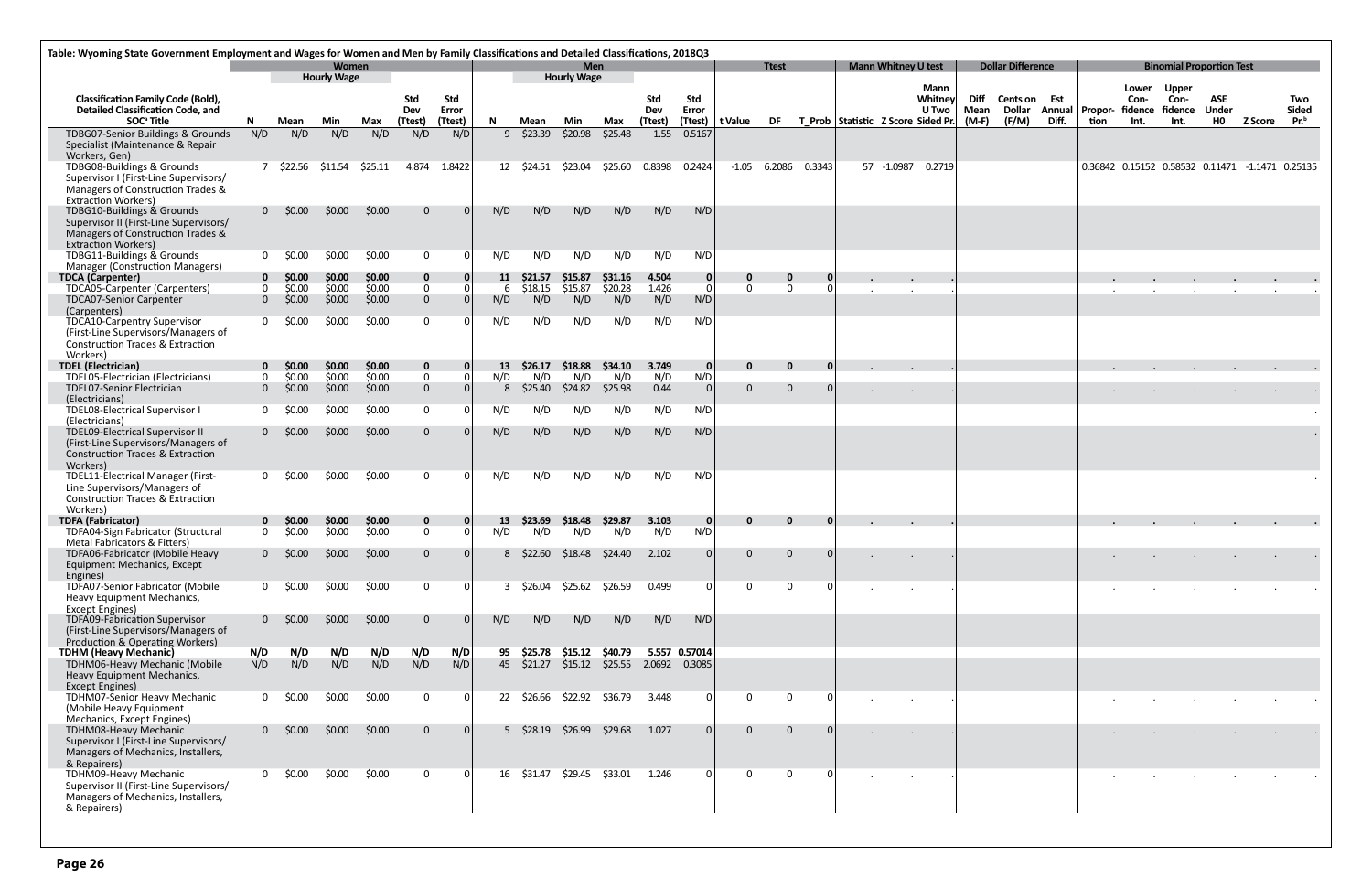| ar Difference                                                |                      |                            | <b>Binomial Proportion Test</b>                                                                                                                                                                                                                                                                                                                                                                     |                                       |                                                                              |                                         |
|--------------------------------------------------------------|----------------------|----------------------------|-----------------------------------------------------------------------------------------------------------------------------------------------------------------------------------------------------------------------------------------------------------------------------------------------------------------------------------------------------------------------------------------------------|---------------------------------------|------------------------------------------------------------------------------|-----------------------------------------|
| Cents on<br>Est<br><b>Dollar</b><br>Annual<br>Diff.<br>(F/M) | tion                 | Lower<br>Con-<br>Int.      | Upper<br>Con-<br>Propor- fidence fidence<br>Int.                                                                                                                                                                                                                                                                                                                                                    | ASE<br><b>Under</b><br>H <sub>0</sub> | Z Score                                                                      | Two<br><b>Sided</b><br>Pr. <sup>b</sup> |
|                                                              |                      |                            |                                                                                                                                                                                                                                                                                                                                                                                                     |                                       |                                                                              |                                         |
|                                                              |                      |                            |                                                                                                                                                                                                                                                                                                                                                                                                     |                                       |                                                                              |                                         |
|                                                              |                      |                            |                                                                                                                                                                                                                                                                                                                                                                                                     |                                       |                                                                              |                                         |
|                                                              | $\bullet$            | $\bullet$                  | $\bullet$                                                                                                                                                                                                                                                                                                                                                                                           | $\bullet$                             | $\bullet$                                                                    |                                         |
|                                                              |                      | $\cdot$                    | $\cdot$                                                                                                                                                                                                                                                                                                                                                                                             | $\cdot$                               |                                                                              |                                         |
|                                                              |                      |                            |                                                                                                                                                                                                                                                                                                                                                                                                     |                                       |                                                                              |                                         |
|                                                              |                      |                            |                                                                                                                                                                                                                                                                                                                                                                                                     |                                       |                                                                              |                                         |
|                                                              |                      |                            |                                                                                                                                                                                                                                                                                                                                                                                                     |                                       |                                                                              |                                         |
|                                                              |                      |                            |                                                                                                                                                                                                                                                                                                                                                                                                     |                                       |                                                                              |                                         |
|                                                              |                      | $\bullet$                  |                                                                                                                                                                                                                                                                                                                                                                                                     | $\bullet$                             |                                                                              |                                         |
|                                                              |                      | ٠                          |                                                                                                                                                                                                                                                                                                                                                                                                     |                                       |                                                                              |                                         |
|                                                              |                      | the company of the company |                                                                                                                                                                                                                                                                                                                                                                                                     |                                       | $\bullet$ . The second state is a second state of $\mathcal{O}(\mathcal{A})$ |                                         |
|                                                              |                      |                            |                                                                                                                                                                                                                                                                                                                                                                                                     |                                       |                                                                              |                                         |
|                                                              |                      |                            |                                                                                                                                                                                                                                                                                                                                                                                                     | ٠                                     |                                                                              |                                         |
|                                                              | $\ddot{\phantom{0}}$ |                            | $\mathbf{r} = \mathbf{r} \times \mathbf{r}$<br>¥,                                                                                                                                                                                                                                                                                                                                                   | $\epsilon$                            |                                                                              |                                         |
|                                                              |                      | <b>Contractor</b>          | $\mathbf{r} = \left\{ \begin{array}{ll} 0 & \mathbf{r} \in \mathbb{R}^n, \ \mathbf{r} \in \mathbb{R}^n, \ \mathbf{r} \in \mathbb{R}^n, \ \mathbf{r} \in \mathbb{R}^n, \ \mathbf{r} \in \mathbb{R}^n, \ \mathbf{r} \in \mathbb{R}^n, \ \mathbf{r} \in \mathbb{R}^n, \ \mathbf{r} \in \mathbb{R}^n, \ \mathbf{r} \in \mathbb{R}^n, \ \mathbf{r} \in \mathbb{R}^n, \ \mathbf{r} \in \mathbb{R}^n, \ \$ |                                       | $\mathbf{r} = \mathbf{r} \times \mathbf{r}$                                  |                                         |
|                                                              |                      | <b>CALL COV</b>            | $\mathbf{r} = \mathbf{r} \times \mathbf{r}$ , where $\mathbf{r} = \mathbf{r}$                                                                                                                                                                                                                                                                                                                       |                                       |                                                                              |                                         |
|                                                              |                      |                            |                                                                                                                                                                                                                                                                                                                                                                                                     |                                       |                                                                              |                                         |

| Table: Wyoming State Government Employment and Wages for Women and Men by Family Classifications and Detailed Classifications, 2018Q3<br><b>Women</b><br><b>Men</b> |              |                  |                    |        |                |                  |                |                 |                    |         |                |                  |                |                |              |  |                                                    |               |                          |       |      |        |                                        |                    |           |                                  |
|---------------------------------------------------------------------------------------------------------------------------------------------------------------------|--------------|------------------|--------------------|--------|----------------|------------------|----------------|-----------------|--------------------|---------|----------------|------------------|----------------|----------------|--------------|--|----------------------------------------------------|---------------|--------------------------|-------|------|--------|----------------------------------------|--------------------|-----------|----------------------------------|
|                                                                                                                                                                     |              |                  | <b>Hourly Wage</b> |        |                |                  |                |                 | <b>Hourly Wage</b> |         |                |                  |                | <b>Ttest</b>   |              |  | <b>Mann Whitney U test</b>                         |               | <b>Dollar Difference</b> |       |      |        | <b>Binomial Proportion Test</b>        |                    |           |                                  |
| <b>Classification Family Code (Bold),</b>                                                                                                                           |              |                  |                    |        | <b>Std</b>     | Std              |                |                 |                    |         | Std            | Std              |                |                |              |  | Mann<br>Whitney                                    | Diff          | Cents on Est             |       |      | Con-   | Lower Upper<br>Con-                    | <b>ASE</b>         |           | Two                              |
| <b>Detailed Classification Code, and</b><br>SOC <sup>ª</sup> Title                                                                                                  | N.           | Mean             | Min                | Max    | Dev<br>(Ttest) | Error<br>(Ttest) | $\mathbf N$    | Mean            | Min                | Max     | Dev<br>(Ttest) | Error<br>(Ttest) | t Value        | <b>DF</b>      |              |  | <b>U</b> Two<br>T Prob Statistic Z Score Sided Pr. | Mean<br>(M-F) | <b>Dollar</b><br>(F/M)   | Diff. | tion | Int.   | Annual Propor- fidence fidence<br>Int. | <b>Under</b><br>HO | Z Score   | <b>Sided</b><br>Pr. <sup>b</sup> |
| TDHM10-Equipment Program                                                                                                                                            |              | $0\quad$ \$0.00  | \$0.00             | \$0.00 | $\Omega$       |                  | N/D            | N/D             | N/D                | N/D     | N/D            | N/D              |                |                |              |  |                                                    |               |                          |       |      |        |                                        |                    |           |                                  |
| Coordinator - Transportation<br>(First-Line Supervisors/Managers of                                                                                                 |              |                  |                    |        |                |                  |                |                 |                    |         |                |                  |                |                |              |  |                                                    |               |                          |       |      |        |                                        |                    |           |                                  |
| Mechanics, Installers, & Repairers)<br>TDHM11-District Equipment                                                                                                    |              | $0 \quad $0.00$  | \$0.00             | \$0.00 | $\mathbf 0$    | $\Omega$         |                | 5 \$37.38       | \$36.23            | \$38.24 | 0.724          | <sup>0</sup>     | $\mathbf 0$    | $\overline{0}$ | $\Omega$     |  |                                                    |               |                          |       |      |        |                                        |                    |           |                                  |
| Manager - Transportation<br>(Transportation, Storage, &<br><b>Distribution Managers)</b>                                                                            |              |                  |                    |        |                |                  |                |                 |                    |         |                |                  |                |                |              |  |                                                    |               |                          |       |      |        |                                        |                    |           |                                  |
| TDHM12-Equipment Program<br>Manager - Transportation                                                                                                                |              | $0 \quad$ \$0.00 | \$0.00             | \$0.00 | $\mathbf{0}$   |                  | N/D            | N/D             | N/D                | N/D     | N/D            | N/D              |                |                |              |  |                                                    |               |                          |       |      |        |                                        |                    |           |                                  |
| (Transportation, Storage, &<br><b>Distribution Managers)</b>                                                                                                        |              |                  |                    |        |                |                  |                |                 |                    |         |                |                  |                |                |              |  |                                                    |               |                          |       |      |        |                                        |                    |           |                                  |
| <b>TDHV (HVAC)</b>                                                                                                                                                  | 0            | \$0.00           | \$0.00             | \$0.00 | $\mathbf 0$    | 0                | 17             | \$24.21         | \$19.27            | \$35.84 | 3.913          | 0                | $\mathbf 0$    | $\mathbf 0$    | $\mathbf{0}$ |  | $\bullet$                                          |               |                          |       |      | $\sim$ |                                        |                    | $\bullet$ |                                  |
| TDHV05-HVAC Specialist (Heating,<br>Air Conditioning, & Refrigeration<br>Mechanics & Installers)                                                                    |              | $0\quad$ \$0.00  | \$0.00             | \$0.00 | $\overline{0}$ |                  | N/D            | N/D             | N/D                | N/D     | N/D            | N/D              |                |                |              |  |                                                    |               |                          |       |      |        |                                        |                    |           |                                  |
| TDHV07-Senior HVAC Specialist<br>(Heating, Air Conditioning,                                                                                                        | 0            | \$0.00           | \$0.00             | \$0.00 | $\mathbf 0$    |                  |                | 11 \$25.48      | \$22.90            | \$35.84 | 3.777          |                  | $\Omega$       | $\Omega$       | $\Omega$     |  |                                                    |               |                          |       |      |        |                                        |                    |           |                                  |
| & Refrigeration Mechanics &<br>Installers)                                                                                                                          |              |                  |                    |        |                |                  |                |                 |                    |         |                |                  |                |                |              |  |                                                    |               |                          |       |      |        |                                        |                    |           |                                  |
| TDHV08-HVAC Supervisor (First-<br>Line Supervisors/Managers of<br>Mechanics, Installers, & Repairers)                                                               |              | $0\quad$ \$0.00  | \$0.00             | \$0.00 | $\overline{0}$ |                  | N/D            | N/D             | N/D                | N/D     | N/D            | N/D              |                |                |              |  |                                                    |               |                          |       |      |        |                                        |                    |           |                                  |
| <b>TDLO (Locksmith)</b>                                                                                                                                             | $\mathbf{0}$ | \$0.00           | \$0.00             | \$0.00 | $\mathbf 0$    | -0               | N/D            | N/D             | N/D                | N/D     | N/D            | N/D              |                |                |              |  |                                                    |               |                          |       |      |        |                                        |                    |           |                                  |
| TDLO06-Correctional Locksmith<br>(Locksmiths & Safe Repairers)                                                                                                      | $\Omega$     | \$0.00           | \$0.00             | \$0.00 | $\overline{0}$ |                  | N/D            | N/D             | N/D                | N/D     | N/D            | N/D              |                |                |              |  |                                                    |               |                          |       |      |        |                                        |                    |           |                                  |
| <b>TDME</b> (Mechanic)                                                                                                                                              | N/D          | N/D              | N/D                | N/D    | N/D            | N/D              | 21             | \$20.89         | \$13.47            | \$29.65 | 3.9847 0.86953 |                  |                |                |              |  |                                                    |               |                          |       |      |        |                                        |                    |           |                                  |
| TDME05-Mechanic (Automotive<br>Service Technicians & Mechanics)                                                                                                     | N/D          | N/D              | N/D                | N/D    | N/D            | N/D              |                | 11 \$18.84      | \$13.47            | \$29.65 | 3.9441         | 1.1892           |                |                |              |  |                                                    |               |                          |       |      |        |                                        |                    |           |                                  |
| <b>TDME07-Senior Mechanic</b><br>(Automotive Service Technicians &<br>Mechanics)                                                                                    | $\Omega$     | \$0.00           | \$0.00             | \$0.00 | $\mathbf 0$    |                  | N/D            | N/D             | N/D                | N/D     | N/D            | N/D              |                |                |              |  |                                                    |               |                          |       |      |        |                                        |                    |           |                                  |
| TDME10-Mechanic Supervisor<br>(First-Line Supervisors/Managers of                                                                                                   |              | $0$ \$0.00       | \$0.00             | \$0.00 | $\mathbf{0}$   |                  | N/D            | N/D             | N/D                | N/D     | N/D            | N/D              |                |                |              |  |                                                    |               |                          |       |      |        |                                        |                    |           |                                  |
| Mechanics, Installers, & Repairers)<br><b>TDPA (Painter)</b>                                                                                                        |              | \$0.00           | \$0.00             | \$0.00 | $\mathbf 0$    | 0                |                | \$18.62         | \$16.43            | \$19.74 | 1.497          |                  | 0              | 0              | 0            |  |                                                    |               |                          |       |      |        |                                        |                    |           |                                  |
| TDPA04-Painter (Painters,                                                                                                                                           | $\Omega$     | \$0.00           | \$0.00             | \$0.00 | $\overline{0}$ |                  |                | 4 \$18.62       | \$16.43            | \$19.74 | 1.497          |                  | $\Omega$       | $\mathbf{0}$   |              |  | $\cdot$                                            |               |                          |       |      |        |                                        |                    |           |                                  |
| Construction & Maintenance)                                                                                                                                         |              |                  |                    |        |                |                  |                |                 |                    |         |                |                  |                |                |              |  |                                                    |               |                          |       |      |        |                                        |                    |           |                                  |
| <b>TDPL (Plumber)</b>                                                                                                                                               | 0            | \$0.00           | \$0.00             | \$0.00 | $\mathbf{0}$   | $\Omega$         | 18             |                 | \$23.76 \$18.16    | \$42.98 | 5.683          | <sup>0</sup>     | $\mathbf{0}$   | $\mathbf{0}$   | n            |  |                                                    |               |                          |       |      |        |                                        |                    |           |                                  |
| TDPL05-Plumber (Plumbers,<br>Pipefitters, & Steamfitters)                                                                                                           | $\Omega$     | \$0.00           | \$0.00             | \$0.00 | $\overline{0}$ |                  | N/D            | N/D             | N/D                | N/D     | N/D            | N/D              |                |                |              |  |                                                    |               |                          |       |      |        |                                        |                    |           |                                  |
| TDPL07-Senior Plumber (Plumbers,<br>Pipefitters, & Steamfitters)                                                                                                    | 0            | \$0.00           | \$0.00             | \$0.00 | $\mathbf{0}$   |                  | 10             | \$25.23         | \$20.28            | \$42.98 | 6.392          |                  | $\mathbf 0$    | $\overline{0}$ | $\Omega$     |  |                                                    |               |                          |       |      |        |                                        |                    |           |                                  |
| TDPL08-Plumbing Supervisor<br>(First-Line Supervisors/Managers of<br><b>Construction Trades &amp; Extraction</b>                                                    |              | $0 \quad $0.00$  | \$0.00             | \$0.00 | $\overline{0}$ |                  | N/D            | N/D             | N/D                | N/D     | N/D            | N/D              |                |                |              |  |                                                    |               |                          |       |      |        |                                        |                    |           |                                  |
| Workers)                                                                                                                                                            |              |                  |                    |        |                |                  |                |                 |                    |         |                |                  |                |                |              |  |                                                    |               |                          |       |      |        |                                        |                    |           |                                  |
| <b>TDST (Skilled Trades)</b>                                                                                                                                        |              | \$0.00           | \$0.00             | \$0.00 | $\mathbf 0$    | 0                | 68             | \$28.15 \$13.85 |                    | \$50.48 | 7.666          |                  | $\mathbf 0$    | $\mathbf 0$    | 0            |  |                                                    |               |                          |       |      |        |                                        |                    |           |                                  |
| TDST04-Skilled Trades Laborer<br>(Maintenance & Repair Workers,<br>Gen)                                                                                             |              | $0\,$ \$0.00     | \$0.00             | \$0.00 | $\overline{0}$ |                  | $\overline{4}$ | \$16.60         | \$13.85 \$19.87    |         | 2.633          | $\Omega$         | $\overline{0}$ | $\Omega$       | $\Omega$     |  |                                                    |               |                          |       |      |        |                                        |                    |           |                                  |
| <b>TDST06-Skilled Trades Specialist</b><br>(Maintenance & Repair Workers,<br>Gen)                                                                                   |              | $0 \quad $0.00$  | \$0.00             | \$0.00 | $\mathbf{0}$   |                  |                | 20 \$21.09      | \$15.87            | \$26.43 | 2.484          |                  | $\mathbf{0}$   | $\mathbf 0$    |              |  |                                                    |               |                          |       |      |        |                                        |                    |           |                                  |
| TDST08-Skilled Trades Supervisor I<br>(First-Line Supervisors/Managers of<br>Mechanics, Installers, & Repairers)                                                    |              | $0\,$ \$0.00     | \$0.00             | \$0.00 | $\mathbf{0}$   |                  |                | 10 \$28.06      | \$23.65            | \$50.48 | 8.027          |                  | $\overline{0}$ | $\overline{0}$ |              |  | $\blacksquare$                                     |               |                          |       |      |        |                                        |                    |           |                                  |
| TDST09-Skilled Trades Supervisor II<br>(First-Line Supervisors/Managers of                                                                                          |              | $0 \quad 50.00$  | \$0.00             | \$0.00 | $\mathbf{0}$   |                  | N/D            | N/D             | N/D                | N/D     | N/D            | N/D              |                |                |              |  |                                                    |               |                          |       |      |        |                                        |                    |           |                                  |
| Mechanics, Installers, & Repairers)<br>TDST10-Skilled Trades Manager I<br>(First-Line Supervisors/Managers of                                                       |              | $0\,$ \$0.00     | \$0.00             | \$0.00 | $\overline{0}$ |                  |                | 15 \$31.43      | \$29.57            | \$36.10 | 1.858          |                  | $\Omega$       | $\overline{0}$ |              |  |                                                    |               |                          |       |      |        |                                        |                    |           |                                  |
| Mechanics, Installers, & Repairers)                                                                                                                                 |              |                  |                    |        |                |                  |                |                 |                    |         |                |                  |                |                |              |  |                                                    |               |                          |       |      |        |                                        |                    |           |                                  |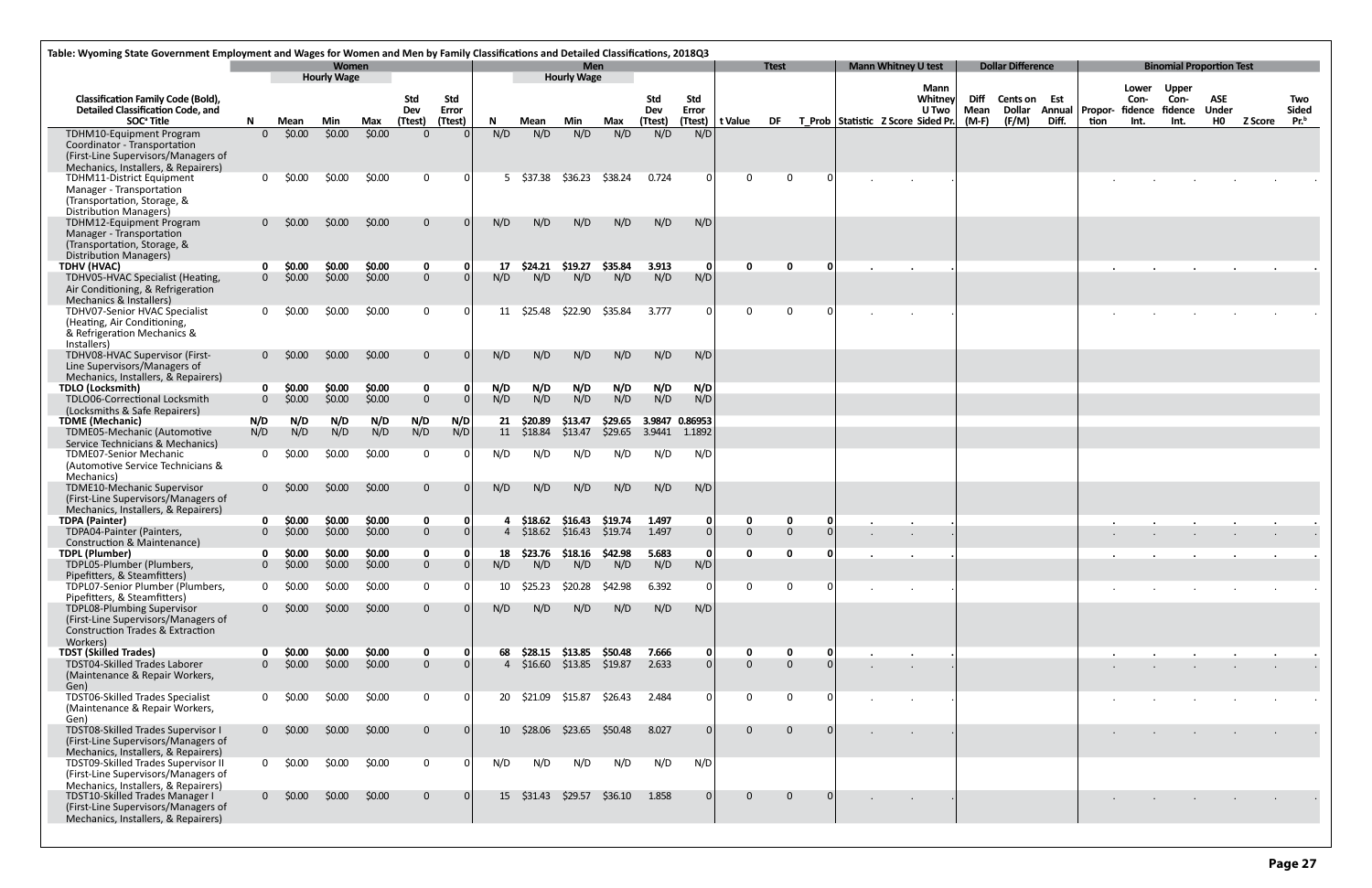|                                                                                                                                                    | Table: Wyoming State Government Employment and Wages for Women and Men by Family Classifications and Detailed Classifications, 2018Q3 |                              |                             |                   |                               |                     |             |                                |                                  |                    |                        |               |                      |                   |        |                                    |                            |                                 |                            |                          |         |         |               |                                                   |                     |                                                                   |                     |
|----------------------------------------------------------------------------------------------------------------------------------------------------|---------------------------------------------------------------------------------------------------------------------------------------|------------------------------|-----------------------------|-------------------|-------------------------------|---------------------|-------------|--------------------------------|----------------------------------|--------------------|------------------------|---------------|----------------------|-------------------|--------|------------------------------------|----------------------------|---------------------------------|----------------------------|--------------------------|---------|---------|---------------|---------------------------------------------------|---------------------|-------------------------------------------------------------------|---------------------|
|                                                                                                                                                    |                                                                                                                                       |                              | Women<br><b>Hourly Wage</b> |                   |                               |                     |             |                                | <b>Men</b><br><b>Hourly Wage</b> |                    |                        |               |                      | <b>Ttest</b>      |        |                                    | <b>Mann Whitney U test</b> |                                 |                            | <b>Dollar Difference</b> |         |         |               | <b>Binomial Proportion Test</b>                   |                     |                                                                   |                     |
| <b>Classification Family Code (Bold),</b><br><b>Detailed Classification Code, and</b>                                                              |                                                                                                                                       |                              |                             |                   | Std<br>Dev                    | <b>Std</b><br>Error |             |                                |                                  |                    | <b>Std</b><br>Dev      | Std<br>Error  |                      |                   |        |                                    |                            | Mann<br>Whitney<br><b>U</b> Two | <b>Diff</b><br><b>Mean</b> | Cents on Est<br>Dollar   | Annual  | Propor- | Lower<br>Con- | <b>Upper</b><br>Con-<br>fidence fidence           | <b>ASE</b><br>Under |                                                                   | Two<br><b>Sided</b> |
| SOC <sup>ª</sup> Title                                                                                                                             | N                                                                                                                                     | Mean                         | Min                         | Max               | (Ttest)                       | (Ttest)             | N           | Mean                           | Min                              | Max                | (Ttest)                |               | (Ttest)   t Value    | DF                |        | T_Prob Statistic Z Score Sided Pr. |                            |                                 | (M-F)                      | (F/M)                    | Diff.   | tion    | Int.          | Int.                                              | H <sub>0</sub>      | <b>Z Score</b>                                                    | Pr. <sup>b</sup>    |
| <b>TDST11-Skilled Trades Manager II</b><br>(First-Line Supervisors/Managers of<br>Mechanics, Installers, & Repairers)                              | $\Omega$                                                                                                                              | \$0.00                       | \$0.00                      | \$0.00            | $\Omega$                      |                     |             | \$33.10                        | \$29.08                          | \$37.22            | 3.018                  |               | $\Omega$             |                   |        |                                    |                            |                                 |                            |                          |         |         |               |                                                   |                     |                                                                   |                     |
| <b>TDST12-Facility Manager</b><br>(Construction Managers)                                                                                          |                                                                                                                                       | $0 \quad$ \$0.00             | \$0.00                      | \$0.00            | $\mathbf{0}$                  |                     | N/D         | N/D                            | N/D                              | N/D                | N/D                    | N/D           |                      |                   |        |                                    |                            |                                 |                            |                          |         |         |               |                                                   |                     |                                                                   |                     |
| TDST13-Construction Manager<br>(Construction Managers)                                                                                             |                                                                                                                                       | \$0.00                       | \$0.00                      | \$0.00            | $\mathbf 0$                   |                     |             | \$39.98                        | \$38.60                          | <b>\$41.75</b>     | 1.144                  |               | $\Omega$             | $\Omega$          |        |                                    |                            |                                 |                            |                          |         |         |               |                                                   |                     |                                                                   |                     |
| <b>TNAU (Staff Technician)</b><br><b>TNAU09-Aeronautics Analyst</b><br>(Transportation Inspectors)                                                 | $\mathbf{0}$                                                                                                                          | \$0.00<br>\$0.00             | \$0.00<br>\$0.00            | \$0.00<br>\$0.00  | $\mathbf 0$<br>$\overline{0}$ | 0                   | N/D<br>N/D  | N/D<br>N/D                     | N/D<br>N/D                       | N/D<br>N/D         | N/D<br>N/D             | N/D<br>N/D    |                      |                   |        |                                    |                            |                                 |                            |                          |         |         |               |                                                   |                     |                                                                   |                     |
| M TNCF (Construction & Field<br>Surveying)*                                                                                                        |                                                                                                                                       | 40 \$24.95                   | \$14.83                     |                   | \$63.44 10.5415               | 1.6668              | 92          | S31.47                         | S17.31                           |                    | \$78.55 10.5297        | 1.0978        | $-3.27$              | 74.193            | 0.0016 |                                    |                            | 1751.5 -4.4985 0.00001          | \$6.53                     |                          |         |         |               | $$0.79$ $$13,576$ 0.30303 0.22463 0.38143 0.04352 |                     | -4.526 0.00001                                                    |                     |
| TNCF03-Construction & Field<br><b>Survey Assistant (Civil Engineering</b><br>Technicians)                                                          |                                                                                                                                       | 4 \$15.15                    | \$14.83                     | \$15.62           | 0.335                         |                     | N/D         | N/D                            | N/D                              | N/D                | N/D                    | N/D           |                      |                   |        |                                    |                            |                                 |                            |                          |         |         |               |                                                   |                     |                                                                   |                     |
| <b>TNCF05-Construction &amp; Field</b><br>Survey Technician (Civil Engineering<br>Technicians)                                                     |                                                                                                                                       | 13 \$19.87                   | \$17.31                     | \$30.09           | 3.496                         | 0.9695              | 17          | \$22.92                        | \$17.31                          |                    | \$33.32 4.7051         | 1.1412        | $-2.03$              | 27.99             | 0.0516 |                                    |                            | 155.5 -1.92561 0.05415          |                            |                          |         |         |               |                                                   |                     | 0.43333  0.25601  0.61066  0.09129  -0.7303  0.46521              |                     |
| M TNCF06-Construction & Field<br><b>Survey Specialist (Civil Engineering</b><br>Technicians)*                                                      |                                                                                                                                       | 16 \$25.69                   | \$19.48                     | \$50.47           |                               | 7.494 1.8735        | 38          | \$27.27                        | \$20.92                          |                    | \$40.30 4.9043         | 0.7956        | $-0.78$              | 20.626            | 0.4464 |                                    |                            | 336 -1.97011 0.04883            | \$1.58                     | \$0.94                   | \$3,286 |         |               |                                                   |                     | 0.2963 0.17451 0.41809 0.06804 -2.9938 0.00276                    |                     |
| <b>TNCF08-Senior Construction &amp; Field</b><br><b>Survey Specialist (Civil Engineering</b><br>Technicians)                                       |                                                                                                                                       | 6 S39.56                     | \$26.06                     | \$63.44           | 16.151                        | 6.5935              |             | 33 \$40.82                     | \$28.60                          |                    | \$78.55 11.2402        | 1.9567        |                      | $-0.18$ 5.9123    | 0.8609 |                                    |                            | 99 -0.81742 0.41369             |                            |                          |         |         |               |                                                   |                     | 0.15385  0.04061  0.26708  0.08006  -4.3235  0.00002              |                     |
| TNCF09-Construction & Field Survey<br><b>Analyst (Construction Managers)</b>                                                                       | N/D                                                                                                                                   | N/D                          | N/D                         | N/D               | N/D                           | N/D                 | 3           | \$30.85                        | \$30.27                          | \$31.14            | 0.5025                 | 0.2901        |                      |                   |        |                                    |                            |                                 |                            |                          |         |         |               |                                                   |                     |                                                                   |                     |
| TNCF10-Construction Manager/<br>Land Surveyor (Construction<br>Managers)                                                                           | N/D                                                                                                                                   | N/D                          | N/D                         | N/D               | N/D                           | N/D                 | N/D         | N/D                            | N/D                              | N/D                | N/D                    | N/D           |                      |                   |        |                                    |                            |                                 |                            |                          |         |         |               |                                                   |                     |                                                                   |                     |
| <b>TNCM (Construction &amp;</b><br><b>Maintenance)</b>                                                                                             |                                                                                                                                       | <b>SO.00</b>                 | \$0.00                      | \$0.00            | $\mathbf 0$                   | 0                   |             | 11 \$23.47                     | \$18.80                          | \$41.35            | 6.448                  |               |                      |                   |        |                                    |                            |                                 |                            |                          |         |         |               |                                                   |                     |                                                                   |                     |
| TNCM05-Construction &<br>Maintenance Technician (Highway<br>Maintenance Workers)                                                                   |                                                                                                                                       | $0$ \$0.00                   | \$0.00                      | \$0.00            | $\Omega$                      |                     |             | 11 \$23.47                     | \$18.80                          | \$41.35            | 6.448                  | $\Omega$      |                      |                   |        |                                    |                            |                                 |                            |                          |         |         |               |                                                   |                     |                                                                   |                     |
| W TNDE (Design)*<br><b>TNDE03-Design Assistant</b><br>(Architectural & Civil Drafters)                                                             | 0                                                                                                                                     | 4 \$30.13<br>\$0.00          | \$22.95<br>\$0.00           | \$36.71<br>\$0.00 | 5.7158<br>$\overline{0}$      | 2.8579              |             | 31 \$21.70<br>$5\quad$ \$11.60 | \$10.59<br>\$10.59               | \$29.76<br>\$12.42 | 0.659                  | 6.932 1.24502 | 2.71<br>$\mathbf{0}$ | 4.232<br>$\Omega$ | 0.0506 |                                    |                            | 115 2.22945 0.02578             | -\$8.44                    |                          |         |         |               |                                                   |                     | $$1.39$ $$17,547$ 0.11429 0.00888 0.21969 0.08452 -4.5638 0.00001 |                     |
| TNDE05-Design Technician<br>(Architectural & Civil Drafters)                                                                                       | $\mathbf{0}$                                                                                                                          | \$0.00                       | \$0.00                      | \$0.00            | $\mathbf{0}$                  |                     | $7^{\circ}$ | \$15.53                        | \$12.21                          | \$21.38            | 3.168                  |               | $\Omega$             | $\Omega$          |        |                                    | $\sim$                     |                                 |                            |                          |         |         |               |                                                   |                     |                                                                   |                     |
| TNDE06-Design Specialist I<br>(Architectural & Civil Drafters)                                                                                     | N/D                                                                                                                                   | N/D                          | N/D                         | N/D               | N/D                           | N/D                 | 0           | \$0.00                         | \$0.00                           | \$0.00             | $\mathbf{0}$           | $\Omega$      |                      |                   |        |                                    |                            |                                 |                            |                          |         |         |               |                                                   |                     |                                                                   |                     |
| <b>TNDE07-Design Specialist II</b><br>(Architectural & Civil Drafters)                                                                             | N/D                                                                                                                                   | N/D                          | N/D                         | N/D               | N/D                           | N/D                 |             |                                | 6 \$23.11 \$21.35                |                    | \$25.96 1.6688 0.6813  |               |                      |                   |        |                                    |                            |                                 |                            |                          |         |         |               |                                                   |                     |                                                                   |                     |
| TNDE09-Senior Design Specialist II<br>(Architectural & Civil Drafters)                                                                             | N/D                                                                                                                                   | N/D                          | N/D                         | N/D               | N/D                           | N/D                 | 13          | \$28.25                        | \$25.85                          | \$29.76            | 1.2251                 | 0.3398        |                      |                   |        |                                    |                            |                                 |                            |                          |         |         |               |                                                   |                     |                                                                   |                     |
| <b>TNDO (Design)</b><br>TNDO09-Senior Design Oversight<br>Specialist (Architectural & Civil<br>Drafters)                                           | 0<br>$\Omega$                                                                                                                         | \$0.00<br>\$0.00             | \$0.00<br>\$0.00            | \$0.00<br>\$0.00  | $\mathbf 0$<br>$\overline{0}$ | 0                   | N/D<br>N/D  | N/D<br>N/D                     | N/D<br>N/D                       | N/D<br>N/D         | N/D<br>N/D             | N/D<br>N/D    |                      |                   |        |                                    |                            |                                 |                            |                          |         |         |               |                                                   |                     |                                                                   |                     |
| <b>TNDR (Drilling)</b><br>TNDR05-Driller Technician (Earth                                                                                         | 0                                                                                                                                     | \$0.00<br>$0\frac{$0.00}{ }$ | \$0.00<br>\$0.00            | \$0.00<br>\$0.00  | $\mathbf 0$<br>$\mathbf{0}$   | - 0 I<br>$\Omega$   | 5<br>N/D    | \$23.38<br>N/D                 | \$20.58<br>N/D                   | \$28.67<br>N/D     | 3.202<br>N/D           | - 0<br>N/D    | <sup>n</sup>         | $\mathbf{0}$      | - 0    |                                    |                            |                                 |                            |                          |         |         |               |                                                   |                     |                                                                   |                     |
| Drillers, Except Oil & Gas)<br>TNDR07-Driller (Earth Drillers,                                                                                     |                                                                                                                                       | \$0.00                       | \$0.00                      | \$0.00            | $\mathbf 0$                   | 0                   | 3           | \$22.54                        | \$21.66                          | \$23.97            | 1.246                  |               | $\Omega$             | $\Omega$          |        |                                    |                            |                                 |                            |                          |         |         |               |                                                   |                     |                                                                   |                     |
| Except Oil & Gas)<br>TNDR09-Drilling Supervisor (First-<br>Line Supervisors/Managers of<br><b>Construction Trades &amp; Extraction</b><br>Workers) |                                                                                                                                       | $0 \quad$ \$0.00             | \$0.00                      | \$0.00            | $\mathbf{0}$                  |                     | N/D         | N/D                            | N/D                              | N/D                | N/D                    | N/D           |                      |                   |        |                                    |                            |                                 |                            |                          |         |         |               |                                                   |                     |                                                                   |                     |
| <b>TNFD (Field Data Collection &amp; Lab</b><br>Analysis)                                                                                          |                                                                                                                                       | $3\quad$ \$21.96             | \$18.23                     | \$27.93           | 5.2215                        | 3.0146              |             | 36 \$23.33                     | \$18.22                          |                    | \$34.57 4.3093 0.71821 |               | -0.44                | 2.233             | 0.6976 |                                    |                            | 44 -0.84327 0.39908             |                            |                          |         | 0.07692 |               |                                                   |                     | 0 0.16055 0.08006 -5.2842 < 0.0001                                |                     |
| TNFD05-Field Data Collection & Lab<br>Analysis Technician (Construction &<br><b>Building Inspectors)</b>                                           | N/D                                                                                                                                   | N/D                          | N/D                         | N/D               | N/D                           | N/D                 |             | 8 \$20.20                      | \$18.22                          |                    | \$22.75 1.9329         | 0.6834        |                      |                   |        |                                    |                            |                                 |                            |                          |         |         |               |                                                   |                     |                                                                   |                     |
|                                                                                                                                                    |                                                                                                                                       |                              |                             |                   |                               |                     |             |                                |                                  |                    |                        |               |                      |                   |        |                                    |                            |                                 |                            |                          |         |         |               |                                                   |                     |                                                                   |                     |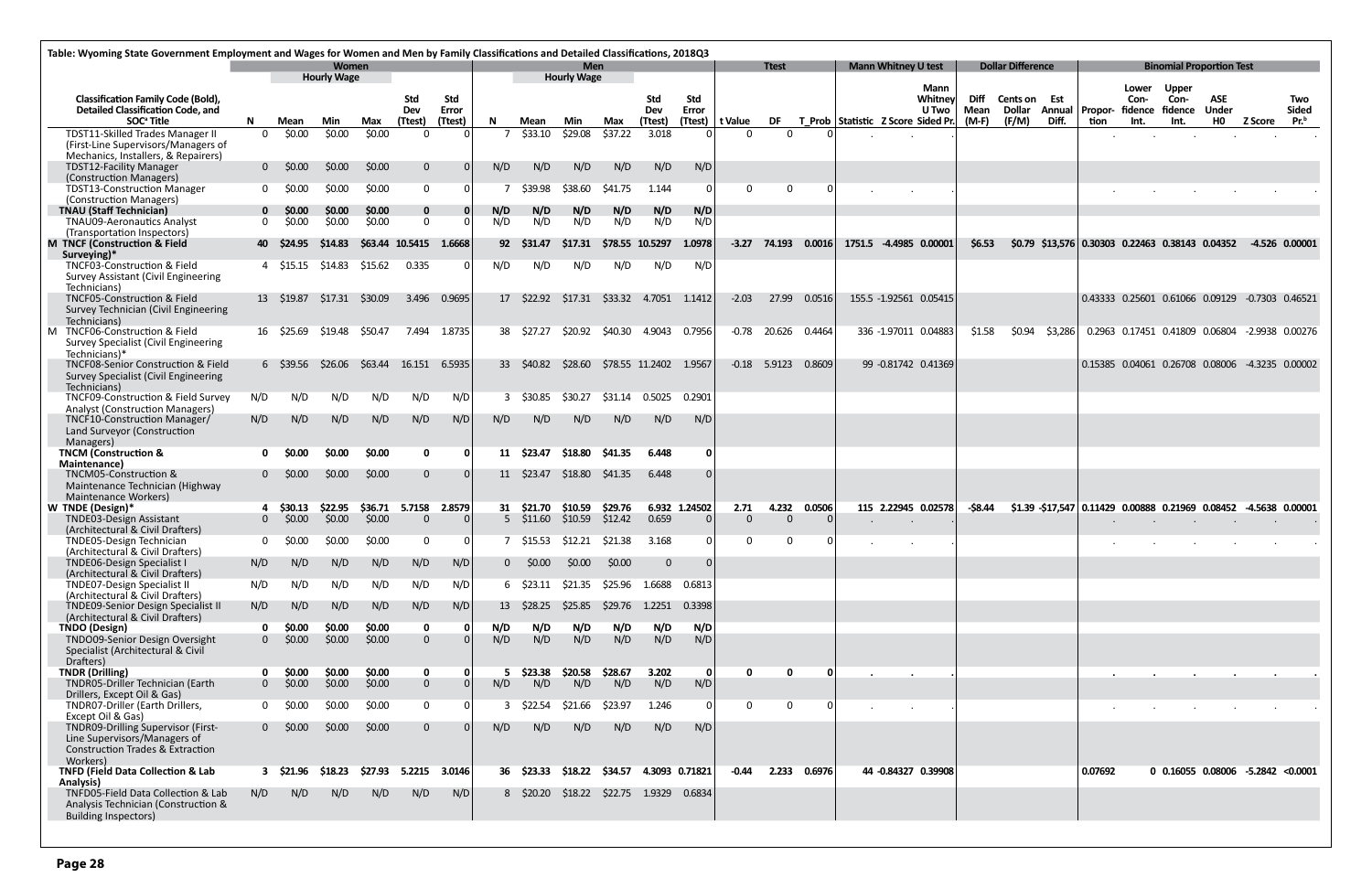|                                                                                       | Table: Wyoming State Government Employment and Wages for Women and Men by Family Classifications and Detailed Classifications, 2018Q3 |                  |                                    |                  |                                    |               |            |                     |                                  |                         |            |                     |              |                       |          |                                       |                            |                         |              |                          |       |         |                                                      |                                          |                     |                |                  |
|---------------------------------------------------------------------------------------|---------------------------------------------------------------------------------------------------------------------------------------|------------------|------------------------------------|------------------|------------------------------------|---------------|------------|---------------------|----------------------------------|-------------------------|------------|---------------------|--------------|-----------------------|----------|---------------------------------------|----------------------------|-------------------------|--------------|--------------------------|-------|---------|------------------------------------------------------|------------------------------------------|---------------------|----------------|------------------|
|                                                                                       |                                                                                                                                       |                  | <b>Women</b><br><b>Hourly Wage</b> |                  |                                    |               |            |                     | <b>Men</b><br><b>Hourly Wage</b> |                         |            |                     |              | <b>Ttest</b>          |          |                                       | <b>Mann Whitney U test</b> |                         |              | <b>Dollar Difference</b> |       |         |                                                      | <b>Binomial Proportion Test</b>          |                     |                |                  |
|                                                                                       |                                                                                                                                       |                  |                                    |                  |                                    |               |            |                     |                                  |                         |            |                     |              |                       |          |                                       |                            | Mann                    |              |                          |       |         | Lower                                                | <b>Upper</b>                             |                     |                |                  |
| <b>Classification Family Code (Bold),</b><br><b>Detailed Classification Code, and</b> |                                                                                                                                       |                  |                                    |                  | <b>Std</b><br>Dev                  | Std<br>Error  |            |                     |                                  |                         | Std<br>Dev | <b>Std</b><br>Error |              |                       |          |                                       |                            | Whitney<br><b>U</b> Two | Diff<br>Mean | Cents on<br>Dollar       | Est   |         | Con-<br>Annual Propor- fidence fidence               | Con-                                     | ASE<br><b>Under</b> |                | Two<br>Sided     |
| SOC <sup>ª</sup> Title                                                                | N.                                                                                                                                    | Mean             | Min                                | Max              | (Ttest)                            | (Ttest)       | N.         | Mean                | Min                              | Max                     | (Ttest)    | (Ttest)             | t Value      |                       |          | DF T Prob Statistic Z Score Sided Pr. |                            |                         | (M-F)        | (F/M)                    | Diff. | tion    | Int.                                                 | Int.                                     | H <sub>0</sub>      | <b>Z Score</b> | Pr. <sup>b</sup> |
| TNFD06-Field Data Collection & Lab                                                    | N/D                                                                                                                                   | N/D              | N/D                                | N/D              | N/D                                | N/D           |            | 16 \$21.69          | \$18.63                          | \$26.69                 | 2.3822     | 0.5955              |              |                       |          |                                       |                            |                         |              |                          |       |         |                                                      |                                          |                     |                |                  |
| Analysis Specialist I (Construction &                                                 |                                                                                                                                       |                  |                                    |                  |                                    |               |            |                     |                                  |                         |            |                     |              |                       |          |                                       |                            |                         |              |                          |       |         |                                                      |                                          |                     |                |                  |
| <b>Building Inspectors)</b><br>TNFD07-Field Data Collection &                         |                                                                                                                                       | $0\quad$ \$0.00  | \$0.00                             | \$0.00           | $\Omega$                           |               |            | 5 \$23.53           | \$21.93                          | \$25.30                 | 1.544      | $\Omega$            | $\Omega$     | $\mathbf{0}$          | - 0 I    |                                       |                            |                         |              |                          |       |         |                                                      |                                          |                     |                |                  |
| Lab Analysis Specialist II (Civil                                                     |                                                                                                                                       |                  |                                    |                  |                                    |               |            |                     |                                  |                         |            |                     |              |                       |          |                                       |                            |                         |              |                          |       |         |                                                      |                                          |                     |                |                  |
| <b>Engineering Technicians)</b>                                                       |                                                                                                                                       |                  |                                    |                  |                                    |               |            |                     |                                  |                         |            |                     |              |                       |          |                                       |                            |                         |              |                          |       |         |                                                      |                                          |                     |                |                  |
| TNFD09-Senior Field Data Collection                                                   | N/D                                                                                                                                   | N/D              | N/D                                | N/D              | N/D                                | N/D           |            | 7 \$30.54           | \$27.25                          | \$34.57                 |            | 2.6917 1.0174       |              |                       |          |                                       |                            |                         |              |                          |       |         |                                                      |                                          |                     |                |                  |
| & Lab Analysis Specialist (Civil<br>Engineers)                                        |                                                                                                                                       |                  |                                    |                  |                                    |               |            |                     |                                  |                         |            |                     |              |                       |          |                                       |                            |                         |              |                          |       |         |                                                      |                                          |                     |                |                  |
| <b>TNHM (Highway Maintenance)</b>                                                     |                                                                                                                                       | 9 S19.60         | S16.71                             | \$24.60          | 2.6905                             | 0.8968        | 414        | \$21.35             | \$14.55                          | \$39.60                 |            | 4.2575 0.20925      | $-1.9$       | 8.894                 | 0.0904   |                                       |                            | 1418 -1.35047 0.17687   |              |                          |       | 0.02128 |                                                      | 0.00752 0.03503 0.02431 -19.6918 <0.0001 |                     |                |                  |
| <b>TNHM05-Highway Maintenance</b>                                                     |                                                                                                                                       | \$18.45          | \$16.71                            | \$21.68          | 1.548                              | 0.5852        | 241        | \$19.03             | \$14.55                          | \$25.55                 | 1.7638     | 0.1136              | $-0.97$      | 6.4607                | 0.3657   |                                       |                            | 707 -0.87924 0.37927    |              |                          |       |         | 0.02823 0.00761 0.04884 0.03175 -14.859 <0.0001      |                                          |                     |                |                  |
| Technician (Highway Maintenance<br>Workers)                                           |                                                                                                                                       |                  |                                    |                  |                                    |               |            |                     |                                  |                         |            |                     |              |                       |          |                                       |                            |                         |              |                          |       |         |                                                      |                                          |                     |                |                  |
| <b>TNHM06-Highway Maintenance</b>                                                     | N/D                                                                                                                                   | N/D              | N/D                                | N/D              | N/D                                | N/D           | 81         | \$21.50             | \$18.78                          | \$26.26                 |            | 1.7522 0.1947       |              |                       |          |                                       |                            |                         |              |                          |       |         |                                                      |                                          |                     |                |                  |
| Specialist I (Highway Maintenance                                                     |                                                                                                                                       |                  |                                    |                  |                                    |               |            |                     |                                  |                         |            |                     |              |                       |          |                                       |                            |                         |              |                          |       |         |                                                      |                                          |                     |                |                  |
| Workers)<br><b>TNHM07-Highway Maintenance</b>                                         | N/D                                                                                                                                   | N/D              | N/D                                | N/D              | N/D                                | N/D           | 67         | \$24.81             | \$22.74                          | \$31.61  1.5418  0.1884 |            |                     |              |                       |          |                                       |                            |                         |              |                          |       |         |                                                      |                                          |                     |                |                  |
| Specialist II (Highway Maintenance                                                    |                                                                                                                                       |                  |                                    |                  |                                    |               |            |                     |                                  |                         |            |                     |              |                       |          |                                       |                            |                         |              |                          |       |         |                                                      |                                          |                     |                |                  |
| Workers)                                                                              |                                                                                                                                       |                  |                                    |                  |                                    |               |            |                     |                                  |                         |            |                     |              |                       |          |                                       |                            |                         |              |                          |       |         |                                                      |                                          |                     |                |                  |
| TNHM09-Highway Maintenance<br>Supervisor I (First-Line Supervisors/                   |                                                                                                                                       | $0\quad$ \$0.00  | \$0.00                             | \$0.00           | $\Omega$                           |               |            | 8 \$30.24           | \$28.43                          | \$36.80                 | 2.717      | $\overline{0}$      | $\Omega$     | $\Omega$              | $\Omega$ |                                       |                            |                         |              |                          |       |         |                                                      |                                          |                     |                |                  |
| Managers of Construction Trades &                                                     |                                                                                                                                       |                  |                                    |                  |                                    |               |            |                     |                                  |                         |            |                     |              |                       |          |                                       |                            |                         |              |                          |       |         |                                                      |                                          |                     |                |                  |
| <b>Extraction Workers)</b>                                                            |                                                                                                                                       |                  |                                    |                  |                                    |               |            |                     |                                  |                         |            |                     |              |                       |          |                                       |                            |                         |              |                          |       |         |                                                      |                                          |                     |                |                  |
| <b>TNHM11-Highway Maintenance</b>                                                     |                                                                                                                                       | $0\quad$ \$0.00  | \$0.00                             | \$0.00           | $\Omega$                           |               | 17         | \$35.68             | \$33.26                          | \$39.60                 | 2.003      | $\Omega$            | $\Omega$     | $\Omega$              |          |                                       |                            |                         |              |                          |       |         |                                                      |                                          |                     |                |                  |
| Supervisor II (First-Line Supervisors/<br>Managers of Construction Trades &           |                                                                                                                                       |                  |                                    |                  |                                    |               |            |                     |                                  |                         |            |                     |              |                       |          |                                       |                            |                         |              |                          |       |         |                                                      |                                          |                     |                |                  |
| <b>Extraction Workers)</b>                                                            |                                                                                                                                       |                  |                                    |                  |                                    |               |            |                     |                                  |                         |            |                     |              |                       |          |                                       |                            |                         |              |                          |       |         |                                                      |                                          |                     |                |                  |
| <b>TNPI (Pilot)</b>                                                                   |                                                                                                                                       | \$0.00           | \$0.00                             | \$0.00           | $\mathbf 0$                        |               |            | \$33.99             | \$32.42                          | \$38.92                 | 2.773      | 0                   | $\mathbf{0}$ | $\bf{0}$              | 0        |                                       |                            |                         |              |                          |       |         |                                                      |                                          |                     |                |                  |
| <b>TNPI08-Pilot (Commercial Pilots)</b><br><b>TNPI12-Flight Operations Manager</b>    | $\mathbf{0}$<br>$\mathbf{0}$                                                                                                          | \$0.00<br>\$0.00 | \$0.00<br>\$0.00                   | \$0.00<br>\$0.00 | $\boldsymbol{0}$<br>$\overline{0}$ |               | N/D<br>N/D | N/D<br>N/D          | N/D<br>N/D                       | N/D<br>N/D              | N/D<br>N/D | N/D<br>N/D          |              |                       |          |                                       |                            |                         |              |                          |       |         |                                                      |                                          |                     |                |                  |
| (First-Line Supervisors/Managers of                                                   |                                                                                                                                       |                  |                                    |                  |                                    |               |            |                     |                                  |                         |            |                     |              |                       |          |                                       |                            |                         |              |                          |       |         |                                                      |                                          |                     |                |                  |
| Transportation & Material-Moving                                                      |                                                                                                                                       |                  |                                    |                  |                                    |               |            |                     |                                  |                         |            |                     |              |                       |          |                                       |                            |                         |              |                          |       |         |                                                      |                                          |                     |                |                  |
| Machine & Vehicle Operators)<br><b>TNPS (Photogrammetry &amp; Survey)</b>             |                                                                                                                                       | \$0.00           | \$0.00                             | \$0.00           | $\mathbf 0$                        |               | 10         | \$26.59             | \$19.47                          | \$33.26                 | 3.815      | -O I                | $\mathbf{0}$ | 0                     | n        |                                       |                            |                         |              |                          |       |         |                                                      |                                          |                     |                |                  |
| TNPS06-Photogrammetry & Survey                                                        | $\mathbf{0}$                                                                                                                          | \$0.00           | \$0.00                             | \$0.00           | $\overline{0}$                     |               | N/D        | N/D                 | N/D                              | N/D                     | N/D        | N/D                 |              |                       |          |                                       |                            |                         |              |                          |       |         |                                                      |                                          |                     |                |                  |
| Specialist I (Surveying & Mapping                                                     |                                                                                                                                       |                  |                                    |                  |                                    |               |            |                     |                                  |                         |            |                     |              |                       |          |                                       |                            |                         |              |                          |       |         |                                                      |                                          |                     |                |                  |
| Technicians)<br>TNPS07-Photogrammetry & Survey                                        | 0                                                                                                                                     | \$0.00           | \$0.00                             | \$0.00           | $\Omega$                           |               | N/D        | N/D                 | N/D                              | N/D                     | N/D        | N/D                 |              |                       |          |                                       |                            |                         |              |                          |       |         |                                                      |                                          |                     |                |                  |
| Specialist II (Surveyors)                                                             |                                                                                                                                       |                  |                                    |                  |                                    |               |            |                     |                                  |                         |            |                     |              |                       |          |                                       |                            |                         |              |                          |       |         |                                                      |                                          |                     |                |                  |
| TNPS09-Senior Photogrammetry &                                                        |                                                                                                                                       | $0\quad$ \$0.00  | \$0.00                             | \$0.00           | $\Omega$                           |               |            | $5\frac{$29.58}{ }$ | \$28.02                          | \$33.26                 | 2.108      | $\overline{0}$      | $\Omega$     | $\Omega$              | - 0 I    |                                       |                            |                         |              |                          |       |         |                                                      |                                          |                     |                |                  |
| Survey Specialist (Cartographers &<br>Photogrammetrists)                              |                                                                                                                                       |                  |                                    |                  |                                    |               |            |                     |                                  |                         |            |                     |              |                       |          |                                       |                            |                         |              |                          |       |         |                                                      |                                          |                     |                |                  |
| TNRW (Right of Way)                                                                   | N/D                                                                                                                                   | N/D              | N/D                                | N/D              | N/D                                | N/D           | 4          | \$24.92             | \$21.70                          | \$29.87                 |            | 3.4784 1.73919      |              |                       |          |                                       |                            |                         |              |                          |       |         |                                                      |                                          |                     |                |                  |
| TNRW07-Right of Way Specialist                                                        | N/D                                                                                                                                   | N/D              | N/D                                | N/D              | N/D                                | N/D           | N/D        | N/D                 | N/D                              | N/D                     | N/D        | N/D                 |              |                       |          |                                       |                            |                         |              |                          |       |         |                                                      |                                          |                     |                |                  |
| (Civil Engineers)<br>TNRW09-Senior Right of Way                                       | N/D                                                                                                                                   | N/D              | N/D                                | N/D              | N/D                                | N/D           | N/D        | N/D                 | N/D                              | N/D                     | N/D        | N/D                 |              |                       |          |                                       |                            |                         |              |                          |       |         |                                                      |                                          |                     |                |                  |
| Specialist (Civil Engineers)                                                          |                                                                                                                                       |                  |                                    |                  |                                    |               |            |                     |                                  |                         |            |                     |              |                       |          |                                       |                            |                         |              |                          |       |         |                                                      |                                          |                     |                |                  |
| <b>TNST (Staff Technician)</b><br>TNST07-Staff Technician I                           | 15                                                                                                                                    | \$28.07          | \$22.02                            | \$30.43          | 2.1025                             | 0.5429<br>N/D | 29         | \$28.16             | \$23.08                          | \$33.66                 |            | 2.3881 0.44346      |              | $-0.12$ 31.831 0.9047 |          |                                       |                            | 330 -0.18573 0.85266    |              |                          |       |         | 0.34091  0.20085  0.48097  0.07538  -2.1106  0.03481 |                                          |                     |                |                  |
| (Production, Planning, & Expediting                                                   | N/D                                                                                                                                   | N/D              | N/D                                | N/D              | N/D                                |               | N/D        | N/D                 | N/D                              | N/D                     | N/D        | N/D                 |              |                       |          |                                       |                            |                         |              |                          |       |         |                                                      |                                          |                     |                |                  |
| Clerks)                                                                               |                                                                                                                                       |                  |                                    |                  |                                    |               |            |                     |                                  |                         |            |                     |              |                       |          |                                       |                            |                         |              |                          |       |         |                                                      |                                          |                     |                |                  |
| <b>TNST08-Staff Technician II</b>                                                     | N/D                                                                                                                                   | N/D              | N/D                                | N/D              | N/D                                | N/D           | N/D        | N/D                 | N/D                              | N/D                     | N/D        | N/D                 |              |                       |          |                                       |                            |                         |              |                          |       |         |                                                      |                                          |                     |                |                  |
| (Production, Planning, & Expediting<br>Clerks)                                        |                                                                                                                                       |                  |                                    |                  |                                    |               |            |                     |                                  |                         |            |                     |              |                       |          |                                       |                            |                         |              |                          |       |         |                                                      |                                          |                     |                |                  |
| TNST09-Senior Staff Technician                                                        |                                                                                                                                       | 10 \$28.85       | \$26.77                            | \$30.43          | 1.077                              | 0.3405        |            | 25 \$28.85          | \$25.13                          | \$33.66                 | 1.7252     | 0.345               | $0.01\,$     | 26.499                | 0.9956   |                                       |                            | 178 -0.07306 0.94176    |              |                          |       |         | 0.28571 0.13605 0.43538 0.08452 -2.5355 0.01123      |                                          |                     |                |                  |
| (Civil Engineering Technicians)<br><b>TNTM (Transportation Management</b>             |                                                                                                                                       | 8 \$24.77        | \$18.17                            | \$31.39          | 4.7869                             | 1.6924        |            | 9 \$23.52           | \$16.08                          | \$34.20                 |            | 6.0066 2.00222      |              | 0.48 14.851 0.6413    |          |                                       |                            | 77 0.48113 0.63043      |              |                          |       |         | 0.47059 0.23332 0.70786 0.12127 -0.2425 0.80837      |                                          |                     |                |                  |
| Center)                                                                               |                                                                                                                                       |                  |                                    |                  |                                    |               |            |                     |                                  |                         |            |                     |              |                       |          |                                       |                            |                         |              |                          |       |         |                                                      |                                          |                     |                |                  |
| <b>TNTM04-Transportation Mgt Center</b>                                               | N/D                                                                                                                                   | N/D              | N/D                                | N/D              | N/D                                | N/D           | N/D        | N/D                 | N/D                              | N/D                     | N/D        | N/D                 |              |                       |          |                                       |                            |                         |              |                          |       |         |                                                      |                                          |                     |                |                  |
| <b>Assistant (Traffic Technicians)</b><br>TNTM06-Transportation Mgt Center            | N/D                                                                                                                                   | N/D              | N/D                                | N/D              | N/D                                | N/D           |            | 4 \$21.53           | \$20.95                          | \$21.97                 | 0.4343     | 0.2171              |              |                       |          |                                       |                            |                         |              |                          |       |         |                                                      |                                          |                     |                |                  |
| Specialist (Traffic Technicians)                                                      |                                                                                                                                       |                  |                                    |                  |                                    |               |            |                     |                                  |                         |            |                     |              |                       |          |                                       |                            |                         |              |                          |       |         |                                                      |                                          |                     |                |                  |
|                                                                                       |                                                                                                                                       |                  |                                    |                  |                                    |               |            |                     |                                  |                         |            |                     |              |                       |          |                                       |                            |                         |              |                          |       |         |                                                      |                                          |                     |                |                  |